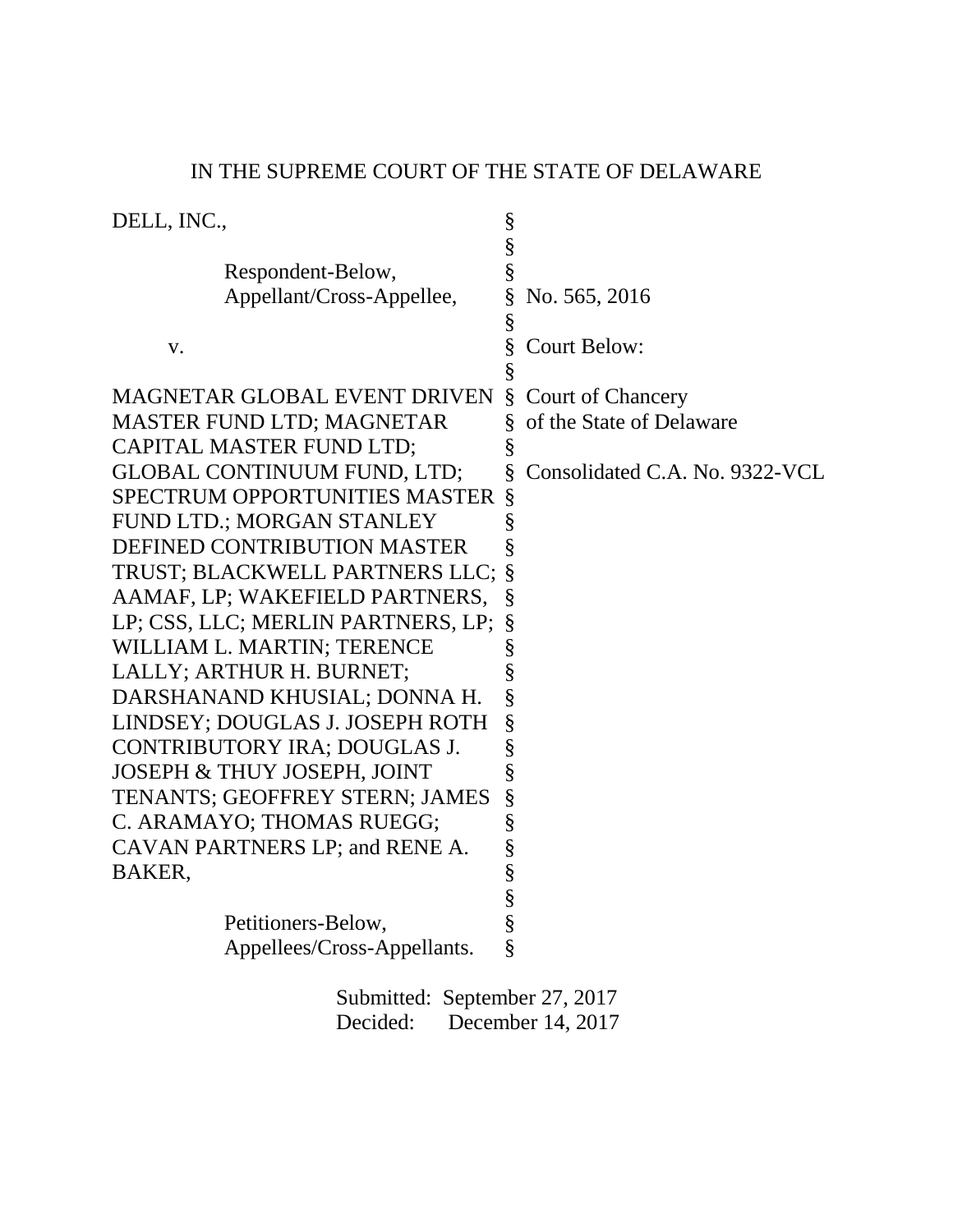Before **STRINE**, Chief Justice; **VALIHURA**, **VAUGHN**, and **TRAYNOR**, Justices; and LeGROW, Judge<sup>\*</sup> constituting the Court *en Banc*.

Upon appeal from the Court of Chancery. **REVERSED** in part, **AFFIRMED** in part, and **REMANDED**.

Gregory P. Williams, Esquire (*argued*), John D. Hendershot, Esquire, Susan M. Hannigan, Esquire, and Andrew J. Peach, Esquire, Richards, Layton & Finger, P.A., Wilmington, Delaware. Of Counsel: John L. Latham, Esquire, and Susan E. Hurd, Esquire, Alston & Bird LLP, Atlanta, Georgia; Gidon M. Caine, Esquire, Alston & Bird LLP, East Palo Alto, California; and Charles W. Cox, Esquire, Alston & Bird LLP, Los Angeles, California, for Appellant/Cross-Appellee *Dell Inc*.

Stuart M. Grant, Esquire (*argued*), Michael J. Barry, Esquire, Christine M. Mackintosh, Esquire, and Rebecca A. Musarra, Esquire, Grant & Eisenhofer P.A., Wilmington, Delaware, for Appellees/Cross-Appellants *Morgan Stanley Defined Contribution Master Trust; AAMAF, LP; CSS, LLC; Merlin Partners, LP; William L. Martin; Terence Lally; Arthur H. Burnet; Darshanand Khusial; Donna H. Lindsey; Douglas J. Joseph Roth Contributory IRA; Douglas J. Joseph & Thuy Joseph, Joint Tenants; Geoffrey Stern; James C. Aramayo; Thomas Ruegg; and Rene A. Baker*.

Samuel T. Hirzel, II, Esquire (*argued*), and Melissa N. Donimirski, Esquire, Heyman Enerio Gattuso & Hirzel LLP, Wilmington, Delaware. Of Counsel: Lawrence M. Rolnick, Esquire, and Steven M. Hecht, Esquire, Lowenstein Sandler LLP, New York, New York, for Appellees/Cross-Appellants *Magnetar Global Event Driven Master Fund Ltd; Magnetar Capital Master Fund Ltd; Global Continuum Fund Ltd; Spectrum Opportunities Master Fund Ltd; Blackwell Partners LLC; and Wakefield Partners LP*.

**VALIHURA**, Justice:

Sitting by designation pursuant to Del. Const. art. IV § 12.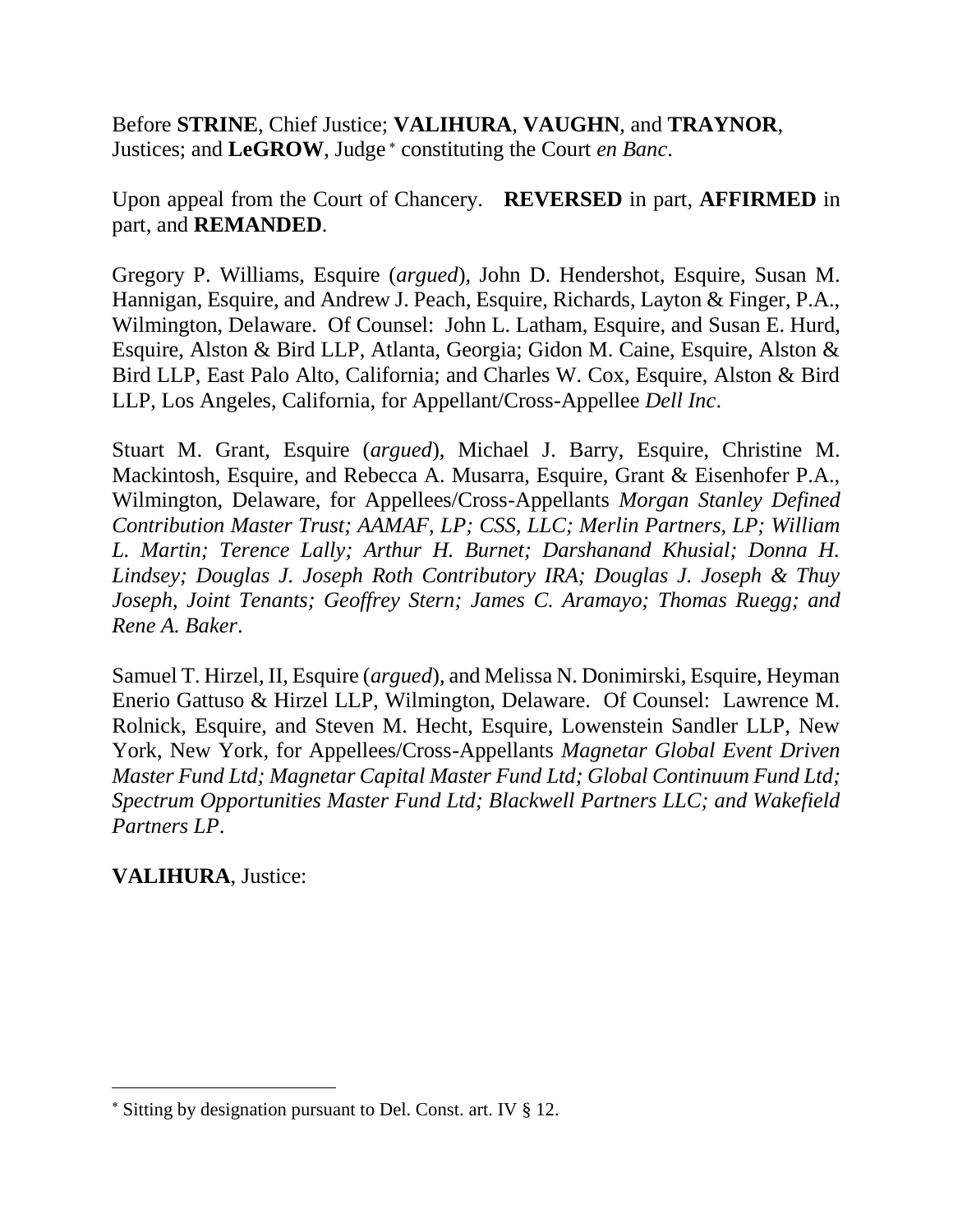The petitioners left standing in this long-running appraisal saga are former stockholders of Dell Inc. ("Dell" or the "Company") who validly exercised their appraisal rights instead of voting for a buyout led by the Company's founder and CEO, Michael Dell, and affiliates of a private equity firm, Silver Lake Partners ("Silver Lake"). In perfecting their appraisal rights, petitioners acted on their belief that Dell's shares were worth more than the deal price of \$13.75 per share—which was already a 37% premium to the Company's ninety-day-average unaffected stock price.

Our appraisal statute, 8 *Del. C.* § 262, allows stockholders who perfect their appraisal rights to receive "fair value" for their shares as of the merger date instead of the merger consideration. The appraisal statute requires the Court of Chancery to assess the "fair value" of such shares and, in doing so, "take into account all relevant factors." The trial court complied: it took into account all the relevant factors presented by the parties in advocating for their view of fair value—including Dell's stock price and deal price—and then arrived at its own determination of fair value.

The problem with the trial court's opinion is not, as the Company argues, that it failed to take into account the stock price and deal price. The trial court *did consider* this market data. It simply decided to give it no weight. But the court nonetheless erred because its reasons for giving that data no weight—and for relying instead exclusively on its own discounted cash flow ("DCF") analysis to reach a fair value calculation of \$17.62—do not follow from the court's key factual findings and from relevant, accepted financial principles.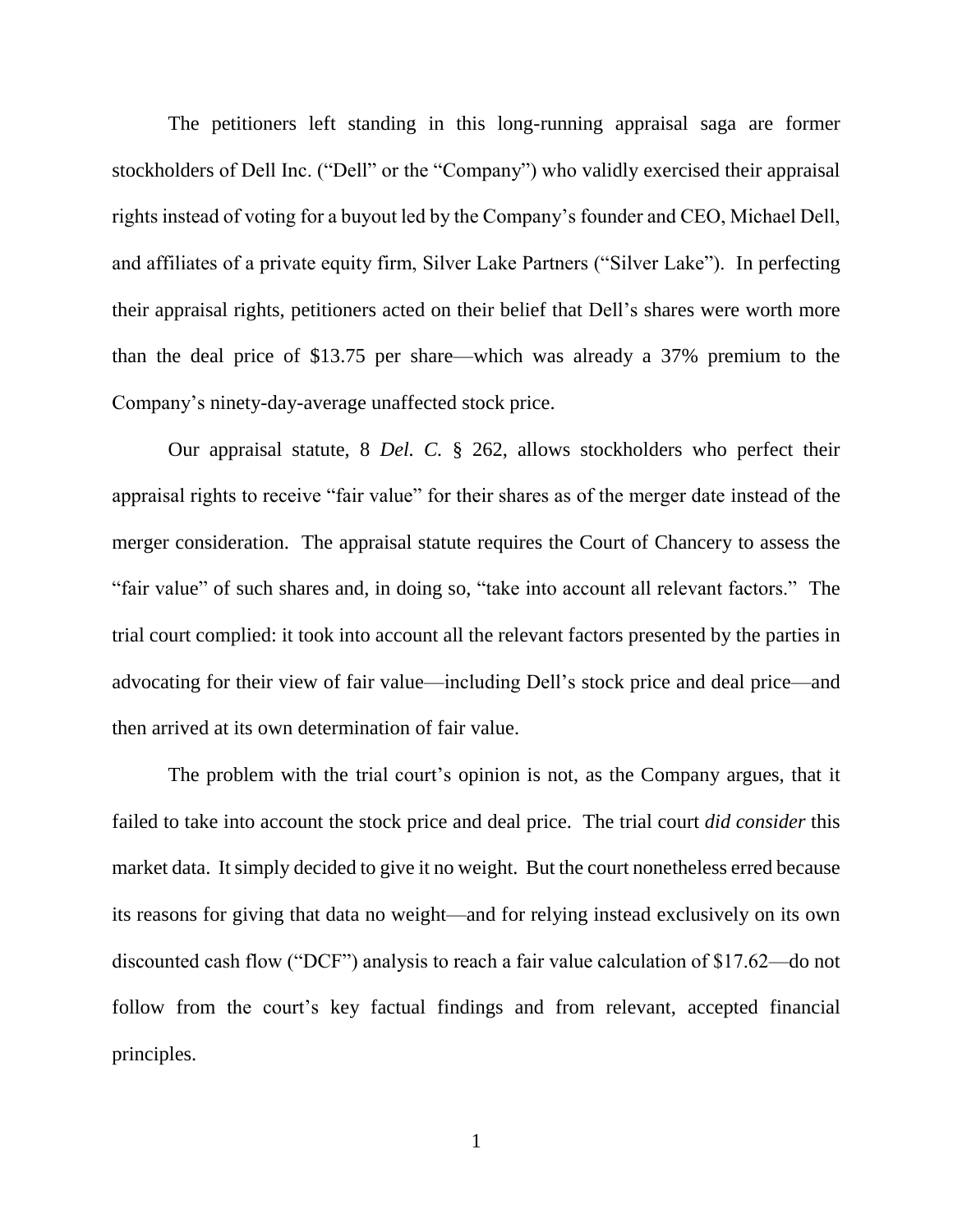"When reviewing a decision in a statutory appraisal, we use an abuse of discretion standard and grant significant deference to the factual findings of the trial court. This Court 'will accept [the Court of Chancery's] findings if supported by the record . . . .'"<sup>1</sup> We defer to the trial court's fair value determination if it has a "reasonable basis in the record and in accepted financial principles relevant to determining the value of corporations and their stock." 2

Here, the trial court gave no weight to Dell's stock price because it found its market to be inefficient. But the evidence suggests that the market for Dell's shares was actually efficient and, therefore, likely a possible proxy for fair value. Further, the trial court concluded that several features of management-led buyout ("MBO") transactions render the deal prices resulting from such transactions unreliable. But the trial court's own findings suggest that, even though this was an MBO transaction, these features were largely absent here. Moreover, even if it were not possible to determine the precise amount of that market data's imperfection, as the Court of Chancery concluded, the trial court's decision to rely "exclusively" on its own DCF analysis<sup>3</sup> is based on several assumptions that are not grounded in relevant, accepted financial principles.

<sup>1</sup> *DFC Global Corp. v. Muirfield Value Partners*, --- A.3d ----, 2017 WL 3261190, at \*12 (Del. Aug. 1, 2017) (quoting *In re Shell Oil Co.*, 607 A.2d 1213, 1219 (Del. 1992)); *see also M.G. Bancorp., Inc. v. Le Beau*, 737 A.2d 513, 526 (Del. 1999) ("The Court of Chancery abuses its discretion when either its factual findings do not have record support or its valuation is not the result of an orderly and logical deductive process.").

<sup>2</sup> *DFC*, 2017 WL 3261190, at \*1.

<sup>3</sup> *In re Appraisal of Dell* (*Dell Trial Fair Value*), 2016 WL 3186538, at \*51 (Del. Ch. May 31, 2016).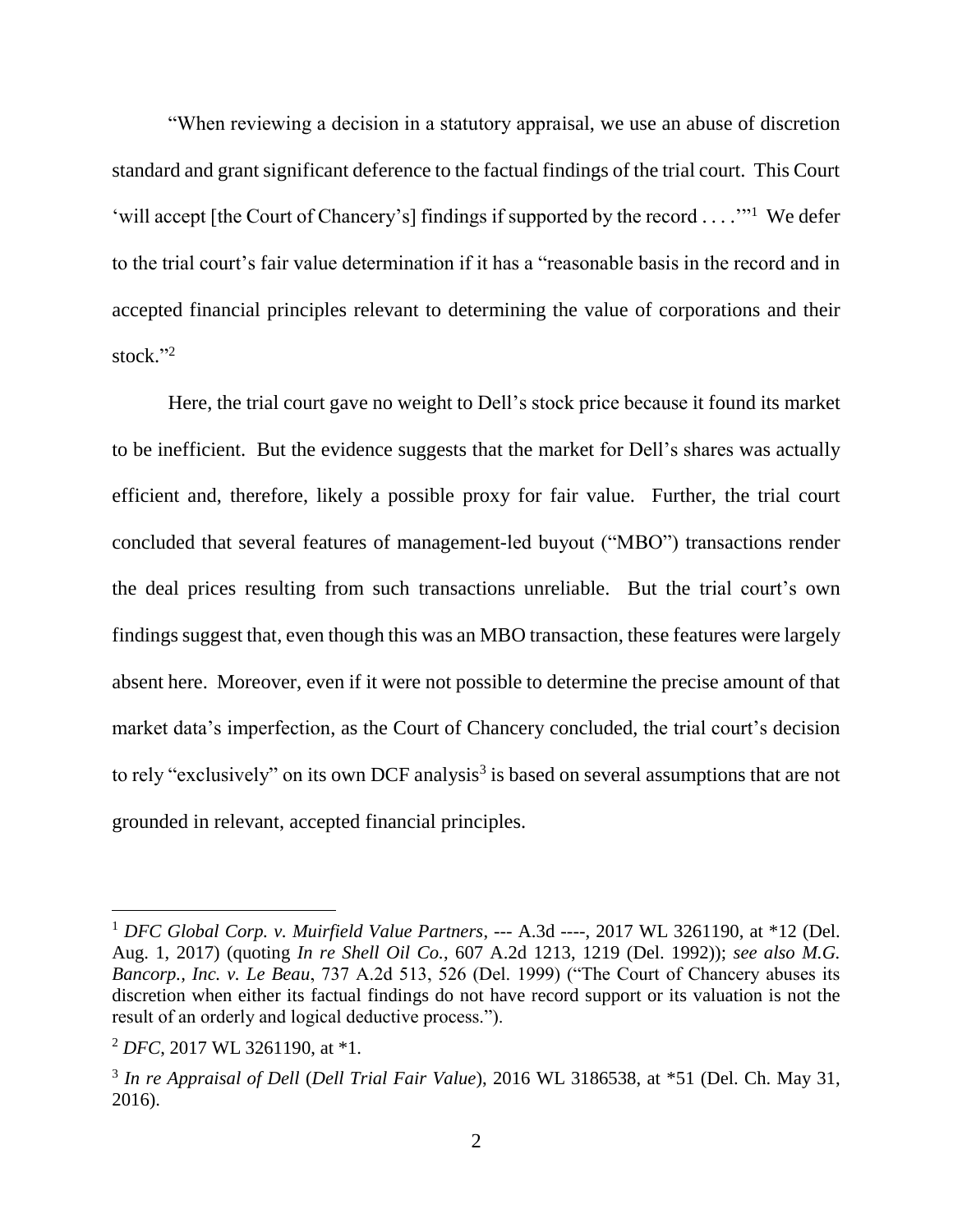We REVERSE, in part, and AFFIRM, in part, and REMAND for these reasons and those that follow. In addition, for reasons discussed in Section IV, we REVERSE and REMAND the Court of Chancery's decision concerning the allocation of fees and costs among the appraisal class.

### I.

## *A. Dell*

In June 2012, when the idea of an MBO first arose, Dell was a mature company on the brink of crisis: its stock price had dropped from \$18 per share to around \$12 per share in just the first half of the year. The advent of new technologies such as tablet computers crippled the traditional PC-maker's outlook. The Company's recent transformation struggled to generate investor optimism about its long-term prospects. And the global economy was still hungover from the financial crisis of 2008.

Other than a brief hiatus from 2004 to his return in 2007, Michael Dell had led Dell as CEO, from the Company's founding in his first-year dorm room at the University of Texas at Austin when he was just nineteen years old, to a Fortune 500 behemoth with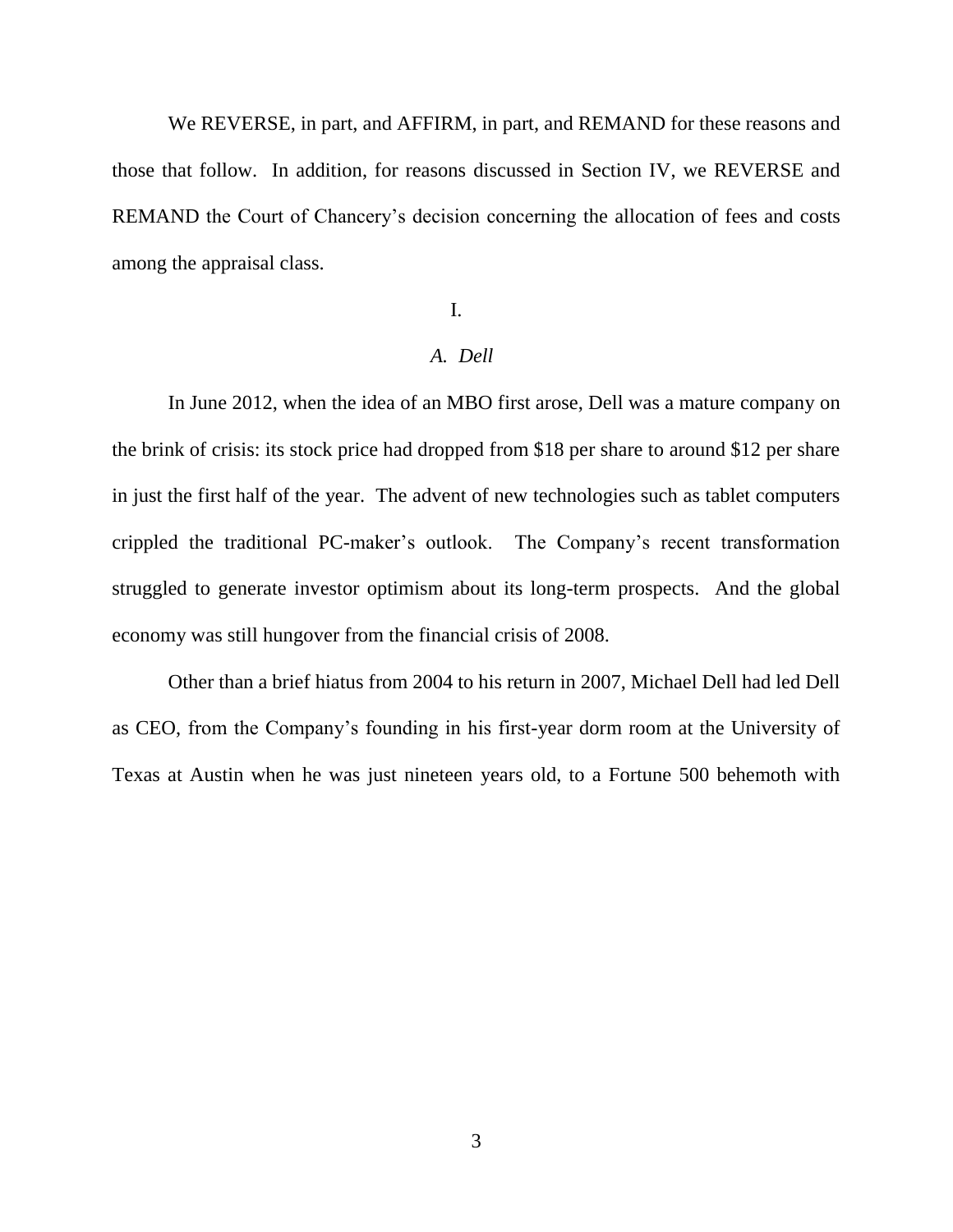global revenues hitting \$56.9 billion in the fiscal year ending February 1, 2013.<sup>4</sup> Dell was indisputably one of the world's largest IT companies.<sup>5</sup>

## *i. Michael Dell's Return and the Company's Challenges*

Upon his return to the Company in 2007, Mr. Dell<sup>6</sup> perceived three key challenges facing Dell. First, low-margin PC-makers such as Lenovo were muscling into Dell's market share as the performance gap between its higher-end computers and the cheaper alternatives narrowed. Second, starting with the launch of Apple's iPhone in 2007, the impending onslaught of smartphones and tablet computers appeared likely to erode traditional PC sales. Third, cloud-based storage from the likes of Amazon.com threatened the Company's traditional server storage business.

In light of these threats, Mr. Dell believed that, to survive and thrive, the Company should focus on enterprise software and services, which could be accomplished through acquisitions in these spaces. From 2010 through 2012, the Company acquired eleven companies for approximately \$14 billion. And Mr. Dell tried to sell the market on this transformation. He regularly shared with equity analysts his view that the Company's

<sup>&</sup>lt;sup>4</sup> *Id.* at \*1; Revised Expert Report of Glenn Hubbard (Sept. 29, 2015), at A3262 [hereinafter Dell's Valuation Expert Report]. In general, citations to the record have been shortened to a short name of the document, "at," and the appendix page number. Page numbers beginning with "A" refer to the Appendix to the Appellant's Opening Brief; page numbers beginning with "B" refer to the Appendix to the Appellees/Cross-Appellants' Answering Brief and Opening Brief on Cross-Appeal; page numbers beginning with "AR" refer to the Appendix to Appellant's Reply Brief on Appeal and Cross-Appellee's Answering Brief on Cross-Appeal.

<sup>5</sup> Dell's Valuation Expert Report, *supra* note 4, at A3262.

<sup>&</sup>lt;sup>6</sup> As the Court of Chancery did in its opinion, we use the honorific "Mr. Dell" to distinguish Michael Dell from Dell, the company.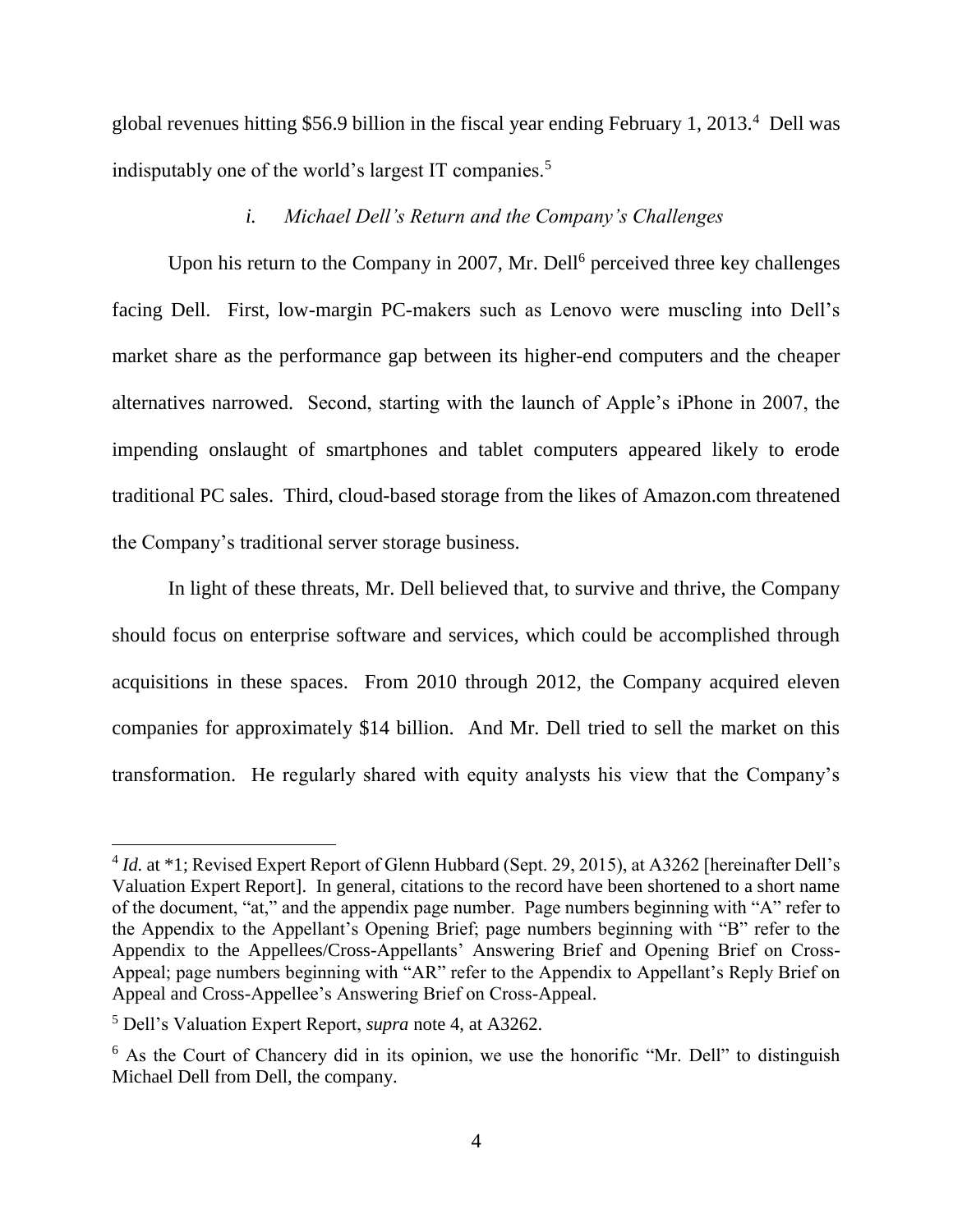enterprise solutions and services divisions would achieve annual sales growth in the double-digits and account for more than half of Dell's profits by 2016.

Yet despite Dell's M&A spurt and Mr. Dell's attempts to persuade Wall Street to buy into the Company's future, the market still "didn't get" Dell, as Mr. Dell lamented.<sup>7</sup> It still viewed the Company as a PC business, and its stock hovered in the mid-teens.

## *ii. The Market for Dell's Stock*

Dell's stock traded on the NASDAQ under the ticker symbol DELL. The Company's market capitalization of more than \$20 billion ranked it in the top third of the S&P 500.<sup>8</sup> Dell had a deep public float<sup>9</sup> and was actively traded as more than 5% of Dell's shares were traded each week.<sup>10</sup> The stock had a bid-ask spread of approximately  $0.08\%$ .<sup>11</sup> It was also widely covered by equity analysts, $12$  and its share price quickly reflected the

<sup>11</sup> Dell's Valuation Expert Report, *supra* note 4, at A3286, A3423.

<sup>7</sup> *Dell Trial Fair Value*, 2016 WL 3186538, at \*2.

<sup>8</sup> Dell's Valuation Expert Report, *supra* note 4, at A3285. *See also* Revised Expert Report of Bradford Cornell (Sept. 27, 2015), at A3527 (noting Dell's pre-announcement market capitalization was \$18.902 billion).

 $9$  As of August 3, 2012, Dell approximated the aggregate market value of its common stock held by non-affiliates to be \$17.1 billion. Dell Form 10-K for FY 2013 (Mar. 12, 2013), at A1967 [hereinafter Form 10-K 2013]. The public float was 84.29% in 2012. *See* Dell's Valuation Expert Report, *supra* note 4, at A3423. At the time of the transaction, Dell had 1,765,369,276 publicly traded shares outstanding. *Dell Trial Fair Value*, 2016 WL 3186538, at \*51.

<sup>10</sup> *See, e.g.*, Dell's Valuation Expert Report, *supra* note 4, at A3285-86, A3423 (noting that Dell's average weekly trading volume was 5.52% of its shares in 2012); 5 Alan R. Bromberg, Lewis D. Lowenfels & Michael J. Sullivan, *Bromberg & Lowenfels on Securities Fraud* § 7:484 (2d ed. June 2017 Update) ("Turnover measured by average weekly trading of 2% or more of the outstanding shares would justify a strong presumption that the market for the security is an efficient one.").

<sup>&</sup>lt;sup>12</sup> *See, e.g.*, JPMorgan Presentation to the Denali Special Committee (Oct. 9, 2012), at A1572 (noting that, as of October 9, 2012, thirty-three research analysts were covering Dell).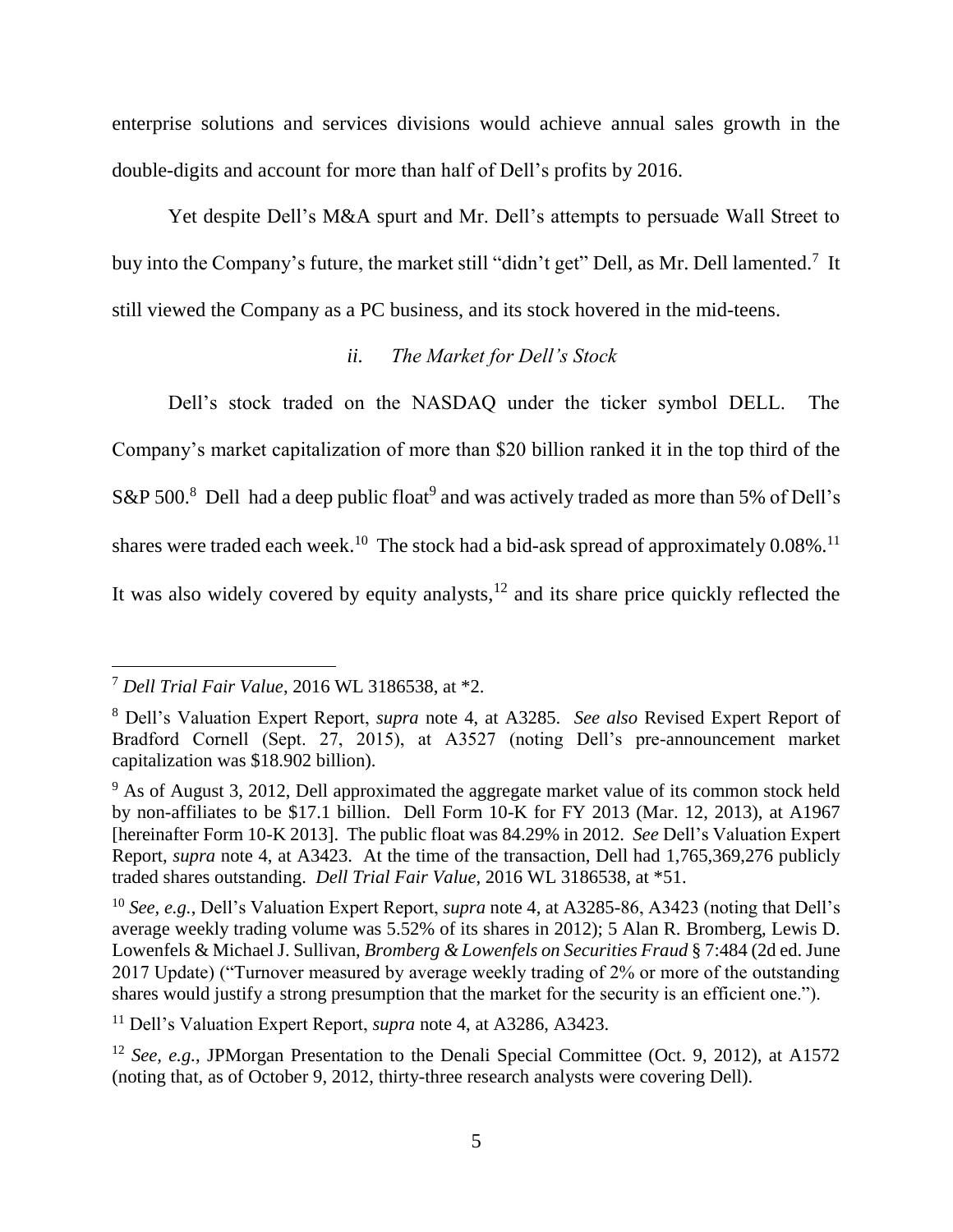market's view on breaking developments.<sup>13</sup> Based on these metrics, the record suggests the market for Dell stock was semi-strong efficient, meaning that the market's digestion and assessment of all publicly available information concerning Dell was quickly impounded into the Company's stock price.<sup>14</sup> For example, on January 14, 2013, Dell's stock jumped 9.8% within a minute of Bloomberg breaking the news of the Company's take-private talks, and the stock closed up 13% from the day prior—on a day the S&P 500 as a whole fell 0.1%. 15

## *B. The Sale Process*

The first inkling of a Dell MBO can be traced to June 2012, when private equity executive Staley Cates of Southeastern Asset Management suggested to Mr. Dell that he might consider taking the Company private.<sup>16</sup> Mr. Dell was intrigued as he believed it would be easier to execute the Company's transformation plan unencumbered by stockholder pressure.<sup>17</sup> However, the Company's financial advisor, Goldman Sachs, warned that an MBO would be too difficult to pull off.<sup>18</sup> But after Silver Lake's Egon Durban also proposed the idea of an MBO that August, Mr. Dell enlisted the advice of

<sup>13</sup> Dell's Valuation Expert Report, *supra* note 4, at A3304-06.

<sup>14</sup> *Id.* at A3263, A3285-86.

<sup>15</sup> *Id.* at A3305-06.

<sup>16</sup> *Dell Trial Fair Value*, 2016 WL 3186538, at \*2.

<sup>&</sup>lt;sup>17</sup> Transcript of Michael Dell Deposition (May 14, 2015), at B1459-60 [hereinafter M. Dell Deposition].

<sup>&</sup>lt;sup>18</sup> Transcript of Michael Dell Trial Testimony (Oct. 6, 2015), at A582 [hereinafter M. Dell Testimony]; M. Dell Deposition, *supra* note 17, at B1459.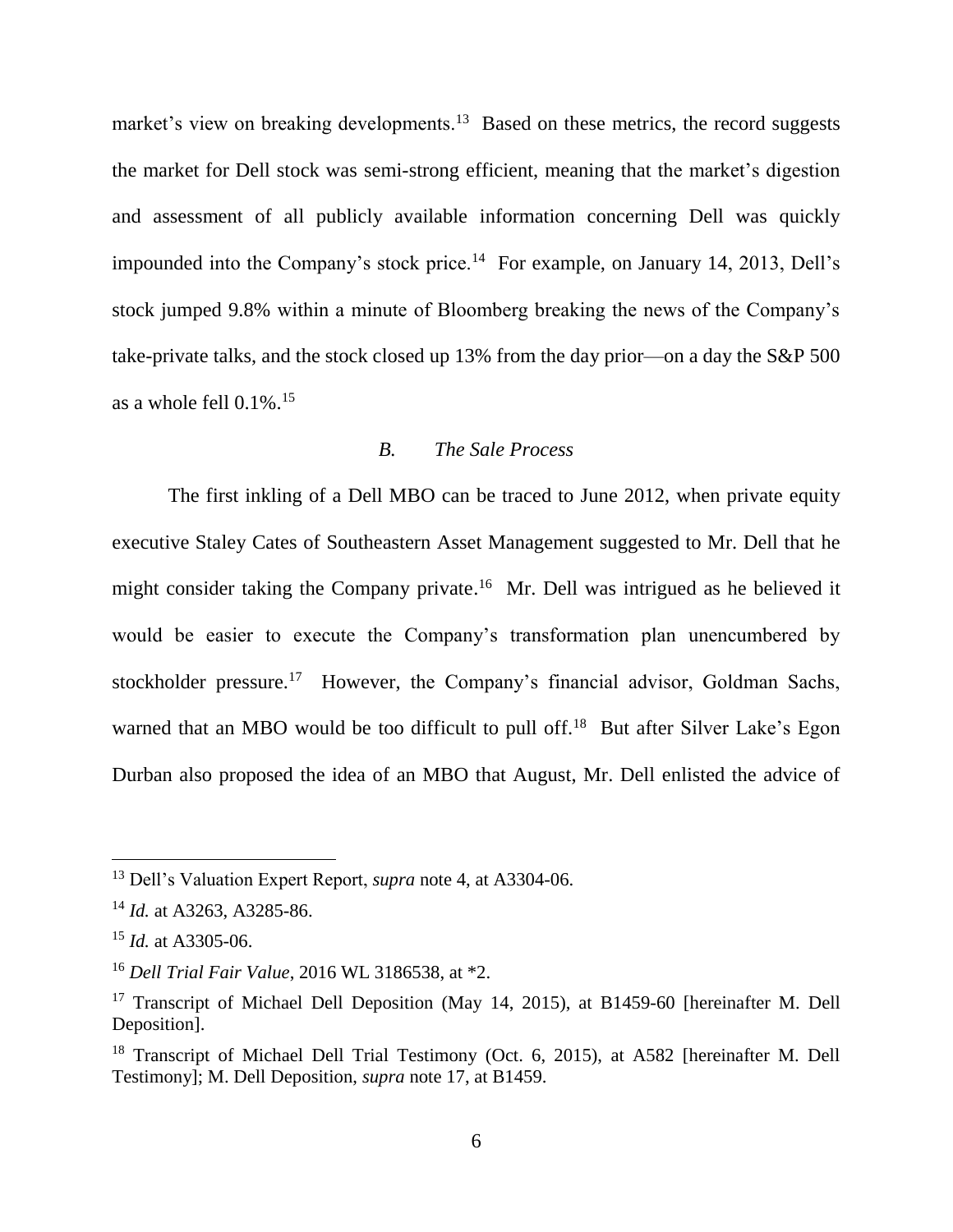friend and private equity executive George Roberts of Kohlberg Kravis Roberts & Co. L.P.  $("KKR")$ .<sup>19</sup> This time, he received positive feedback, including an indication that KKR might be interested in participating should the Company go that route.<sup>20</sup> Mr. Dell then brought the idea to Dell's Board by calling the Company's lead independent director, Alex Mandl, on Friday, August 14, 2012.<sup>21</sup>

The following Monday, the Board met and created an independent special committee composed of four independent directors (the "Committee") to evaluate possible transactions to acquire the Company proposed by Mr. Dell and/or any other party, as well as to explore possible strategic alternatives. The Board empowered the Committee to hire its own legal and financial advisors, and the Committee selected Debevoise & Plimpton LLP as legal counsel and JP Morgan Chase & Co. as financial advisor. (The Committee eventually hired Evercore Partners as a second financial advisor in January 2013.) The Committee also had full and exclusive authority to recommend to the Board a course of action regarding any proposed transaction, and the Board vowed not to recommend that stockholders approve a transaction without receiving a prior favorable recommendation from the Committee.

Dell's earnings for the second quarter of Fiscal 2013, announced the following day, August 21, 2012, underscored the Company's challenges: revenue was down 8% from the

<sup>20</sup> *Id.*

 $^{21}$  *Id.* 

<sup>19</sup> *Dell Trial Fair Value*, 2016 WL 3186538, at \*2.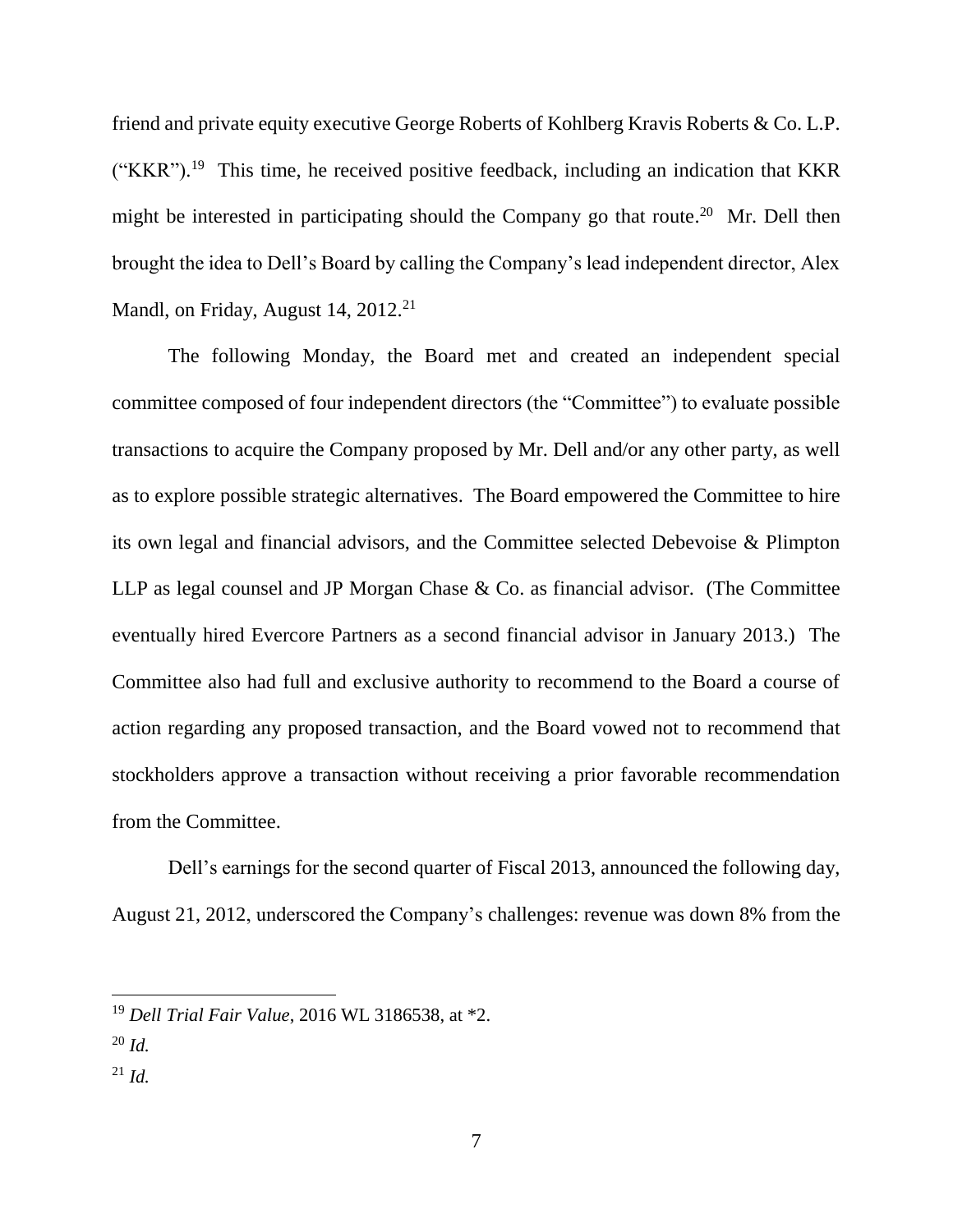prior year, and earnings per share dropped 13%. The Company's revenue fell short of expectations, and its management further revised its EPS forecast down 20% for Fiscal 2013. Dell management said that the Company was amid a "long-term strategy" expected to "take time" to reap benefits.<sup>22</sup> But one analyst called the Company a "sinking ship" and emphasized that "Dell's turnaround strategy is fundamentally flawed [and] the fundamentals are bad. Dell may have responded too late to save itself."<sup>23</sup> Many analysts also revised their price targets downward.

## *i. The Pre-Signing Canvass*

The following month, September, after entering into confidentiality agreements with the Committee, Silver Lake and KKR began evaluating Dell's proprietary data, including management projections.

Mr. Dell, who owned 13.9% of the Company's outstanding shares as of August 2012 and 15.4% as of September 2012, also entered into a confidentiality agreement. Mr. Dell's confidentiality agreement required him to, among other things, "explore in good faith the possibility of working with any such potential counterparty or financing source if requested by the Committee," a provision designed to prevent his prior involvement with KKR and Silver Lake from deterring other possible bidders.<sup>24</sup>

<sup>22</sup> *Id.* at \*4.

<sup>23</sup> *Id.*

<sup>24</sup> *Id.* at \*5.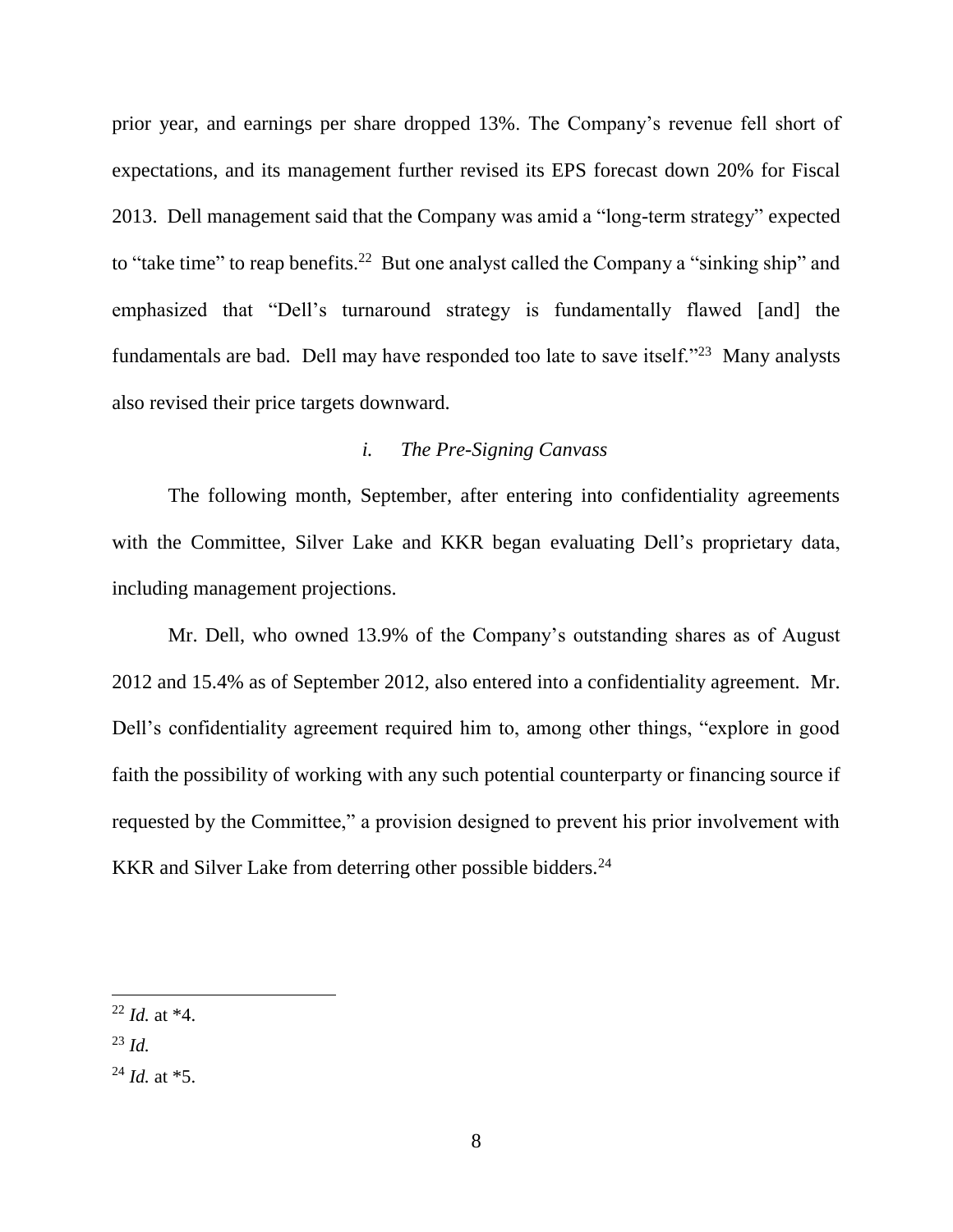After consulting with JPMorgan, the Committee decided to limit its initial presigning market canvass to KKR and Silver Lake because they were, according to JPMorgan, "among the best qualified potential acquirers," and "there was a low probability of strategic buyer interest in acquiring the Company."<sup>25</sup> Using management forecasts that the Committee still considered "overly optimistic,"<sup>26</sup> on October 9, 2012, the day after the Company's stock price closed at \$9.66 per share, JPMorgan shared with the Committee that it believed a financial sponsor could pay approximately \$14.13 per share and still obtain an internal rate of return ("IRR") of a level that could attract private equity buyers such as KKR and Silver Lake, a five-year IRR of  $20\%$  per share.<sup>27</sup> At several Committee meetings that fall, JPMorgan and the Company's bankers from Goldman Sachs shared a range of valuations for various transaction scenarios, including Goldman's projections for the Company's future share prices if Dell remained a standalone public Company.<sup>28</sup>

On October 23, 2012, a day on which Dell's stock price was to close at \$9.35, both KKR and Silver Lake proposed transactions to the Committee. KKR indicated its interest in an all-cash transaction at between \$12.00 and \$13.00 per share, excluding Mr. Dell's and Southeastern's shares. Under KKR's proposal, Mr. Dell was to invest an additional

 $^{25}$  *Id.* at  $*6$ .

<sup>26</sup> *Id.*

<sup>27</sup> *Id.* at \*6-7.

<sup>&</sup>lt;sup>28</sup> *See id.* at \*6 ("On October 9, 2012, the Committee received a presentation from JPMorgan that provided a preliminary assessment of the Company's value as a standalone entity."); *id*. at \*7 ("Goldman observed that '[i]llustrative standalone valuation analyses result in [Company] value outcomes that are significantly higher than the current share price.'"). However, Goldman Sachs's preliminary report relied on management's "September Case" projections considered overly optimistic. *See id.*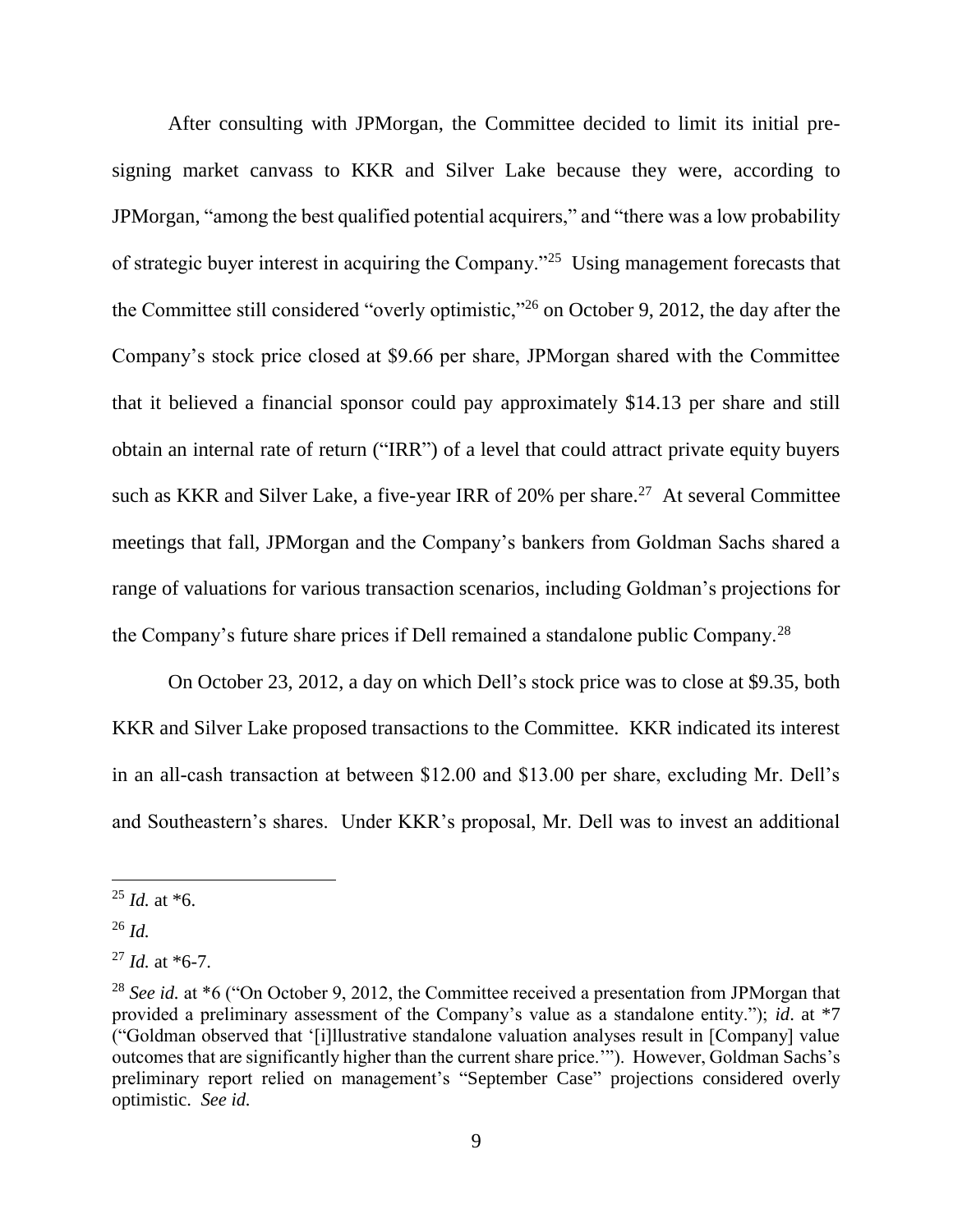\$500 million in the Company. Silver Lake proposed an all-cash transaction at between \$11.22 and \$12.16 per share, excluding Mr. Dell's shares.

But, as JPMorgan observed when reviewing these proposals with the Committee, these expressions of interest undershot the \$14.13 per share that it believed a financial sponsor could pay. The Committee asked Mr. Dell to email both firms to encourage them to raise their offers, and he obliged—sending the same email to each in which he offered for Company management to meet with representatives of each firm and solicited their advice on what the Company could do to help improve their proposals.<sup>29</sup>

But the Company's third-quarter earnings, released on November 15, 2012, brought more bad news for Dell: revenue dropped 11% from the prior year, and EPS was down 28%. During this period when Dell was trying to sell its long-term vision without success, it kept failing the quarterly tests on which so many market analysts focus. By way of example, this was the sixth of the past seven quarters that revenue fell below consensus estimates. As research analysts lowered their price targets out of concern for the future of the PC industry and growing skepticism about Dell's turnaround strategy, even CFO Brian Gladden acknowledged that "[m]anagement projections appear optimistic given valuation & sell-side estimates of Dell future value."<sup>30</sup> The Committee enlisted Boston Consulting Group ("BCG") to formulate independent projections for the Company.

<sup>30</sup> *Id.*

 <sup>29</sup> *Id.* at \*8.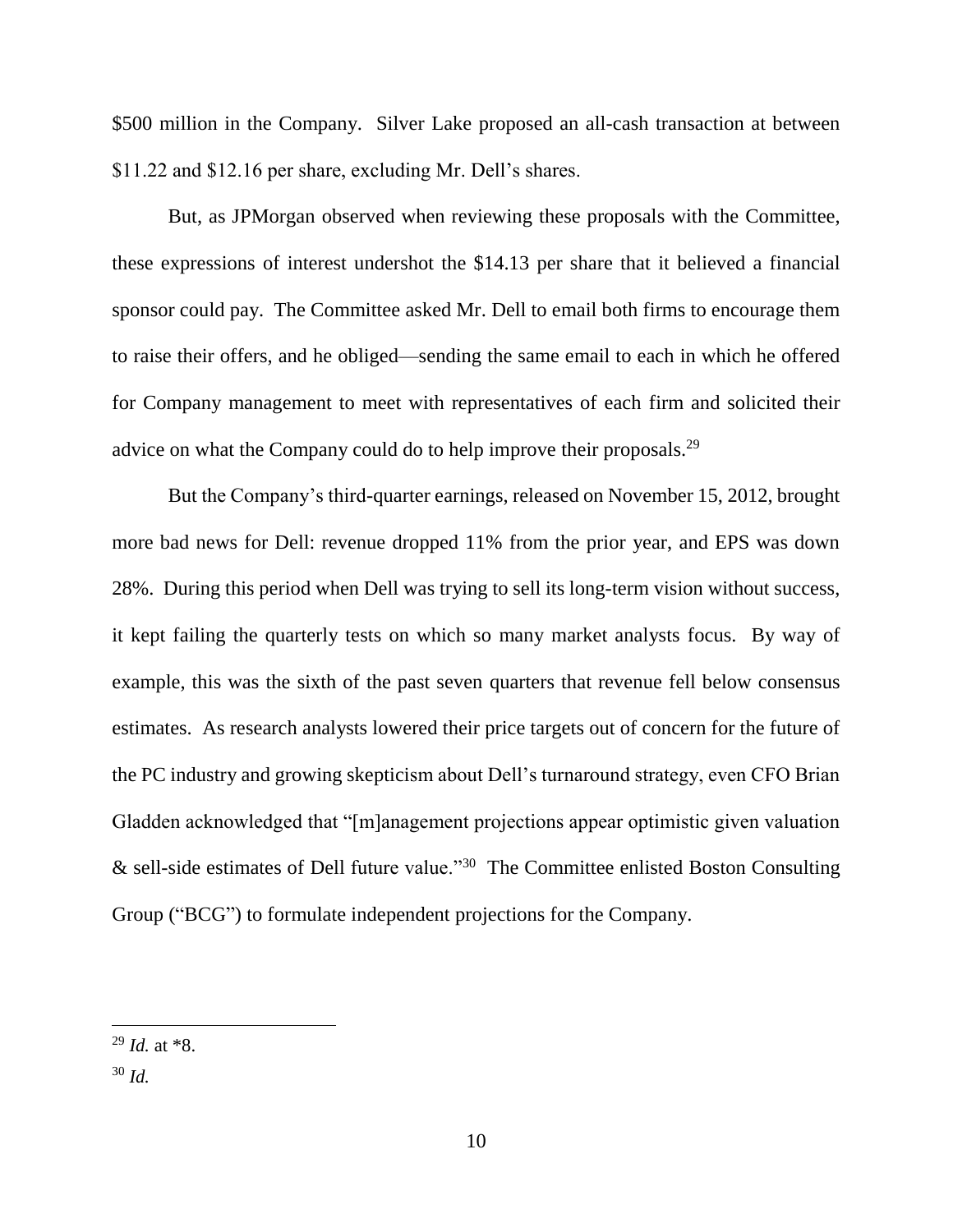By December 3, 2012, KKR withdrew its proposal as it was unable to "get [its] arms around the risks of the PC business."<sup>31</sup>

For his part, Mr. Dell remained open "to join up with whoever" and was willing to supply as much equity as necessary for a transaction.<sup>32</sup> To restore competition to the process once KKR dropped out, the Committee asked another PE heavyweight, Texas Pacific Group ("TPG"), who had recently invested in Dell's down-market rival Lenovo, to explore an acquisition.<sup>33</sup> Though TPG signed a confidentiality agreement, obtained access to the data room, "spent a good deal of resources on it,"<sup>34</sup> and its leaders sat through presentations by Dell management, the PE firm reported to the Committee on December 23, 2012, that it decided not to submit a bid as "cash flows attached to the PC business were simply too uncertain, too unpredictable to establish an investment case."<sup>35</sup>

By January 24, 2013, three additional parties had expressed a desire to explore a deal. GE Capital, a "strategic party," told Evercore that it was interested in buying the Dell Financial Services business for approximately the book value of its assets, between \$3.5 and \$4 billion.<sup>36</sup> Blackstone also called Evercore with a heads-up that it anticipated exploring a Dell deal during the go-shop and "seeking assurances that any definitive

<sup>31</sup> *Id.*

<sup>32</sup> *Id.*

<sup>33</sup> *Id.* at \*9.

<sup>&</sup>lt;sup>34</sup> Transcript of Alex Mandl Trial Testimony (Oct. 5, 2015), at A314 [hereinafter Mandl Testimony].

<sup>35</sup> *Dell Trial Fair Value*, 2016 WL 3186538, at \*9-10.

<sup>36</sup> Minutes of Special Committee Meeting (Jan. 24, 2013), at A1639-40.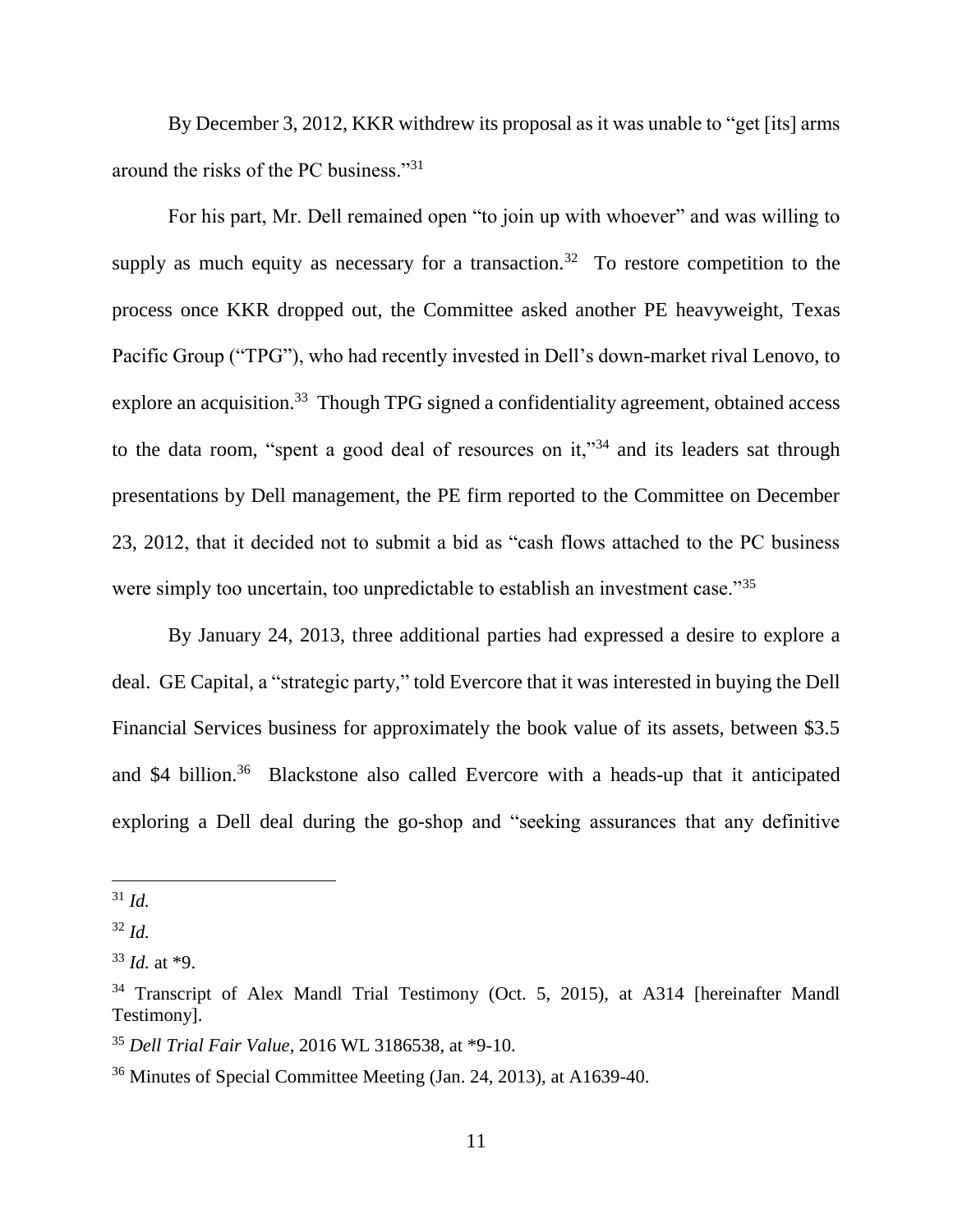agreement the Company may be considering entering into would provide for a meaningful go-shop process."<sup>37</sup> Last, Southeastern sought to enter into a confidentiality agreement and start reviewing the Company's confidential information.<sup>38</sup>

News that Dell was exploring a strategic transaction had been leaking out since December, and Evercore reasoned that "if there were any people out there who were actively interested, there was a good chance they would have already come forward."<sup>39</sup>

For its part, Silver Lake remained interested in a deal through it all. Over the course of negotiations, the Committee persuaded Silver Lake to raise its offer six times from its initial proposal of \$11.22-to-\$12.16 per share.<sup>40</sup> It helped that, after the Board resolved to seek \$13.75 per share and settle for no less than \$13.60 per share, Mr. Dell agreed to accept a lower price to roll over his shares than unaffiliated stockholders were to receive. On February 3, Silver Lake presented the Committee two options greater than its existing \$13.50 per share offer: either (i) \$13.60 per share if it allowed the Company to continue its regular quarterly dividend payment through closing, or (ii) \$13.75 all-cash with no

<sup>&</sup>lt;sup>37</sup> *Id.* at A1640. The Court of Chancery opinion notes that Evercore's engagement with the Committee promised it a contingency fee if and only if a deal surfaced during the go-shop and, as such, it suggested that Evercore advised the Committee to delay negotiations with Blackstone until the go-shop due to the incentives of its own compensation arrangement. *See Dell Trial Fair Value*, 2016 WL 3186538, at \*11. But other evidence in the record suggests that Blackstone proposed waiting until the go-shop on its own. *See* Transcript of William Hiltz Trial Testimony (Oct. 6, 2015), at A517 [hereinafter Hiltz Testimony]; Minutes of Special Committee Meeting (Jan. 24, 2013), at A1640.

<sup>38</sup> *Id.*

<sup>39</sup> Hiltz Testimony, *supra* note 37, at A516.

<sup>40</sup> Schedule 14A (May 31, 2013), at 27 (A2199), 30 (A2202), 37-38 (A2209-10), 41 (A2213) [hereinafter Proxy].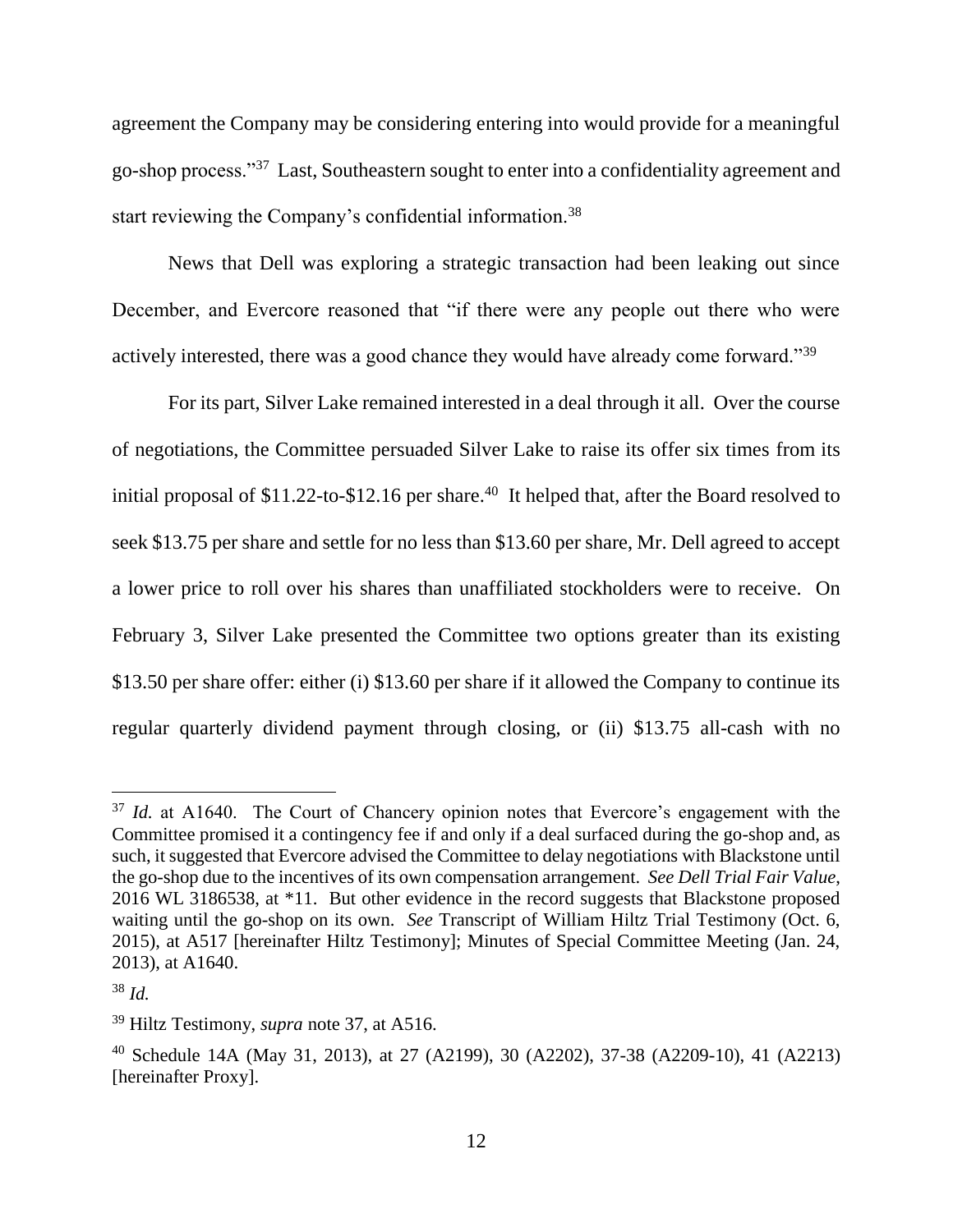additional dividends. After the Committee told Silver Lake that \$13.60 would not suffice under the first alternative, Silver Lake boosted the cash component to \$13.65 per share on February 4, its "best and final offer."<sup>41</sup>

The Committee met with its financial advisors on the afternoon of February 4: both Evercore and JPMorgan indicated that they considered \$13.65 per share fair to the unaffiliated stockholders from a financial point of view.<sup>42</sup> The Committee recommended that the Board accept Silver Lake's offer, and, aside from Mr. Dell, who was not present, the Board unanimously adopted resolutions approving the transaction.<sup>43</sup> The next morning, February 5, 2013, the Company and three entities affiliated with Silver Lake and Mr. Dell (collectively the "Buyout Group") entered into the merger agreement dated February 5, 2013 (collectively with amendments, the "Merger Agreement"), and they publicly announced the planned transaction.<sup>44</sup>

Mr. Dell signed a voting agreement wherein he pledged that he and his affiliates would vote their shares in proportion to the number of unaffiliated shares that vote for either (i) a "Superior Proposal" as defined in the Merger Agreement which, if available, would terminate the Merger Agreement; or (ii) the adoption of the Merger Agreement if the Board changed its recommendation.<sup>45</sup> This meant that any outside bidder who

<sup>41</sup> *Dell Trial Fair Value*, 2016 WL 3186538, at \*12.

<sup>42</sup> *Id.*; Proxy, *supra* note 40, at 41-42 (A2213-14), 60 (A2232).

<sup>43</sup> *Id.* at 42 (A2214).

<sup>44</sup> *Id.* at 43 (A2215); Merger Agreement at Proxy Annex A (A2364-2437).

<sup>45</sup> *Dell Trial Fair Value*, 2016 WL 3186538, at \*12.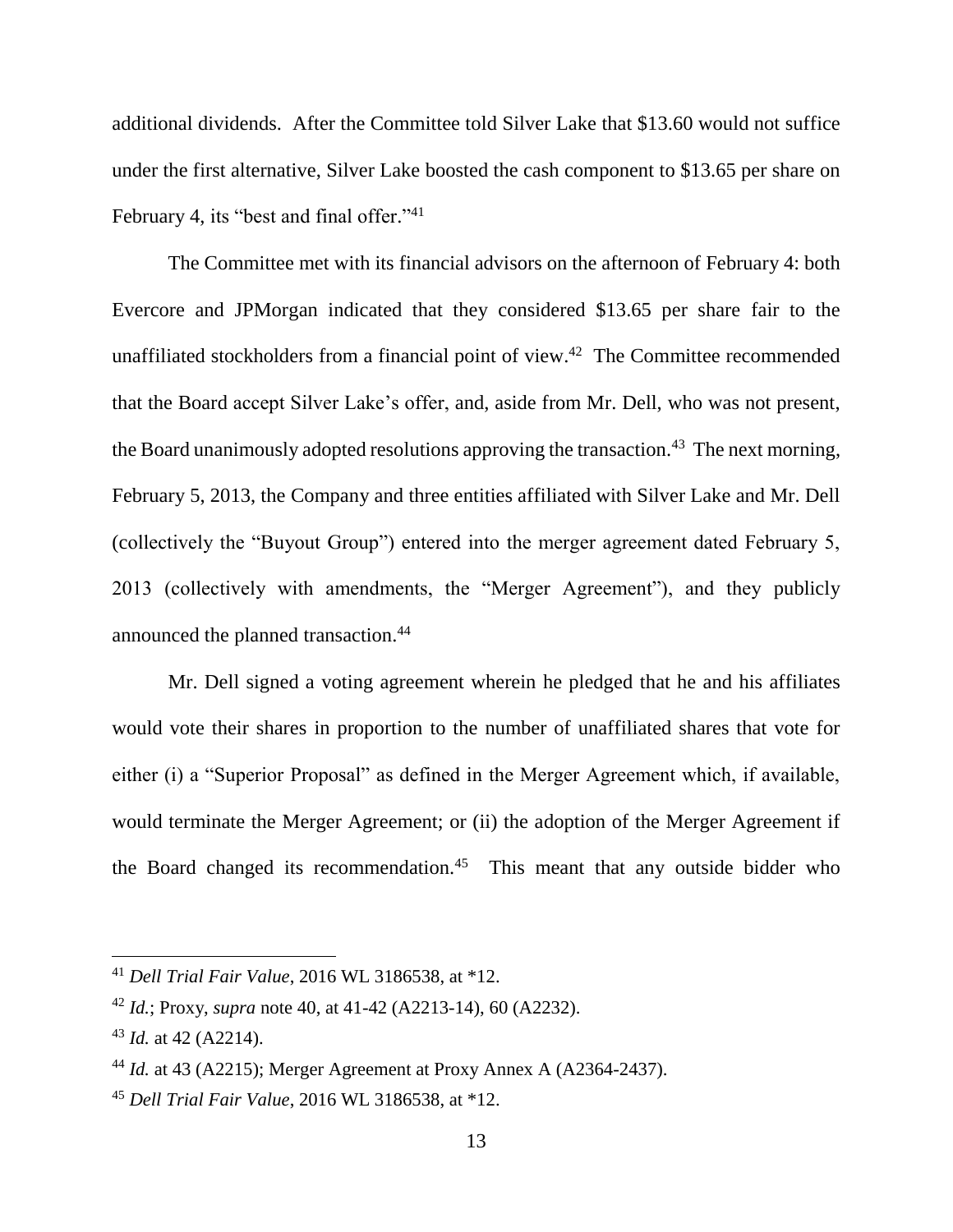persuaded stockholders that its bid was better would have access to Mr. Dell's votes, eliminating one of the key problems other bidders may face when there is a CEO with material voting power.

The transaction contemplated that Mr. Dell would roll over his shares at \$13.36 per share and invest up to \$500 million in additional equity and that an affiliate of his would invest up to \$250 million in additional equity. This transaction structure would give Mr. Dell a 74.9% stake in the Company post-closing, and Silver Lake a 25.1% stake.

The Merger Agreement also provided for a forty-five-day go-shop period ending March 23, 2013; a one-time match right for the Buyout Group available until the stockholder vote; and termination fees of \$180 million if the Company agreed to a Superior Proposal as defined in the Merger Agreement that materialized during the go-shop period, or \$450 million if the Company agreed to a non-Superior Proposal or to bids produced after the go-shop period.

## *ii. The Go-Shop Period*

Led by Evercore, the go-shop period began on February 5, 2013. Within ten days, Evercore had surveyed the interest of sixty parties, including Blackstone and Hewlett-Packard ("HP"), the two parties that Evercore had identified as Dell's top prospects for a deal aside from the Buyout Group.

As the Company's closest competitor, HP appeared the natural strategic partner for a deal. Though Evercore told HP that a deal with Dell could realize between \$3 and 4 billion in annual cost savings through synergies and HP signed a confidentiality agreement, HP's representatives never logged into the data room.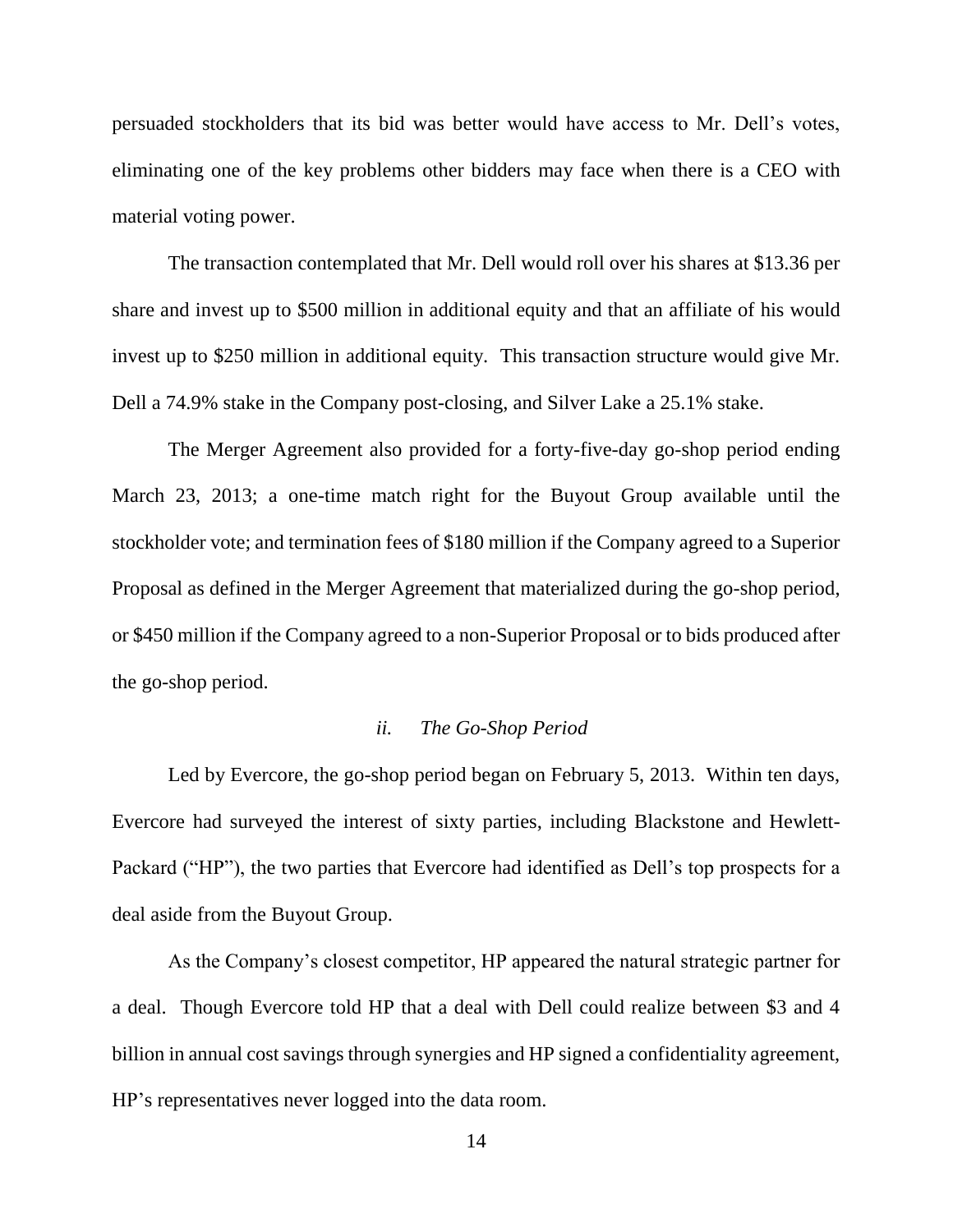The Company received its first non-binding proposal of the go-shop period on March 5, 2013, when Carl Icahn of Icahn Enterprises L.P. ("Icahn") wrote a letter to the Board opposing the MBO as announced and proposing a leveraged recapitalization instead. After signing a confidentiality agreement, Icahn accessed the data room on March 11.

On March 21, 2013, GE Capital again offered to purchase the Company's financial services business, this time for \$3.6 billion in cash, and said that it was willing to allow the Committee to consider its proposal in conjunction with any other bid.

The next day, Icahn submitted a revised non-binding proposal that was to allow stockholders to choose between either (i) rolling over their shares into a new entity one-toone, or (ii) receiving \$15.00 per share in cash up to \$15.6 billion in total cash payments. Under this plan, if more stockholders requested cash than available under the \$15.6 billion cap, the \$15.6 billion would be distributed *pro rata* among all those stockholders requesting cash. Evercore valued this proposal at between \$13.37 and \$14.42 per share.

That day, March 22, 2013, Blackstone and a group of other possible investors also submitted a non-binding proposal that involved a choice: existing Dell stockholders could receive \$14.25 per share in cash *or* stock in a new entity valued at \$14.25 capped at the total amount of equity issued by the new entity. Evercore and JPMorgan each said this proposal was worth \$14.25 per share.

By the time the go-shop period ended on March 23, Evercore had contacted sixtyseven parties, including twenty potential strategic buyers and seventeen financial sponsors,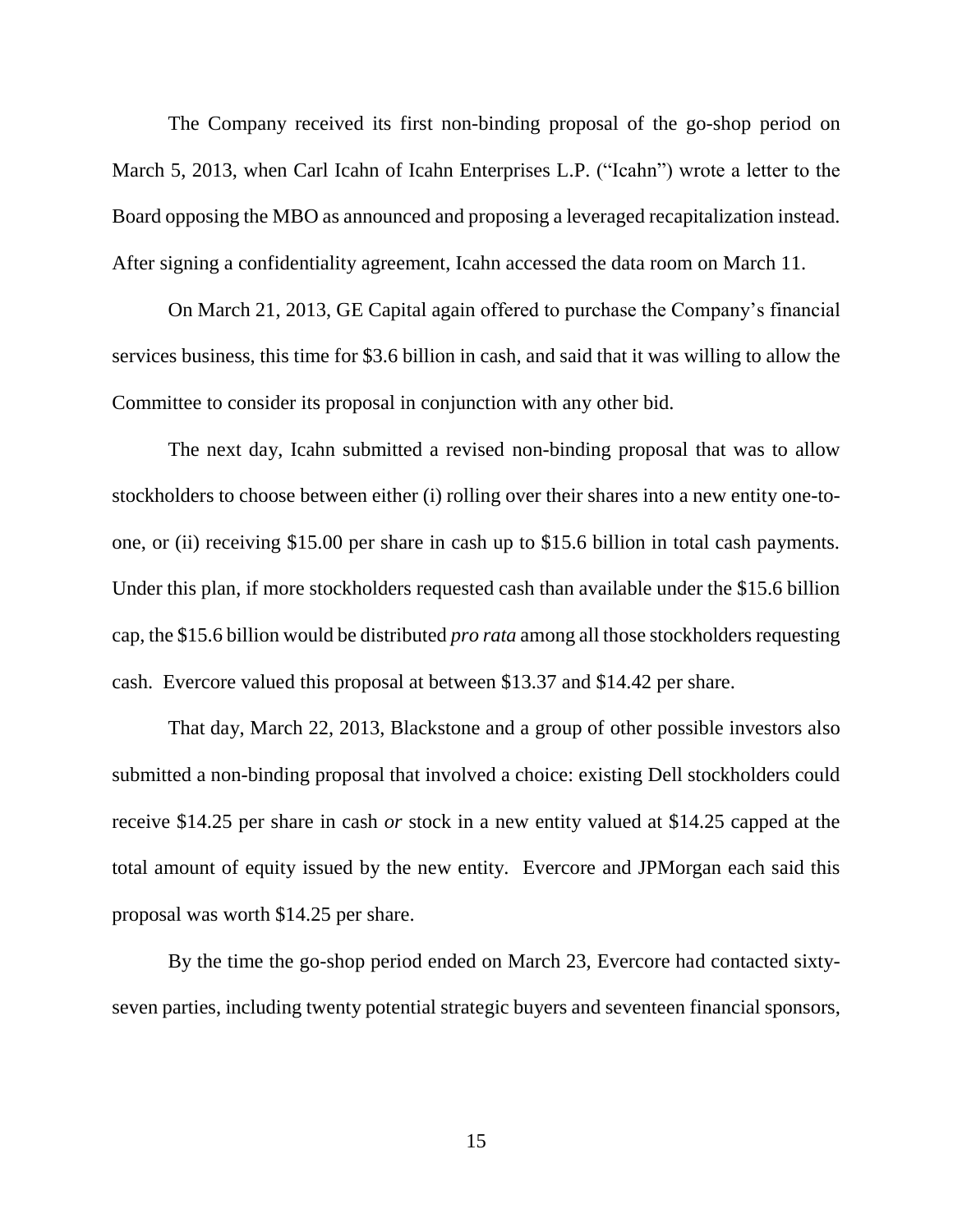about their interest in a transaction involving Dell.<sup>46</sup> Evercore also received unsolicited inquiries from two strategic parties and two financial sponsors. 47

Mr. Dell was available to all parties throughout the go-shop period. Though Mr. Dell wanted to go on a two-week vacation that spring, Evercore insisted that he stay given that he "wasn't unavailable to Silver Lake at any point during their final 2 pre-offer weeks."<sup>48</sup>

# *C. After the Go-Shop*

Because the Icahn and Blackstone proposals could both potentially lead to Superior Proposals under the Merger Agreement, they qualified as Excluded Parties, which meant Dell would only have to pay a \$180 million termination fee if it chose to forego the Silver Lake deal.

Blackstone said that it would continue exploring a transaction only if Dell reimbursed it for its out-of-pocket due diligence expenses. To avoid inadvertently breaching the Merger Agreement, which would allow the Buyout Group to revoke its offer, the Committee sought Silver Lake's consent. Silver Lake agreed on the condition that it, too, receive payment for such expenses. The Committee agreed to reimburse both Blackstone and Silver Lake for up to \$25 million of due diligence costs.

<sup>46</sup> Proxy, *supra* note 40, at 43 (A2215).

<sup>47</sup> *Id.*

<sup>48</sup> *Dell Trial Fair Value*, 2016 WL 3186538, at \*14.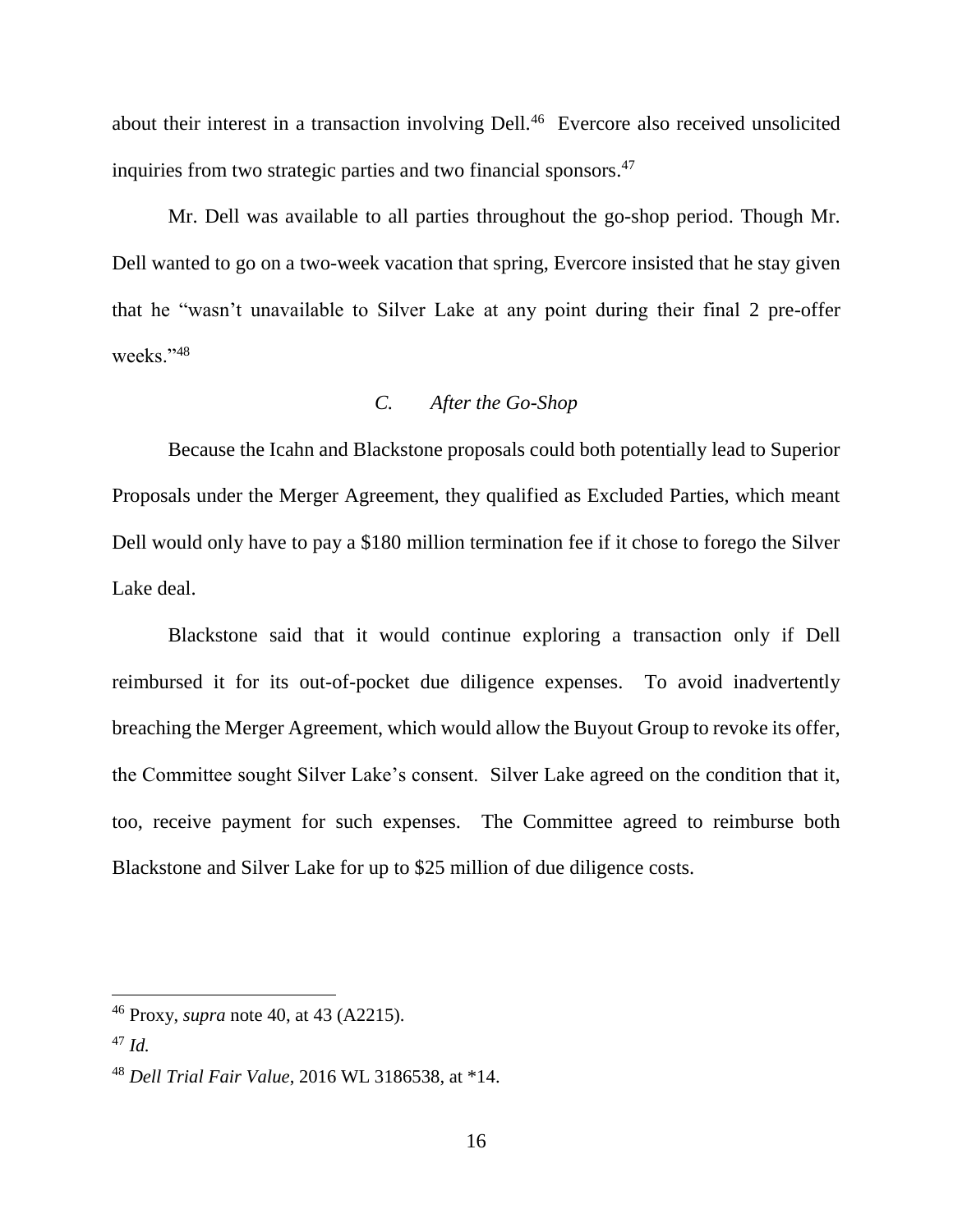Icahn sought the same arrangement for his firm while it was negotiating over a waiver of the limitations on deals with interested stockholders under 8 *Del. C.* § 203. Concerned that Icahn might become hostile, the Committee agreed to extend the same expense reimbursement to Icahn as long as he signed a standstill.<sup>49</sup>

Mr. Dell did not let his initial alliance with Silver Lake impede his willingness to explore a future with Blackstone. An email from Mr. Dell to Blackstone from that period shows that Mr. Dell felt that Blackstone "substantially" agreed with his vision for the Company and that Mr. Dell was "open to considering all alternatives."<sup>50</sup> But Blackstone's actions also suggested that its interest was not founded—and that a deal would not hinge on Mr. Dell's continued involvement in the Company: Reuters reported that Blackstone was reviewing candidates to replace him as CEO.<sup>51</sup>

Blackstone charged David Johnson, who had just joined the PE firm from his job as Dell's head of acquisitions that January, with leading its diligence operation: more than 460 people combed through the virtual data room, and approximately forty Blackstone employees took over a Texas ballroom for additional on-the-ground diligence alongside twenty Dell employees. From Dell's side, Mr. Dell attested that he "spent more time with Blackstone than any of the other participants."<sup>52</sup> Overall, Dell's whole management team

<sup>49</sup> *Id.* at \*15. Icahn agreed to these terms. *See* Proxy, *supra* note 40, at 49 (A2221).

<sup>50</sup> *Dell Trial Fair Value*, 2016 WL 3186538, at \*15.

<sup>51</sup> *See id.*

<sup>52</sup> *Id.*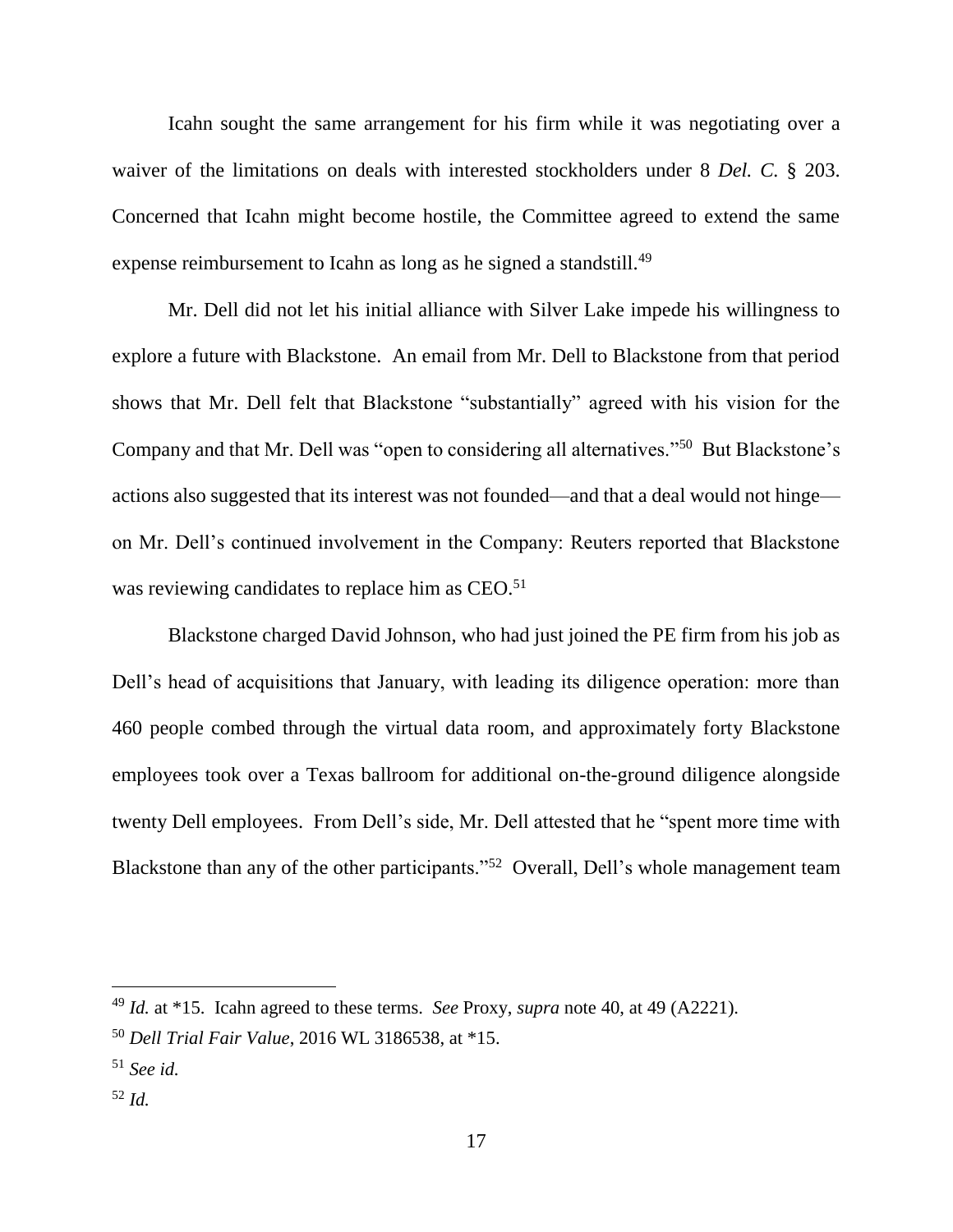spent more time with Blackstone representatives than with those from any other prospective investor, including Silver Lake.

But this diligence operation ultimately led Blackstone to back down.It withdrew from the bidding on April 18, 2013, and cited two key reasons for its decision: "(1) an unprecedented 14 percent market decline in PC volume in the first quarter of 2013, its steepest drop in history, and inconsistent with Management's projections for modest industry growth; and (2) the rapidly eroding financial profile of Dell."<sup>53</sup> For instance, Blackstone noted that, since Blackstone's initial bid on March 22, Dell revised its operating income projections downward by \$700 million (from \$3.7 billion to \$3 billion).

But Icahn remained interested and, on May 8, 2013, his firm teamed up with Cates's Southeastern to propose a modified recapitalization plan that would allow existing stockholders to keep their shares and have the option to choose to receive either (i) \$12.00 in cash per share, or (ii) \$12.00 worth of new shares of stock valued at \$1.65 per share. Evercore did not think the Icahn-Southeastern plan could qualify as a Superior Proposal under the Merger Agreement given that it contemplated strictly a leveraged recapitalization.<sup>54</sup>

Meanwhile, the Company's first quarter results for Fiscal 2014, released May 16, 2013, still failed to demonstrate that Dell's turnaround strategy had legs as net income fell 79% from the previous year, and GAAP earnings per share were down 81%. Bernstein

<sup>53</sup> *Id.*

 $54$  *Id.* at \*16.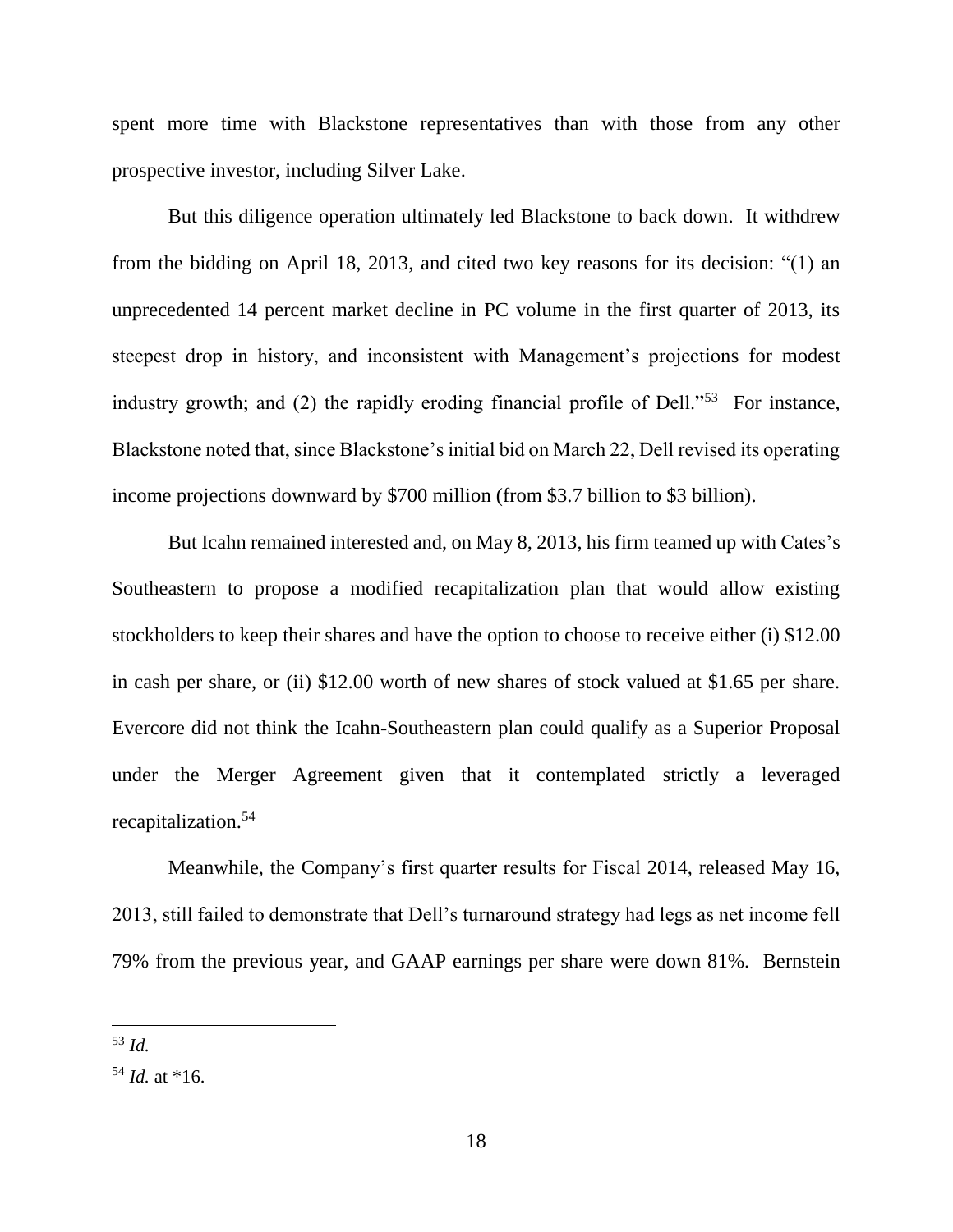Research highlighted that Dell's enterprise solutions and services segment had "woeful" margins, "well below industry peers."<sup>55</sup> The Company's CFO Brian Gladden did not object to that assessment and wrote in an email to Dell's senior leadership team that they needed to have "some very serious conversations . . . about the trajectory of the business and our growth/profitability plans. It's not apparent that the shift to growth will bring profit and cash in the short or long term . . . . We cannot support the current opex [operating expense] structure with these results."<sup>56</sup>

## *i. Dueling Proposals Ahead of Stockholder Vote*

The Board arranged for a stockholder vote on the merger to occur at a special meeting on July 18, 2013. The definitive proxy statement filed May 31, 2013, explained that the Committee decided to recommend the transaction with Silver Lake as fair to unaffiliated stockholders because it involved, among other things: (i) the certainty of cash consideration; (ii) a 37% premium over the Company's ninety-day-average unaffected trading price of \$9.97; and (iii) a 25% premium over its one-day unaffected trading price of \$10.88.<sup>57</sup> In evaluating the transaction's fairness, the Committee "believ[ed] that the trading price of the Common Stock at any given time represent[ed] the best available indicator of the Company's going concern value at that time, so long as the trading price

<sup>55</sup> *Id.*

<sup>56</sup> *Id.*; Email from B. Gladden to J. Clarke et. al. re: 1Q summary (May 17, 2013), at B724.

<sup>57</sup> Proxy, *supra* note 40, at 55 (A2227).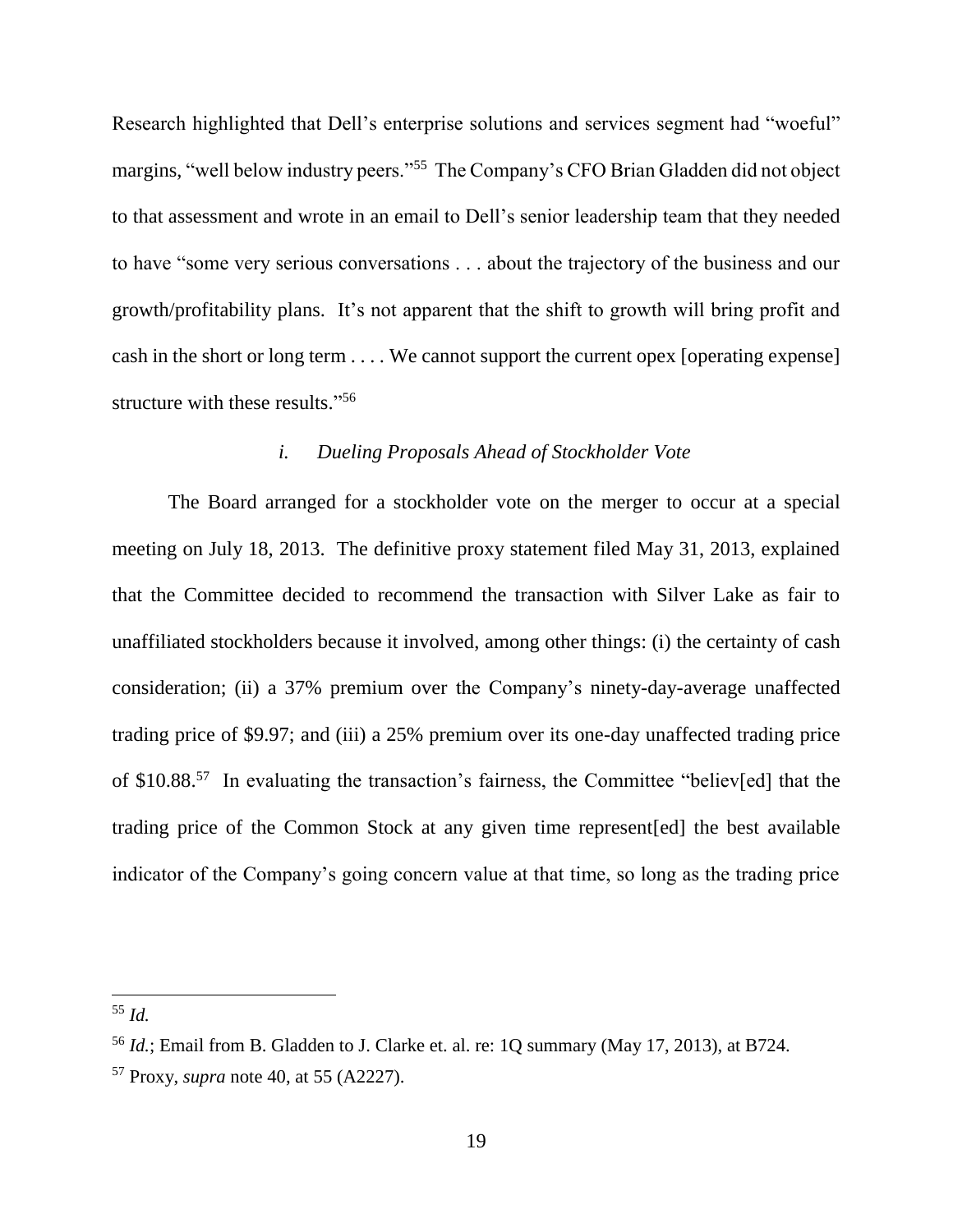at that time is not impacted by speculation regarding the likelihood of a potential transaction." 58

But Icahn was still in the hunt: he filed his preliminary proxy statement on June 6; disclosed on June 18 that he and affiliates had purchased seventy-two million shares from Southeastern at \$13.52 per share; and advised Dell stockholders in writing on June 19 that he planned to nominate his own slate of directors who would scrap the transaction with the Buyout Group and instead launch a self-tender for 1.1 billion shares at \$14 per share. Icahn vowed not to tender his shares. On July 1, Icahn revealed to the Committee and the Company's stockholders that lenders had committed \$5.2 billion to finance the partial tender offer proposal.

After the leading proxy advisory firms recommended that stockholders approve the MBO, Icahn revised his proposal on July 12 to add one warrant for every four shares tendered. Each warrant would entitle the holder for a period of seven years to purchase one share of the Company's common stock for \$20.

On July 17, the day before the vote, the Committee's proxy solicitor informed it that the Company's stockholders were unlikely to approve the merger. To avoid defeat, the Committee convened the meeting and adjourned it without holding a vote, affording the Buyout Group time to improve its proposal.

The Buyout Group initially proposed adding \$0.10 per share to the merger consideration in exchange for reducing the number of stockholders needed to approve the

<sup>58</sup> *Id.* at 60 (A2232).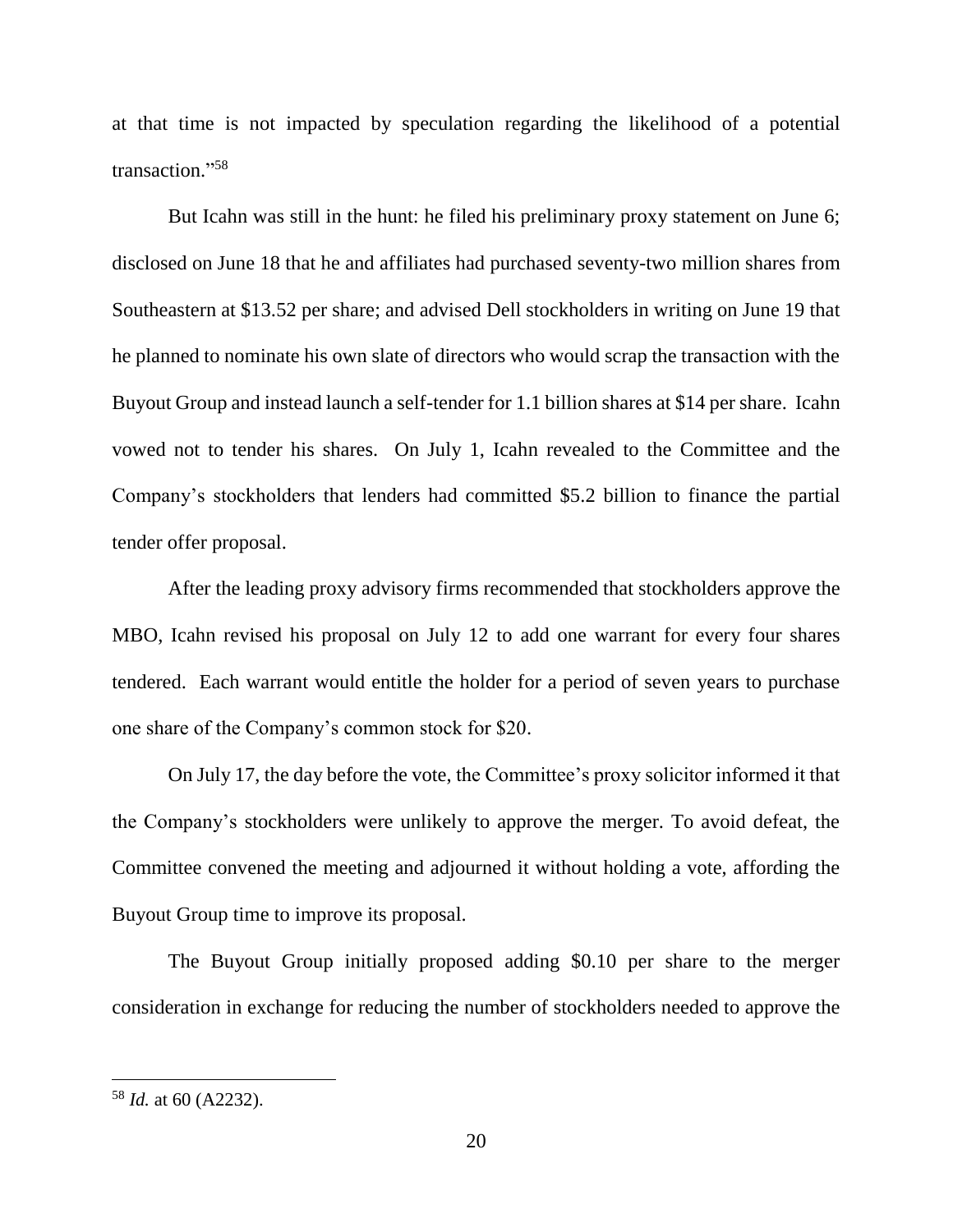merger, from the majority of all unaffiliated stockholders to simply the majority of those unaffiliated stockholders present at the meeting or who vote by proxy. But the Committee rejected this adjustment on July 30, sending the Company's stock price down 2.55%.

The next day, the Buyout Group sweetened the deal for lowering the threshold for approving the deal: in addition to the ten-cent bump that brought the merger consideration to \$13.75, the Buyout Group promised a special cash dividend of \$0.08 per share; vowed to pay a third-quarter dividend of \$0.08 no matter the closing date; and agreed to accept a reduced termination fee of \$180 million instead of \$450 million if the stockholders rejected the merger in favor of a leveraged recapitalization or similar proposal in the next twelve months. After the Committee insisted that it would not accept the deal unless the special cash dividend increased to \$0.13, the Buyout Group agreed, bringing the total value of the deal to \$13.96 per share. (To finance the adjustment, Mr. Dell agreed to receive \$12.51 instead of \$13.36 for his rollover shares.)

When the Committee met to evaluate the revised proposal on August 2, 2013, both Evercore and JPMorgan determined the \$13.75 per share deal price to be fair to the unaffiliated stockholders. Following the Committee's advice, the Board approved the revised transaction (hereinafter, the "Merger") and amended the Merger Agreement to reflect the changed deal terms. A vote was scheduled for September 12, 2013.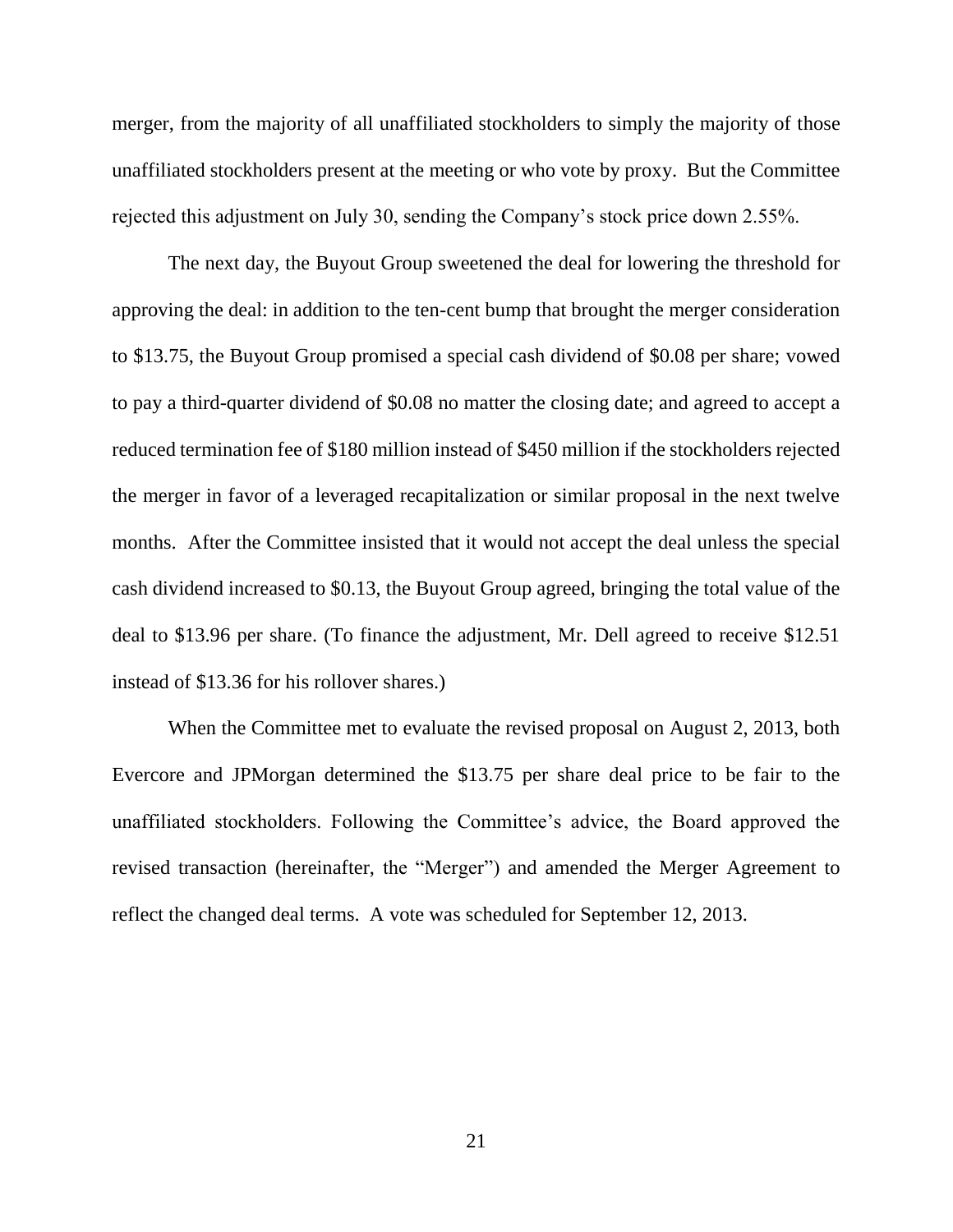#### *ii. Stockholder Vote*

At the special meeting held September 12, 2013, 57% of all Dell shares approved the Merger (70% of the shares present at the meeting). The Merger closed October 29, 2013, and the shares of non-dissenting Dell stockholders were converted into \$13.75 per share in cash. Though Icahn and Southeastern initially indicated that they would seek appraisal if the Merger were approved, they withdrew their demands. However, holders of 38,765,130 shares of Dell common stock demanded appraisal.<sup>59</sup>

# *D. The Appraisal Trial*

The four-day appraisal trial in October 2015 featured 1,200 exhibits, seventeen depositions, live testimony from seven fact witnesses and five expert witnesses, a 542 paragraph-long pre-trial order, and 369 pages of pre- and post-trial briefing. Petitioners argued that, as demonstrated through their expert's DCF analysis, the fair value of the Company's common stock at the effective time of the Merger was actually \$28.61 per share—more than double the deal price of \$13.75. If this valuation were correct, the Buyout Group obtained Dell at a \$26 billion discount to its actual value. In contrast, Dell maintained that its DCF analysis yielding a \$12.68 per share valuation was a more appropriate approximation of fair value, but that, in light of the uncertainties facing the PC industry, fair value could be as high as the deal price (but not greater).

<sup>59</sup> *In re Appraisal of Dell* (*Dell Fees & Expenses*), 2016 WL 6069017, at \*1 (Del. Ch. Oct. 17, 2016).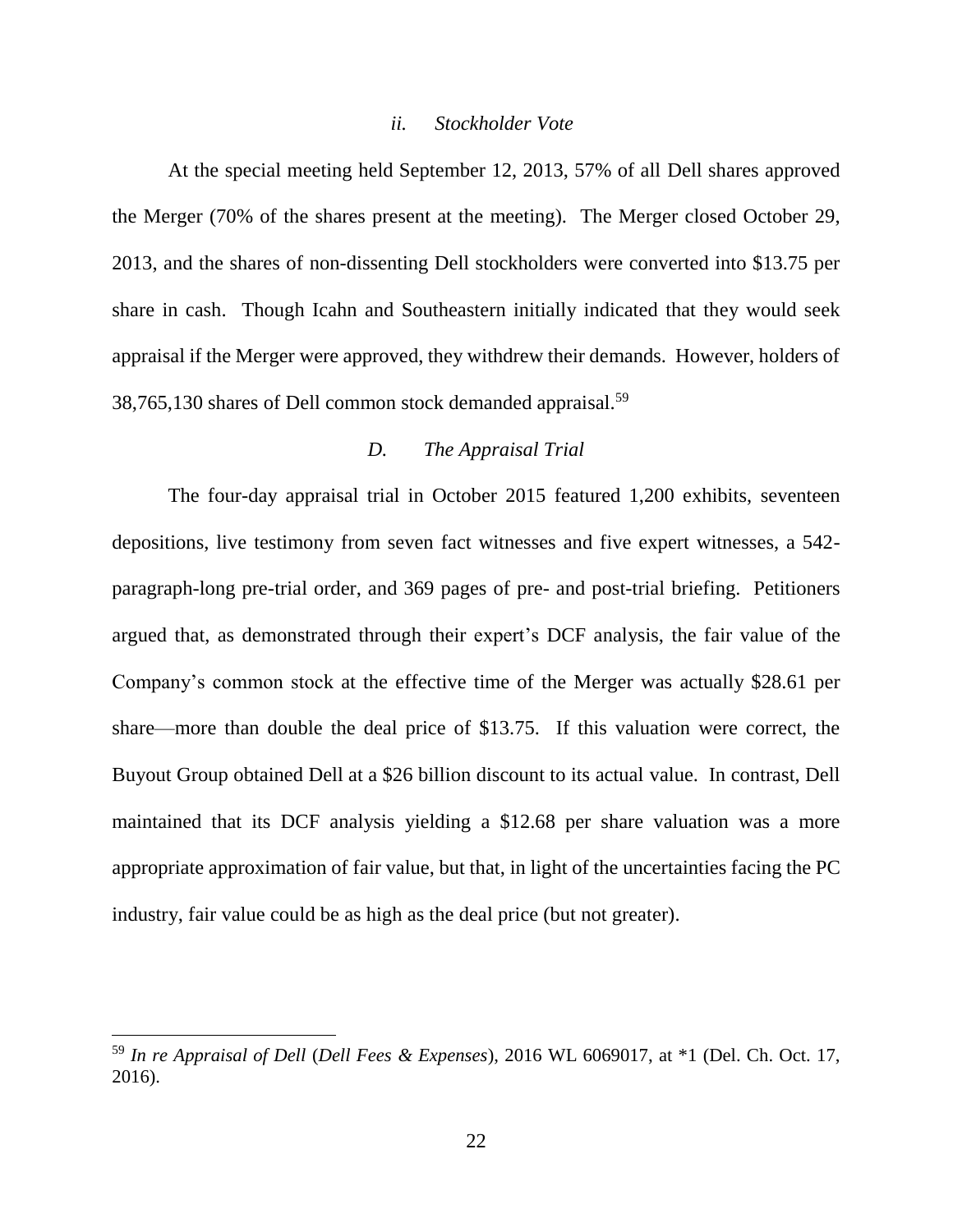### *E. The Court of Chancery's Determination of Fair Value*

The Court of Chancery acknowledged that "[t]he consideration that the buyer agrees to provide in the deal and that the seller agrees to accept is one form of market price data, which Delaware courts have long considered in appraisal proceedings."<sup>60</sup> However, the court believed that flaws in Dell's sale process meant that the deal price of \$13.75 should not be afforded any weight here since it was "not the best evidence of [the Company's] fair value."<sup>61</sup> Accordingly, the trial court disregarded both Dell's pre-transactional stock price and the deal price entirely.

The Court of Chancery identified three crucial problems with the pre-signing phase of the sale process that contributed to its decision to disregard the market-based indicators of value.

First, the primary bidders were all financial sponsors who used an LBO pricing model to determine their bid prices—meaning that the per-share deal price needed to be low enough to facilitate an IRR of approximately 20%. As the court saw it, the prospective PE buyers, the Buyout Group, Mr. Dell, and the Committee never focused on determining the intrinsic value of the Company as a going concern.

Second, the trial court believed that Dell's investors were overwhelmingly focused on short-term profit, and that this "investor myopia" created a valuation gap that purportedly distorted the original merger consideration of \$13.65. Thus, under the Court

<sup>60</sup> *Dell Trial Fair Value*, 2016 WL 3186538, at \*22.

<sup>61</sup> *Id.* at \*22, \*29.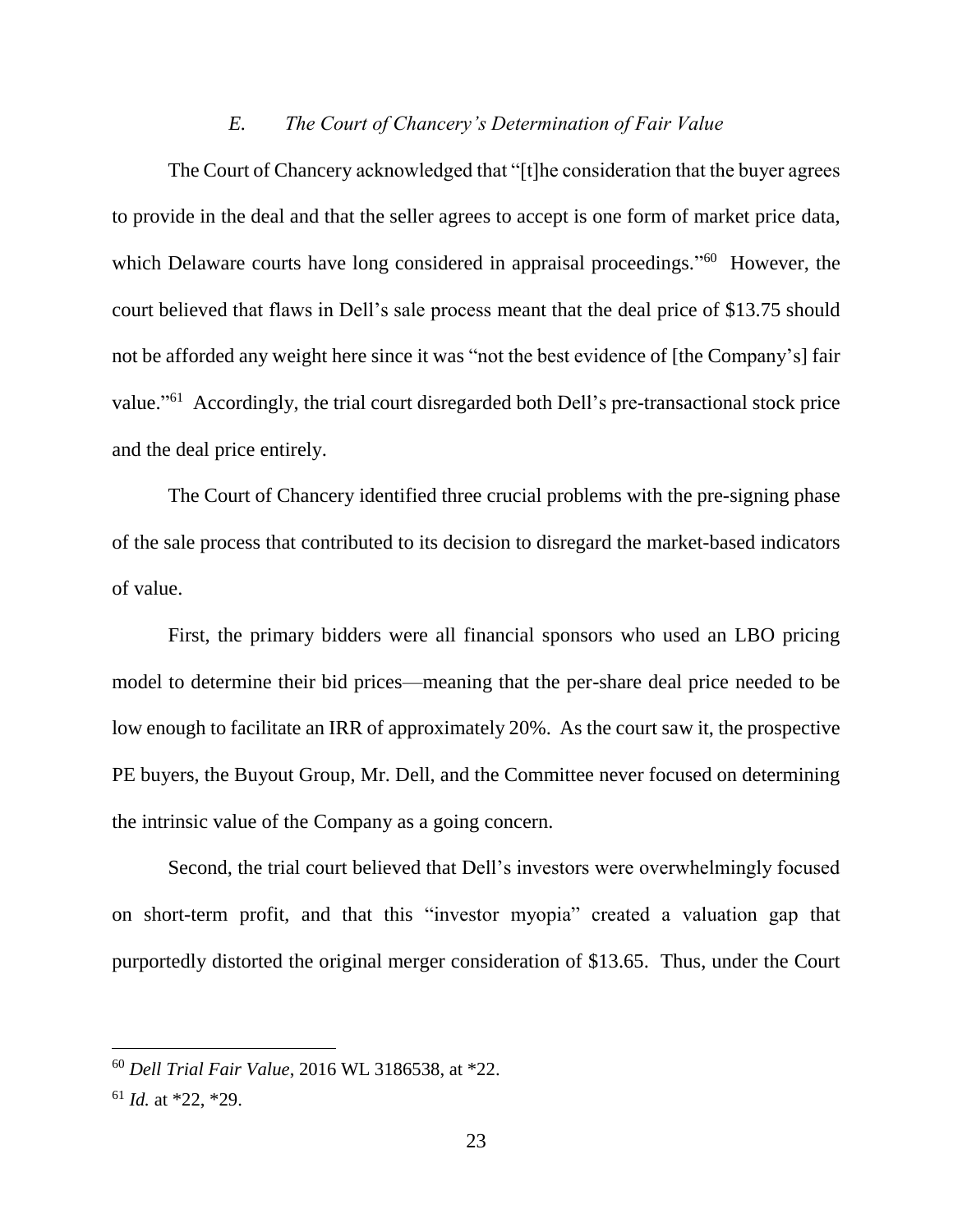of Chancery's logic, the efficient market hypothesis—which teaches that the price of a company's stock reflects all publicly available information as a consensus, per-share valuation—failed when it came to Dell, diminishing the probative value of the stock price. This phenomenon also allegedly depressed the deal price by anchoring deal negotiations at an improperly low starting point. $62$ 

Third, the trial court concluded that there was no meaningful price competition during the pre-signing phase as, at any given time during the pre-signing phase, there were at most two private equity sponsors competing for the deal, creating little incentive to bid up the deal price. The trial court especially faulted the Committee for declining to reach out to potential strategic bidders, such as HP, during the pre-signing phase, leaving the financial sponsors who were engaged without the incentive "to push their prices upward to pre-empt potential interest from that direction."<sup>63</sup> According to the trial court, large private equity buyers such as those engaged here are notoriously averse to topping each other, and without the specter of a strategic buyer, the Committee lacked "the most powerful tool that a seller can use to extract a portion of the bidder's anticipated surplus"—the "threat of an alternative deal."<sup>64</sup>

Next, the trial court evaluated the post-signing go-shop process, where it identified several additional issues that it believed further contributed to a deal price that fell short of fair value. Though two additional proposals to acquire the Company emerged during the

<sup>62</sup> *Id.* at \*33-36.

<sup>63</sup> *Id.* at \*37.

<sup>64</sup> *Id.*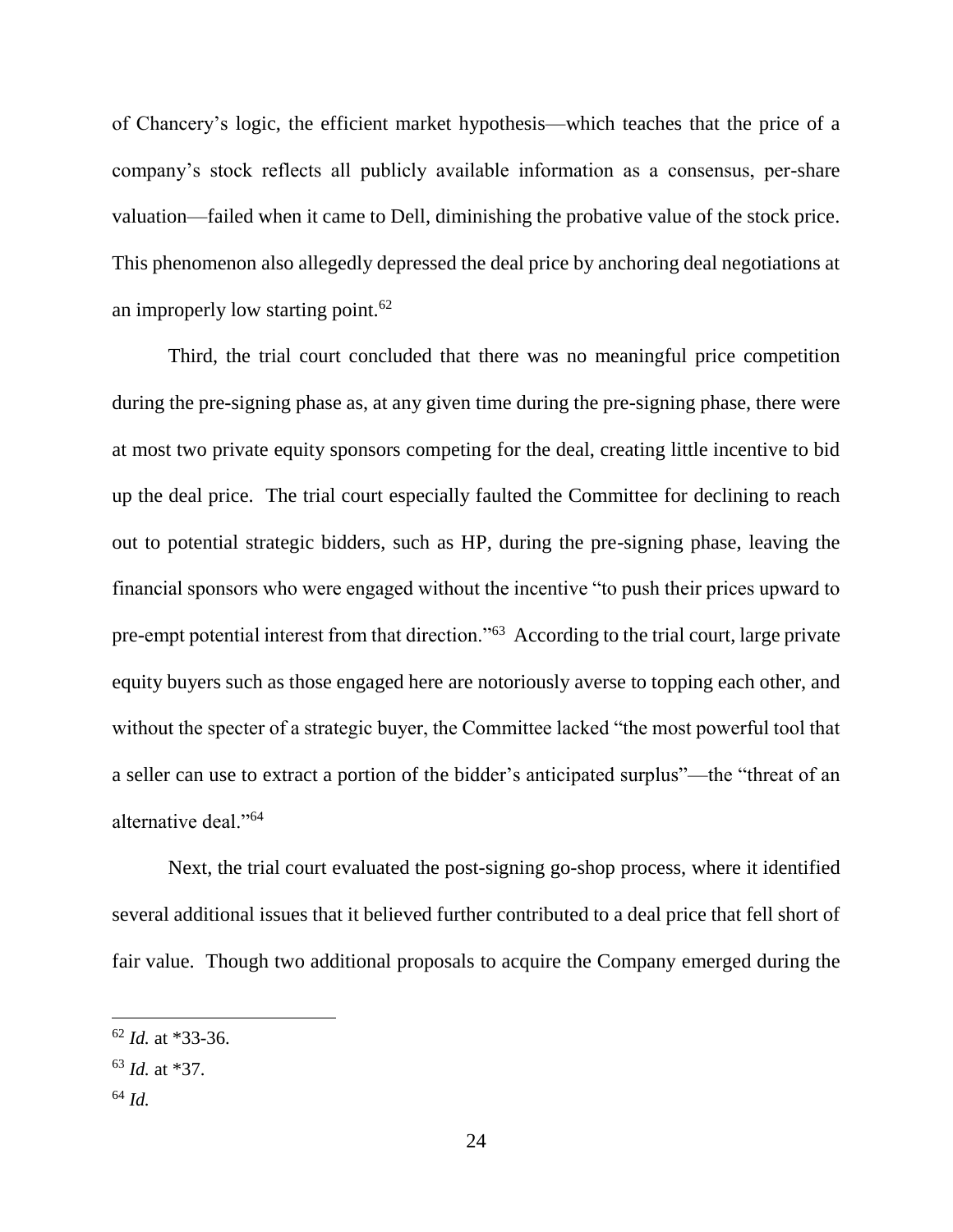go-shop period, from Blackstone and Icahn, the trial court dismissed their import given that these prospective buyers also operated within the "confines of the LBO model," and that the deal price ultimately increased by just 2% over the original merger consideration of \$13.65 per share as a result of this go-shop.

Further, the trial court observed that the deal's structure as an MBO imposed several additional, supposedly insurmountable impediments to Dell's ability to prove at trial that the deal's "structure in fact generated a price that persuasively established the Company's fair value."<sup>65</sup> The trial court emphasized that, to prove a go-shop's worth, it is crucial to show that prospective rival bidders had a "realistic pathway to success" so as to justify the time, expense, and harm to professional relationships that might result from pursuing an offer.<sup>66</sup> Though the trial court recognized that the "relatively open" structure of the Committee's go-shop "raised fewer structural barriers than the norm,"<sup>67</sup> the court believed such openness could not obviate the issues imposed by features "endemic to MBO goshops," which "create a powerful disincentive for any competing bidder—and particularly competing financial bidders—to get involved." <sup>68</sup> These features include a so-called "winner's curse" and the management team's inherent value to the Company.<sup>69</sup>

<sup>66</sup> *Id.*

- <sup>68</sup> *Id.* at \*43.
- <sup>69</sup> *Id.*

<sup>65</sup> *Id.* at \*39.

<sup>67</sup> *Id.* at \*40.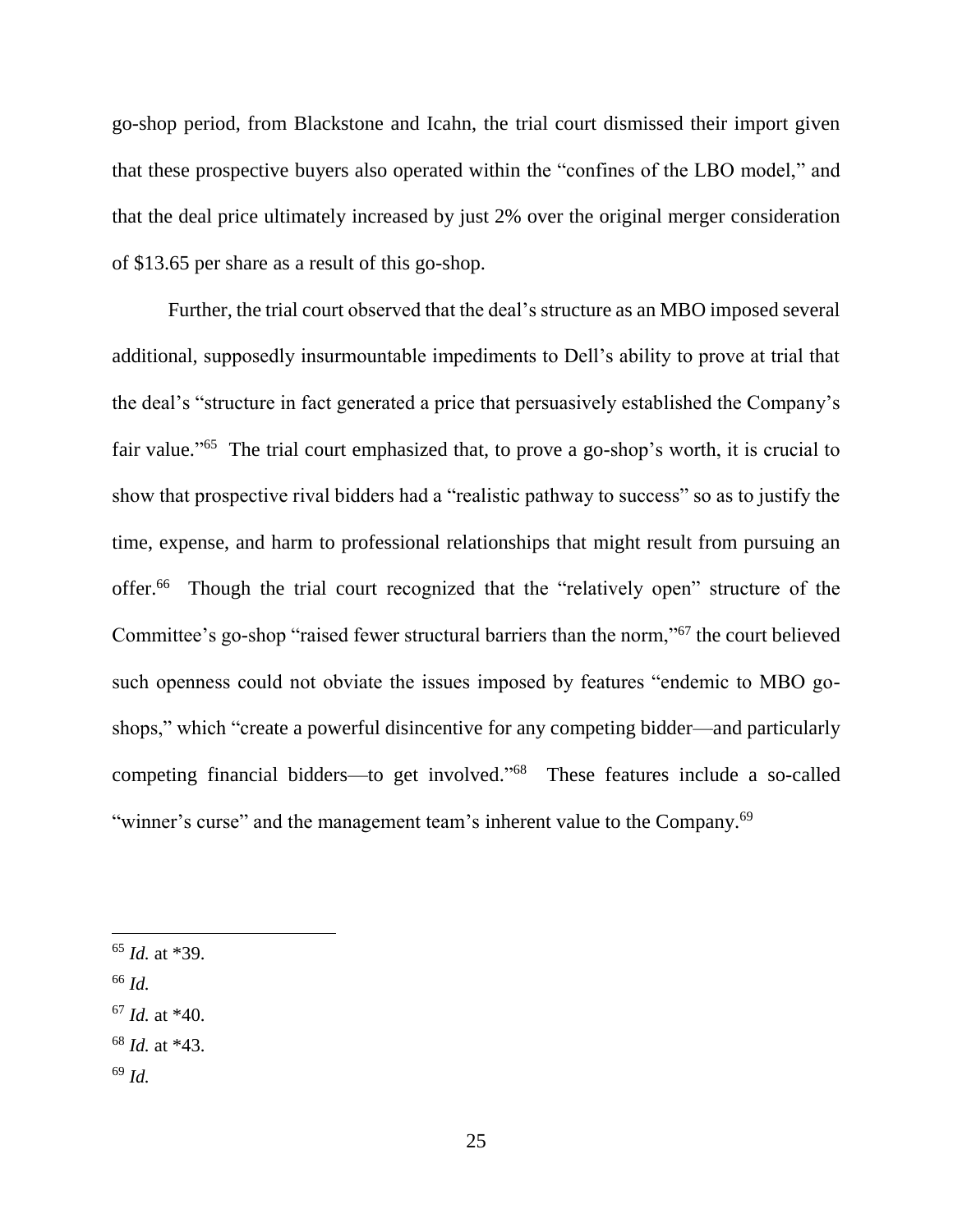The concept of a "winner's curse" reflects the notion that "incumbent management has the best insight into the Company's value, or at least is perceived to have an informational advantage," so if a financial buyer is willing to outspend management to win a deal, it must be overpaying because it must have overlooked some piece of information that dissuaded management from bidding as much.<sup>70</sup> Further, the trial court inferred that "Mr. Dell's unique value and his affiliation with the Buyout Group were negative factors that inhibited the effectiveness of the go-shop process,"<sup>71</sup> despite evidence that suggested that neither Blackstone nor Icahn—nor anyone else, for that matter—believed that Mr. Dell's continued involvement with the Company was essential. Moreover, Mr. Dell appeared willing to work with any viable party.<sup>72</sup>

In light of these apparent flaws in the sale process, both pre- and post-signing, the trial court found that the Company failed to establish that "the sale process offers the most reliable evidence of the Company's value as a going concern."<sup>73</sup> Moreover, the Court of Chancery decided that "[b]ecause it is impossible to quantify the exact degree of the sale process mispricing," it was going to discount the final merger consideration of \$13.75 entirely—giving it no weight when determining fair value.<sup>74</sup>

- <sup>72</sup> *See id.*
- <sup>73</sup> *Id.*

<sup>70</sup> *Id.* at \*42-43.

 $71$  *Id.* at \*44.

 $^{74}$  *Id.* at  $*51$ .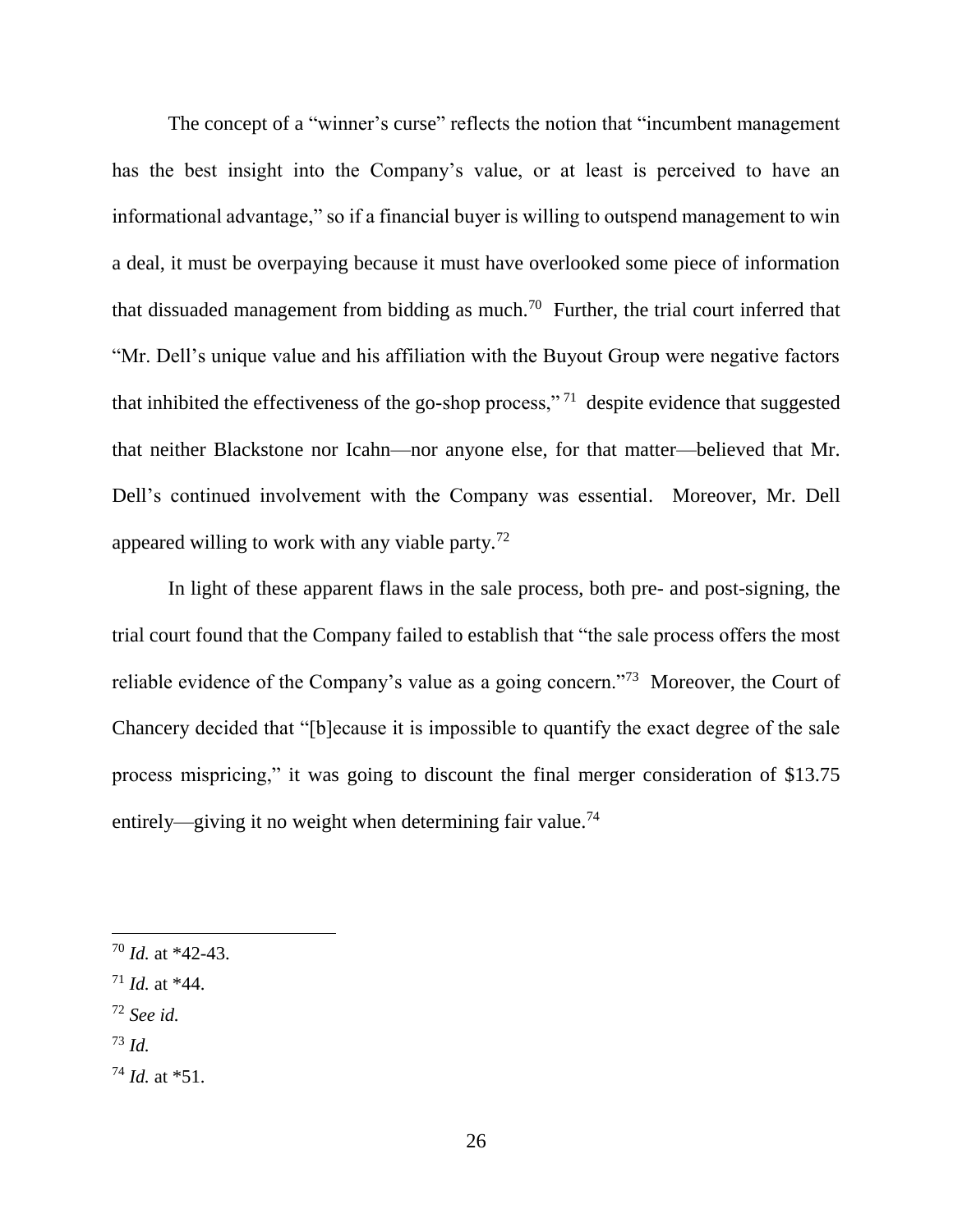But, given that the trial court deemed it "illogical" to believe that another bidder would not have topped the Buyout Group's offer if the Company were actually worth the \$28.61 per share advocated by the petitioners,<sup>75</sup> the Court of Chancery rejected petitioners' DCF and arrived at its "fair value" determination of \$17.62 per share through its own DCF analysis, using a mix of the inputs proposed by the petitioners' and the Company's experts and adjustments of its own.

# *F. This Appeal*

The Company argues that the trial court committed legal error and abused its discretion in failing to assign *any* weight to the deal price. On both fronts, the Company claims that the trial court erred by disregarding Section 262(h)'s requirement that it "take into account all relevant factors" in determining fair value.

The Company articulates three reasons why it believes the trial court committed legal error. First, the Company argues that there is no requirement under Delaware law that the deal price be the "most reliable" or "best" evidence of fair value in order for it to be given any weight. Second, the Company posits that there is no requirement under Delaware law that the Court of Chancery disregard the deal price entirely if it cannot unequivocally quantify the precise amount of sale process mispricing. Third, the Company contends that the trial court erred in fashioning what seems akin to a bright-line rule that the deal prices in MBO transactions are distorted and should be disregarded. Dell states

<sup>75</sup> *Id.* at \*37.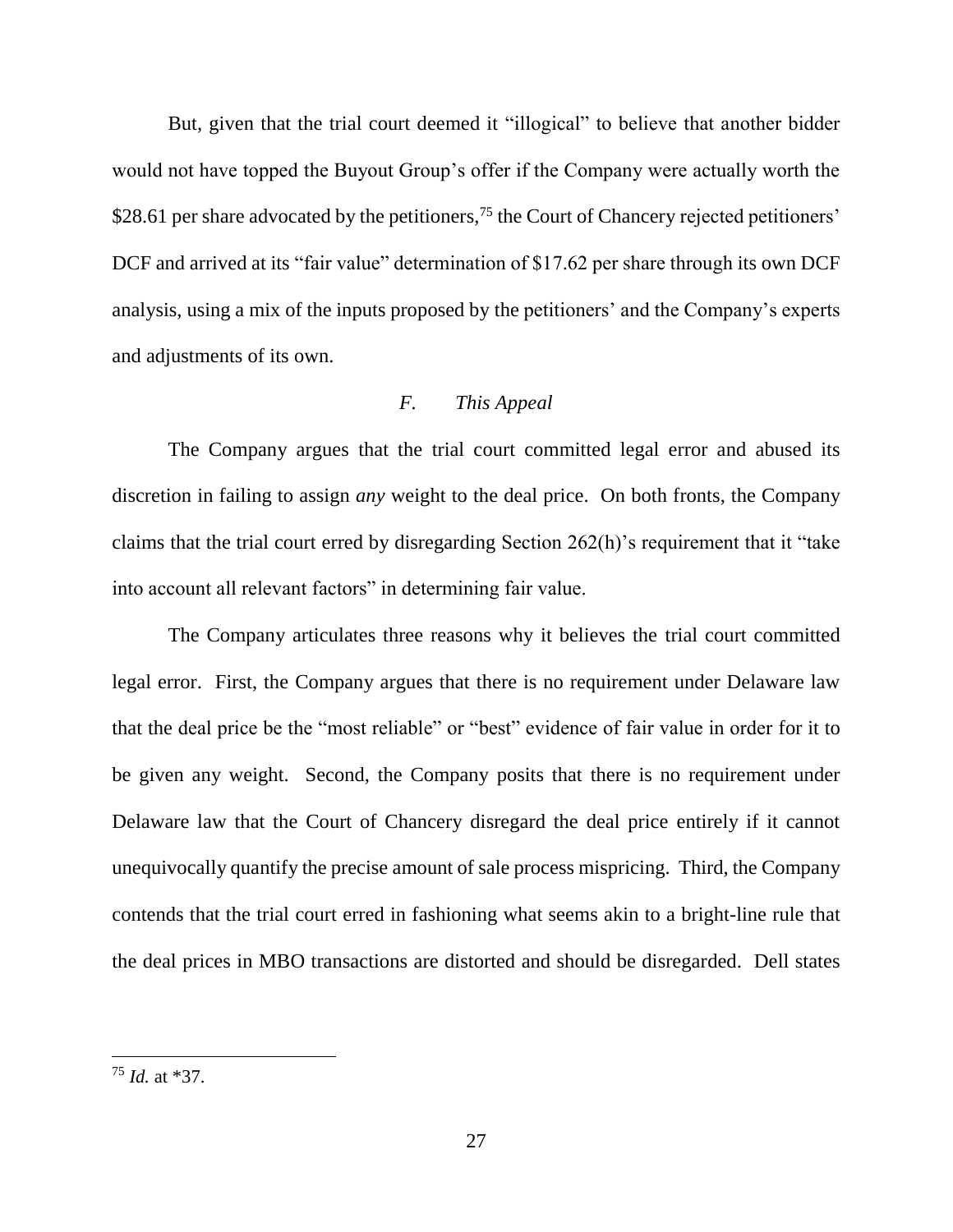that imposing such a rule would be "inconsistent with the flexible nature of the appraisal inquiry."<sup>76</sup>

Moreover, the Company notes that the trial court's conclusions underpinning its decision to disregard deal price do not follow from the facts as found. In particular, the Company maintains that the trial court lacked a basis for finding that: the market for Dell's stock was inefficient due to the alleged short-term focus of the Company's investor base, yielding a valuation gap between Dell's market value and its intrinsic value; the pre-signing phase lacked "meaningful price competition" because those involved in the sale process were fixated on determining a deal price that would generate the requisite IRR under the LBO model, and there were no strategic bidders involved; banks were reluctant to help finance the deal through debt, limiting the available leverage and therefore capping the deal price; the emergence of "topping bids" underscored the unfairness of the original merger consideration; and features endemic to MBO go-shops additionally distorted the relevance of the deal price. Thus, the Company argues that the trial court's entire reasoning for assigning no weight to the deal price was based either on flawed premises or on theoretical constructs that lack support in this factual record.

The Company also argues that, even if the trial court had a sound factual basis for disregarding the deal price entirely, its DCF analysis is flawed in three crucial ways: (1) it does not properly account for the Company's FIN 48 contingent liability reserve because it deducts only \$650 million instead of the actual \$3.01 billion in the Company's financial

<sup>&</sup>lt;sup>76</sup> Appellant's Opening Br. at 26.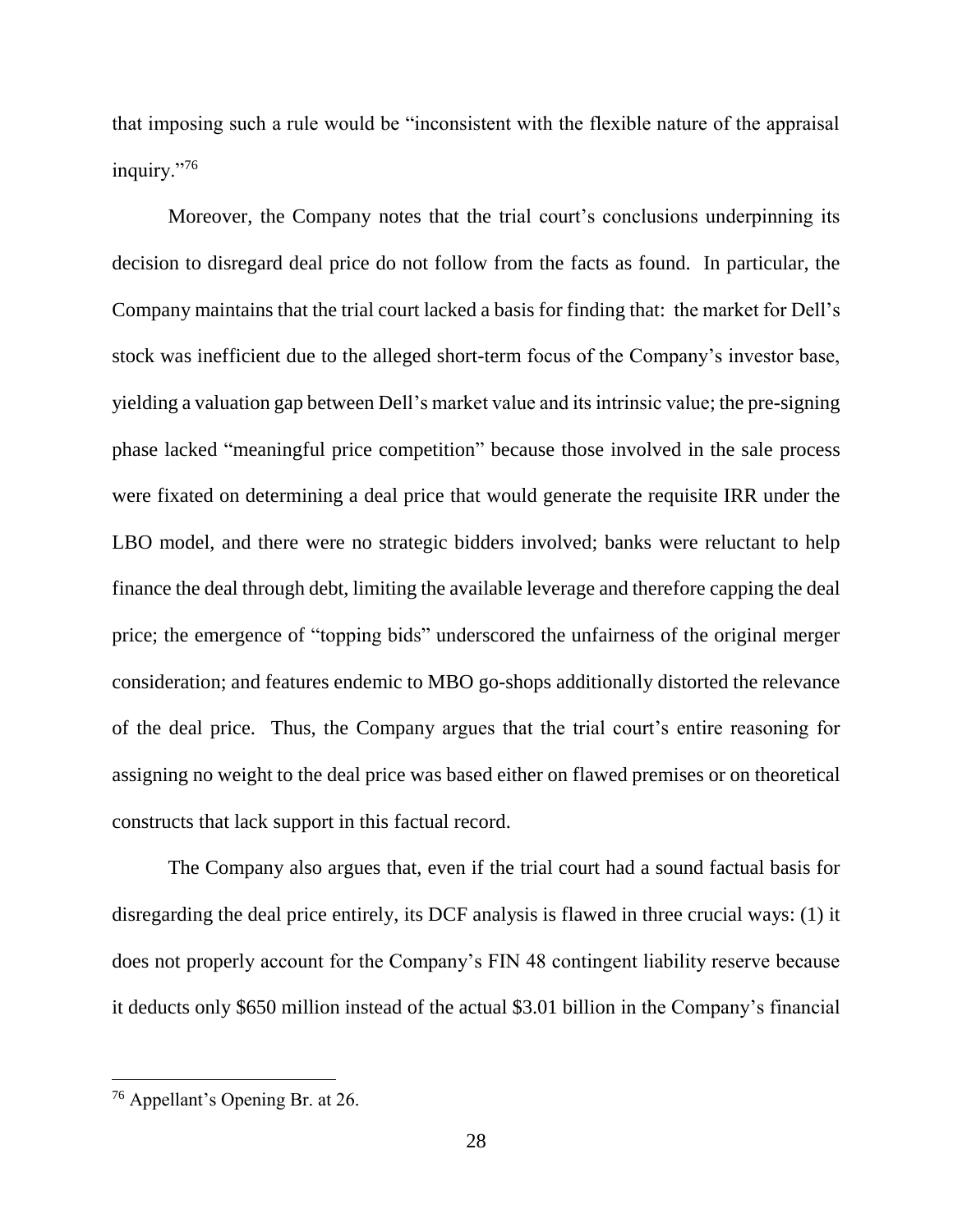statements; (2) it fails to deduct taxes that would be due on foreign earnings if repatriated even though the trial court counted these earnings in calculating free cash flow; and (3) it employs the wrong tax rate in calculating the terminal value, the 21% effective tax rate instead of the marginal tax rate of 35.8%.

In response, the petitioners argue that the Court of Chancery *did* consider "all relevant factors"—including the deal price—in determining fair value as the Court of Chancery outlined a litany of reasons why the sale process distorted the deal price's worth as a proxy for fair value. Petitioners contend that the Company is itself the party advocating for an "inflexible bright-line rule" given that the Company seems to suggest that the Court of Chancery was required to "assign some mathematical weight to the deal price" in determining fair value.<sup>77</sup> The petitioners observe that this Court has previously rejected that formalism in light of the language of Section 262.

The petitioners also cross-appeal and argue that the trial court's DCF analysis is flawed in two respects: (1) it wrongly accepts the adjustments to management projections advocated by the Company; and (2) it improperly includes two deductions, namely a working capital deduction of \$3 billion (despite Dell's history of funding its operations through free cash flow) and \$1.2 billion in restricted cash.

## *II. Analysis*

We agree with petitioners that the trial court *did consider* all relevant factors presented, including Dell's stock price and deal price. But we reverse because the

 $77$  Appellees/Cross-Appellants' Ans. Br. and Opening Br. on Cross-Appeal at 3, 44.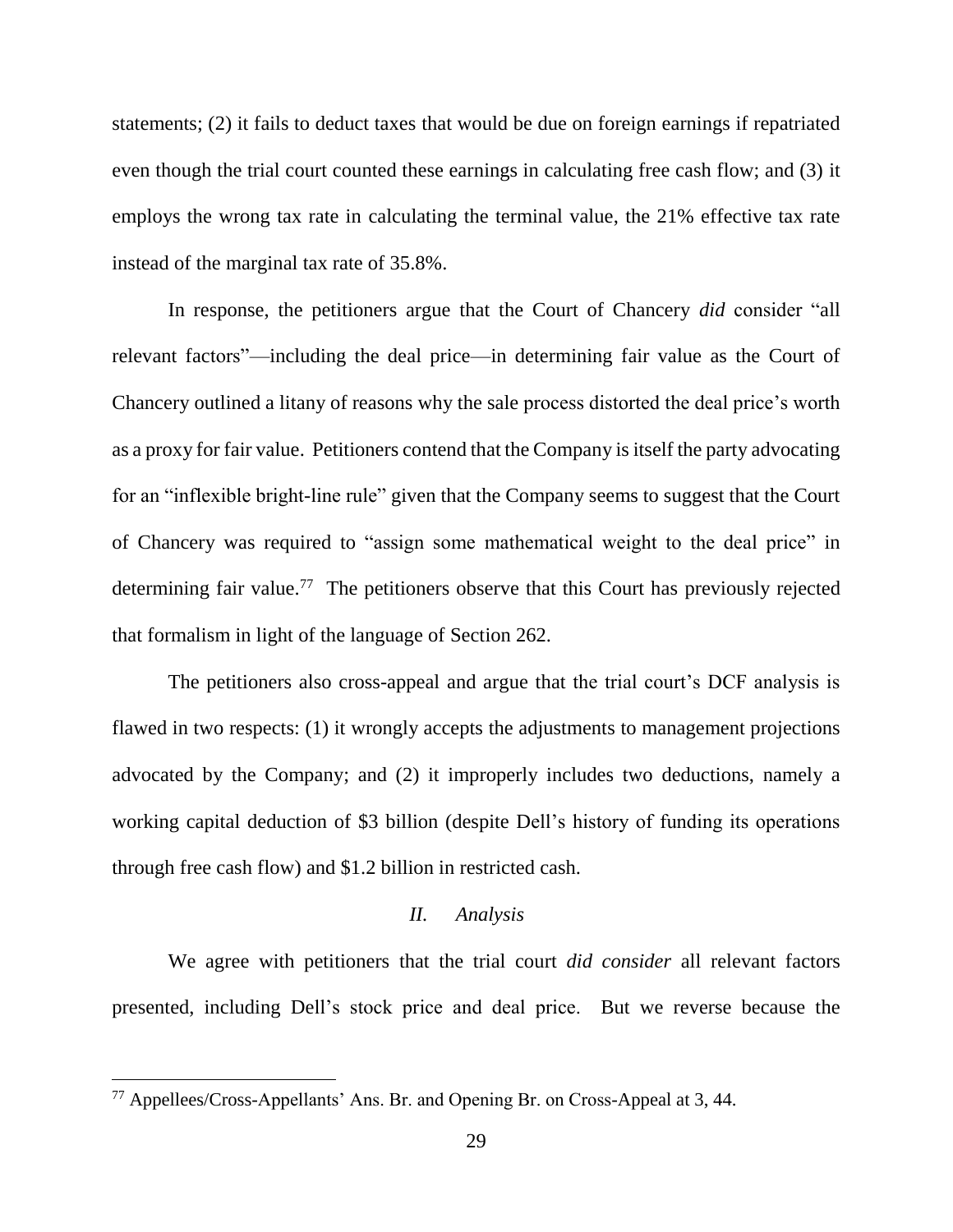reasoning behind the trial court's decision to give no weight to any market-based measure of fair value runs counter to its own factual findings.After reviewing our appraisal statute and accompanying jurisprudence, we explore why the facts fail to support the Court of Chancery's reasoning for disregarding, in particular, the deal price. To the extent the trial court can justify giving any weight to its DCF analysis on remand, we conclude that, for the most part, the trial court did not abuse its discretion as to the asserted errors.

## *A. The Relevant Legal Framework*

The General Assembly created the appraisal remedy in 1899 after amending the corporate code to allow a corporation to be sold upon the consent of a majority of stockholders instead of unanimous approval as was previously required.<sup>78</sup> Given that a single shareholder could no longer hold up the sale of a company, the General Assembly devised appraisal in service of the notion that "the stockholder is entitled to be paid for that which has been taken from him."<sup>79</sup> Stockholders who viewed the sale price as inadequate could seek "an independent judicial determination of the fair value of their shares" instead

<sup>78</sup> Hon. Sam Glasscock III, *Ruminations on Appraisal*, Del. Lawyer, Summer 2017, at 8; Charlotte K. Newell, *The Legislative Origins of Today's Appraisal Debate*, Del. Lawyer, Summer 2017, at 12-13.

<sup>79</sup> *Tri-Continental Corp. v. Battye*, 74 A.2d 71, 72 (Del. 1950). In *DFC*, we stated that the purpose of appraisal is to "make sure that [stockholders] receive fair compensation for their shares in the sense that it reflects what they deserve to receive based on what would fairly be given to them in an arm's-length transaction." 2017 WL 3261190, at \*18.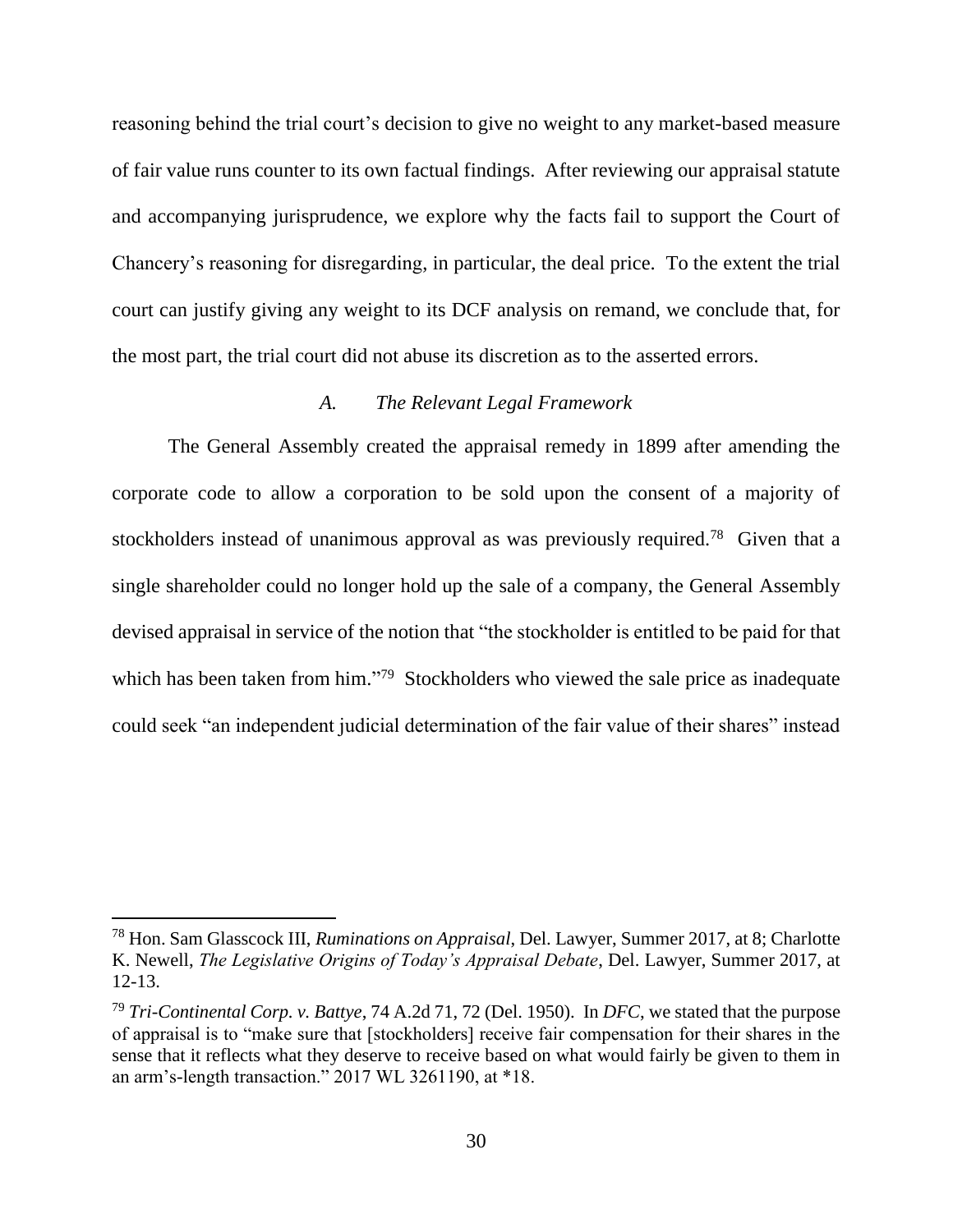of accepting the per-share merger consideration.<sup>80</sup> There is one issue in an appraisal trial: "the value of the dissenting stockholder's stock."<sup>81</sup>

Appraisals are odd. Unlike other cases, where one side loses if the other side fails to persuade the court that the evidence tilts its way,  $82$  appraisals require the court to determine a number representing the fair value of the shares after considering the trial presentations and submissions of parties who have starkly different objectives: petitioners contend fair value far exceeds the deal price, and the company argues that fair value is the deal price or lower. In reality, the burden "falls on the [trial] judge to determine fair value, using 'all relevant factors.'"<sup>83</sup>

<sup>80</sup> *Alabama By-Prod. Corp. v. Cede & Co.*, 657 A.2d 254, 258 (Del. 1995); *Cede & Co. v. Technicolor, Inc.*, 542 A.2d 1182, 1186 (Del. 1988) ("An appraisal proceeding is a limited legislative remedy intended to provide shareholders dissenting from a merger on grounds of inadequacy of the offering price with a judicial determination of the intrinsic worth (fair value) of their shareholdings.").

<sup>81</sup> *Technicolor*, 542 A.2d at 1186 (quoting *Kaye v. Pantone, Inc.*, 395 A.2d 369, 374-75 (Del. Ch. 1978)).

<sup>82</sup> *M.G. Bancorp.*, 737 A.2d at 520 ("In a statutory appraisal proceeding, both sides have the burden of proving their respective valuation positions by a preponderance of the evidence.").

<sup>83</sup> *In re Appraisal of Ancestry.com*, 2015 WL 399726, at \*1 (Del. Ch. Jan. 30, 2015) (quoting 8 *Del. C.* § 262(h)); Eric L. Talley, *Finance in the Courtroom: Appraising Its Growing Pains*, Del. Lawyer, Summer 2017, at 16-17 ("[U]nlike highly trained (and highly remunerated) investment bankers — whose job requires generating a 'football field' *range* of discounted cash flow (DCF) valuations — a judge presiding over an appraisal proceeding must conjure up a *single number* at the end of the process.").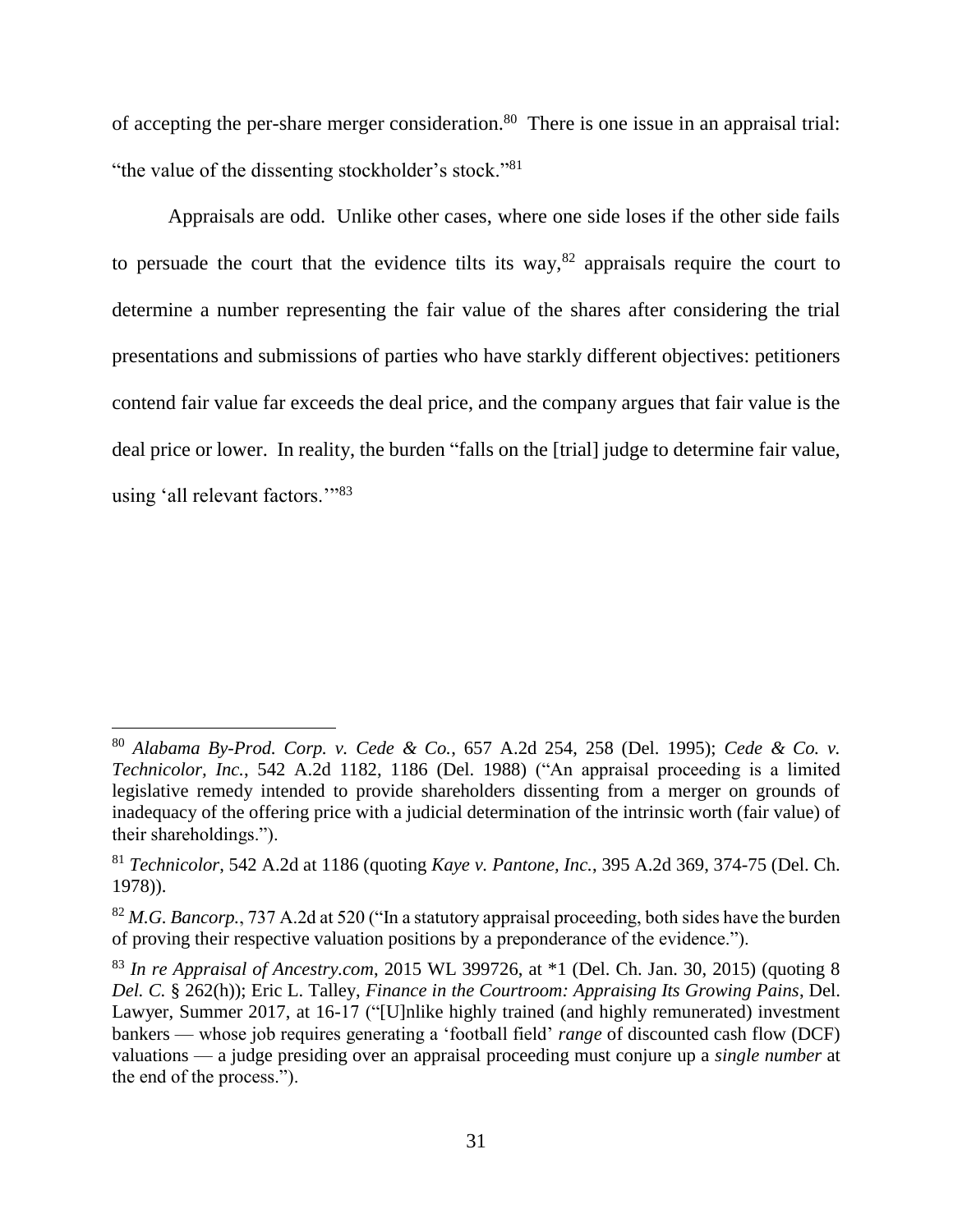Though the appraisal remedy is "entirely a creature of statute,"<sup>84</sup> like most statutes, its specifics have been refined through years of judicial interpretation. Indeed, "fair value" has become a "jurisprudential, rather than purely economic, construct."<sup>85</sup>

Importantly for our purposes here, Section 262 provides that the Court of Chancery "shall determine the fair value of the shares exclusive of any element of value arising from the accomplishment or expectation of the merger or consolidation" plus interest.<sup>86</sup> Equally critical is its requirement that, "[i]n determining such fair value, the Court shall take into account all relevant factors."<sup>87</sup> These provisions explain "what" the Court is valuing, and "how" the court should go about this task.

# *i. "What" the Court is Valuing*

We have explained that the court's ultimate goal in an appraisal proceeding is to determine the "fair or intrinsic value" of each share on the closing date of the merger.<sup>88</sup> To reach this per-share valuation, the court should first envisage the entire pre-merger company as a "going concern," as a standalone entity, and assess its value as such.<sup>89</sup> "[T]he corporation must be viewed as an on-going enterprise, occupying a particular market

<sup>84</sup> *Alabama By-Prod. v. Cede*, 657 A.2d at 258 (quoting *Alabama By-Prod. Corp. v. Neal*, 588 A.2d 255, 256 (Del. 1991)).

<sup>85</sup> *DFC*, 2017 WL 3261190, at \*16 (citing *Cavalier Oil Corp. v. Harnett*, 564 A.2d 1137, 1144 (Del. 1989)).

<sup>86</sup> 8 *Del. C.* § 262(h).

<sup>87</sup> *Id.*

<sup>88</sup> *Cavalier Oil*, 564 A.2d at 1142-43.

<sup>&</sup>lt;sup>89</sup> *Id.* at 1144 ("The dissenting shareholder's proportionate interest is determined only after the company as an entity has been valued.").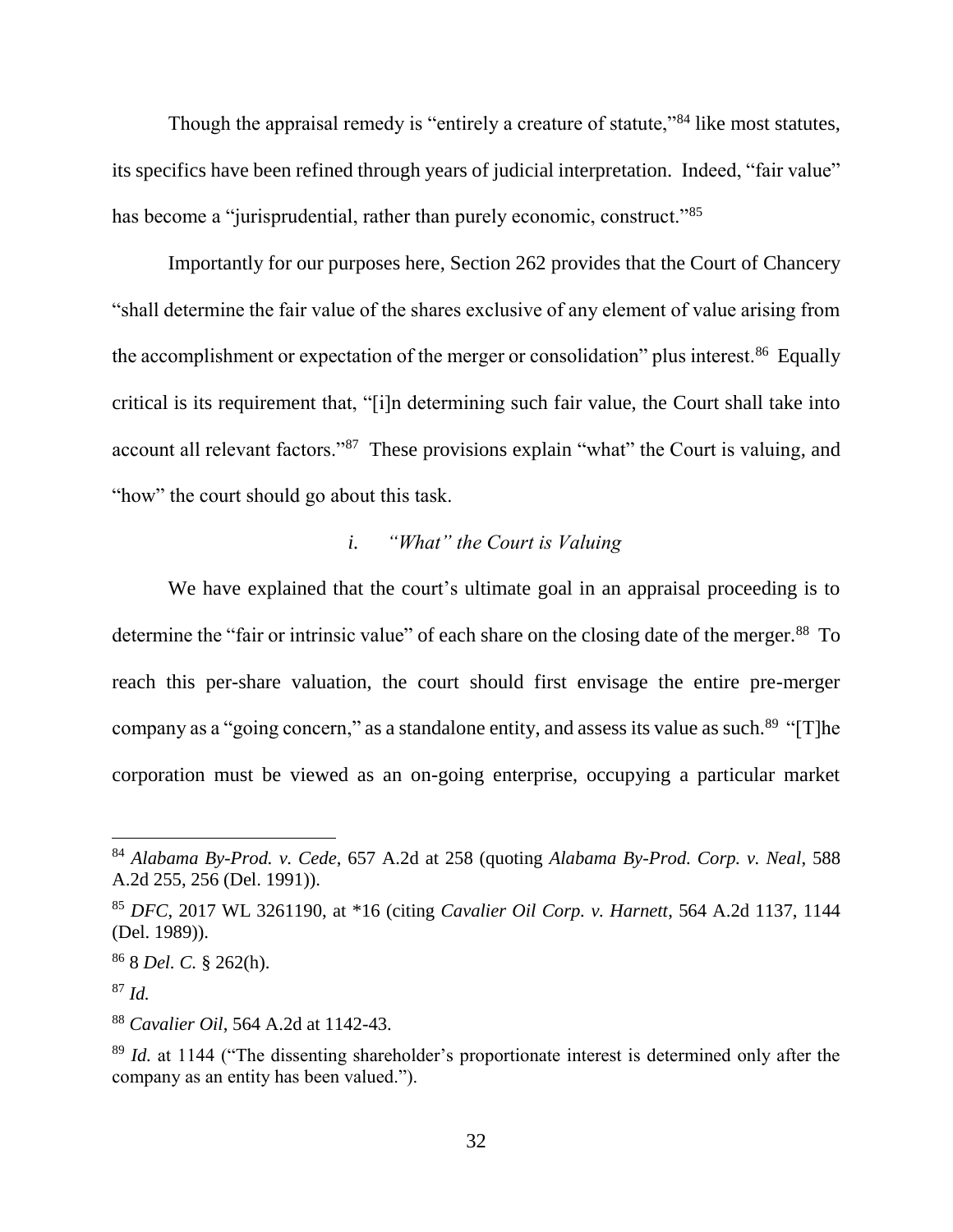position in the light of future prospects."<sup>90</sup> The valuation should reflect the "operative reality' of the company as of the time of the merger."<sup>91</sup>

Because the court strives "to value the *corporation* itself, as distinguished from a specific fraction of its *shares* as they may exist in the hands of a particular shareholder," the court should not apply a minority discount when there is a controlling stockholder.  $92$ Further, the court should exclude "any synergies or other value expected from the merger giving rise to the appraisal proceeding itself."<sup>93</sup>

Then, once this total standalone value is determined, the court awards each petitioning stockholder his pro rata portion of this total—"his proportionate interest in [the] going concern" <sup>94</sup> plus interest.

<sup>90</sup> *Shell Oil*, 607 A.2d at 1218.

<sup>91</sup> *M.G. Bancorp.*, 737 A.2d at 525.

<sup>92</sup> *Cavalier Oil*, 564 A.2d at 1144 (internal quotation marks omitted).

<sup>93</sup> *Global GT LP v. Golden Telecom, Inc.*, 993 A.2d 497, 507 (Del. Ch. 2010), *aff'd*, 11 A.3d 214 (Del. 2010); *DFC*, 2017 WL 3261190, at \*16 (The Court should exclude "any value that the selling company's shareholders would receive because a buyer intends to operate the subject company, not as a stand-alone going concern, but as a part of a larger enterprise, from which synergistic gains can be extracted." (quoting *Union Ill. 1995 Inv. LP v. Union Fin. Grp., Ltd*, 847 A.2d 340, 356 (Del. Ch. 2004))). As noted in *DFC*, there are policy reasons for excising the synergistic value: "the specific buyer [should] not end up losing its upside for [the] purchase by having to pay out the expected gains from its own business plans for the company it bought to the petitioners." 2017 WL 3261190, at \*16. Further, "the broader excision of synergy gains could have also been thought of as a balance to the Court's decision to afford pro rata value to minority stockholders." *Id.*

<sup>94</sup> *Cavalier Oil*, 564 A.2d at 1144 (quoting *Tri-Continental*, 74 A.2d at 72).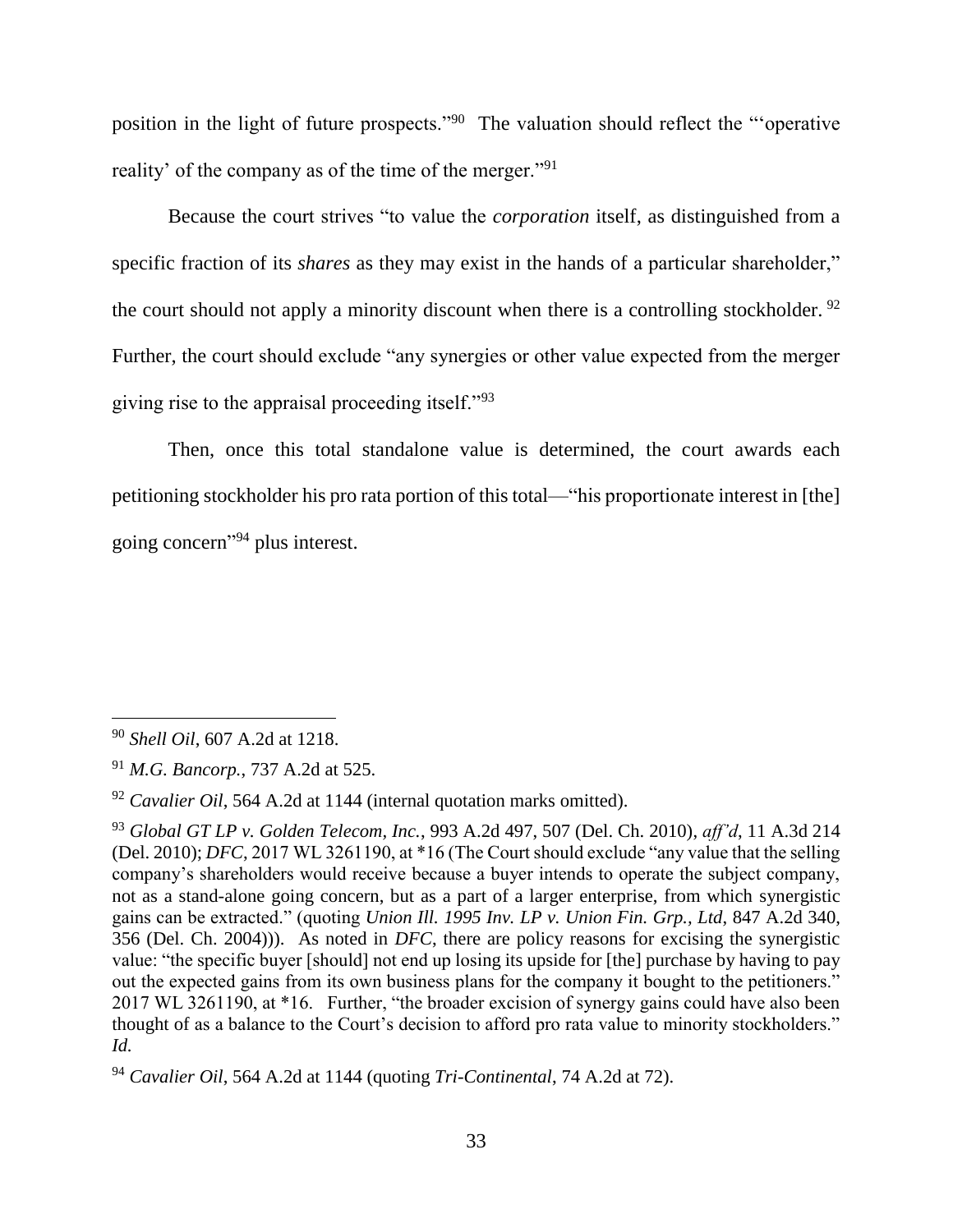## *ii. "How" the Court Should Approach Valuation*

By instructing the court to "take into account all relevant factors" in determining fair value, the statute requires the Court of Chancery to give fair consideration to "proof of value by any techniques or methods which are generally considered acceptable in the financial community and otherwise admissible in court."<sup>95</sup> Given that "[e]very company is different; every merger is different,"<sup>96</sup> the appraisal endeavor is "by design, a flexible process."<sup>97</sup>

This Court has relied on the statutory requirement that the Court of Chancery consider "all relevant factors" to reject requests for the adoption of a presumption that the deal price reflects fair value if certain preconditions are met, such as when the merger is the product of arm's-length negotiation and a robust, non-conflicted market check, and where bidders had full information and few, if any, barriers to bid for the deal.<sup>98</sup> In *Golden Telecom*, we explained that Section 262(h) is "unambiguous<sup>[]"</sup> in its command that the Court of Chancery undertake an "*independent*" assessment of fair value, and that the statute "vests the Chancellor and Vice Chancellors with significant discretion to consider 'all

<sup>95</sup> *Weinberger v. UOP*, 457 A.2d 701, 713 (Del. 1983).

<sup>96</sup> *In re Petsmart*, 2017 WL 2303599, at \*26 (Del. Ch. May 26, 2017).

<sup>97</sup> *Golden Telecom, Inc. v. Global GT LP*, 11 A.3d 214, 218 (Del. 2010).

<sup>98</sup> *See DFC*, 2017 WL 3261190, at \*1 ("We decline to engage in that act of creation, which in our view has no basis in the statutory text, which gives the Court of Chancery in the first instance the discretion to 'determine the fair value of the shares' by taking into account 'all relevant factors.'" (quoting 8 *Del. C*. § 262(h)).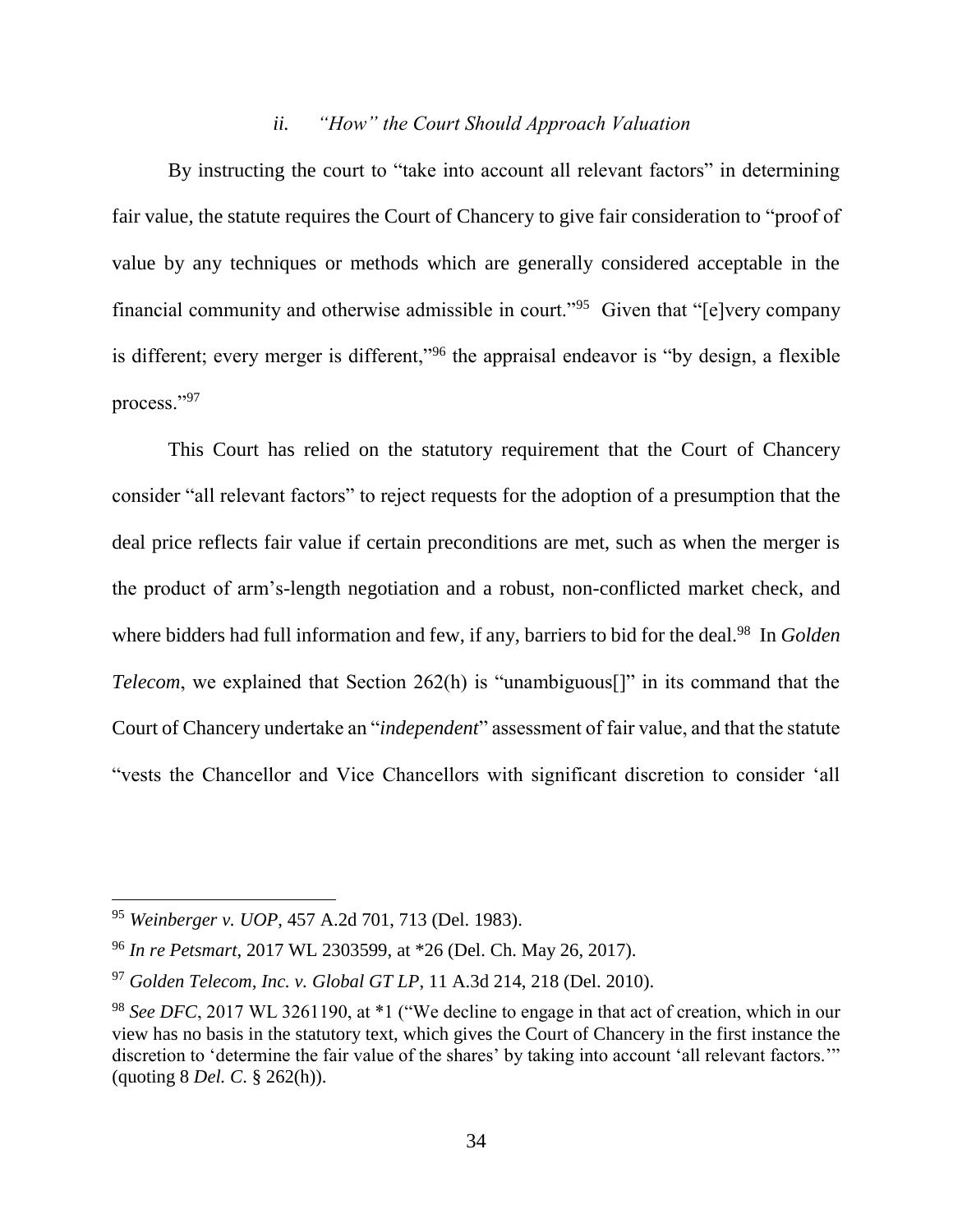relevant factors' and determine the going concern value of the underlying company."<sup>99</sup> In DFC, we again rejected an invitation to create a presumption in favor of the deal price.<sup>100</sup> Even aside from the statutory command to consider all relevant factors, we doubted our ability to craft the precise preconditions for invoking such a presumption.<sup>101</sup>

As such, "the trial of an appraisal case under the Delaware General Corporation Law presents unique challenges to the judicial factfinder."<sup>102</sup> And this task is complicated by "the clash of contrary, and often antagonistic, expert opinions of value," prompting the trial court to wade through "widely divergent views reflecting partisan positions" in arriving at its determination of a single number for fair value. 103

In the end, after this analysis of the relevant factors, "[i]n some cases, it may be that a single valuation metric is the most reliable evidence of fair value and that giving weight to another factor will do nothing but distort that best estimate. In other cases, it may be necessary to consider two or more factors."<sup>104</sup> Or, in still others, the court might apportion

<sup>99</sup> 11 A.3d at 217-18.

<sup>100</sup> *DFC*, 2017 WL 3261190, at \*15.

<sup>&</sup>lt;sup>101</sup> *Id.* ("[N]ot only do we see no license in the statute for creating a presumption that the resulting price in such a situation is the 'exclusive,' 'best,' or 'primary' evidence of fair value, we do not share DFC's confidence in our ability to craft, on a general basis, the precise pre-conditions that would be necessary to invoke a presumption of that kind.").

<sup>102</sup> *Petsmart*, 2017 WL 2303599, at \*1 (citing *Ancestry.com*, 2015 WL 399726, at \*2).

<sup>103</sup> *Shell Oil*, 607 A.2d at 1222.

<sup>104</sup> *DFC*, 2017 WL 3261190, at \*31; *see also M.G. Bancorp.*, 737 A.2d at 525-26 ("[T]he Court of Chancery has the discretion to select one of the parties' valuation models as its general framework or to fashion its own."); *id.* at 526 ("[A]lthough not required to do so, it is entirely proper for the Court of Chancery to adopt any one expert's model, methodology, and mathematical calculations, *in toto*, if that valuation is supported by credible evidence and withstands a critical judicial analysis on the record.").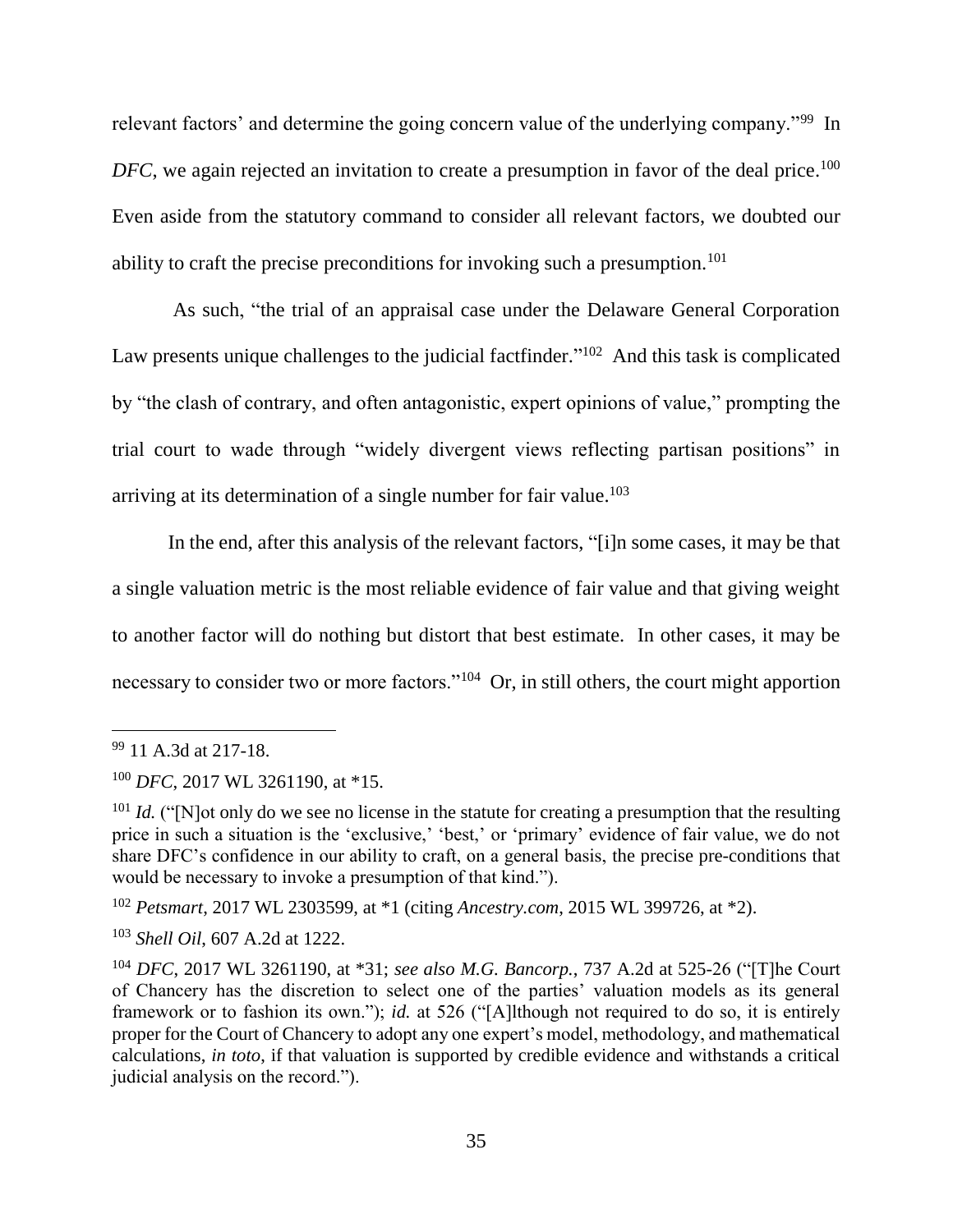weight among a variety of methodologies. But, whatever route it chooses, the trial court must justify its methodology (or methodologies) according to the facts of the case and relevant, accepted financial principles.<sup>105</sup>

Given the human element in the appraisal inquiry—where the factfinder is asked to choose between two competing, seemingly plausible valuation perspectives, forge its own, or apportion weight among a variety of methodologies—it is possible that a factfinder, even the same factfinder, could reach different valuation conclusions on the same set of facts if presented differently at trial.<sup>106</sup> There may be no perfect methodology for arriving at fair value for a given set of facts, and the Court of Chancery's conclusions will be upheld

<sup>&</sup>lt;sup>105</sup> The statute does not instruct the Court of Chancery to create an investment bank-like football field and use it to come to a formulaic determination of value. In many situations, certain valuation methods (e.g., comparables-based analysis) may be of no reliable utility. Our cases stress that the statute assigns the Court of Chancery the duty to consider the relevant methods of valuation argued by the parties and then determine which method (and inputs), or combination of methods, yields the most reliable determination of value. *See also DFC*, 2017 WL 3261190, at \*3 ("[I]f the Court of Chancery chooses to use a weighting of different valuation methodologies to reach its fair value determination, the court must explain its weighting in a manner supported by the record before it."); *id.* at \*31 ("[T]he Court of Chancery must exercise its considerable discretion while also explaining, with reference to the economic facts before it and corporate finance principles, why it is according a certain weight to a certain indicator of value.").

<sup>106</sup> *M.G. Bancorp.*, 737 A.2d at 526 ("The Court of Chancery's role as an independent appraiser does not necessitate a judicial determination that is completely separate and apart from the valuations performed by the parties' expert witnesses who testify at trial. It must, however, carefully consider whether the evidence supports the valuation conclusions advanced by the parties' respective experts."); *see also Petsmart*, 2017 WL 2303599, at \*27 n.338 ("My analysis of the reliability of deal price as a product of the efficacy of the sales process necessarily has been shaped by the arguments of counsel and the evidence they chose to present at trial."); *Merion Capital L.P. v. Lender Processing Servs.*, 2016 WL 7324170, at \*16 (Del. Ch. Dec. 16, 2016) ("An argument may carry the day in a particular case if counsel advance it skillfully and present persuasive evidence to support it. The same argument may not prevail in another case if the proponents fail to generate a similarly persuasive level of probative evidence or if the opponents respond effectively.").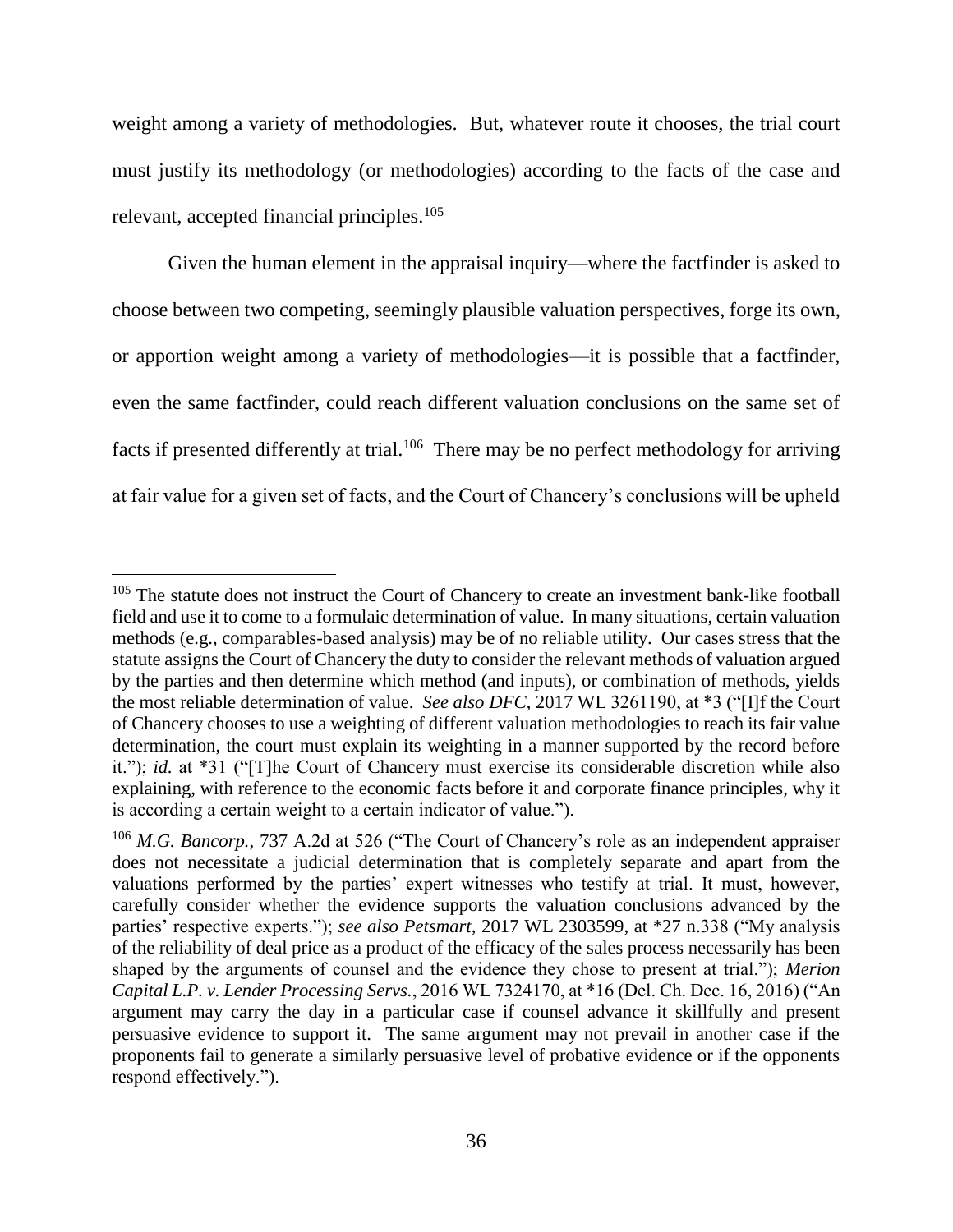if they follow logically from those facts and are grounded in relevant, accepted financial principles.<sup>107</sup> "To be sure, "fair value" does not equal "best value."<sup>108</sup>

# *B. The Court of Chancery's Reasons for Disregarding Deal Price Do Not Follow from the Record*

The Company recasts the Court of Chancery's fair value opinion as creating several bright-line rules, including that the court must assign no weight to the deal price if: (i) it is not the "best" evidence of fair value; (ii) the court cannot "quantify the exact degree of the sale process mispricing"; or (iii) the transaction is an MBO. And the Company argues that each such rule is flawed. Setting aside whether the Court of Chancery's opinion actually purports to assert these more generalized propositions, we agree with the Company's core premise that, on this particular record, the trial court erred in not assigning any mathematical weight to the deal price. In fact, the record as distilled by the trial court suggests that the deal price deserved heavy, if not dispositive, weight.

<sup>&</sup>lt;sup>107</sup> *DFC*, 2017 WL 3261190, at \*1 ("[T]his Court must give deference to the Court of Chancery if its determination of fair value has a reasonable basis in the record and in accepted financial principles relevant to determining the value of corporations and their stock."); *id.* at \*20 ("Although the Court of Chancery has broad discretion to make findings of fact, those findings of fact have to be grounded in the record and reliable principles of corporate finance and economics.").

<sup>108</sup> *See id.* at \*18. Rather, as framed in another context, a fair price "means a price that is one that a reasonable seller, under all of the circumstances, would regard as within a range of fair value; one that such a seller could reasonably accept." *Id.* (quoting *Cinerama, Inc. v. Technicolor, Inc.*, 663 A.2d 1134, 1143 (Del. Ch. 1994), *aff'd*, 663 A.2d 1156 (Del. 1995)). And "[t]he fact that a transaction price was forged in the crucible of objective market reality (as distinguished from the unavoidably subjective thought process of a valuation expert) is viewed as strong evidence that the price is fair." *Van de Walle v. Unimation, Inc.*, 1991 WL 29303, at \*17 (Del. Ch. Mar. 7, 1991). *See also Applebaum v. Avaya, Inc.*, 812 A.2d 880, 889-90 (Del. 2002) (stating that "in many circumstances a property interest is best valued by the amount a buyer will pay for it" and "a well-informed, liquid trading market will provide a measure of fair value superior to any estimate the court could impose.").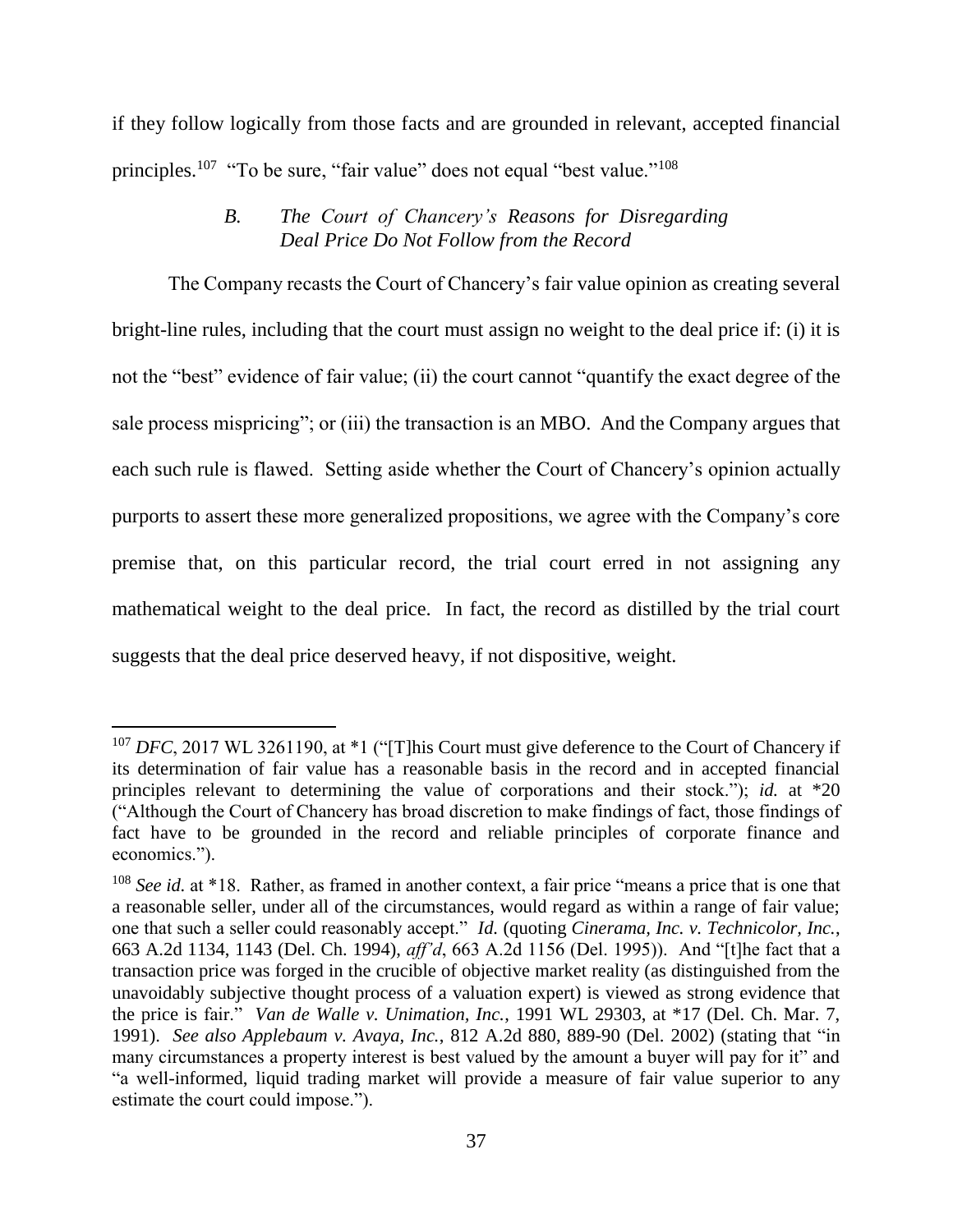On the other hand, we also agree with the petitioners that there is no requirement that the court assign some mathematical weight to the deal price, and that the court fulfilled its statutory obligation to take into account the deal price. The trial court's thorough examination of Dell's stock market dynamics and sale process demonstrates its consideration of these factors. But we reverse because there is a dissonance between the key underpinnings of the decision to disregard the deal price and the facts as found, and this dissonance distorted the trial court's analysis of fair value.

The three central premises that the Court of Chancery relied upon to assign no weight to the deal price were flawed. First, the court believed that a "valuation gap" existed between Dell's stock price and the Company's intrinsic value, and this conclusion contrary to the efficient market hypothesis—led it to hypothesize that the bidding over Dell as a company was anchored at an artificially low price that depressed the ultimate deal price below fair value. Second, the court suggested that the lack of strategic buyers in the sale process—and, accordingly, the involvement of only private equity bidders—also pushed the deal price below fair value. Third, the court concluded that several factors endemic to MBO go-shops further undercut the deal price's credibility. We consider each of these premises in turn and find them untenable in view of the Court of Chancery's own findings of fact as considered in light of established principles of corporate finance. Without these premises, the trial court's support for disregarding the deal price collapses.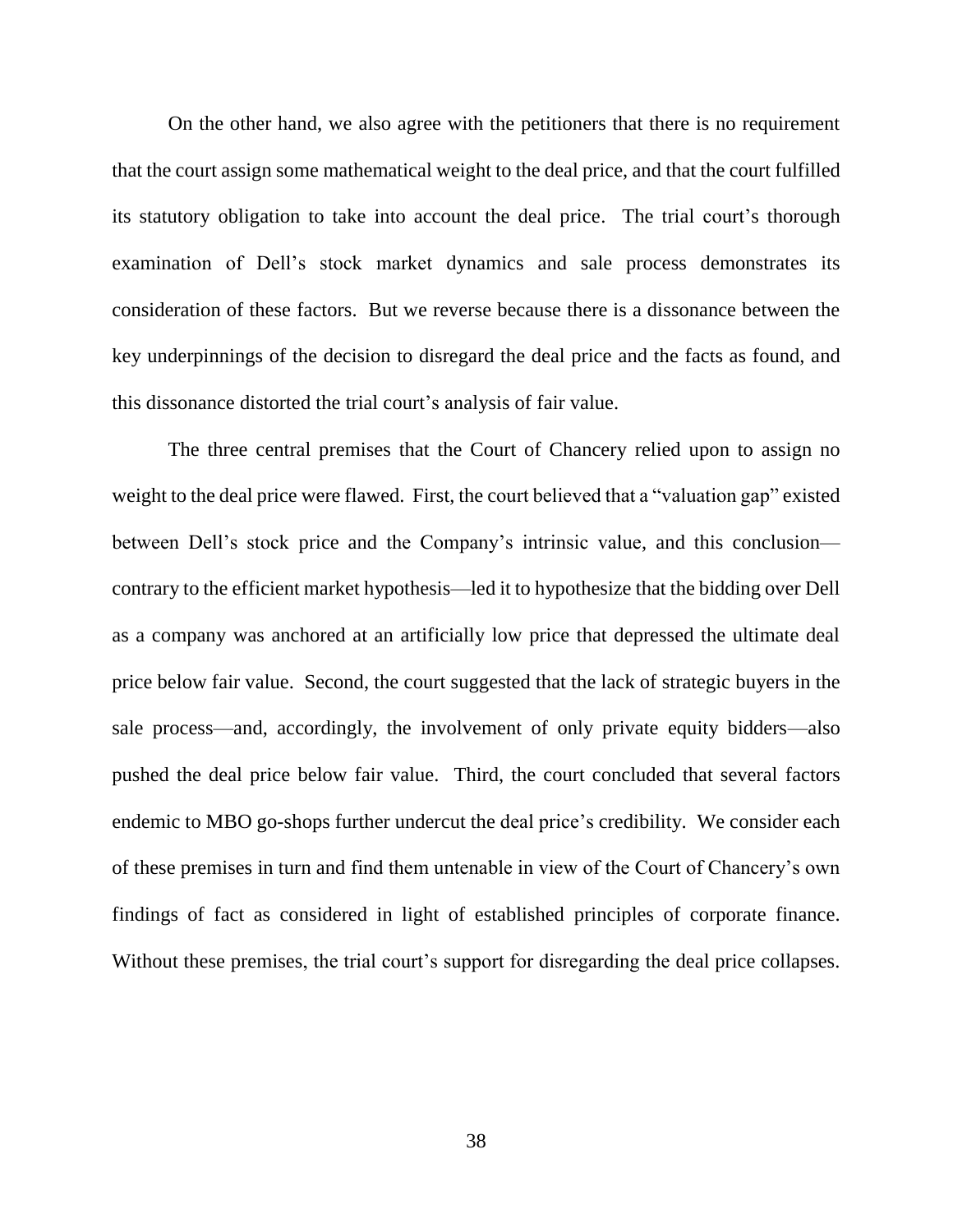Accordingly, the trial court's reliance on them as a basis for granting no weight to the market-based indicators of value constituted an abuse of discretion meriting reversal.<sup>109</sup>

# *i. The Trial Court Lacked a Valid Basis for Finding a "Valuation Gap" Between Dell's Market and Fundamental Values*

The Court of Chancery presumed "investor myopia" and hangover from the Company's "nearly \$14 billion investment in its transformation, which had not yet begun to generate the anticipated results" produced a "valuation gap" between Dell's fundamental and market prices. That presumption contributed to the trial court's decision to assign no weight to Dell's stock price or deal price.<sup>110</sup> The trial court believed that short-sighted analysts and traders impounded an inadequate—and lowball—assessment of all publicly available information into Dell's stock price, diminishing its worth as a valuation tool.<sup>111</sup> But the record shows just the opposite: analysts scrutinized Dell's long-range outlook when evaluating the Company and setting price targets, and the market was capable of accounting for Dell's recent mergers and acquisitions and their prospects in its valuation of the Company.<sup>112</sup>

<sup>109</sup> *See Rapid-Am. Corp. v. Harris*, 603 A.2d 796, 802 (Del. 1992) ("A court abuses its discretion in an appraisal proceeding when its factual findings do not have record support and its valuation is not the result of an orderly and logical deductive process.").

<sup>110</sup> *Dell Trial Fair Value*, 2016 WL 3186538, at \*32, \*34.

<sup>111</sup> *Id.* at \*33.

<sup>112</sup> *See, e.g.*, Jefferies (May 11, 2012), at A3282 ("With half of Dell's sales still exposed to the PC market, the continuing degradation remains a worry. Recent software acquisitions provide tailwinds but in terms of size are unlikely as a whole to be big enough to completely move the needle."); Barclays (May 14, 2012), at A3426 ("We believe the biggest issues facing the stock include secular challenges in PCs, inconsistent margins & acquisition risk."); Goldman Sachs (Sept. 27, 2012), at A3427 ("We believe that PC OEMs such as Hewlett-Packard and Dell, will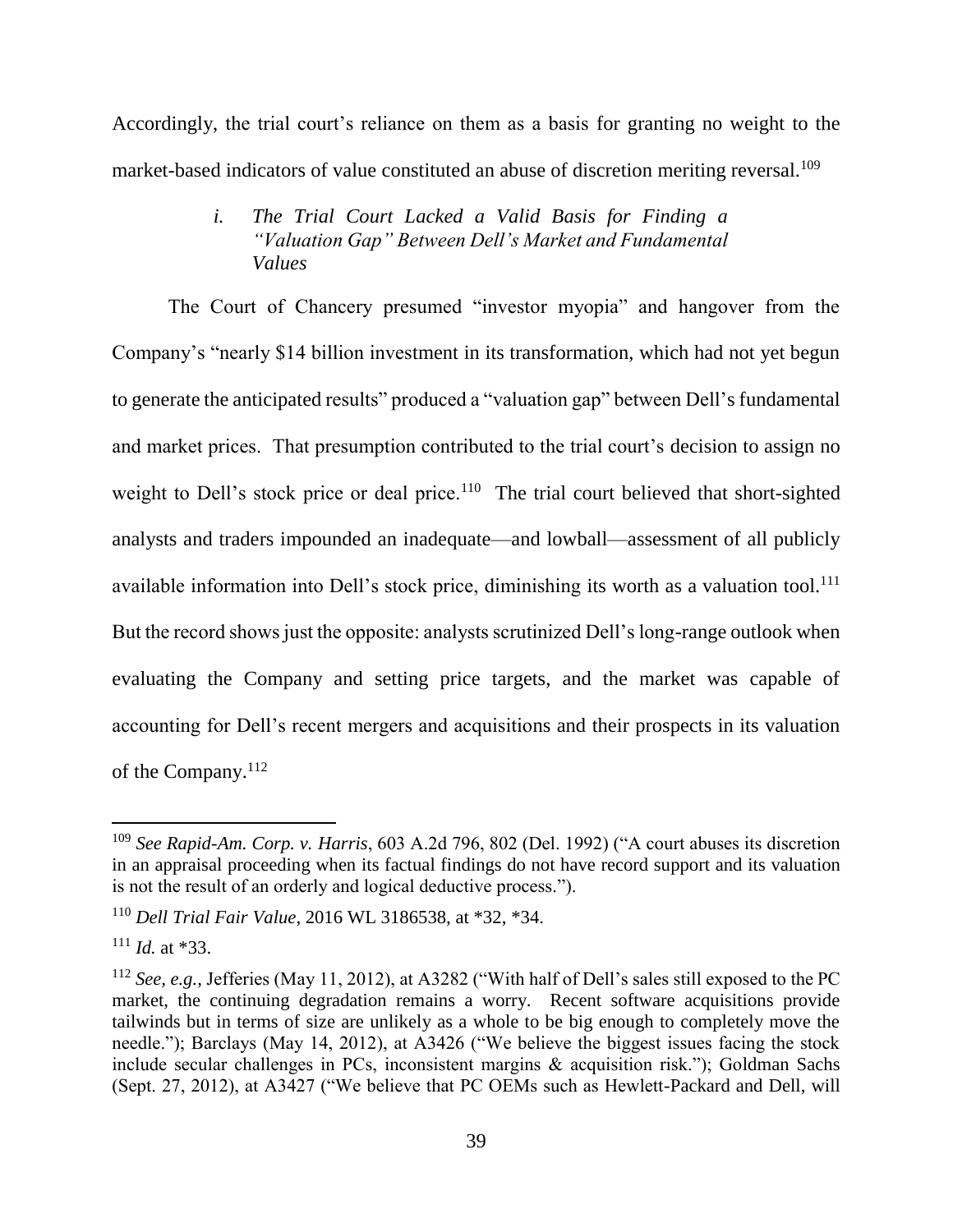Further, the Court of Chancery's analysis ignored the efficient market hypothesis long endorsed by this Court. It teaches that the price produced by an efficient market is generally a more reliable assessment of fair value than the view of a single analyst, especially an expert witness who caters her valuation to the litigation imperatives of a wellheeled client.<sup>113</sup>

A market is more likely efficient, or semi-strong efficient, if it has many stockholders; no controlling stockholder; "highly active trading"; and if information about the company is widely available and easily disseminated to the market.<sup>114</sup> In such circumstances, a company's stock price "reflects the judgments of many stockholders about the company's future prospects, based on public filings, industry information, and research conducted by equity analysts."<sup>115</sup> In these circumstances, a mass of investors

remain under significant pressure, as weak unit growth, aggressive PC pricing, and relatively firm component prices (particularly HDDs) combine to pressure both revenues and margins."); Cowen (Nov. 16, 2012), at A3427 ("Dell's PC issues are unlikely to be solved by the Windows 8 launch as the market's structure has fundamentally shifted away from the paradigm that dominated the last two decades."); Goldman Sachs (Dec. 2, 2012), at A3832 ("Dell still likely has billions more in acquisitions ahead of it if it plans on fully executing on its mission to become an enterprise solutions company.").

<sup>113</sup> *See DFC*, 2017 WL 3261190, at \*18 (also noting that "the relationship between market valuation and fundamental valuation has been strong historically"); *id*. at \*21 (describing the price produced by an efficient market as "informative of fair value"); *id.* at \*21 n.144 ("In an efficient market you can trust prices, for they impound all available information about the value of each security." (quoting Richard A. Brealey et. al., *Principles of Corporate Finance* 214 (2008))). And, even if the market were not precisely efficient, petitioners' own expert has conceded that "[a] market that is not perfectly efficient may still value securities more accurately than appraisers who are forced to work with limited information and whose judgments by nature reflect their own views and biases." Bradford Cornell, *Corporate Valuation* 46 (1993).

<sup>114</sup> *DFC*, 2017 WL 3261190, at \*21.

 $^{115}$  *Id.*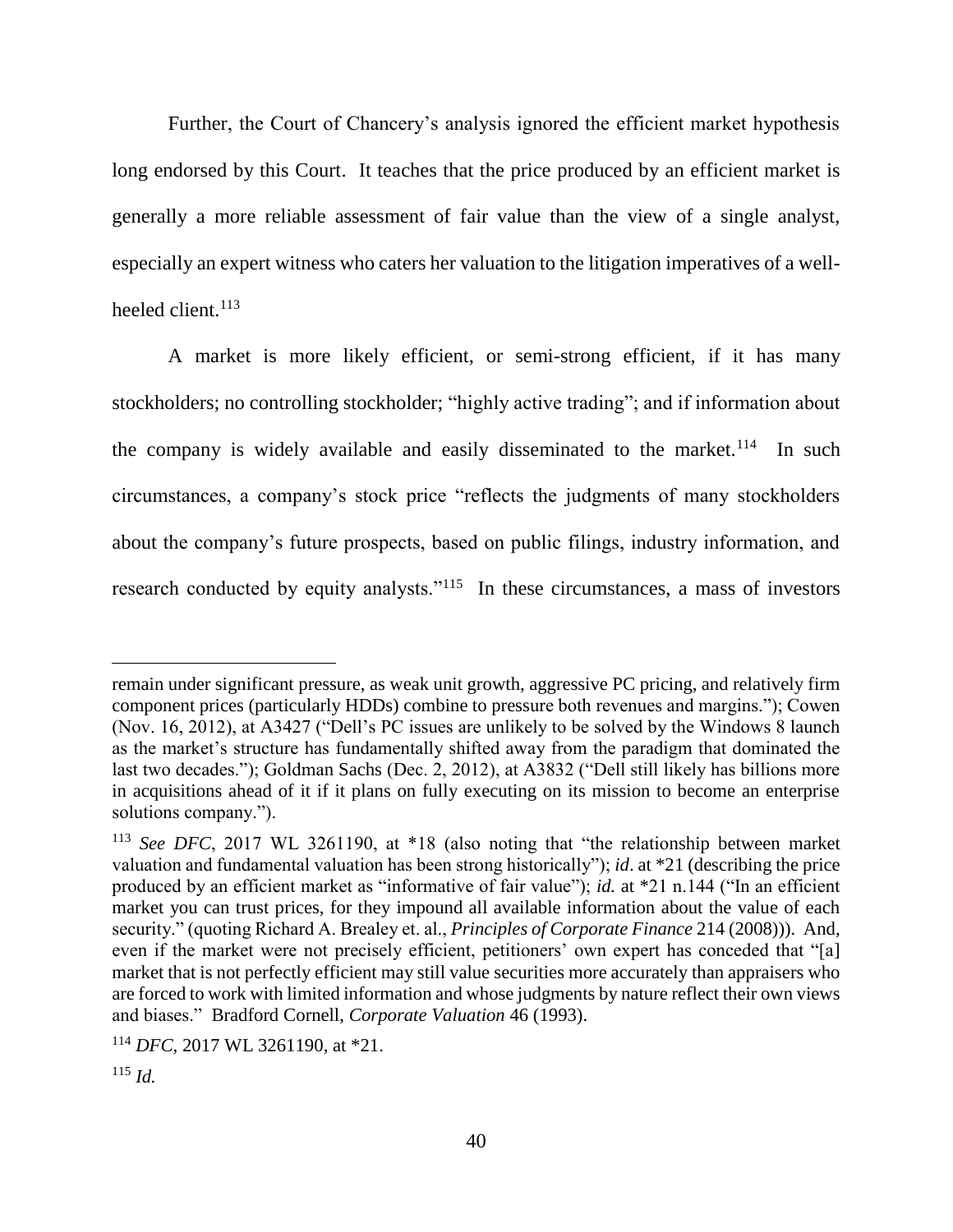quickly digests all publicly available information about a company, and in trading the company's stock, recalibrates its price to reflect the market's adjusted, consensus valuation of the company.<sup>116</sup>

The record before us provides no rational, factual basis for such a "valuation gap." Indeed, the trial court did not indicate that Dell lacked a vast and diffuse base of public stockholders, that information about the Company was sparse or restricted, that there was not an active trading market for Dell's shares, or that Dell had a controlling stockholder or that the market for its stock lacked any of the hallmarks of an efficient market. In fact, the record shows that Dell had a deep public float,  $117$  was covered by over thirty equity analysts in  $2012$ ,  $118$  boasted 145 market makers,  $119$  was actively traded with over 5% of shares changing hands each week,<sup>120</sup> and lacked a controlling stockholder.<sup>121</sup> As noted in the expert reports, Dell's stock price had a track record of reacting to developments

<sup>&</sup>lt;sup>116</sup> *Id.* at \*18 ("[C]orporate finance theory reflects a belief that if an asset—such as the value of a company as reflected in the trading value of its stock—can be subject to close examination and bidding by many humans with an incentive to estimate its future cash flows value, the resulting collective judgment as to value is likely to be highly informative and that, all estimators having equal access to information, the likelihood of outguessing the market over time and building a portfolio of stocks beating it is slight.").

<sup>117</sup> Dell's Valuation Expert Report, *supra* note 4, at A3423 (public float averaging 84.29% in 2012).

<sup>118</sup> *Id.* at A3424.

<sup>119</sup> *Id.*

<sup>120</sup> *Id.* at A3423.

<sup>121</sup> M. Dell Testimony, *supra* note 18, at A610; Transcript of Guhan Subramanian Trial Testimony (Oct. 7, 2015), at A998.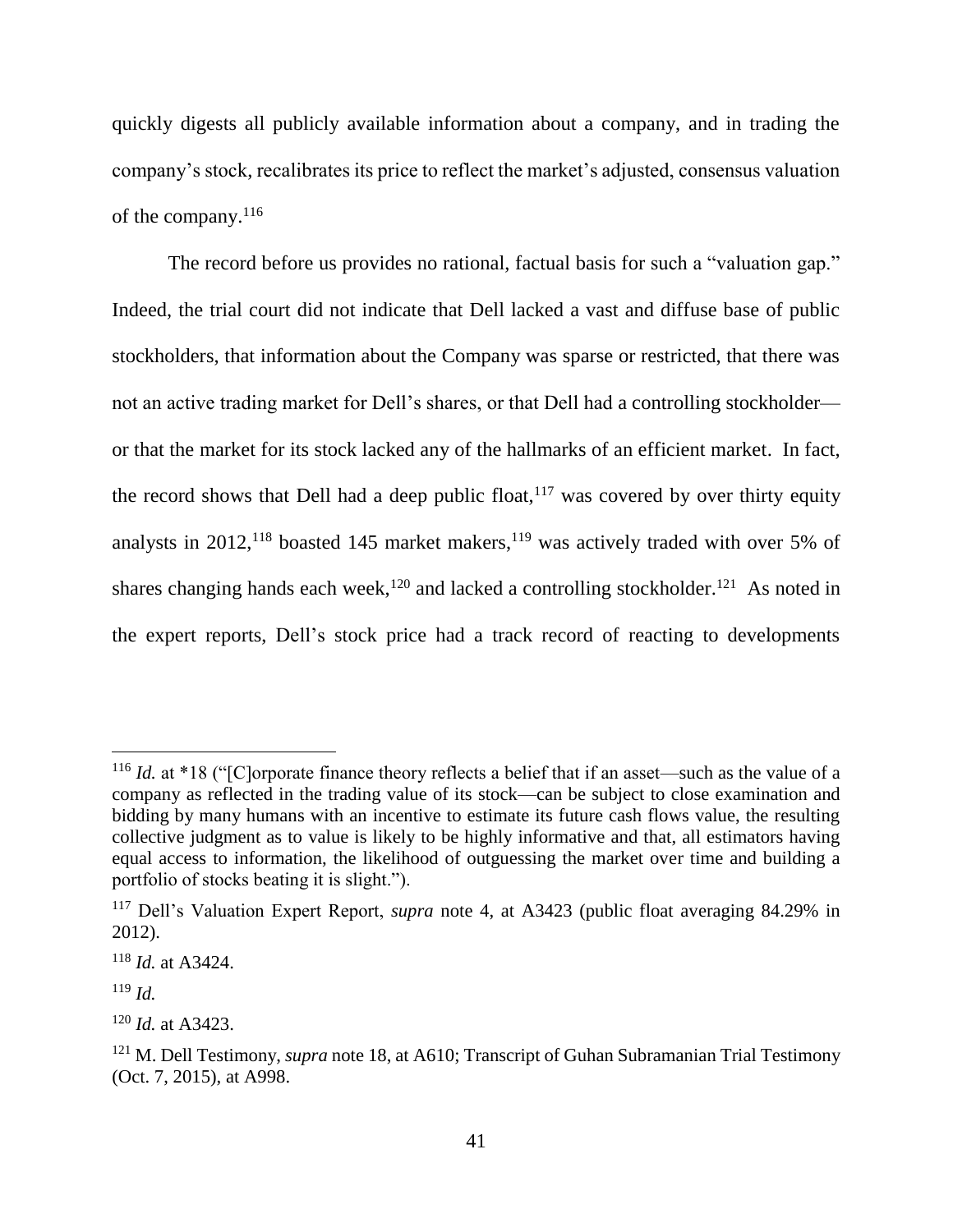concerning the Company. For example, the stock climbed 13% on the day the Bloomberg first reported on Dell's talks of going private.<sup>122</sup>

Further, the trial court expressly found no evidence that information failed to flow freely or that management purposefully tempered investors' expectations for the Company so that it could eventually take over the Company at a fire-sale price, as in situations where long-term investments actually led to such valuation gaps.<sup>123</sup> In fact, Mr. Dell tried to persuade investors to envision an enterprise solutions and services business enjoying double-digit sales growth and which would more than compensate for any decline in enduser computing.<sup>124</sup> And he pitched this plan for a "prolonged" period, approaching nearly three years.<sup>125</sup>

<sup>122</sup> Dell's Valuation Expert Report, *supra* note 4, at A3305-06.

<sup>123</sup> *Dell Trial Fair Value*, 2016 WL 3186538, at \*24; *id*. at \*34 ("Only when the gap persisted despite their efforts, and after both Southeastern and Silver Lake suggested the possibility of an MBO to Mr. Dell, did he eventually decide to pursue the opportunity that the market price was presenting.").

<sup>&</sup>lt;sup>124</sup> *Id.* at \*2 ("Mr. Dell conferred with his management team and hired consultants to devise strategies to help the market view the Company as 'a sum of the parts.' Mr. Dell regularly communicated his views to analysts.").

<sup>125</sup> *See id.* at \*34 ("Mr. Dell identified the opportunity to take the Company private after the stock market failed to reflect the Company's going concern value over a prolonged period [of almost three years, beginning] . . . as early as January 2011."); *id*. at \*15 ("Mr. Dell[] . . . was focused on a long-term strategy of stabilizing revenues and capturing market share at the expense of shortterm margins, just as he repeatedly had told the Board, the Committee, and stock market analysts.").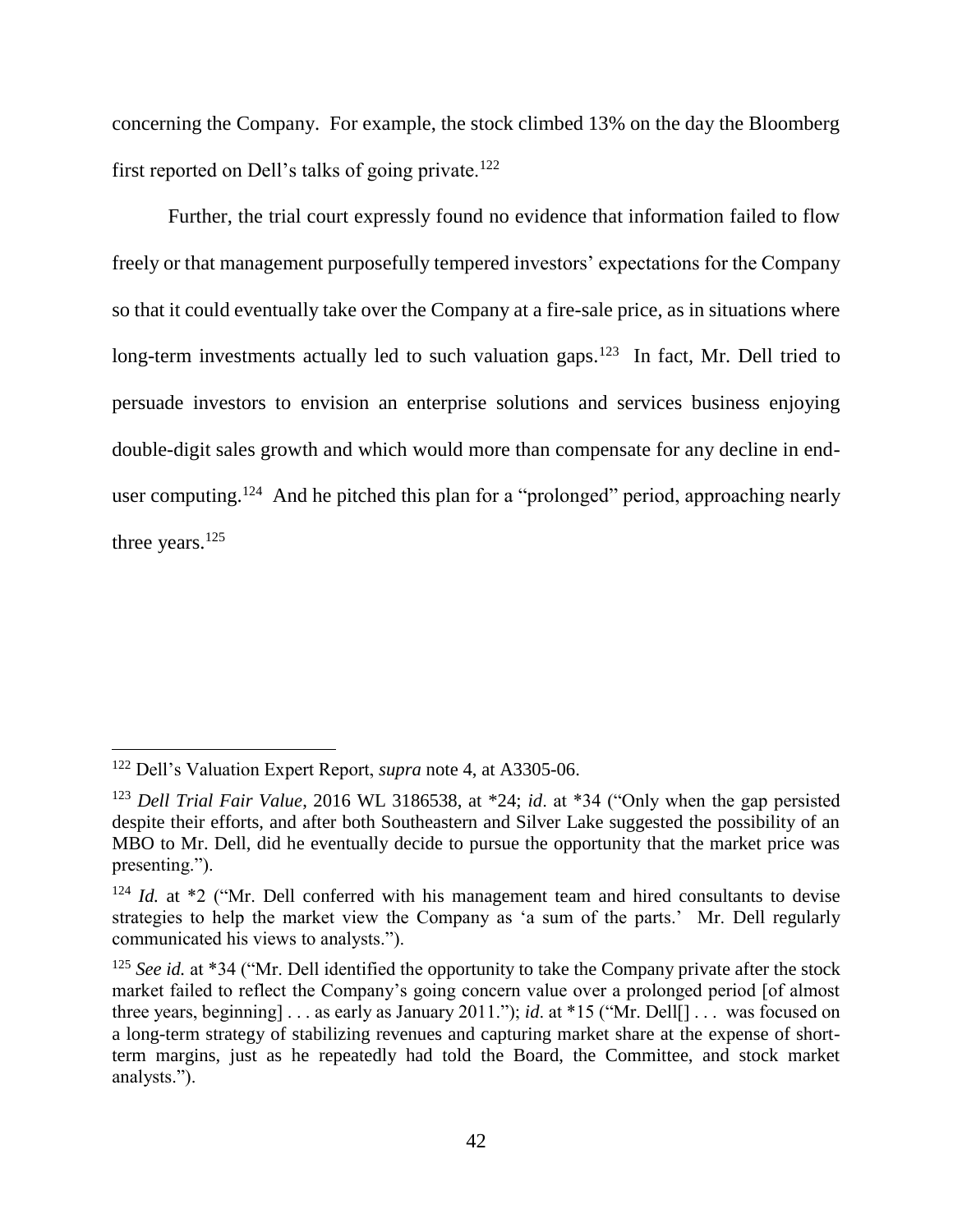There is also no evidence in the record that investors were "myopic" or shortsighted.

Rather, the record shows analysts understood Dell's long-term plans.<sup>126</sup> But they just

weren't buying Mr. Dell's story:

- "Though Dell may have an advantage in the near term with its new next-gen 12G servers, we believe over the longer run, incremental shares gain in the x86 market will likely be limited. As such, we expect Dell's server business to grow roughly in line with the market." (Wells Fargo, June 27, 2012, at A3429)
- "Top-tier OEMs continued to lose market share to white-box vendors, shedding 85 basis points of revenue share at 111 points of unit share [year-over-year]. As we have mentioned before, in the longer term we expect that this dynamic will continue, further pressuring x86 units and revenues for top-tier OEMs, while adding further forces of commoditization across the x86 server market." (Goldman Sachs, Sept. 10, 2012, at A3429)
- "While the company remains optimistic that recent enhancements to its storage portfolio could rekindle growth when demand improves, Dell's slowing momentum here remains a factor to watch." (Goldman Sachs, Nov. 16, 2012, at A3430)
- "We see risks for Dell including cyclical global PC and enterprise IT markets, including slowing in mature geographies, combined with competitive pricing and margin pressures from both large systems peers and aggressive commodity suppliers. PC unit and margin risks also include underlying dynamics in volume component supply." (Evercore, Nov. 16, 2012, at A3430)
- "While we acknowledge Dell's enterprise strategy, we still have concerns around whether it can ramp fast enough to offset pressures in PC-related businesses, including PC support and related sales of peripherals." (Barclays, Dec. 3, 2012, at A3430)

<sup>126</sup> *Id.* at \*2 ("Market observers expressed doubt about management's projections."); *id*. ("The Company's market price suggested that the marginal purchaser shared the analysts' skepticism.").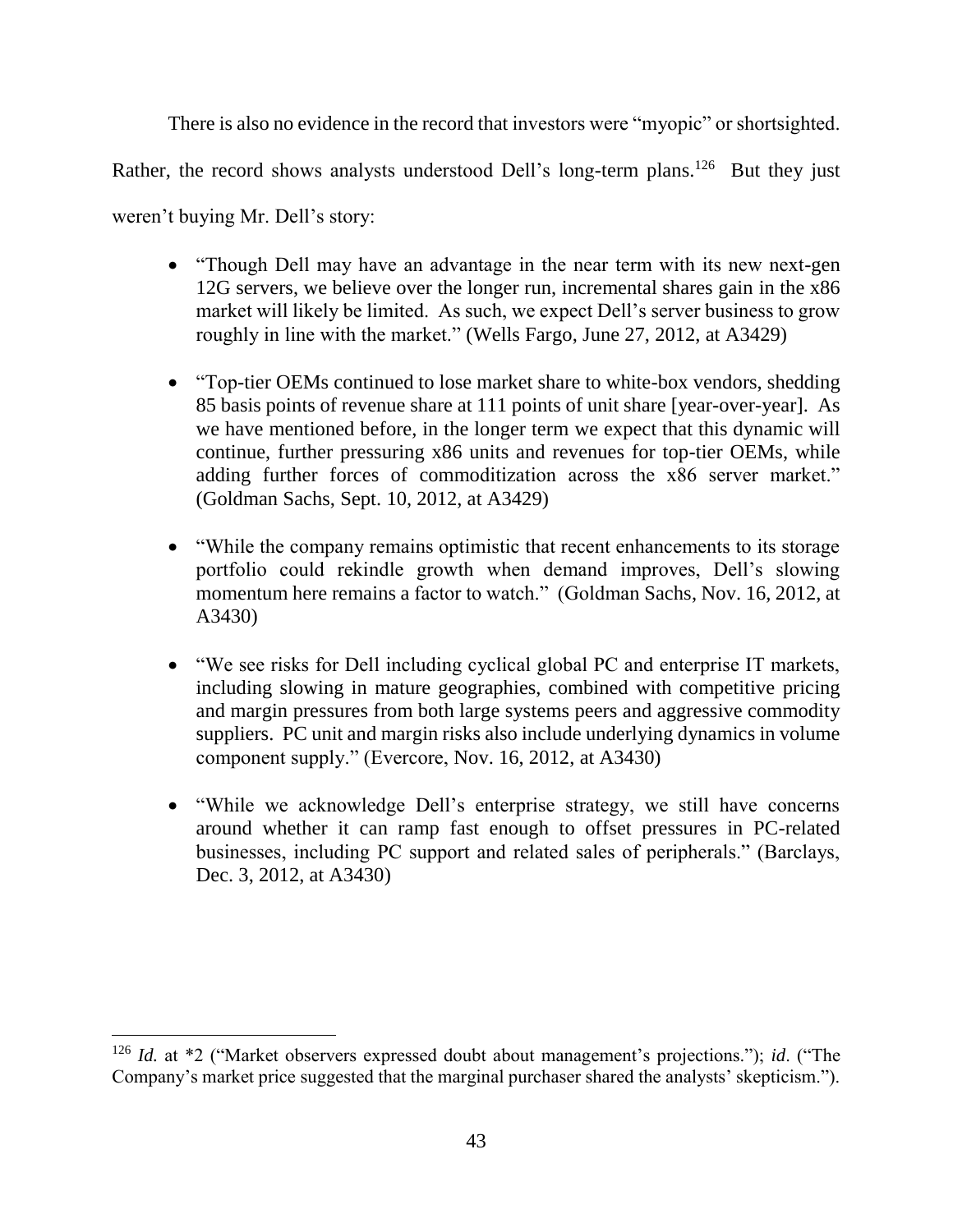The Court of Chancery's myopia theory also overlooks that, at an earlier stage in its history, Dell was a growth stock trading at large multiples to its then-current cash flow.<sup>127</sup> That is, for much of its history, analysts bought Mr. Dell's long-term vision. But, by the early years of the second decade of the 21st century, they were no longer doing so.<sup>128</sup>

Further, the prospective bidders who later reviewed Dell's confidential information all dropped out due to their considerable discomfort with the future of the PC market. The record simply does not support the Court of Chancery's favoring of management's optimism over the public analysts' and investors' skepticism—especially in the face of management's track record of missing its own projections.<sup>129</sup> (Even Mr. Dell doubted his management team's forecasting abilities and conceded at trial, "We're not very good at forecasting.")<sup>130</sup> And the Court of Chancery does not justify why it chose to do so. In

<sup>130</sup> M. Dell Testimony, *supra* note 18, at A605. Mr. Dell added:

<sup>127</sup> In 1999, Dell's "earnings multiple"—its enterprise value (the market value of the company's equity plus the company's debt minus its cash) divided by its Earnings Before Interest Taxes Depreciation and Amortization (or "EBITDA")—was almost sixty. In contrast, by 2013, Dell's EV/EBITDA ratio hovered between four and five. *See* Dell's Valuation Expert Report, *supra* note 4, at A3295-96, A3300.

<sup>&</sup>lt;sup>128</sup> *See id.* at A3300 (showing that Dell's EV/EBITDA ratio remained around or above twenty between 1998 and 2005 and that the ratio has remained under ten since 2009).

<sup>&</sup>lt;sup>129</sup> *See id.* at \*2, \*6, \*8. Management's history of missing its forecasts should have given the Court of Chancery pause*. See, e.g.*, *In re Nine Sys. Corp. S'holders Litig.*, 2014 WL 4383127, at \*42 (Del. Ch. Sept. 4, 2014) ("The Court cannot accept that the same people who missed projections three-months out in September 2001 by a factor of three (where there was no intervening change to the Company's business) would have been able to produce reliable projections in January 2002 for an entire year."), *aff'd sub nom. Fuchs v. Wren Holdings, LLC*, 129 A.3d 882 (Del. 2015); Edward P. Welch et al., *Folk on the Delaware General Corporation Law* § 262.10, at 9-232 (6th ed. 2017) [hereinafter *Folk*] ("[T]he court will not use management projections in its valuations if the record shows they are unreliable.").

I think we weren't the only ones that were bad at forecasting. I think Gartner Group and IDC, and many of the financial analysts and our competitors, you know, all had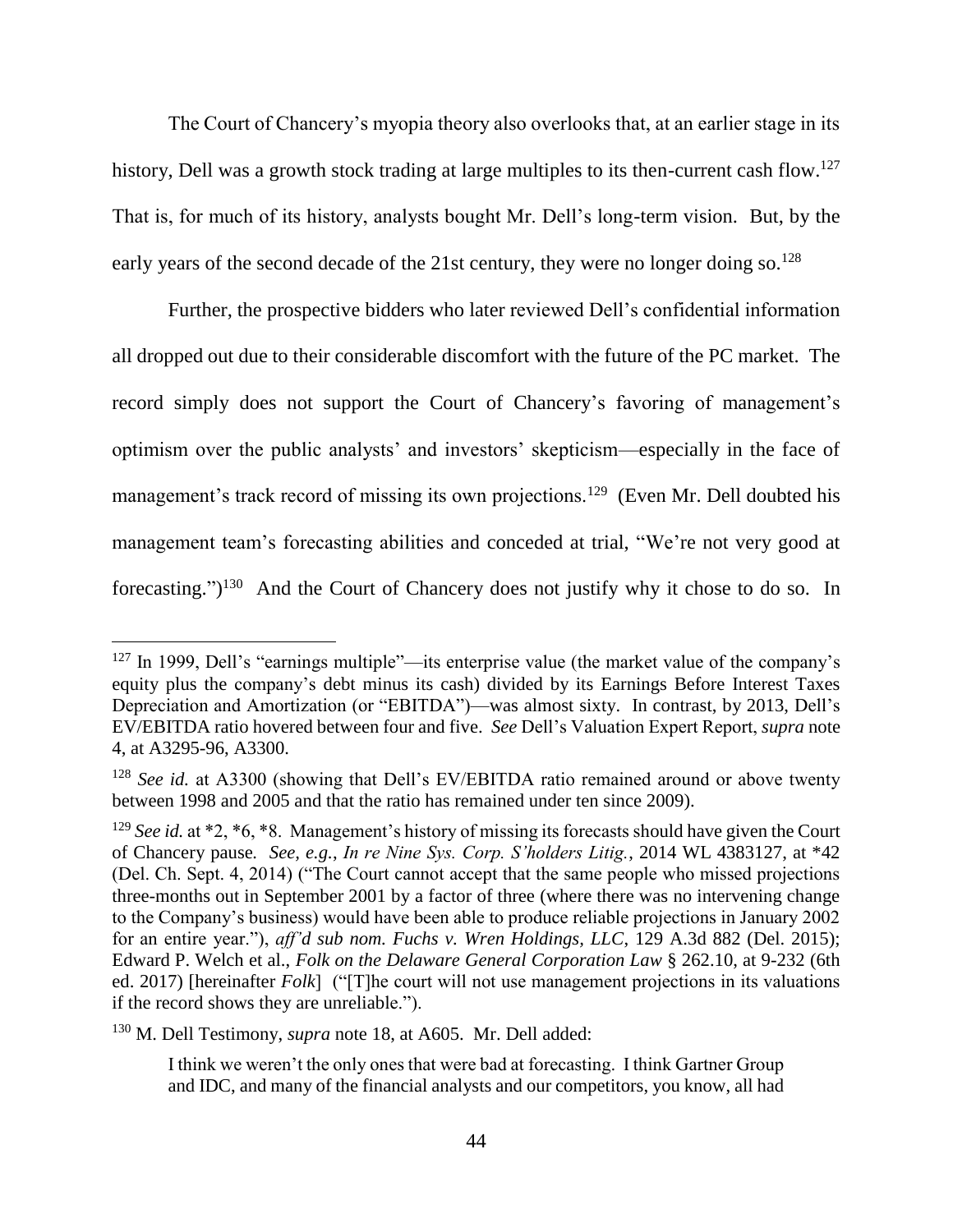short, the record does not adequately support the Court of Chancery's conclusion that the market for Dell's stock was inefficient and that a valuation gap in the Company's market trading price existed in advance of the lengthy market check, an error that contributed to the trial court's decision to disregard the deal price.<sup>131</sup>

# *ii. The Lack of Strategic Bidders Is Not a Credible Reason for Disregarding the Deal Price*

The trial court's complete discounting of the deal price due to financial sponsors' focus on obtaining a desirable IRR and not "fair value" was also error. Although the trial court did not have the benefit of our opinion in *DFC*, we rejected this view there and do so again here given we see "no rational connection" between a buyer's status as a financial sponsor and the question of whether the deal price is a fair price.<sup>132</sup> After all, "all disciplined buyers, both strategic and financial, have internal rates of return that they expect

*Id.* at A605-06.

a pretty difficult time forecasting what was an uncertain and volatile business, with many, you know, changing factors, new products being introduced, all sorts of competitive forces that were hard to predict. And we were not very good at doing it.

 $131$  This is evident as the court observed that the stock price anchors negotiations and, if the stock price is low, the deal price necessarily might be low. *See Dell Trial Fair Value*, 2016 WL 3186538, at \*33 ("When a company with a depressed market price starts a sale process, the anchoring effect makes the process intuitively more likely to generate an undervalued bid.").

<sup>132</sup> *DFC*, 2017 WL 3261190, at \*22; *id.* at \*2 ("To be candid, we do not understand the logic of [diminishing the weight of a sale process that involved only financial sponsors and not strategic buyers]. Any rational purchaser of a business should have a targeted rate of return that justifies the substantial risks and costs of buying a business. That is true for both strategic and financial buyers. It is, of course, natural for all buyers to consider how likely a company's cash flows are to deliver sufficient value to pay back the company's creditors and provide a return on equity that justifies the high costs and risks of an acquisition.").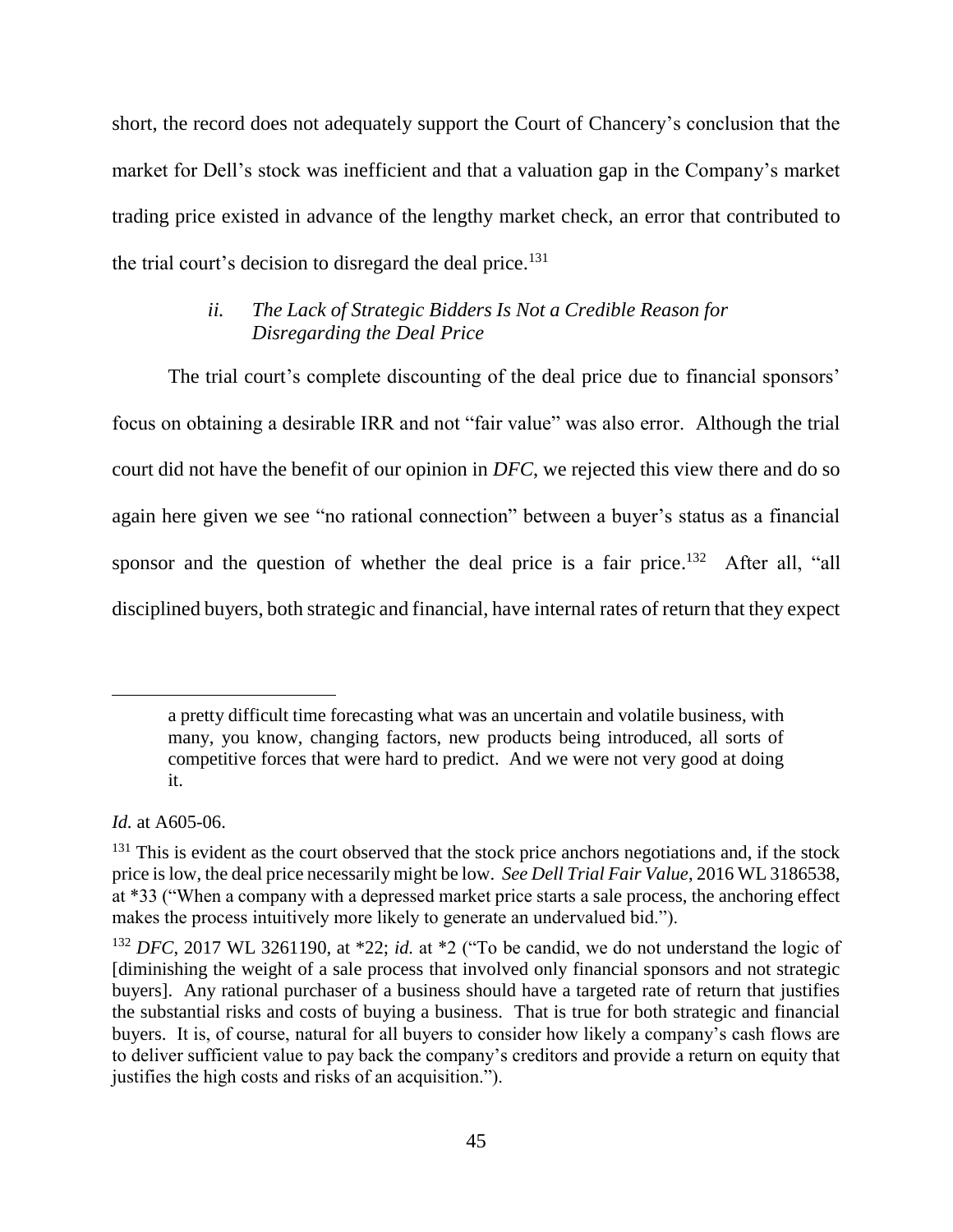in exchange for taking on the large risk of a merger, or for that matter, any sizeable investment of its capital."<sup>133</sup>

We found in *DFC* that the notion of a "private equity carve out" stood on especially shaky footing where other objective indicia suggested the deal price was a fair price.<sup>134</sup> Such objective factors in *DFC* included that "every logical buyer" was canvassed, and all but the buyer refused to pursue the company when given the opportunity; concerns about the company's long-term viability (and its long-term debt's placement on negative credit watch) prevented lenders from extending debt; and the company repeatedly underperformed its projections.<sup>135</sup>

Here, it is clear that Dell's sale process bore many of the same objective indicia of reliability that we found persuasive enough to diminish the resonance of any private equity carve out or similar such theory in *DFC*. For example, JPMorgan and Evercore choreographed the sale process to involve competition with Silver Lake at every stage, both pre-signing and during the go-shop. When KKR walked, TPG, another major-league PE buyer, was introduced. And both KKR and TPG demurred for many of the objective reasons that the stock market—and, later, Blackstone—doubted Dell's ability to transform itself and become more profitable.

<sup>&</sup>lt;sup>133</sup> *Id.* at \*22; *see also id.* at \*2 ("The 'private equity carve out' that the Court of Chancery seemed to recognize, in which the deal price resulting in a transaction won by a private equity buyer is not a reliable indication of fair value, is not one grounded in economic literature or this record.").

<sup>134</sup> *Id.* at \*22.

<sup>135</sup> *Id.* at \*22-23.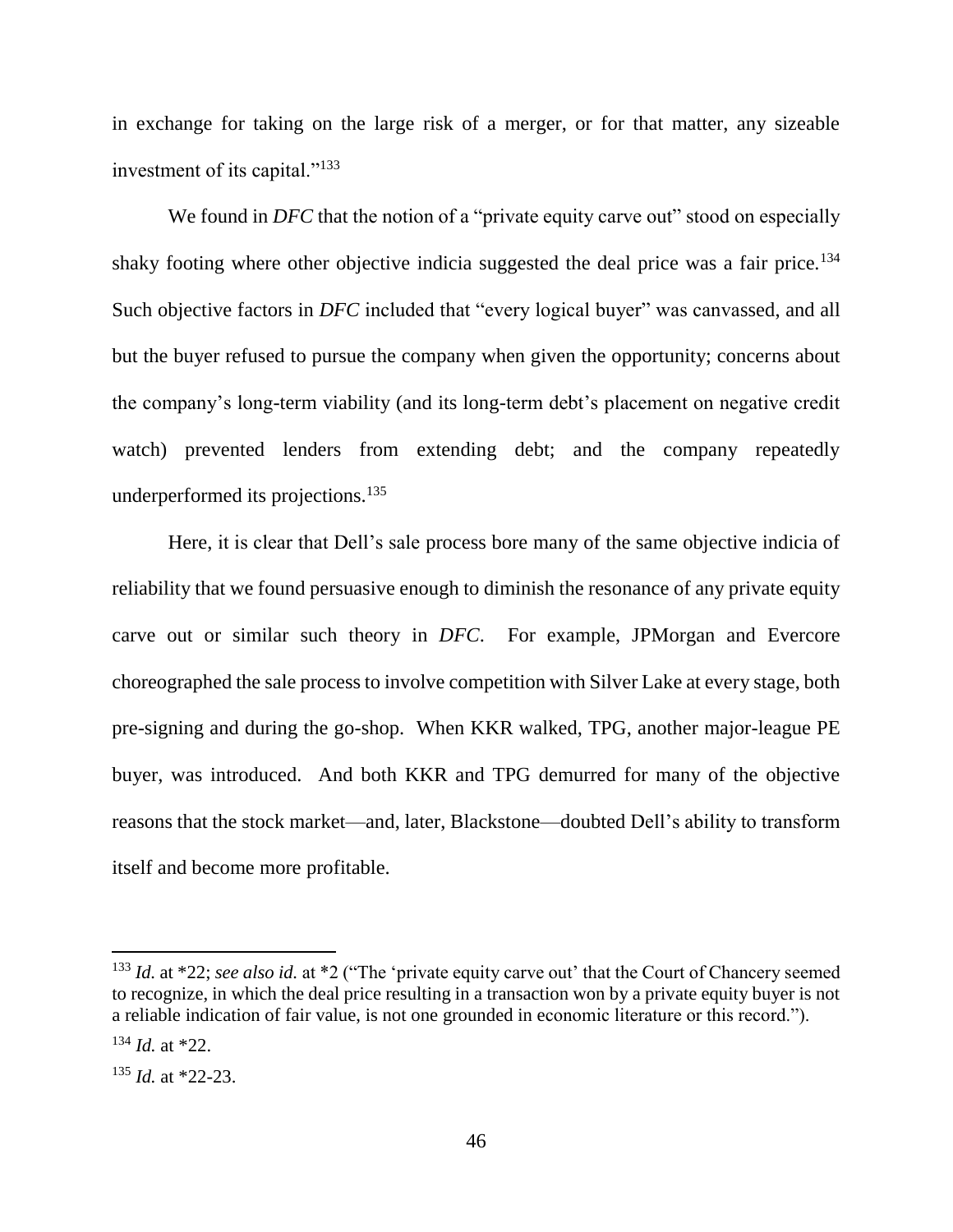Moreover, JPMorgan did not initially solicit the interest of strategic bidders because its analysis suggested none was likely to make an offer. <sup>136</sup> Further, given leaks that Dell was exploring strategic alternatives, record testimony suggests that Evercore presumed that any interested parties would have approached the Company before the go-shop if serious about pursuing a deal. $137$ 

The Committee, composed of independent, experienced directors and armed with the power to say "no," persuaded Silver Lake to raise its bid six times. Nothing in the record suggests that increased competition would have produced a better result. JPMorgan also reasoned that any other financial sponsor would have bid in the same ballpark as Silver Lake. $^{138}$ 

The bankers canvassed the interest of sixty-seven parties, including twenty possible strategic acquirers during the go-shop. The go-shop's forty-five-day window afforded potential bidders enough time to decide whether to continue to explore a transaction by submitting a non-binding indication of interest that qualified as a "Superior Proposal," which accordingly would lower the termination fee from \$450 million to \$180 million thanks to "Excluded Party" status and give that party months to scrutinize the Company's finances and growth prospects. The trial court acknowledged, "the steps to become an

<sup>&</sup>lt;sup>136</sup> Transcript of Ronald Nicol Trial Testimony (Oct. 6, 2015), at A705; Transcript of Drago Rajkovic Trial Testimony (Oct. 7, 2015), at A907.

<sup>137</sup> Hiltz Testimony, *supra* note 37, at A516.

<sup>138</sup> *Dell Trial Fair Value*, 2016 WL 3186538, at \*9.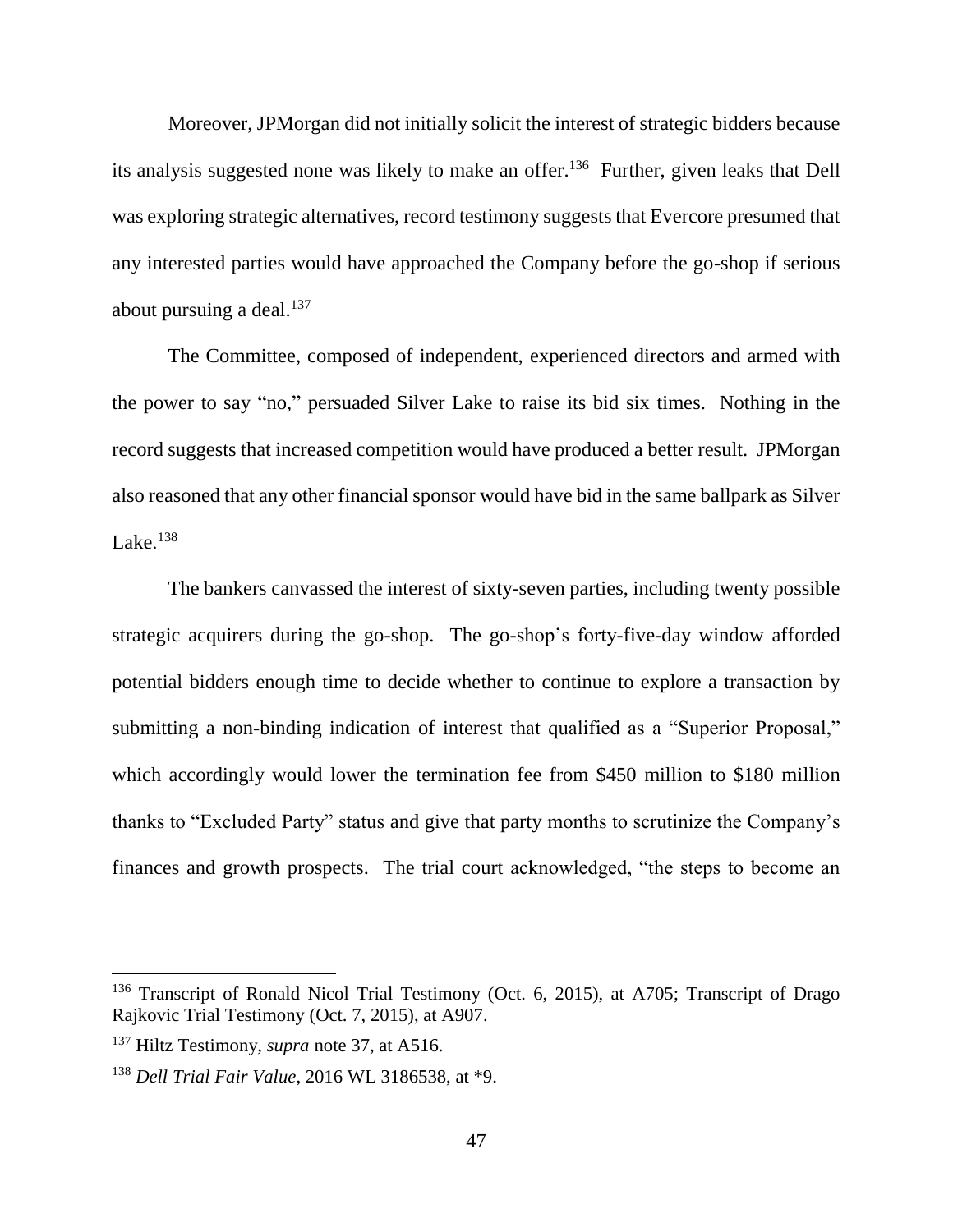'Excluded Party' were also relatively few."<sup>139</sup> And the court even endorsed the go-shop's overall design as "rais[ing] fewer structural barriers than the norm" and both "relatively open" and "relatively flexible."<sup>140</sup> Further, Evercore's compensation was "tied directly to the success of the go-shop," incentivizing it to make the go-shop as effective as possible.<sup>141</sup>

The likeliest strategic bidder, HP, signed a confidentiality agreement during the goshop, but it did not even log into the data room. Three parties signed non-binding initial expressions of interest: Blackstone, Icahn, and GE Capital.<sup>142</sup> Yet, despite the quality of the go-shop's design, the Court of Chancery believed that, given Dell's complexity as a company, "the magnitude of the task" of conducting diligence on it might have had "a chilling effect on other parties," without citing any evidence that any other party would have been interested.<sup>143</sup> Regardless, interested parties did not need to complete diligence within the go-shop's forty-five-day window.

The Court of Chancery stressed its view that the lack of competition from a strategic buyer lowered the relevance of the deal price. But its assessment that more bidders—both strategic and financial—should have been involved assumes there was some party interested in proceeding. Nothing in the record indicates that was the case. Fair value

<sup>139</sup> *Id.* at \*40.

<sup>140</sup> *Id.* at \*40-41.

<sup>141</sup> Hiltz Testimony, *supra* note 37, at A514; Rebuttal Report of Professor Guhan Subramanian (July 24, 2015), at B1902, B1903-05 [hereinafter Petitioners' Deal Process Expert Report].

<sup>142</sup> *Dell Trial Fair Value*, 2016 WL 3186538, at \*42.

<sup>143</sup> *Id.*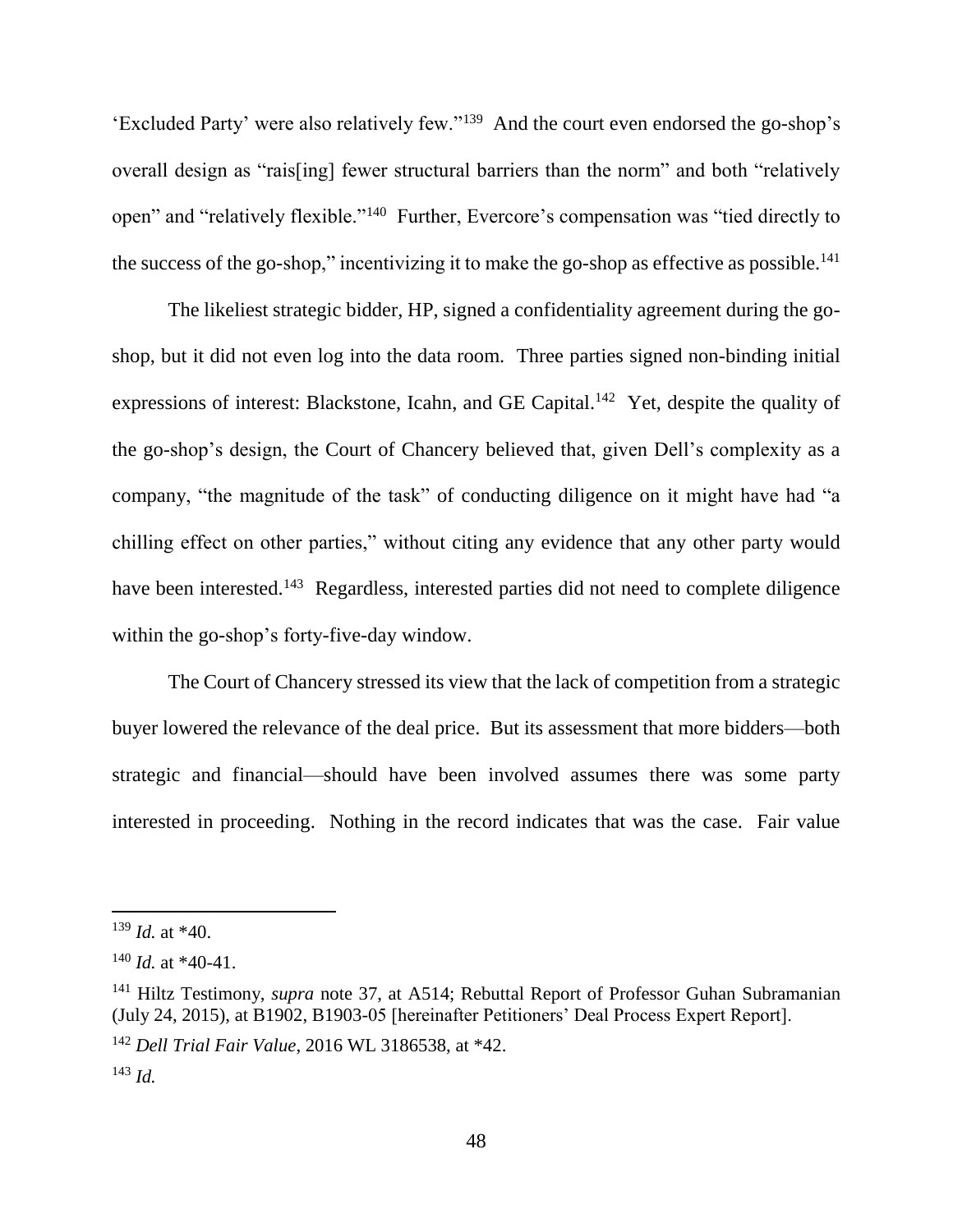entails at minimum a price some buyer is willing to pay—not a price at which no class of buyers in the market would pay.<sup>144</sup> The Court of Chancery ignored an important reality: if a company is one that no strategic buyer is interested in buying, it does not suggest a higher value, but a lower one. "[O]ne should have little confidence she can be the special one able to outwit the larger universe of equally avid capitalists with an incentive to reap rewards by buying the asset if it is too cheaply priced."<sup>145</sup>

The magnitude of a potential Dell deal narrowed the class of prospective buyers even further—to the largest PE firms such as KKR, TPG, and Blackstone—though the trial court did not cite persuasive evidence in the record that this diminished the relevance of the deal price. In fact, Blackstone proved a formidable check on the fair value of the Silver Lake deal given Blackstone's expenditure of resources on the project and ostensible willingness to do a deal if worthwhile. After submitting an initial proposal and gaining Excluded Party status during the go-shop, Blackstone spent nearly a month evaluating the Company, involving over 460 of its employees in diligence via the virtual data room and in a ballroom in Texas for in-person diligence with Dell employees. Dell agreed to reimburse it for these costs, as it did for Icahn, but Blackstone nonetheless still incurred the opportunity cost of channeling time and resources away from other deals, underscoring Blackstone's commitment.

<sup>&</sup>lt;sup>144</sup> See DFC, 2017 WL 3261190, at \*22 n.154 ("[T]he absence of synergistic buyers for a company is itself relevant to its value.").

<sup>145</sup> *Id.* at \*15.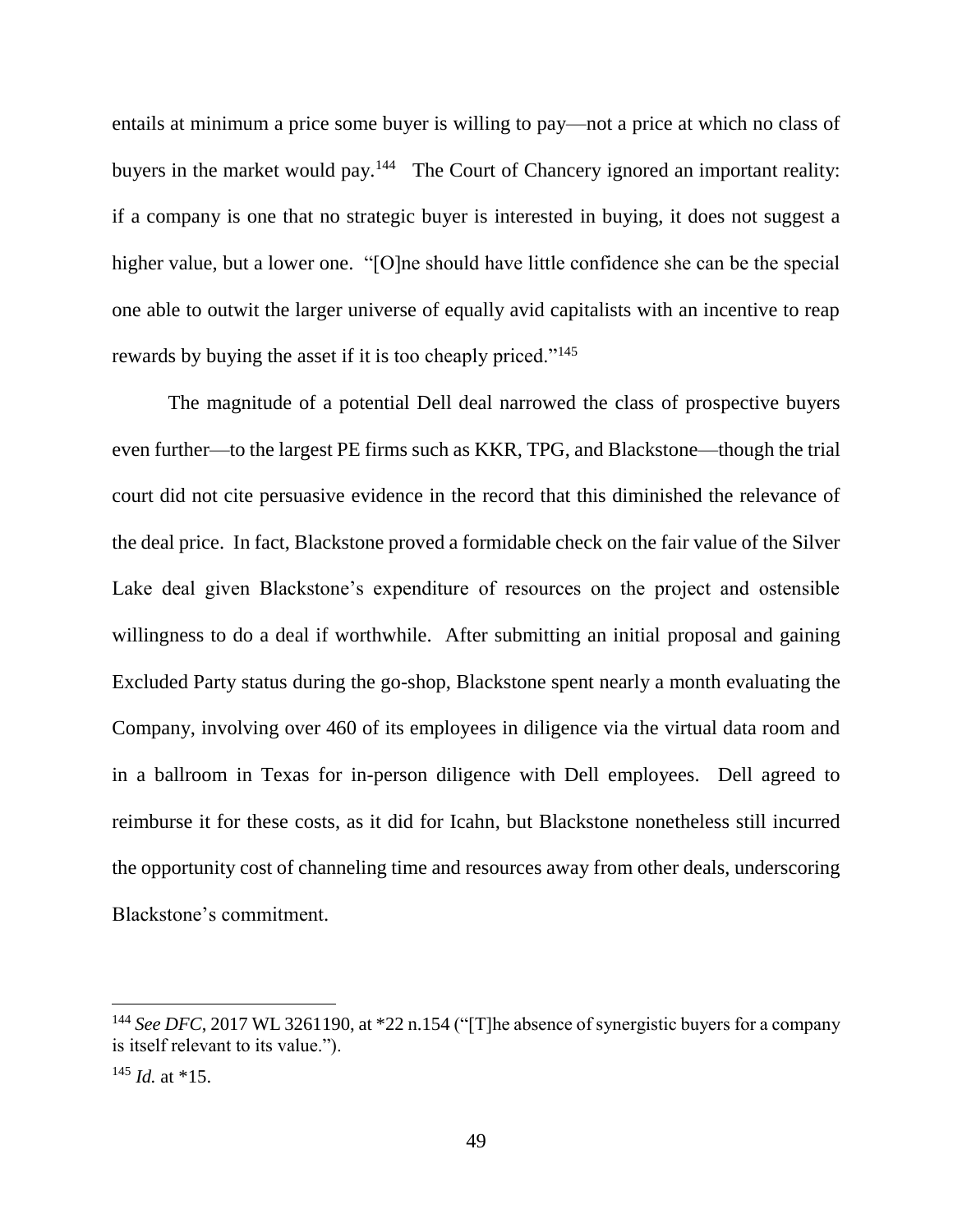And this was not a buyout led by a controlling stockholder. Michael Dell only had approximately 15% of the equity.<sup>146</sup> He pledged his voting power would go to any higher bidder, voting in proportion to other shares.

Other than the Buyout Group, as mentioned, all prospective buyers who reviewed the Company's confidential information retreated for the same reasons that the public markets were purportedly undervaluing Dell—trepidation about the future of the PC industry and the prospects of Dell's long-term turnaround strategy. This consistency confirms that management did not intentionally depress the Company's stock price in order to take advantage of a "trough" that public investors failed to recognize.<sup>147</sup> In fact, the trial court expressly found that, "unlike other situations that this court has confronted, there is no evidence that Mr. Dell or his management team sought to create the valuation disconnect so that they could take advantage of it," and "[t]o the contrary, they tried to convince the market that the Company was worth more."<sup>148</sup> Prospective buyers just did not believe the potential for a turnaround outweighed the risk of further erosion of PC sales and, accordingly, the Company's balance sheet. This coherence in views also makes it hard to

<sup>146</sup> M. Dell Testimony, *supra* note 18, at A610.

<sup>147</sup> *Cf. Glassman v. Unocal Expl. Corp.*, 777 A.2d 242, 248 (Del. 2001) ("[I]f the merger was timed to take advantage of a depressed market, or a low point in the company's cyclical earnings, or to precede an anticipated positive development, the appraised value may be adjusted to account for those factors.").

<sup>148</sup> *Dell Trial Fair Value*, 2016 WL 3186538, at \*34.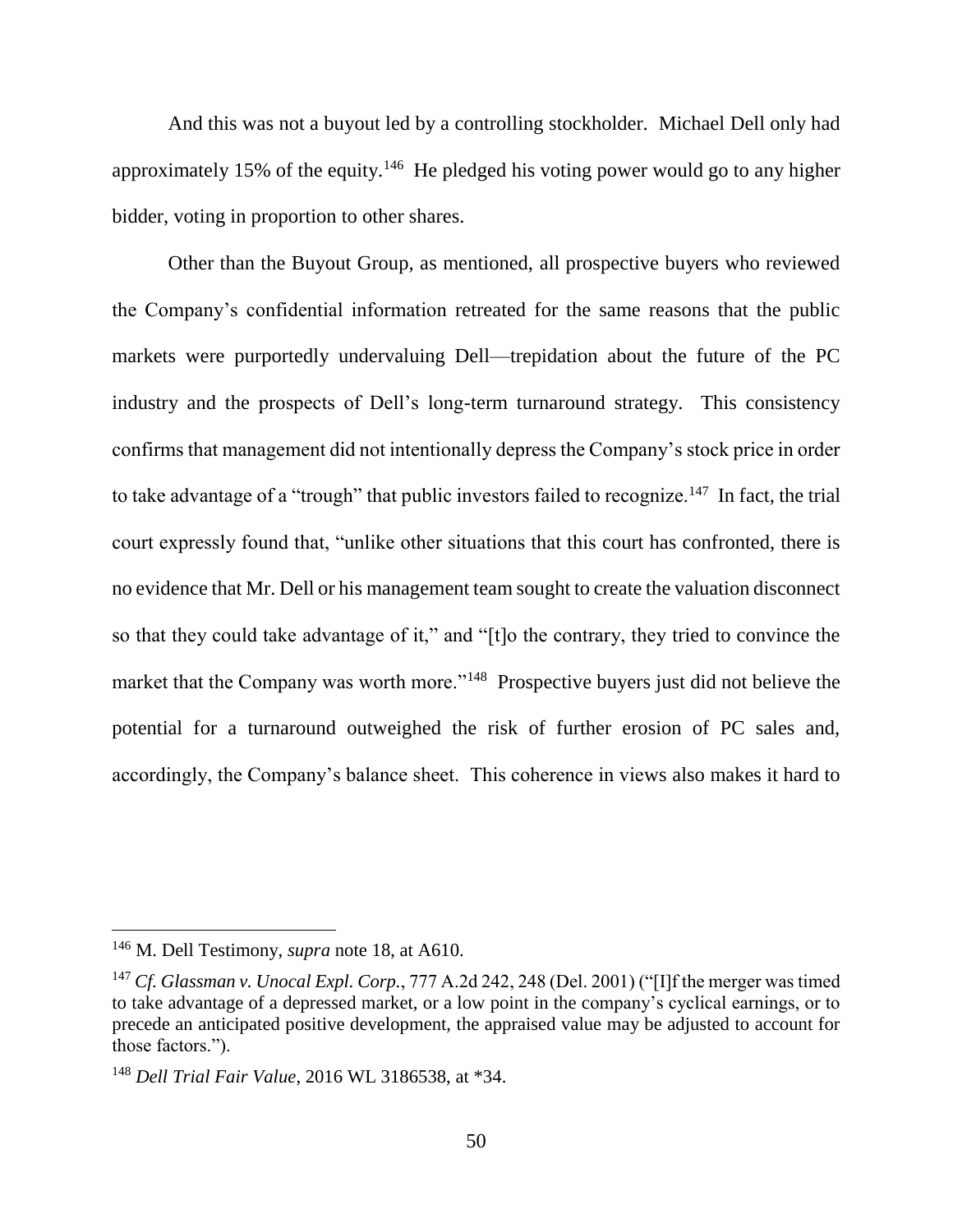take seriously the notion that Dell investors were incapable of accounting for Dell's longterm strategy. And it reinforces the integrity of both Dell's stock price and deal price.<sup>149</sup>

Overall, the weight of evidence shows that Dell's deal price has heavy, if not overriding, probative value. The transaction process exemplifies many of the qualities that Delaware courts have found favor affording substantial, if not exclusive, weight to deal price in the fair value analysis. Even the Court of Chancery's own summary remarks suggest the deal price deserves weight as the court characterized the sale process as one that "easily would sail through if reviewed under enhanced scrutiny" and observed that "[t]he Committee and its advisors did many praiseworthy things," too numerous to catalog in its opinion, as the trial court noted. <sup>150</sup> Given the objective indicia of the deal price's reliability and our rejection of the notion of a private equity carve out, to the extent that the Court of Chancery chose to disregard Dell's deal price based on the presence of only private equity bidders, its reasoning is not grounded in accepted financial principles, and this assessment weighs in favor of finding an overall abuse of discretion. As explained below, there are other reasons that lead us to this conclusion.

<sup>&</sup>lt;sup>149</sup> *See DFC*, 2017 WL 3261190, at \*20 (rejecting the argument that the market was incapable of accounting for regulatory risk and positing instead that such risk was, in fact, baked into the equity market price); *id.* at \*21 ("That these other potential buyers dropped out of the sales process after receiving confidential information about DFC suggests that these parties were aware of the 'trough' DFC was in at the time and the uncertain future regulatory risk it faced, and ultimately did not think a transaction with DFC was worth pursuing. Indeed, [one of the two possible buyers who submitted a non-binding indication of interest cited the regulatory risk facing the company as its reason for not wanting to pursue a transaction with DFC.").

<sup>150</sup> *Dell Trial Fair Value*, 2016 WL 3186538, at \*29.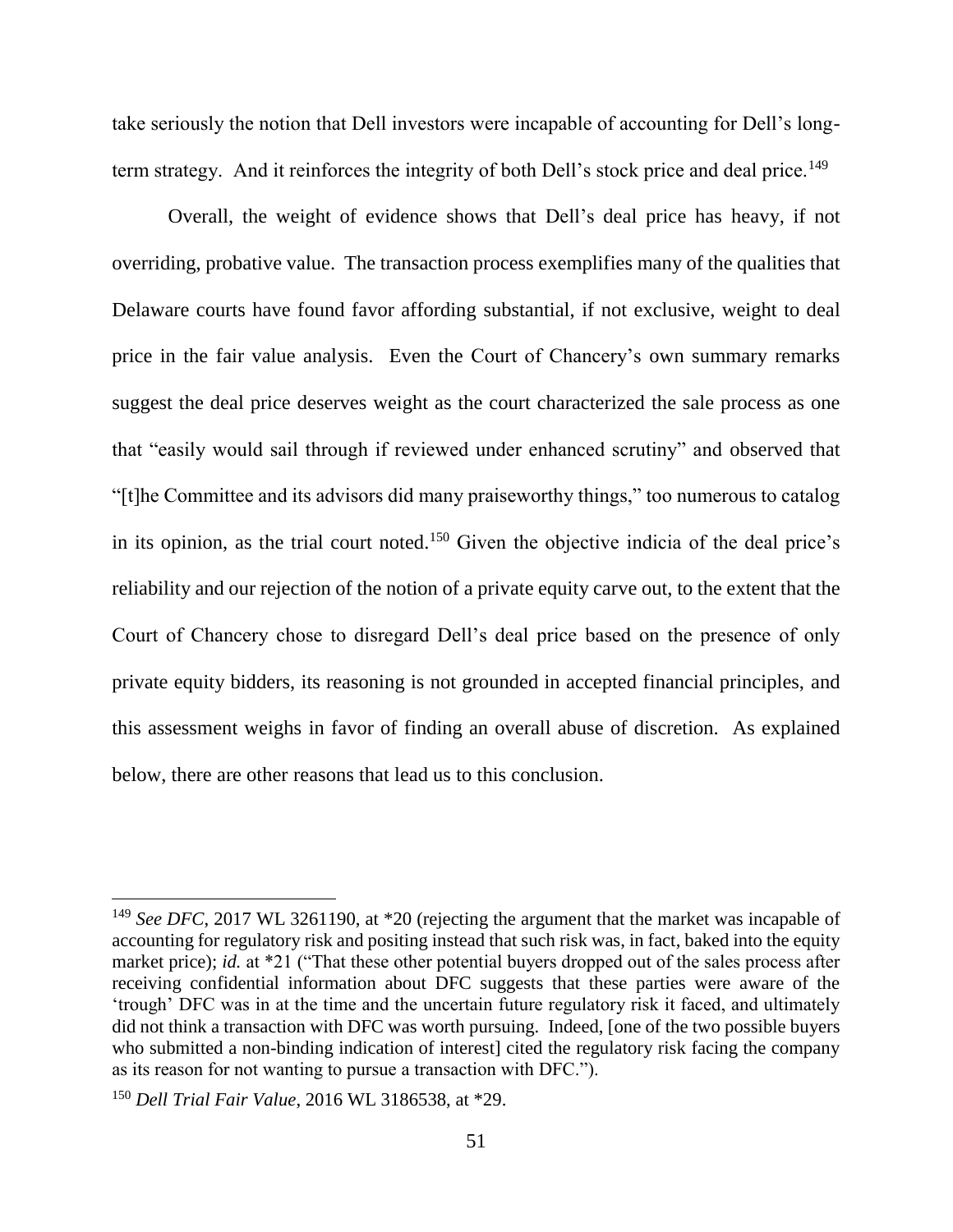*iii. Features of MBOs Which Could Theoretically Undermine the Probative Value of the Deal Price Are Not Present Here.*

The Court of Chancery focused on three problems supposedly present in all MBOs to show that the deal price here is not evidence of fair value: (a) structural issues; (b) the "winner's curse"; and (c) management's perceptive value to the company. Yet none of these theoretical characteristics detracts from the reliability of the deal price on the facts presented here. As a result, the trial court's reliance on these themes to disregard the deal price in its fair value analysis was error.

## *a. The record does not show that structural issues inhibited the effectiveness of the go-shop*

Though it is true that "[t]he structure of the go-shop is an obvious factor that affects a participant's pathway to success," even the petitioners' expert characterized the structure here as "rais[ing] fewer structural barriers than the norm"<sup>151</sup> and found no disqualifying fault with the design of Dell's go-shop. The trial court determined "[t]he main structural problem that [petitioners' expert] identified did not result from the terms of the go-shop in the abstract, but rather stemmed from the size and complexity of the Company."<sup>152</sup> But the "size and complexity" of Dell is not a characteristic unique to MBO go-shops, but a feature inherent to Dell. And, if size and complexity of a company were enough to render the ultimate deal price undeserving of any weight in the fair value analysis, it would deprive the deal price of any deference whenever any large and complex company is appraised.

<sup>151</sup> *Id.* at \*40.

<sup>152</sup> *Id.* at \*42.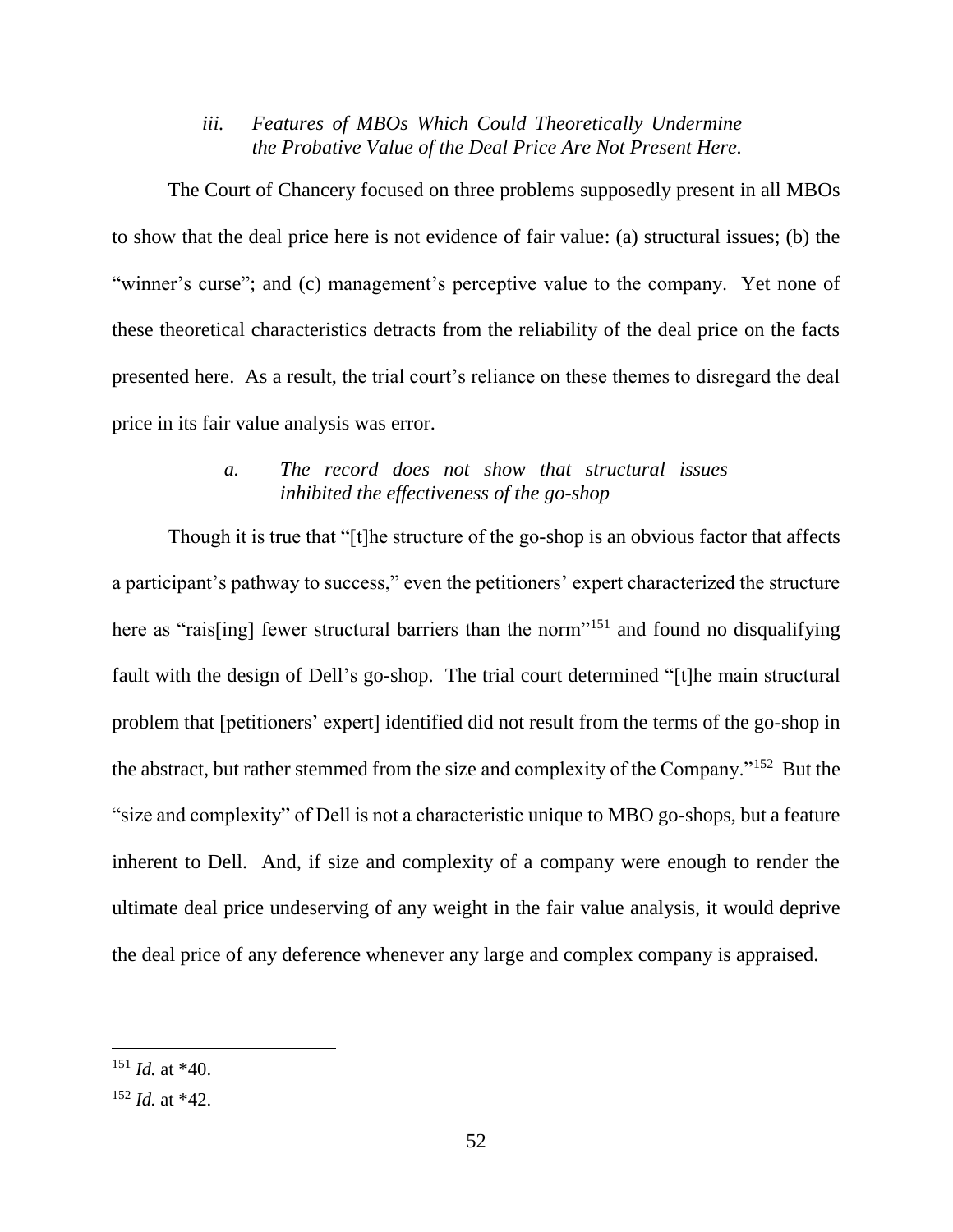In any event, Blackstone was well-equipped to overcome the size and complexity of Dell to fashion a rival competitive bid during the go-shop, and it expended the resources to do so—helping to push the original merger consideration higher. In fact, three parties gained Excluded Party status, demonstrating that claims of a "chilling effect" lack force.<sup>153</sup>

Further, the Court of Chancery dismissed Dell's deal price because, when confronting a proposed MBO, possible bidders during go-shops purportedly rarely submit topping bids because they have no "realistic pathway to success."<sup>154</sup> Although that may be true in some MBOs, here, rival bidders such as Blackstone, TPG, HP, and Icahn did have a realistic pathway to succeeding if they desired. And two non-binding proposals for the whole company and one for part of it surfaced. Of the transactions that featured go-shops announced between January 2006 and June 2015, fourteen deals had go-shops that produced superior bids (excluding the Dell deal).<sup>155</sup> Two were MBOs:<sup>156</sup> one resulted in a 45% premium over the announced offer price,<sup>157</sup> and the other yielded a per-share price that was  $22\%$  higher than the originally announced price.<sup>158</sup> Petitioners' deal process expert attempted to distinguish those deals by explaining management was not crucial to

<sup>&</sup>lt;sup>153</sup> *Cf. id.* ("[T]hat does not mean that the magnitude of the task did not have a chilling effect on other parties.").

<sup>154</sup> *Id.* at \*39.

<sup>155</sup> Petitioners' Deal Process Expert Report, *supra* note 141, at B1884.

<sup>156</sup> *Id.*

<sup>157</sup> *Id.* at B1885.

<sup>158</sup> *Id.* at B1886.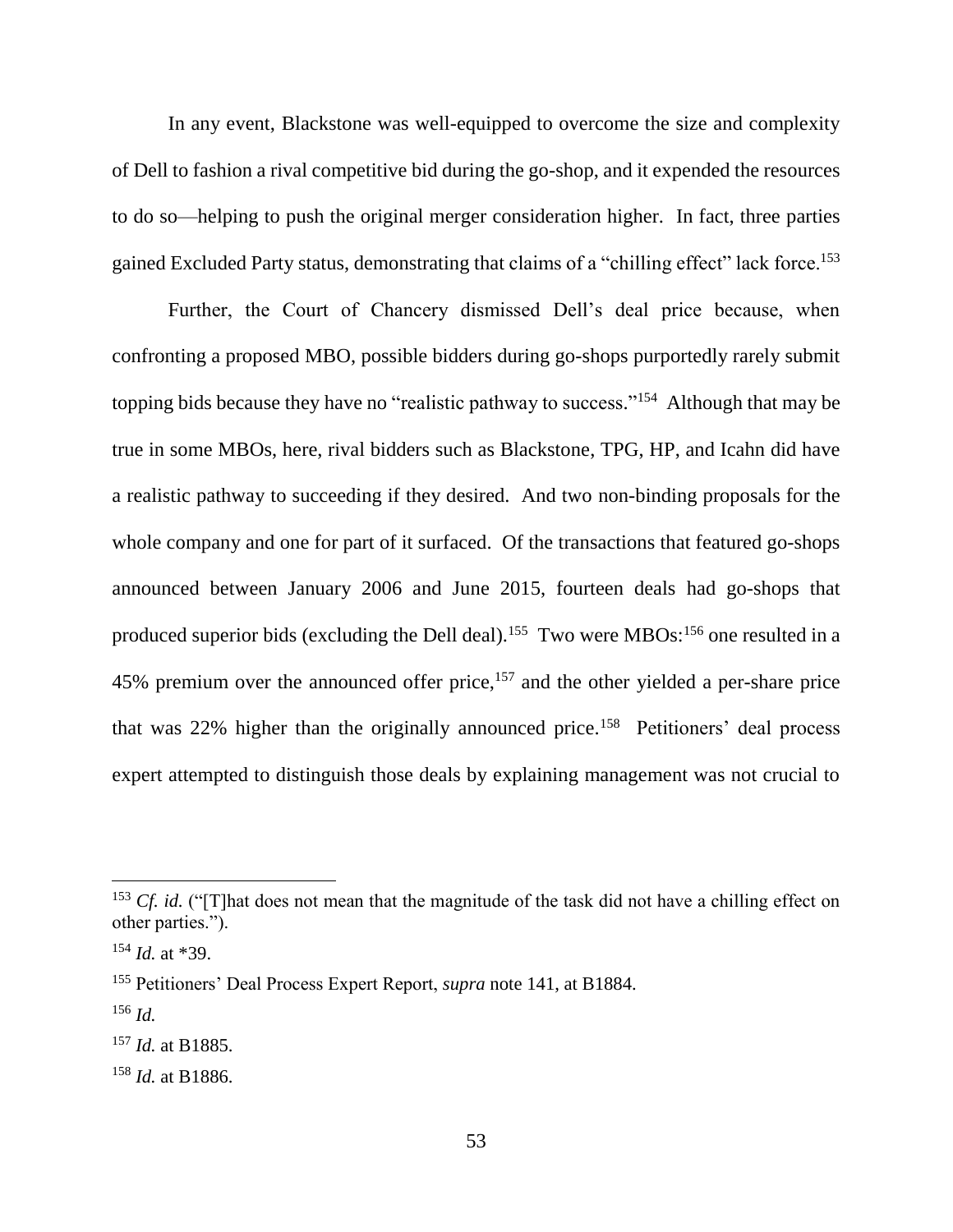either.<sup>159</sup> But, as noted below, there is no evidence that management was critical here given both Blackstone's and Icahn's doubts about Mr. Dell's leadership and apparent willingness to pursue transactions without his continued involvement.

# *b. The threat of a "winner's curse" does not provide a valid reason for disregarding the deal price based on this record.*

The "winner's curse" describes a theory that, in outbidding incumbent management to "win" a deal, a buyer likely overpays for the company because management would presumably have paid more if the company were really worth it. Recognizing this phenomenon, prospective bidders supposedly resist outbidding incumbent management for fear they might later discover the information that prevented management from bidding even higher in the first place. But the likelihood of a winner's curse can be mitigated through a due diligence process where buyers have access to all necessary information. And, here, Dell allowed Blackstone to undertake "extensive due diligence," diminishing the "information asymmetry" that might otherwise facilitate a winner's curse.

Mr. Dell "ultimately spent more time with Blackstone than any of the other participants, including Silver Lake," and the Court of Chancery found that "[t]he record provided no reason to harbor any concern about Mr. Dell's level of cooperation or responsiveness," and "all of the bidders received access to the data they requested."<sup>160</sup> The

<sup>159</sup> *See Dell Trial Fair Value*, 2016 WL 3186538, at \*36 n.35; Petitioners' Deal Process Expert Report, *supra* note 141, at B1885-86.

<sup>160</sup> *Dell Trial Fair Value*, 2016 WL 3186538, at \*42.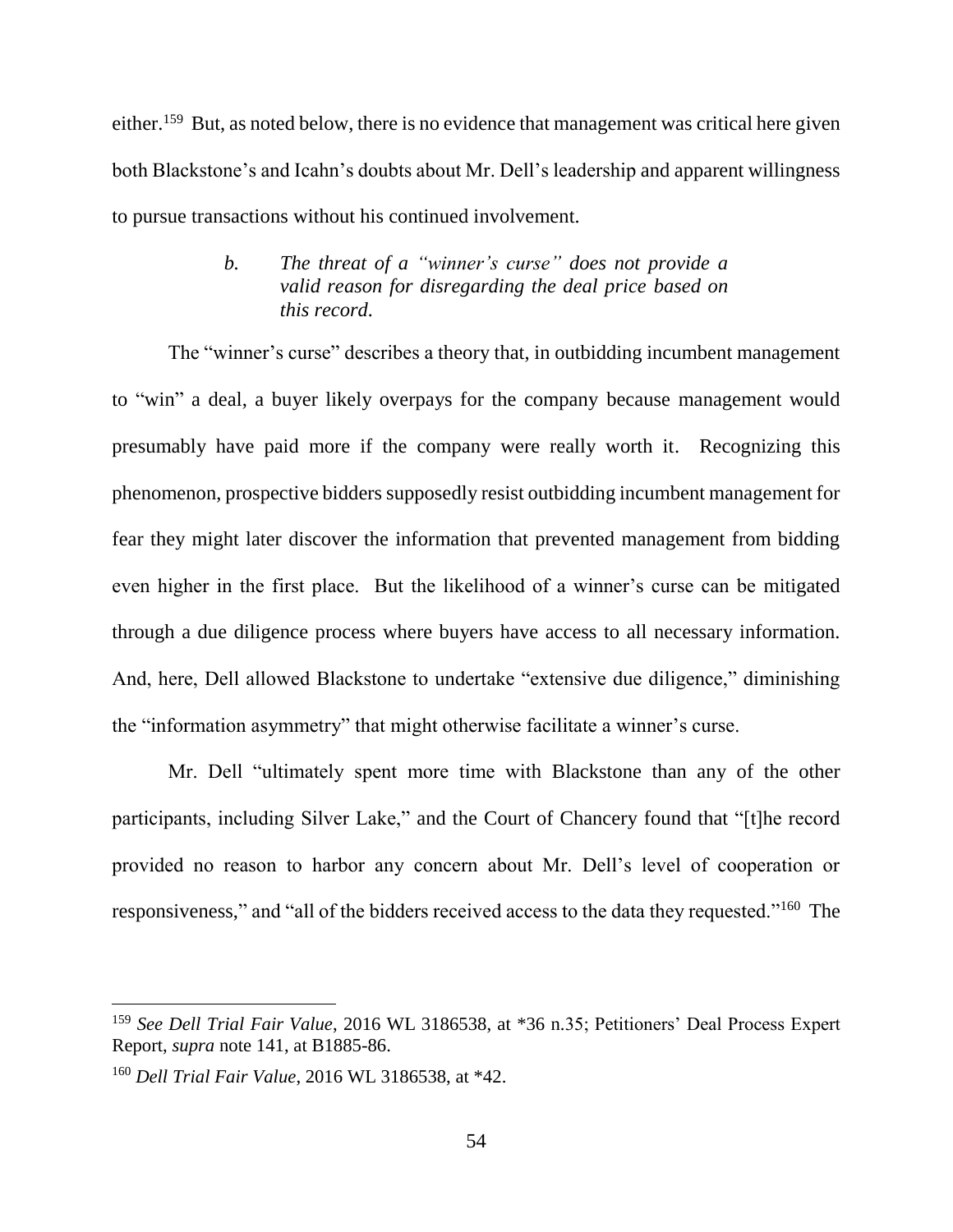trial court even concluded that "the Committee appears to have addressed the problem of information asymmetry and the risk of the winner's curse as best they could."<sup>161</sup> Yet in spite of Dell's efforts, the court concluded, the threat of a winner's curse is nonetheless "endemic to MBO go-shops" and imposes a "powerful disincentive for any competing bidder," even though Blackstone and Icahn surfaced with non-binding proposals.<sup>162</sup> But, aside from the theoretical, the Court of Chancery did not point to any bidder who actually shied away from exploring an acquisition out of fear of the winner's curse phenomenon.

The Court of Chancery's analysis of the winner's curse phenomenon also suggests that "[s]trategic buyers are less subject to the winner's curse because they typically possess industry-specific expertise and have asset-specific valuations that incorporate synergies."<sup>163</sup> Therefore, the "winner's curse" theory cannot explain the lack of strategic buyers—one of the primary faults the court found with the sale process.

The Court of Chancery also posited that Mr. Dell's vast knowledge about the Company required that any rival bidder "have a strategy for dealing with Mr. Dell's superior knowledge."<sup>164</sup> Blackstone had such a strategy: its diligence team included David Johnson, who had recently left Dell as head of acquisitions and strategy.<sup>165</sup> Further, as discussed below, the record also suggests that Icahn doubted the value of Mr. Dell's insight.

<sup>161</sup> *Id.* at \*43.

<sup>162</sup> *Id.*

<sup>163</sup> *Id.* at \*42.

<sup>164</sup> *Id.*

<sup>&</sup>lt;sup>165</sup> See id. at \*13 ("Blackstone had a sophisticated technology group and one of its partners, David Johnson, had recently worked as the Company's head of acquisitions."); Mandl Testimony, *supra*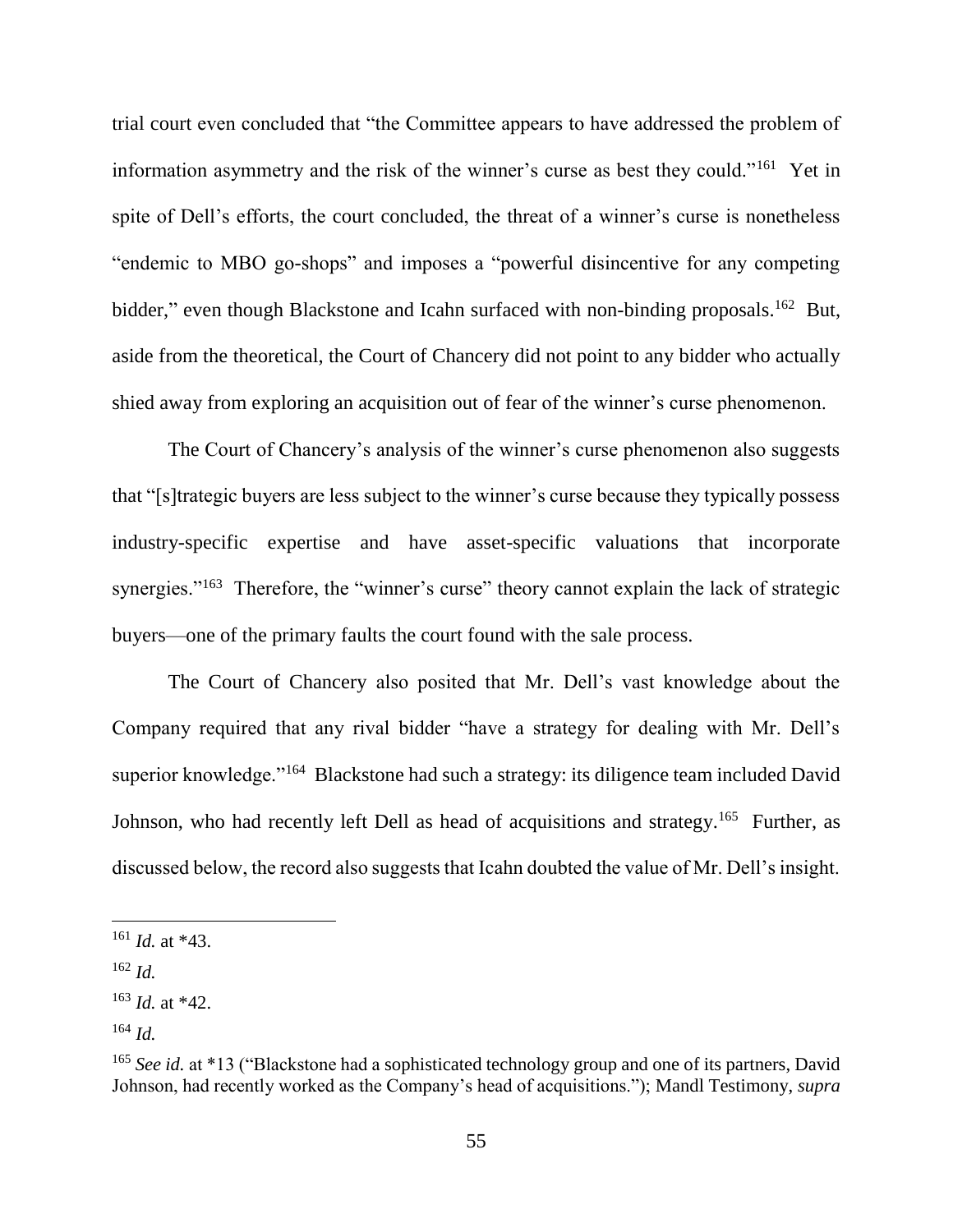Thus, while the notion of a "winner's curse" might deter rival bids in some MBOs, the record in this case does not provide a basis for suspecting that it did so here—especially given the theory is rebutted directly in the record by two proposals from financial sponsors during the go-shop.<sup>166</sup> The more likely explanation for the lack of a higher bid is that the deal market was already robust and that a topping bid involved a serious risk of overpayment. If a deal price is at a level where the next upward move by a topping bidder has a material risk of being a self-destructive curse, that suggests the price is already at a level that is fair. The issue in an appraisal is not whether a negotiator has extracted the highest possible bid. Rather, the key inquiry is whether the dissenters got fair value and were not exploited.

#### *c. Management's Inherent Value to the Company*

The Court of Chancery also presumed that "Mr. Dell's value to the Company" imposed another impediment to the likelihood of rival bidders succeeding and thus dissuaded them from even trying.<sup>167</sup> But, again, the Court of Chancery's own fact findings contradict and do not rationally support this conclusion.

note 34, at A333-34; Hiltz Testimony, *supra* note 37, at A521; Petitioners' Deal Process Expert Report, *supra* note 141, at B1893-94.

<sup>&</sup>lt;sup>166</sup> The record also suggests that Mr. Dell believed private equity firms were just as capable of assessing Dell's prospects. After both KKR and TPG passed on continuing to pursue the Company during the pre-signing phase, Mr. Dell recalled, "I was disappointed. I was starting to think that maybe *we* were missing something." M. Dell Testimony, *supra* note 18, at A596 (emphasis added).

<sup>167</sup> *Dell Trial Fair Value*, 2016 WL 3186538, at \*43.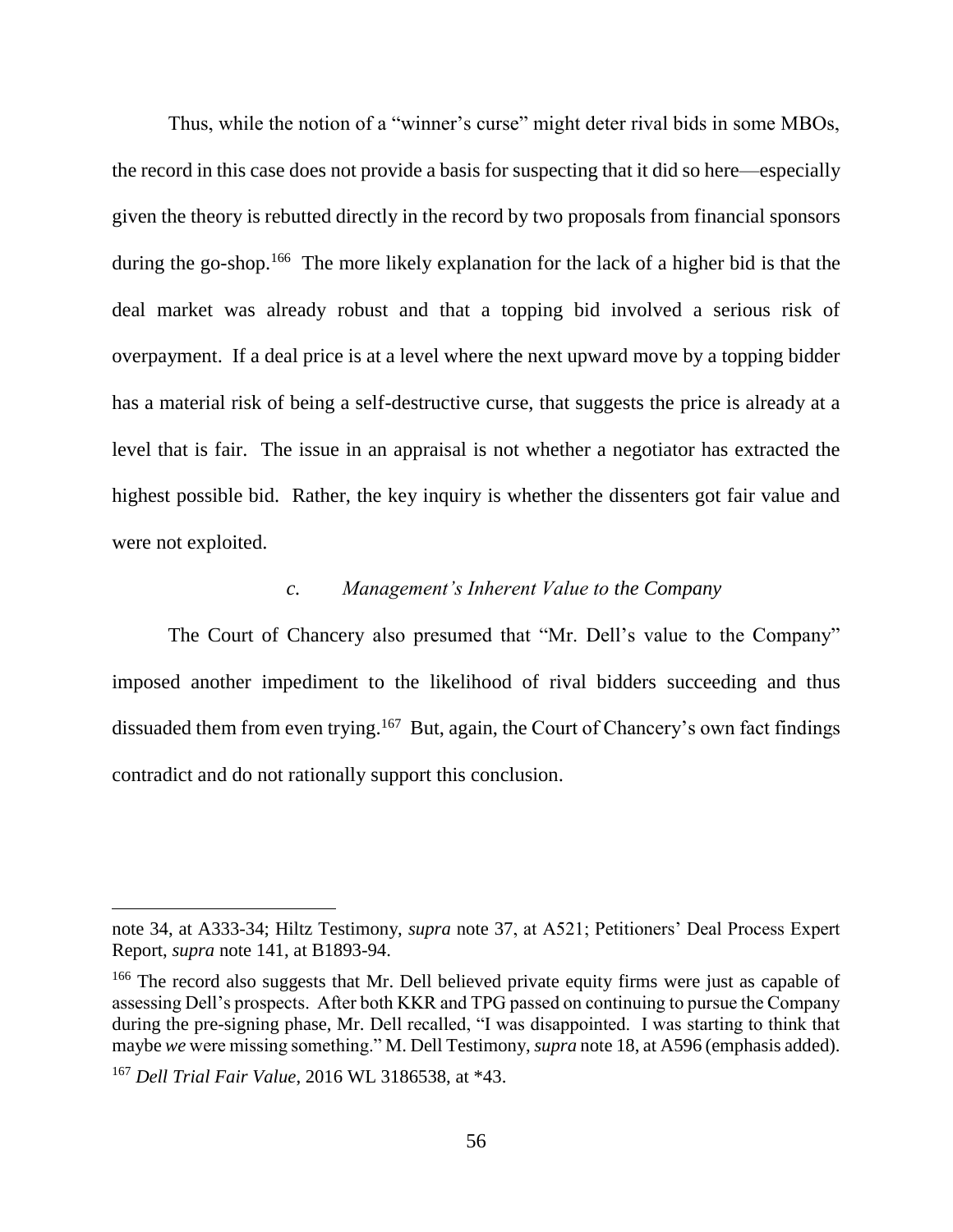First, the trial court supports its assessment that "the Company's relationship with Mr. Dell was an asset in itself" through event studies showing that Dell's stock dropped when he left in 2004 and jumped upon his return in  $2007$ .<sup>168</sup> But it does not explain why it could trust the market's ability to assess the value of Mr. Dell's leadership but not its ability to serve as a reliable indicator of the value of Dell's stock. Further, assuming *arguendo* that market data from 2007 demonstrated Mr. Dell's value to the Company in 2007, it does not follow that such evidence showed his value six years later, in 2013, at the time of the Merger—after Dell's stock had languished for several years and investors questioned Mr. Dell's strategy for transforming the Company (another finding of the trial court). Stale event studies and a single, self-serving e-mail from Mr. Dell suggesting that a *potential* customer might not engage the Company if he were replaced do not amount to sufficient evidence of Mr. Dell's actual value.<sup>169</sup> The Court of Chancery's view of this issue is also in tension with its myopia theory. If Mr. Dell was as valued by market players and as trusted by the stock market as this aspect of the Court of Chancery's decision implies, then the decision's failure to give any weight to the stock market's reaction to Mr. Dell's lengthy efforts to convince it of the bright future that the transformation plan augured for Dell stockholders is difficult to understand.

<sup>&</sup>lt;sup>168</sup> *Id.* at \*44 (citing event studies showing the Company lost \$1.2 billion in market value upon Mr. Dell's departure from the Company in March 2004 and gained \$2.5 billion in market value upon his return in January 2007).

<sup>169</sup> *Id.* at \*43 n.42.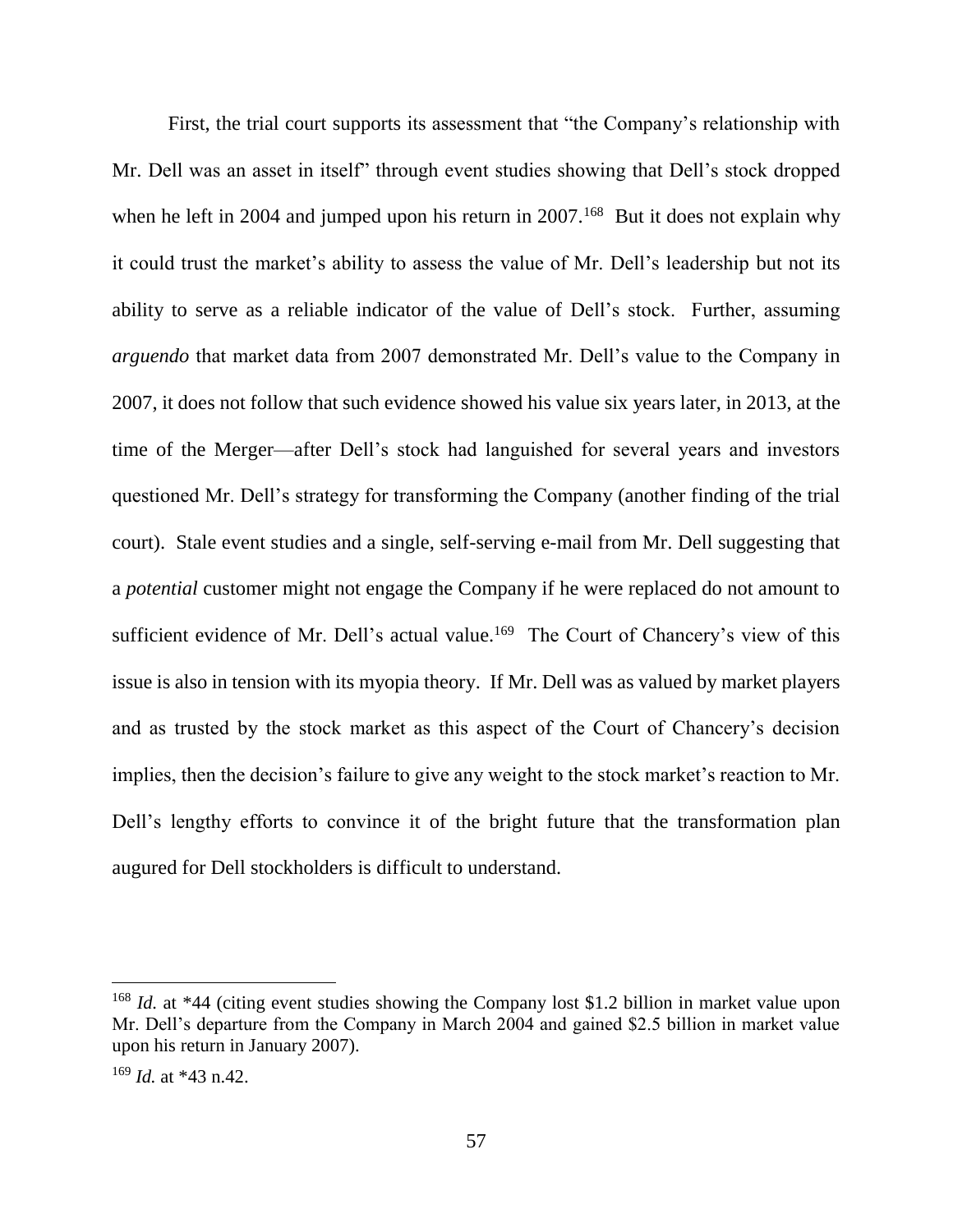The Court of Chancery also acknowledged "evidence that Blackstone and Icahn did not regard Mr. Dell as essential to their bids."<sup>170</sup> Blackstone had investigated possible replacements as  $CEO<sup>171</sup>$  And Icahn advised stockholders that he believed "the company would be worth far, far more" without Mr. Dell at the helm.<sup>172</sup>

And, even if one could accept the trial court's view that Mr. Dell's service as CEO added per-share value to the Company's stock, the record does not suggest that he would have stopped serving the Company if Blackstone, TPG, or another reputable buyer had prevailed. He was contractually obligated to explore "any such potential counterparty or financing source if requested by the Committee," though he had "discretion" as to whether to continue after such exploration.<sup>173</sup> Significantly, based on Mr. Dell's good faith during the go-shop and "credibl[e]" testimony at trial, the Court of Chancery concluded that "the record indicated that Mr. Dell actually was willing to work with other buyout groups."<sup>174</sup>

Thus, it is difficult to discern how "Mr. Dell's unique value and his affiliation with the Buyout Group were negative factors that inhibited the effectiveness of the go-shop process."<sup>175</sup> The Court of Chancery even acknowledged that "[e]xceptional bidders like

 $\overline{a}$ 

<sup>174</sup> *Id.*

<sup>175</sup> *Id.*

 $170$  *Id.* at  $*44$ .

 $171$  *Id.* at \*43 n.42.

<sup>&</sup>lt;sup>172</sup> *Id.* at \*44. Icahn also advised stockholders that he considered Mr. Dell "a major liability" to the Company. *Id.* at \*44 n.44.

<sup>&</sup>lt;sup>173</sup> *Id.* at \*5, \*44. Given Mr. Dell's testimony and actions, the Court of Chancery suggested, "[i]n a different case in which a key employee was less forthcoming, a comparable commitment might not be as persuasive." *Id*. at \*44.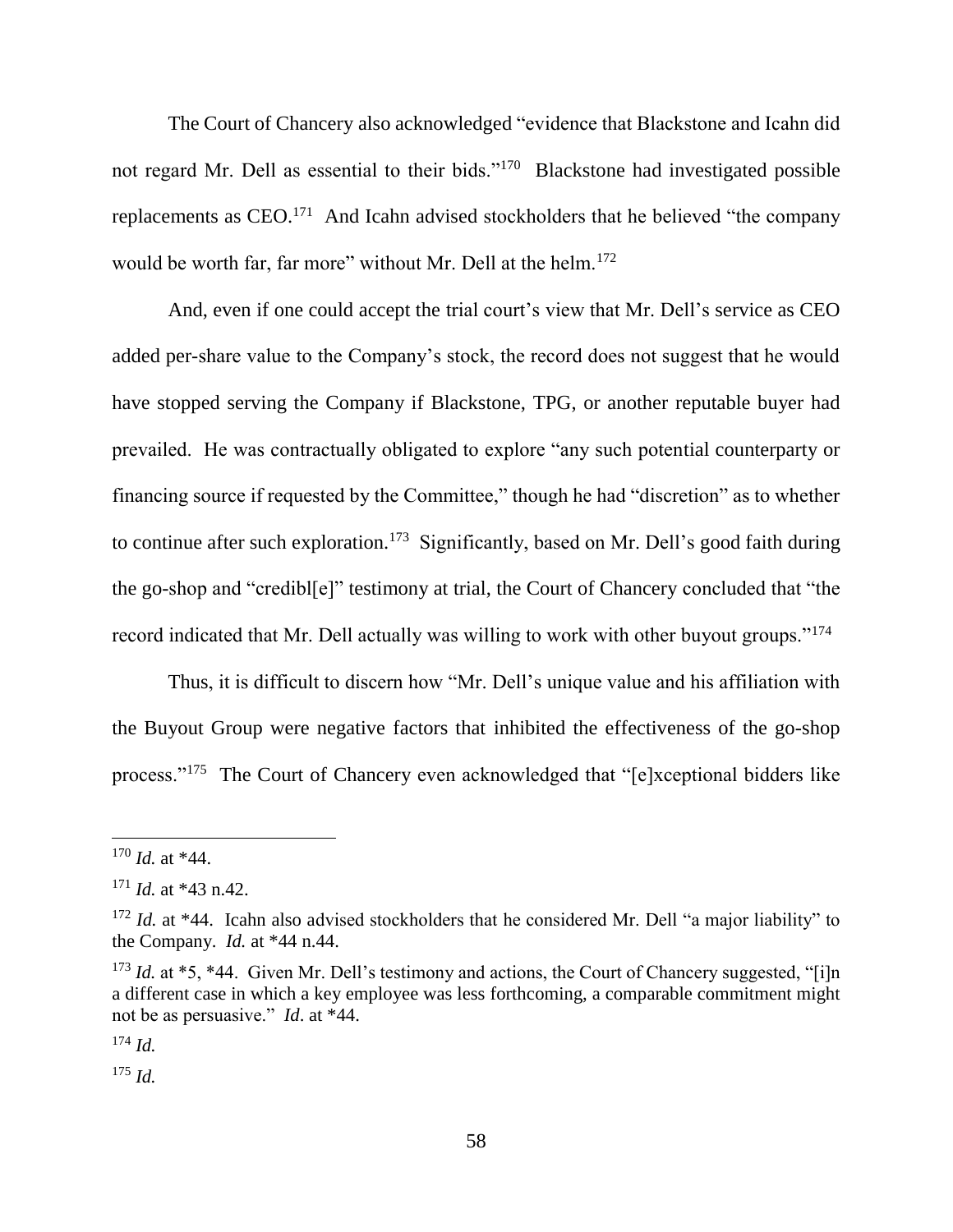Blackstone and Icahn could overcome" such barriers,<sup>176</sup> and the court did not identify any possible bidders that were actually deterred because of Mr. Dell's status.

### *C. Market Data Conclusion*

The actual facts concerning Dell's market values—the particularities of its stock market and the sale process—demonstrate that the Court of Chancery's reasons for assigning no weight to the market values are flawed. The apparent efficiency of Dell's pre-signing stock market and the long-term approach of its analysts undermine concerns of a "valuation gap." Competition limited to private equity bidders does not foreclose the sale price reflecting fair value, especially where the special committee instituted and oversaw a robust post-signing go-shop process. And, though the Court of Chancery's theories about MBOs might hold up as applied to other facts, they are not supported by the facts here. This was a case where the supposed prerequisite elements for problematic MBOs did not exist: rival bidders faced minimal structural barriers to a deal; extensive due diligence and cooperation from the Company helped address any information asymmetries that might otherwise imply the possibility of a winner's curse; and, assuming his value, Mr. Dell would have participated with rival bidders.

Taken as a whole, the market-based indicators of value—both Dell's stock price and deal price—have substantial probative value. But here, after examining the sale process, the Court of Chancery summarized that, "[t]aken as a whole, the Company did not establish that the outcome of the sale process offers the *most reliable* evidence of the Company's

<sup>176</sup> *Id.*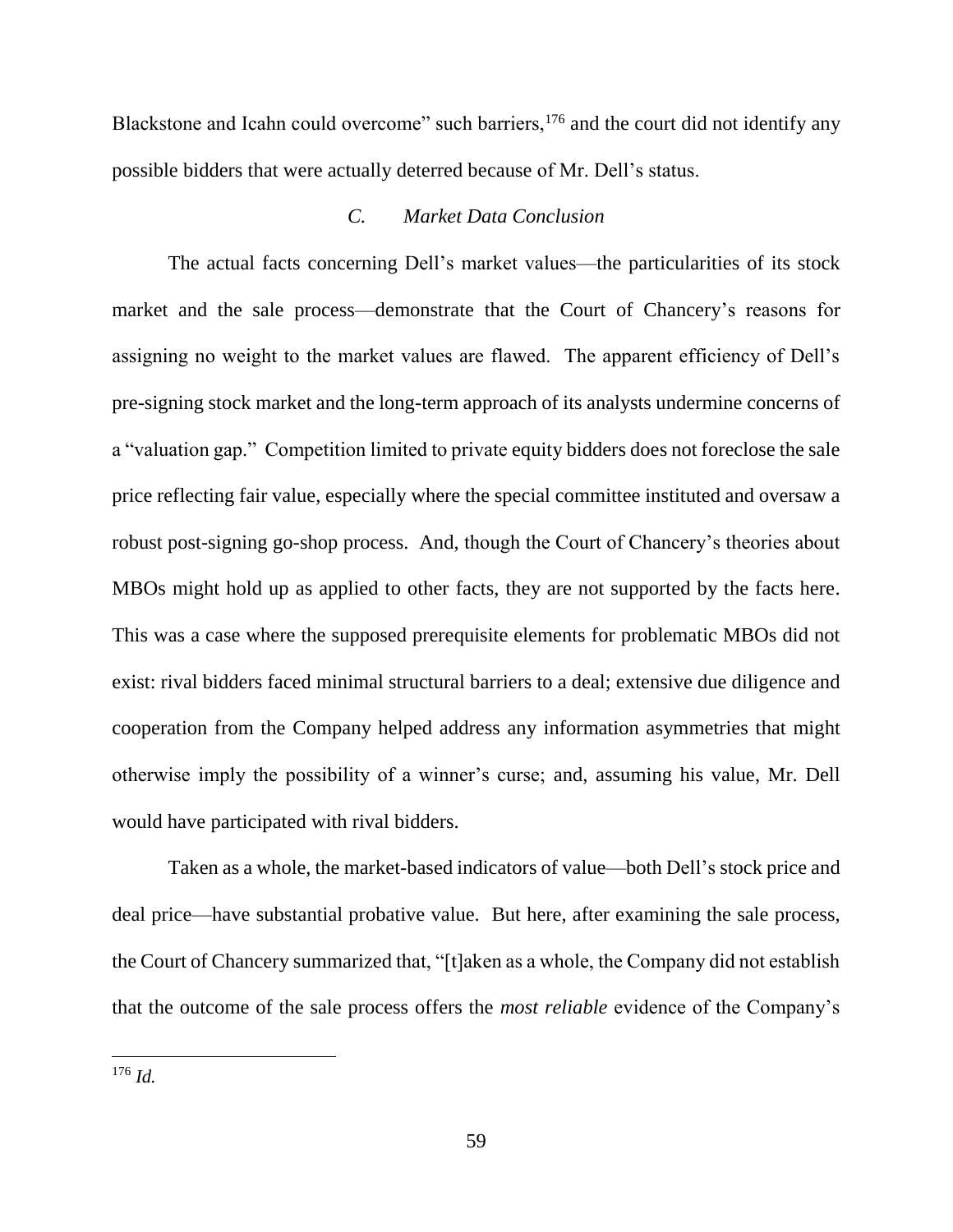value as a going concern."<sup>177</sup> These two statements are not incongruous, and the Court of Chancery's statement is not a rational reason for assigning no weight to market data. There is no requirement that a company prove that the sale process is the *most reliable* evidence of its going concern value in order for the resulting deal price to be granted any weight. If, as here, the reasoning behind the decision to assign no weight to market data is flawed, then the ultimate conclusion necessarily crumbles as well—especially in light of the lessthan-surefire DCF analyses—as demonstrated below.

In so holding, we are not saying that the market is always the best indicator of value, or that it should always be granted some weight. We only note that, when the evidence of market efficiency, fair play, low barriers to entry, outreach to all logical buyers, and the chance for any topping bidder to have the support of Mr. Dell's own votes is so compelling, then failure to give the resulting price heavy weight because the trial judge believes there was mispricing missed by all the Dell stockholders, analysts, and potential buyers abuses even the wide discretion afforded the Court of Chancery in these difficult cases. And, of course, to give no weight to the prices resulting from the actions of Dell's stockholders and potential buyers presupposes that there is a more plausible basis for determining Dell's value in the form of expert testimony, such as from the petitioners' expert, who argued that his DCF analysis showed the fair value of Dell's stock is \$28.61 per share<sup>178</sup>—almost three

<sup>&</sup>lt;sup>177</sup> *Id.* (emphasis added).

<sup>178</sup> *Id.* at \*45.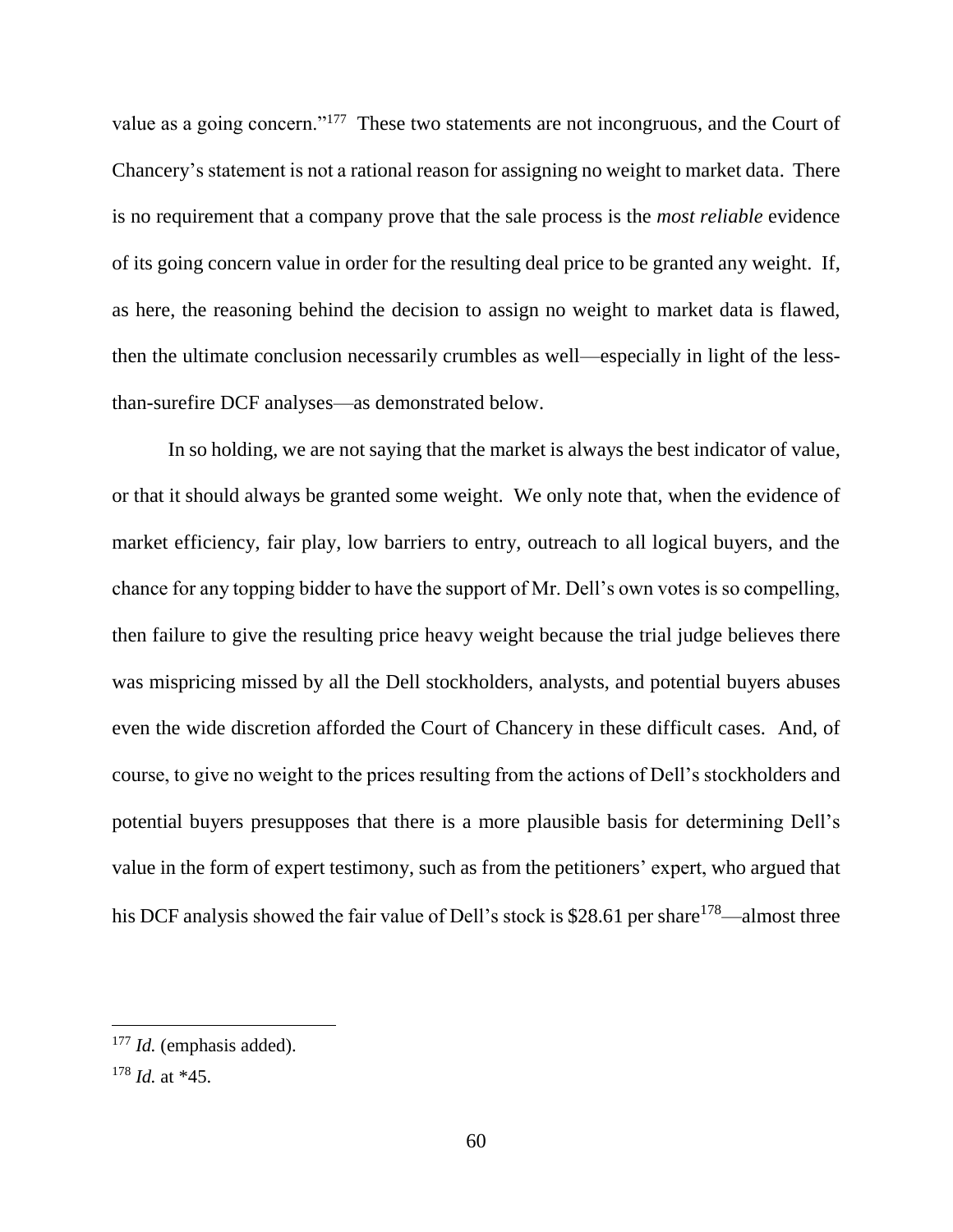times higher than the unaffected stock price of \$9.97 per share<sup>179</sup> and more than two times higher than the deal price of \$13.75 per share.

#### *D. The Discounted Cash Flow Analyses*

We pause to note that this appraisal case does not present the classic scenario in which there is reason to suspect that market forces cannot be relied upon to ensure fair treatment of the minority. Under those circumstances, a DCF analysis can provide the court with a helpful data point about the price a sale process would have produced had there been a robust sale process involving willing buyers with thorough information and the time to make a bid. When, by contrast, an appraisal is brought in cases like this where a robust sale process of that kind in fact occurred, the Court of Chancery should be chary about imposing the hazards that always come when a law-trained judge is forced to make a point estimate of fair value based on widely divergent partisan expert testimony.

As is common in appraisal proceedings,<sup>180</sup> each party—petitioners and the Company—enlisted highly paid, well-credentialed experts to produce DCF valuations.<sup>181</sup>

<sup>&</sup>lt;sup>179</sup> See id. at \*17; see also id. (noting that the deal price reflected an "approximately 37% premium over the ninety-day-average unaffected trading price of \$9.97").

<sup>180</sup> *See, e.g.*, *DFC*, 2017 WL 3261190, at \*31 (describing "briefs and expert reports written by highly-skilled litigators in concert with men and women of valuation science that often come to ridiculously varying positions").

<sup>181</sup> *Folk*, *supra* note 129, § 262.10, at 9-235 to 9-236 (describing the DCF methodology as "based on the premise that the value of a company is equal to the present value of its projected future cash flows."); Jesse A. Finkelstein & John D. Hendershot, *Appraisal Rights in Mergers and Consolidations*, 38-5th C.P.S. § V, at A-37 to A-38 (BNA) (noting that the "DCF methodology rests on three basic components: (i) projections of operating cash flows, (ii) terminal value, and (iii) the discount rate"—but that the outcomes using this "basic structure" can vary greatly depending on the assumptions and methods employed).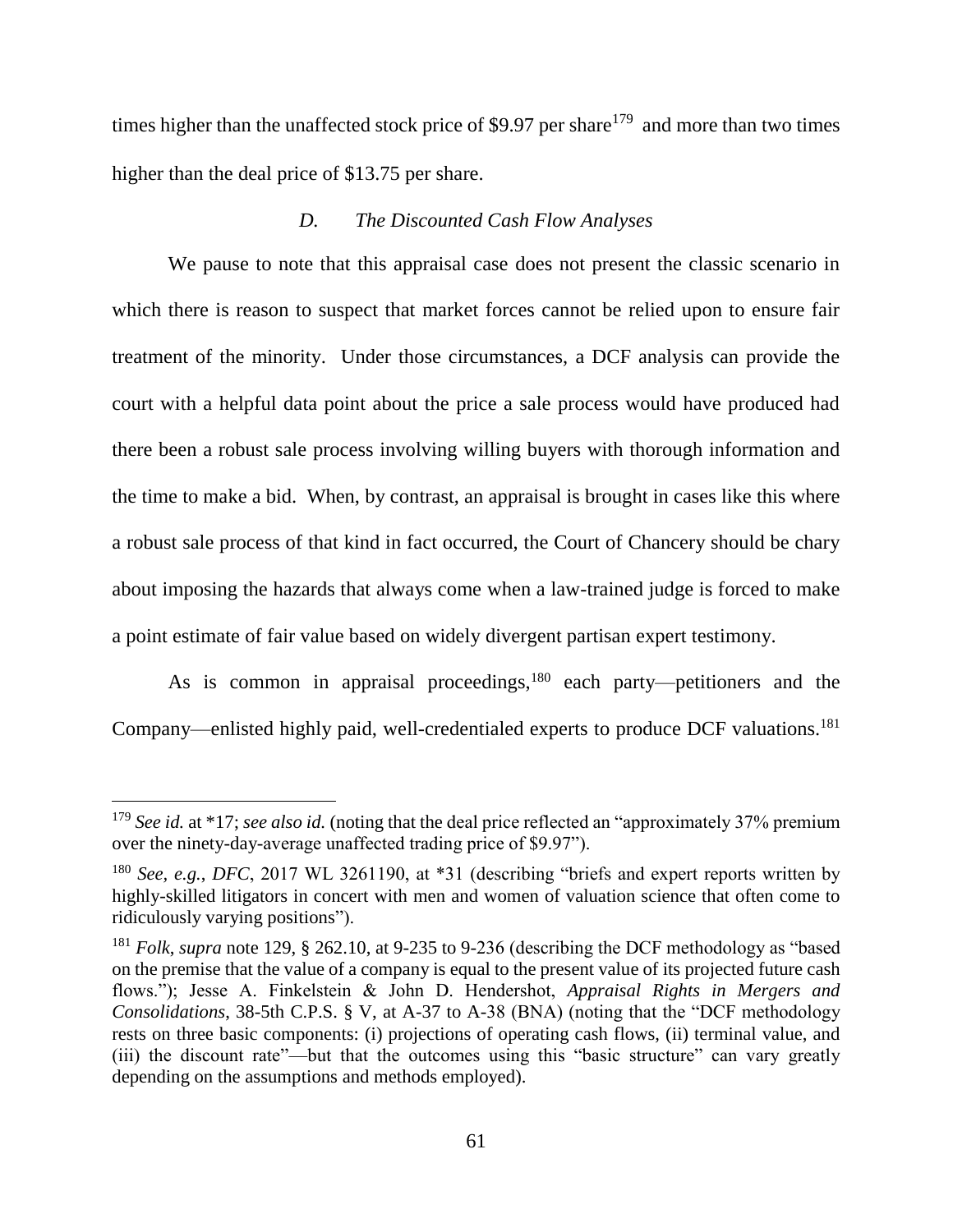But their valuations landed galaxies apart—diverging by approximately \$28 billion, or 126%. 182 Petitioners' expert arrived at a per-share valuation of \$28.61 as of the merger date, and the Company's expert produced a valuation of \$12.68 per share. The Court of Chancery recognized that "[t]his is a recurring problem,"<sup>183</sup> and even believed the "market data is sufficient to exclude the possibility, advocated by the petitioners' expert, that the Merger undervalued the Company by \$23 billion."<sup>184</sup> Thus, the trial court found petitioners' valuation lacks credibility on its face. We agree. Yet, the trial court believed it could reconcile these enormous valuation chasms caused by the over 1,100 variable inputs in the competing DCFs and construct a DCF that more appropriately reflected the fair value of Dell's stock than the market data.<sup>185</sup> And, reconciling the various agreements and divergences among the experts, the trial court determined fair value to be \$17.62.

To underscore our concern with the Court of Chancery's decision to give no weight to Dell's stock market price or the deal price and, instead, arrive at a value nearly \$7 billion above the transaction price, we consider the trial court's concluding explanation for its reasoning:

<sup>182</sup> *Dell Trial Fair Value*, 2016 WL 3186538, at \*45.

<sup>183</sup> *Id.*

<sup>&</sup>lt;sup>184</sup> *Id.* at \*44. We calculate the differential to be \$26 billion, not \$23 billion.

<sup>185</sup> *But see In re SWS Group, Inc*., 2017 WL 2334852, at \*11 (Del. Ch. May 30, 2017) (observing that a DCF calculation is "only as reliable as the inputs relied upon and the assumptions underlying those inputs"); *Huff Fund Inv. P'ship v. CKx, Inc.*, 2013 WL 5878807, at \*1 (Del. Ch. Nov. 1, 2013) ("[T]he unpredictable nature of the income stream from the company's primary asset renders the apparent precision of the expert witnesses' cash flow valuation illusory"), *adhered to*, 2014 WL 2042797 (Del. Ch. May 19, 2014), *judgment entered sub nom.*, *Huff Fund Inv. P'ship v. CKX, Inc.* (Del. Ch. June 17, 2014).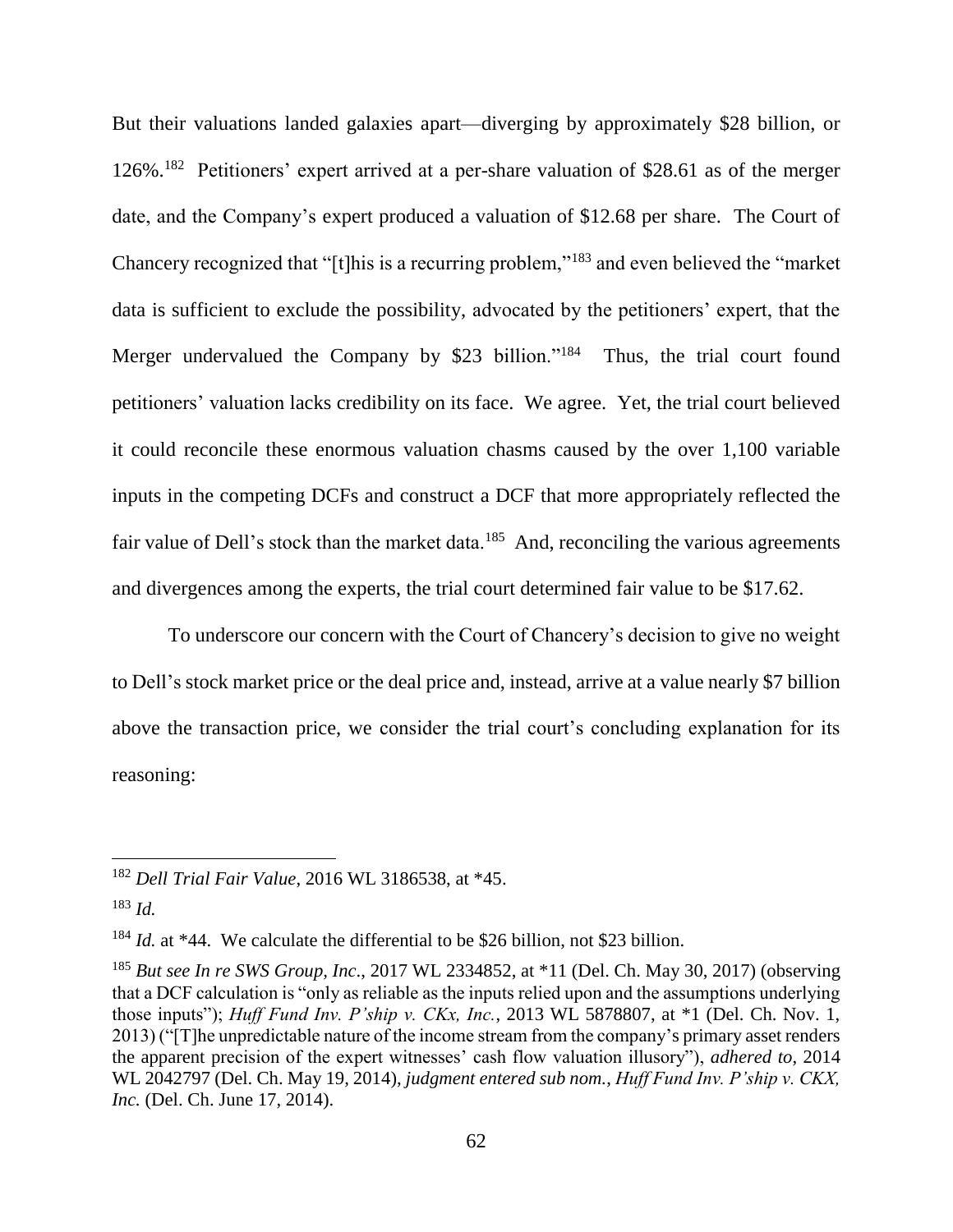The fair value generated by the DCF methodology comports with the evidence regarding the outcome of the sale process. The sale process functioned imperfectly as a price discovery tool, both during the pre-signing and post-signing phases. Its structure and result are sufficiently credible to exclude an outlier valuation for the Company like the one the petitioners advanced, but sufficient pricing anomalies and disincentives to bid existed to create the possibility that the sale process permitted an undervaluation of several dollars per share. Financial sponsors using an LBO model could not have bid close to \$18 per share because of their IRR requirements and the Company's inability to support the necessary levels of leverage. Assuming the \$17.62 figure is right, then a strategic acquirer that perceived the Company's value could have gotten the Company for what was approximately a 25% discount. [But g]iven the massive integration risk inherent in such a deal, it is not entirely surprising that HP did not engage and that no one else came forward. Had the valuation gap approached what the petitioners' expert believed, then the incentives to intervene would have been vastly greater.

Because it is impossible to quantify the exact degree of the sale process mispricing, this decision does not give weight to the Final Merger Consideration. It uses the DCF methodology exclusively to derive a fair value of the Company.<sup>186</sup>

What this statement means is that the Court of Chancery's DCF value was the antithesis of any economist's definition of fair market value. The Court of Chancery conceded that its DCF value did not reflect a value deemed attractive to the buyers of Dell's 1,765,369,276 publicly traded shares. Further, it did not reflect the value that private equity buyers (including the biggest players such as KKR, TPG, and Blackstone) put on it, as it was too high for any of them to pay. The trial court also picked a price higher than any strategic would pay because, in economic terms, no strategic believed it could exploit a purported \$6.8 billion value gap because the risks and costs of acquiring Dell and integrating it into

<sup>186</sup> *Dell Trial Fair Value*, 2016 WL 3186538, at \*51.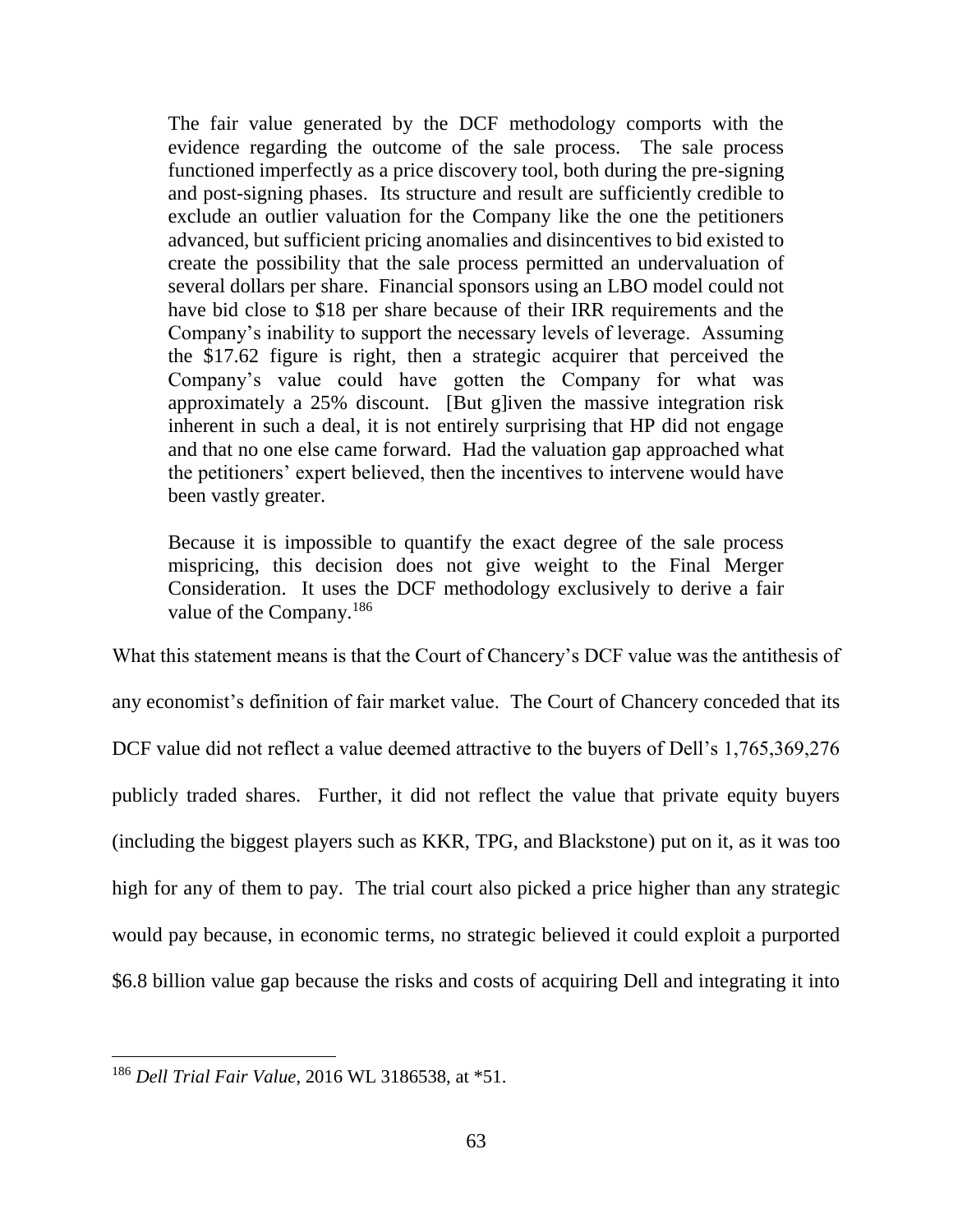its company dwarfed any potential for profit and synergy gains if Dell were purchased at the Court of Chancery's determination of fair value.<sup>187</sup> And, of course, as to all buyers, strategic and financial, the Court of Chancery found that a topping bid put them at hazard of overpaying and succumbing to a winner's curse.

When an asset has few, or *no*, buyers at the price selected, that is not a sign that the asset is stronger than believed—it is a sign that it is weaker. This fact should give pause to law-trained judges who might attempt to outguess all of these interested economic players with an actual stake in a company's future. This is especially so here, where the Company worked hard to tell its story over a long time and was the opposite of a standoffish, defensively entrenched target as it approached the sale process free of many deal-protection devices that may prevent selling companies from attracting the highest bid. Dell was a willing seller, ready to pay for credible buyers to do due diligence, and had a CEO and founder who offered his voting power freely to any topping bidder.

Given that we have concluded that the trial court's key reasons for disregarding the market data were erroneous, and given the obvious lack of credibility of the petitioners' DCF model—as well as legitimate questions about the reliability of the projections upon which all of the various DCF analyses are based—these factors suggest strong reliance upon the deal price and far less weight, if any, on the DCF analyses.

In addition to the relatively sound economic reasons, there are also important policy reasons supporting this result. If the reward for adopting many mechanisms designed to

<sup>&</sup>lt;sup>187</sup> The trial court did not cite any evidence for the "massive integration risk" that it believed to exist, and we find none in the record. *See id.*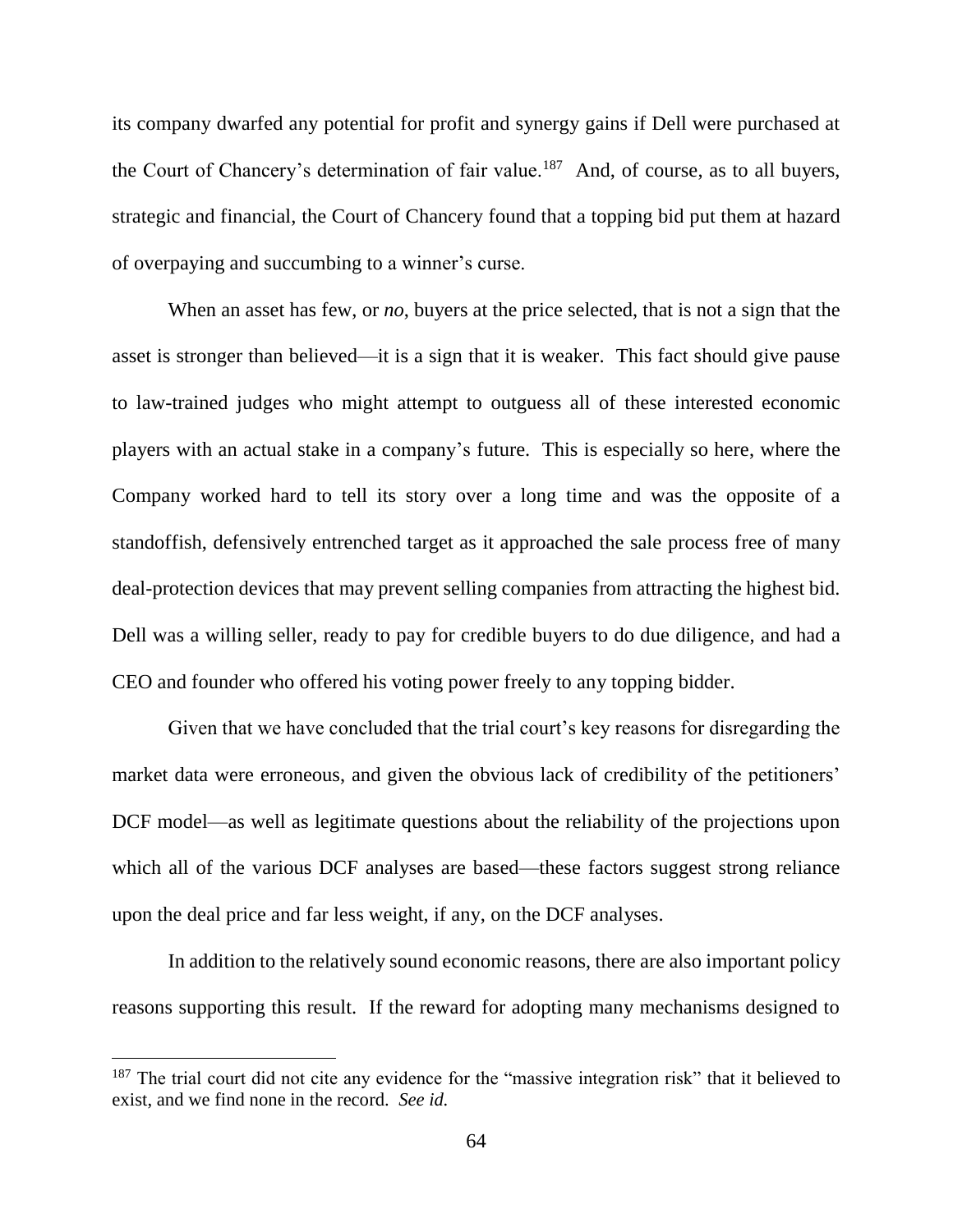minimize conflict and ensure stockholders obtain the highest possible value is to risk the court adding a premium to the deal price based on a DCF analysis, then the incentives to adopt best practices will be greatly reduced. Although widely considered the best tool for valuing companies when there is no credible market information and no market check, DCF valuations involve many inputs—all subject to disagreement by well-compensated and highly credentialed experts—and even slight differences in these inputs can produce large valuation gaps. Here, management's projections alone involved more than 1,100 inputs, and the experts' fair value determinations (which also included several novel tax issues discussed below) landed on different planets. Rather than gambling on an appraisal's battle of the experts, transactional planners might instead propose alternative routes (such as squeeze-outs) to CEOs and founders that will be less attractive for diversified investors in public companies and will likely result in going-private transactions occurring at a lower, not higher, value.

Despite our sentiments, to aid the Court of Chancery if it justifies granting any weight to the DCF on remand, we address the specific issues raised by the parties in their appeals and cross-appeals.

### *i. Tax Issues*

We note at the outset that the Company challenges the Court of Chancery's treatment of somewhat novel tax issues. These issues involve highly fact-specific, subjective determinations—the outcomes of which can cause wide differences in the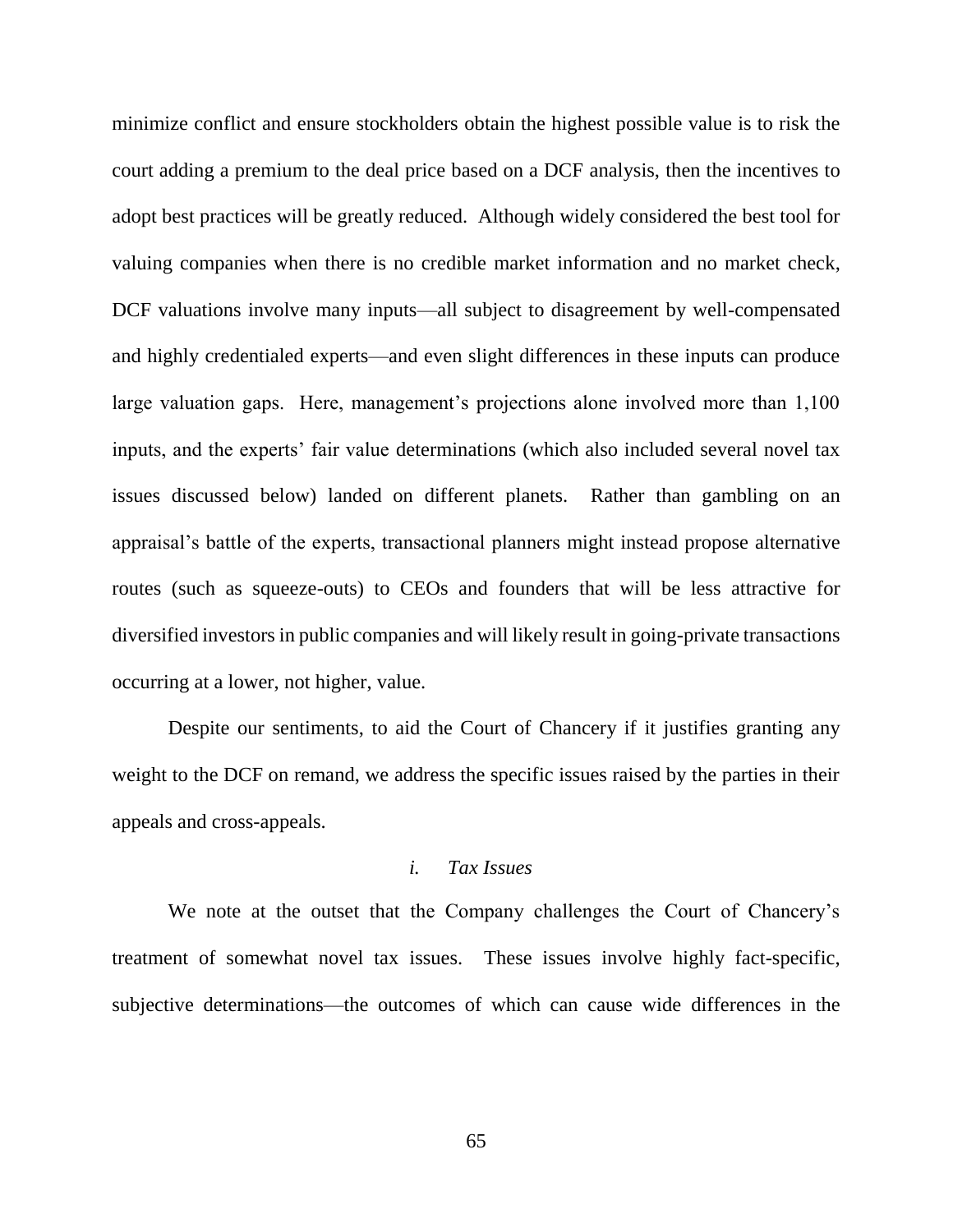ultimate DCF valuation.<sup>188</sup> The parties have focused proportionately little attention on these issues before this Court, adding to our inclination to defer to the trial court, or remand for further consideration, where the record before us is not sufficiently developed on these complex, technical issues.

### *a. Terminal Period Tax Rate*

Dell argues that the Court of Chancery abused its discretion in using Dell's 21% effective tax rate, rather than the top marginal tax rate under U.S. law (and an addition for state taxes) in its model's terminal period. But this effective tax rate reflected the Company's operative reality as of the merger date, and the evidence supports the Court of Chancery's decision that this operative reality was likely to continue. There is precedent favoring adopting tax rates consistent with the operative reality of the company under consideration.<sup>189</sup> The 21% tax rate is just that—in line with Dell's history and apparently consistent with its tax-paying future. For example, Dell paid effective tax rates ranging from 16.5% to 29.2% in the five years before the Merger<sup>190</sup>—including an average of 18.5% in the three years preceding the Merger<sup>191</sup>—so 21%, the tax rate selected by

<sup>&</sup>lt;sup>188</sup> For example, in its opening brief, the Company aggregates the three asserted "tax errors" as follows: FIN 48 (\$1.34 billion), repatriation tax error (\$1.28 billion), and marginal tax rate error (\$1.71 billion), totaling, potentially, \$4.33 billion. Appellant's Opening Br. at 52. The Company claims that the aggregate impact of these alleged errors lowers the court's \$17.62 per share valuation to \$13.29 per share. *Id.*

<sup>189</sup> *See, e.g.*, *Global GT*, 993 A.2d at 514; *Dell Trial Fair Value*, 2016 WL 3186538, at \*48 n.49 (collecting cases).

<sup>190</sup> *Id.* at \*48.

<sup>191</sup> *See* Pretrial Stipulation & Order, entered Sept. 30, 2015, at A95 ¶¶ 290-92.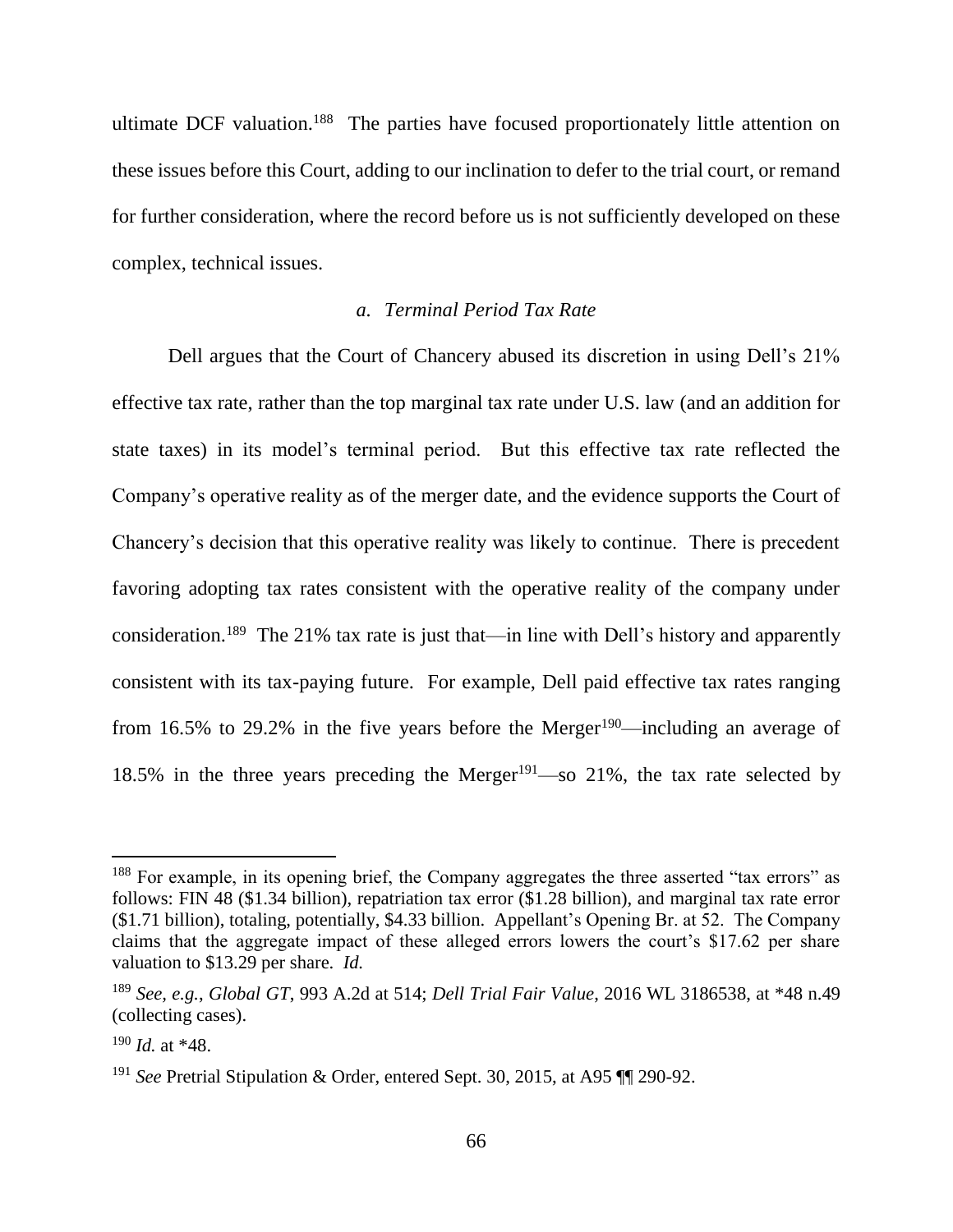management, is right in the ballpark. JPMorgan and Evercore also used a tax rate of 21% in the terminal periods of their own DCF calculations.<sup>192</sup>

In contrast, in advocating that we apply the marginal tax rate of 35% plus 0.8% for state taxes to all Dell's earnings in the terminal period, the Company urges us to adopt a tax rate that Dell never paid and has no plans of paying. Given the ample reasons to apply the 21% effective tax rate to the terminal period, the Court of Chancery did not abuse its discretion.

### *b. Deferred Taxes*

We find that the Court of Chancery erred in its conclusion that the effective tax rate accounted for the inevitable taxes that the Company would have to pay upon repatriating its foreign earnings and profits and, thus, remand for further consideration of what repatriation deduction is necessary.

Cash flows need to be available to stockholders in order to add value as part of a company's going concern. And, to be available to stockholders, the cash needs to be in the United States. Further, in order to be in the United States, foreign earnings and profits must be subjected to taxation when they return to the country, i.e., upon repatriation.

The trial court's free cash flow projections in its DCF valuation include *all* earnings, both domestic and foreign. The Court of Chancery's model also applied the *same* effective

<sup>192</sup> *E.g.*, JPMorgan Project Denali - Model Outputs Presentation (Jan. 15, 2013), at B504, B507; Evercore Partners Discounted Cash Flow Model (Feb. 6, 2013), at B590; Evercore Partners Discounted Cash Flow Model (Aug. 1, 2013), at B782; JPMorgan Project Denali Model Presentation (Aug. 14, 2013), at A2612, A2614.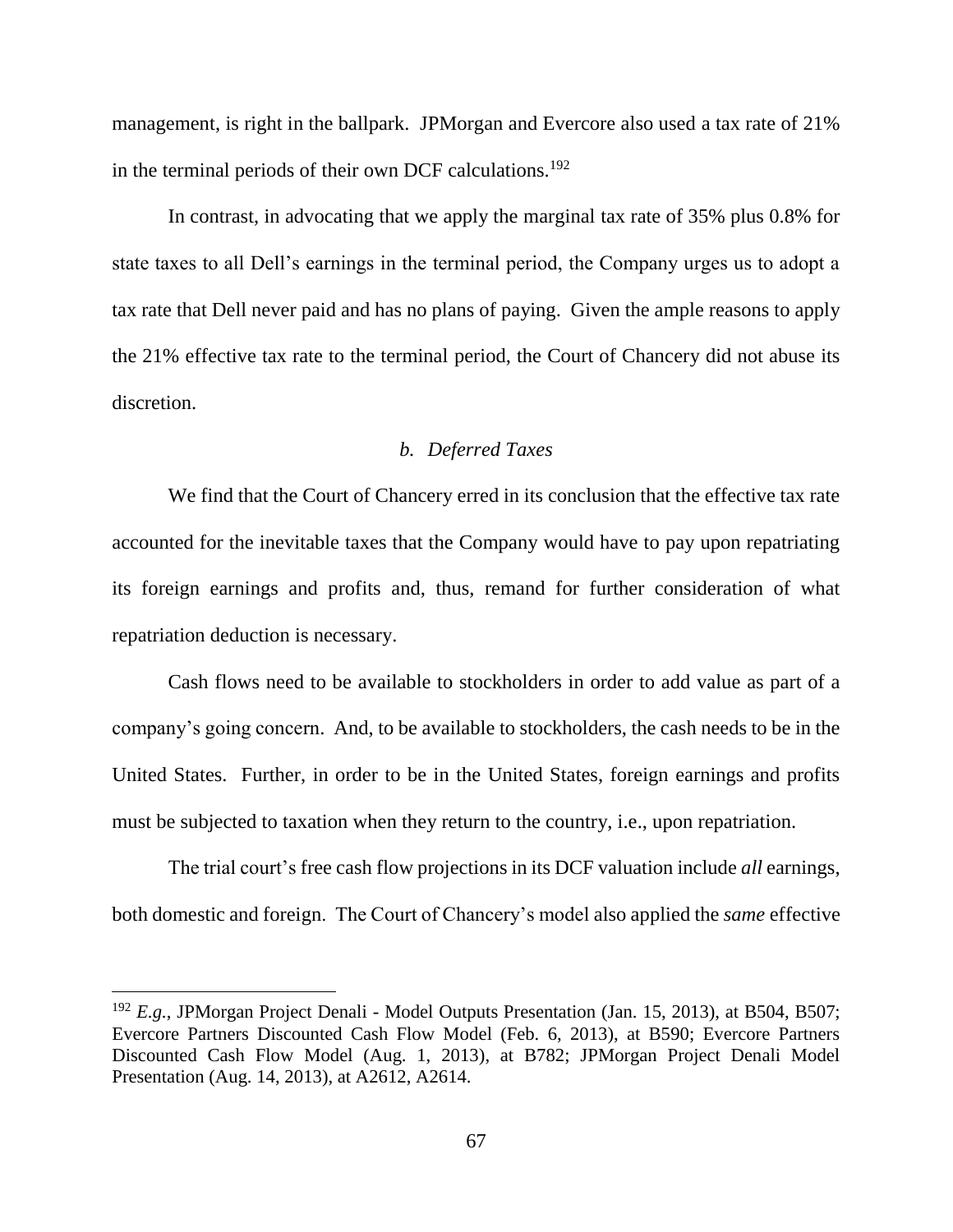tax rate to all of those cash flows because, indeed, the effective tax rate is the aggregate tax rate covering both domestic and foreign earnings: it is lower than the statutory marginal tax rate to account for the lower tax rates applied to income earned abroad, adjusted against the proportion of income coming from each of the respective foreign jurisdictions.<sup>193</sup>

But the Court of Chancery's analysis cannot end there. Though the effective tax rate accounts for the disparate tax treatment of Dell's income in various jurisdictions, including various tax holidays, it *does not* account for the tax consequence upon repatriation,  $194$  as the Court of Chancery believed.  $195$  Thus, to cure the existing asymmetry in the Court of Chancery's model, i.e., the model's inclusion of foreign earnings and profits in cash flow without any corresponding tax consequences upon repatriation, the Company

<sup>193</sup> *See* Form 10-K 2013, *supra* note 9, at A2013 ("Our effective tax rate can fluctuate depending on the geographic distribution of our world-wide earnings, as our foreign earnings are generally taxed at lower rates than in the U.S. In certain jurisdictions, our tax rate is significantly less than the applicable statutory rate as a result of tax holidays . . . . The differences between our effective tax rate and the U.S. federal statutory rate of 35% principally resulted from the geographical distribution of taxable income discussed above and permanent differences between the book and tax treatment of certain items."); *id.* at A1986 ("[A]ny actions by [the Company] to repatriate non-U.S. earnings for which we have not previously provided for U.S. taxes may impact our effective tax rate.").

<sup>&</sup>lt;sup>194</sup> *Id.* at A2016 ("We have provided for the U.S. federal tax liability on these amounts [i.e., foreign income] for financial statement purposes, *except for foreign earnings that are considered permanently reinvested outside of the U.S.*") (emphasis added).

<sup>195</sup> *See Dell Trial Fair Value*, 2016 WL 3186538, at \*50 ("The Company's CFO testified that the effective tax rate includes deferred taxes, and that the Company's cash tax rate is lower than the effective rate because the effective tax rate includes substantial deferred tax liabilities. In other words, the effective tax rate accounts for the deferred taxes . . . ."). However, Dell's CFO only testified that the Company's effective rate has been lower than the marginal rate of 35% because "income that's earned in foreign jurisdictions, meaning outside the U.S., is taxed at a lower tax rate." Transcript of Thomas Sweet Trial Testimony (Oct. 5, 2015), at A437 [hereinafter Sweet Testimony]; *see also supra* notes 193 and 194.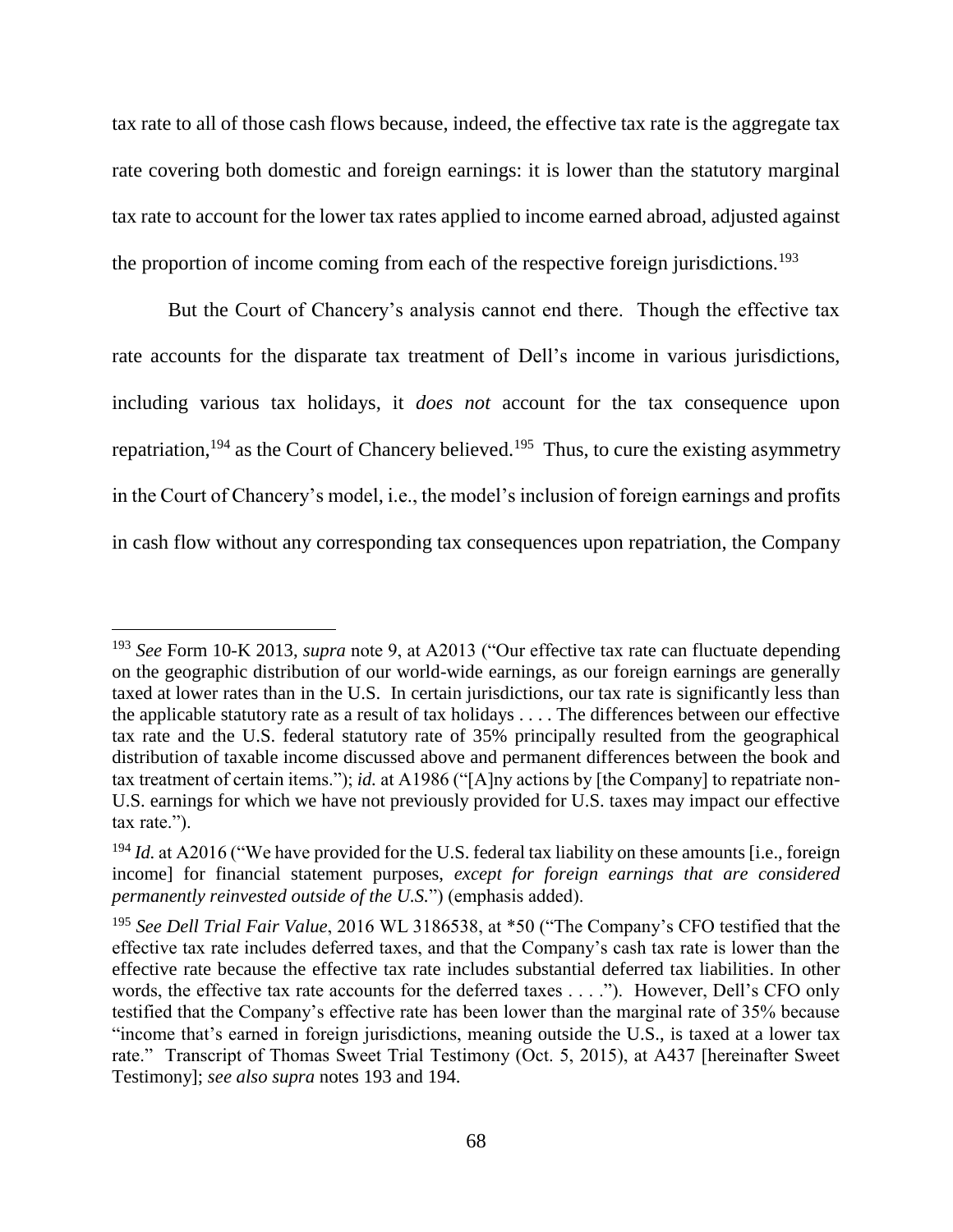is right that the model needs to account for the *additional*, previously-unaccounted-for tax consequence of repatriation.

However, the Company's proposed \$2.24 billion deduction appears excessive as it assumes tax rates of over 30% upon repatriation.<sup>196</sup> Dell's operative reality shows that the Company has never paid close to that rate when repatriating foreign earnings and profit<sup>197</sup> and had no plans to repatriate vast amounts of money in the foreseeable future.<sup>198</sup> In fact, in the past twenty years, Dell only repatriated "significant" amounts of such earnings during repatriation tax holidays<sup>199</sup> and never paid more than  $5.25\%$  on such earnings and profit.<sup>200</sup> Thus, contrary to the Company's proposal, it seems consistent with its operative reality to assume that Dell would only repatriate such earnings and profit when it would be subject to as little tax as possible, signaling that the Company's proposed \$2.24 billion deduction is too big.

We remand this issue for further consideration given that the effective tax rate does not account for the future cost of repatriating Dell's foreign earnings. On remand, if the Court of Chancery decides to rely upon a DCF as part of its award, it has the discretion to

<sup>196</sup> *See* Corrected Expert Report of Stephen Shay (Aug. 26, 2015), at A4343; Stephen Shay Trial Demonstrative No. 5 at A4372.

<sup>197</sup> Dell never paid the full marginal tax rate when repatriating, *see* Transcript of Stephen Shay Trial Testimony (Oct. 7, 2015), at A1133 [hereinafter Shay Testimony], but the Company's proposed deferred tax deduction used in its DCF model assumes that its repatriation taxes will be paid at the full marginal rate.

<sup>198</sup> Form 10-K 2013, *supra* note 9, at A2063 (noting that Dell intended to reinvest foreign earnings abroad "indefinitely").

<sup>199</sup> *Dell Trial Fair Value*, 2016 WL 3186538, at \*48. Dell repatriated \$4 billion during a 2004 tax holiday and \$9 billion during a 2013 tax holiday. *Id*.

<sup>200</sup> Expert Report of John P. Steines, Jr. (July 24, 2015), at B2377-78.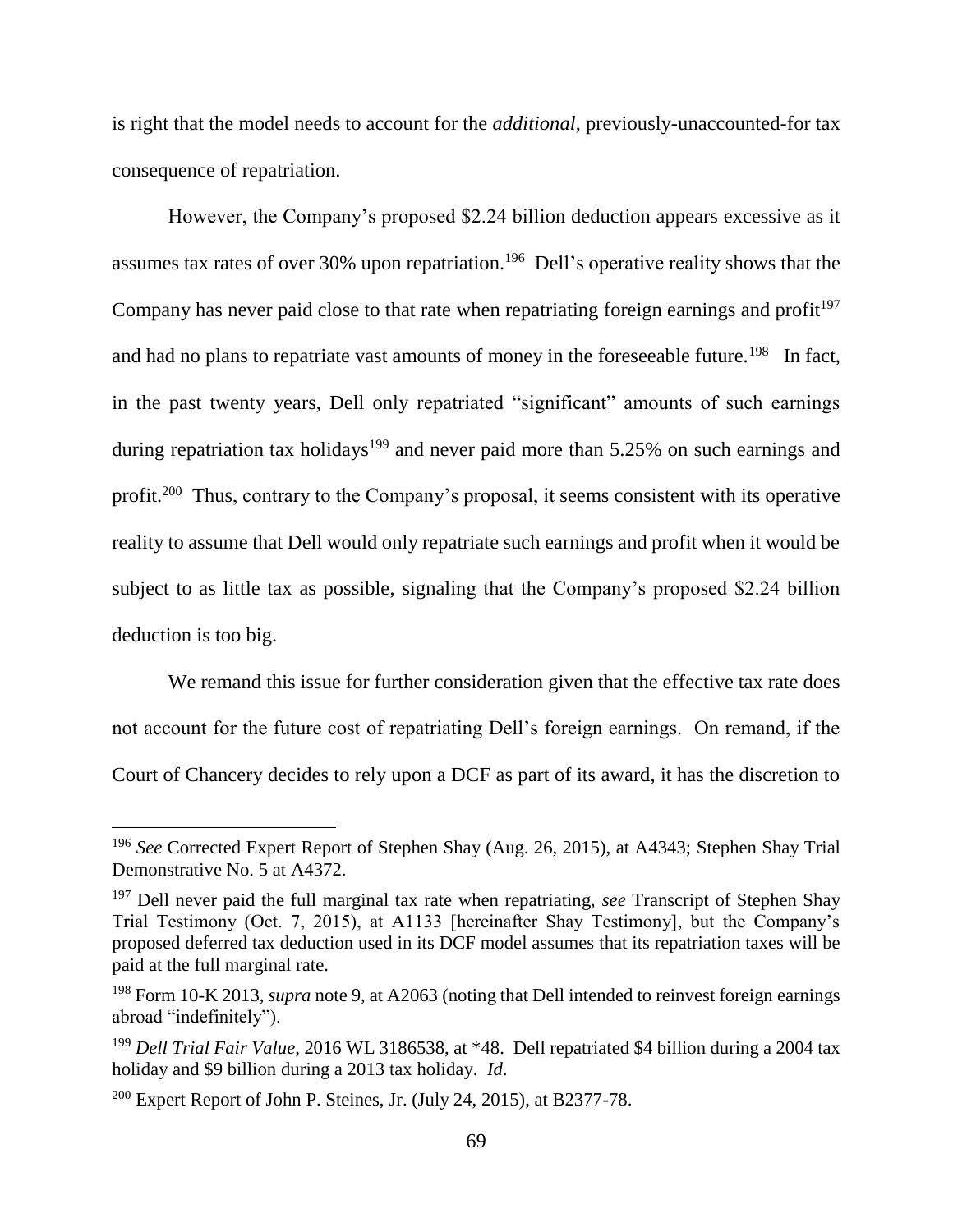seek additional input from the parties, and from a court-appointed expert, to resolve this issue. We do not dictate any outcome other than that the court's treatment of Dell's foreign earnings must include its corresponding tax consequences. That is, if the Court of Chancery chooses to include foreign earnings in its analysis, it should adjust its model to include some rational tax consequence upon repatriation. Otherwise, the court should exclude those earnings, consistent with its own assumption that they will be reinvested abroad indefinitely and thus never available to pay the Company's stockholders.

### *c. FIN 48*

Dell's final tax argument on appeal is that the Court of Chancery abused its discretion by reducing its calculation by only \$650 million instead of \$3.01 billion to account for possible tax liability that the Company could face if tax authorities ultimately disagree with its positions on certain tax issues.

This is a complicated issue for many reasons, not the least of which is the absence of guidance in respected valuation treatises as to how to account for a so-called FIN 48 reserve when conducting a DCF valuation. FIN 48 is the Financial Accounting Standards Board interpretive statement that requires companies to create a reserve to account for tax benefits that are too uncertain to be recognized in a company's financial statements.<sup>201</sup>

Applying this guidance, Dell created a \$3.01 billion FIN 48 reserve based on its view that it was more likely than not that \$3.01 billion would be due if Dell's positions on certain tax issues were contested. But, in its DCF valuation, the Court of Chancery only

<sup>201</sup> Fin. Acct. Standards Bd., *FASB Interpretation No. 48: Accounting for Uncertainty in Income*  (2006) (codified at FASB Accounting Standards Codification 740-10-55-3) [hereinafter FIN 48].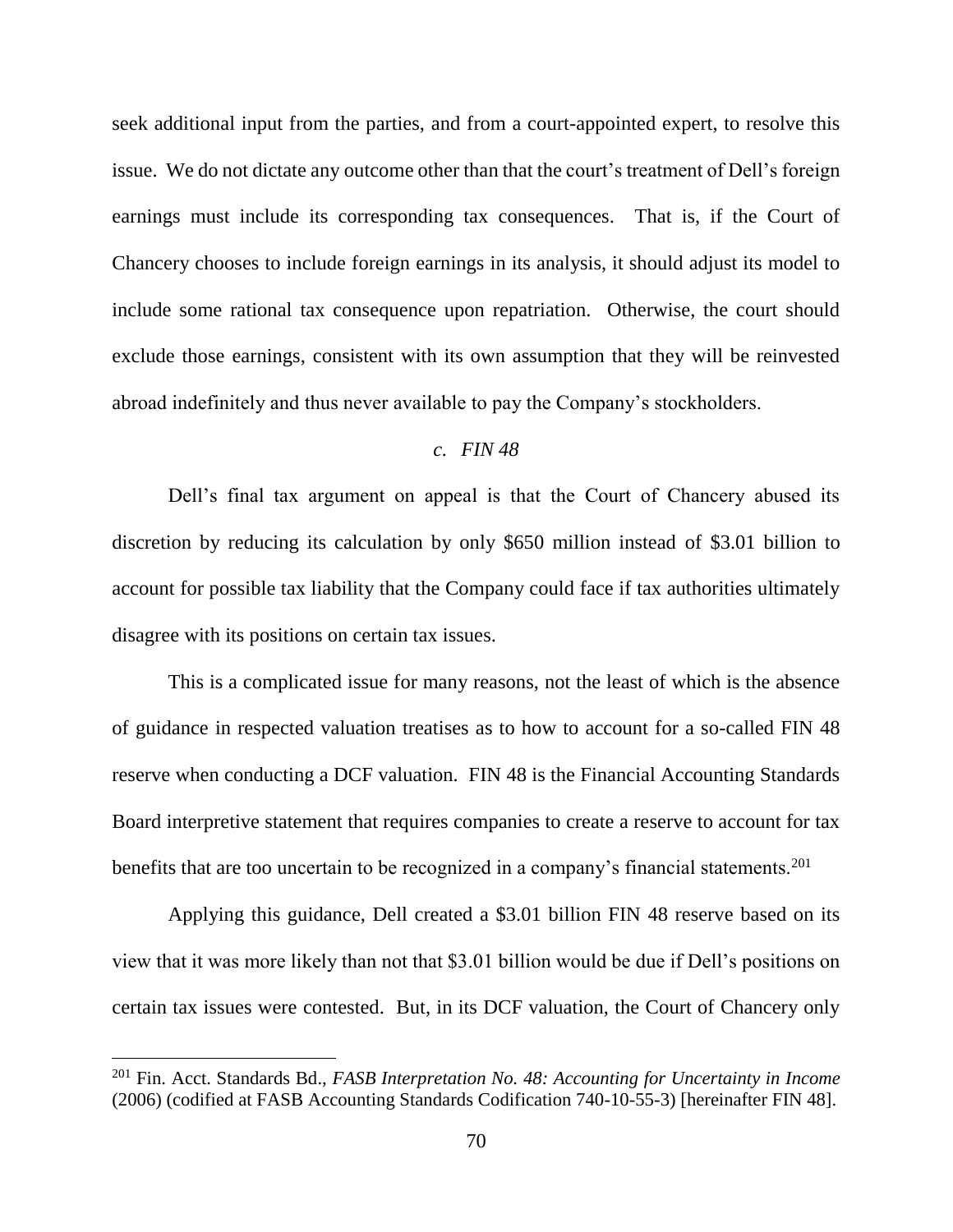subtracted \$650 million from its enterprise value, not the full \$3.01 billion. On appeal, Dell argues that this was error because the Court of Chancery misunderstood the FIN 48 standard and therefore failed to include the full reserve amount.

Dell is correct as to one part of its argument. In its decision, the trial court collapsed the two-step process for creating this reserve by stating that the FIN 48 reserve "measures the tax payment a company expects to pay if a taxing authority disagrees with its position even though it thinks it is more likely than not that its position is correct."<sup>202</sup> In fact, as the first step in creating the FIN 48 reserve, a company *recognizes* "the financial statement effects of a tax position when it is more likely than not, based on the technical merits, that the position will be sustained upon examination."<sup>203</sup> Then, as the second step, a company must maintain as a liability on its balance sheet "*unrecognized* tax benefits, which are the differences between a tax position taken or expected to be taken in a tax return and the benefit recognized . . . . "204

But the problem for Dell is that the error of the Court of Chancery does not translate directly into reversible error for an important reason. There is no agreement in the record that all of a FIN 48 reserve should be deducted when conducting a DCF analysis, and Dell has not cited corporate finance literature supporting its argument that the entirety of a FIN 48 reserve must be deducted. To be fair, Dell has cited corporate finance literature saying

<sup>202</sup> *Dell Trial Fair Value*, 2016 WL 3186538, at \*50.

<sup>203</sup> FIN 48, *supra* note 201, ¶ 6.

 $^{204}$  *Id.*  $\llbracket$  17 (emphasis added).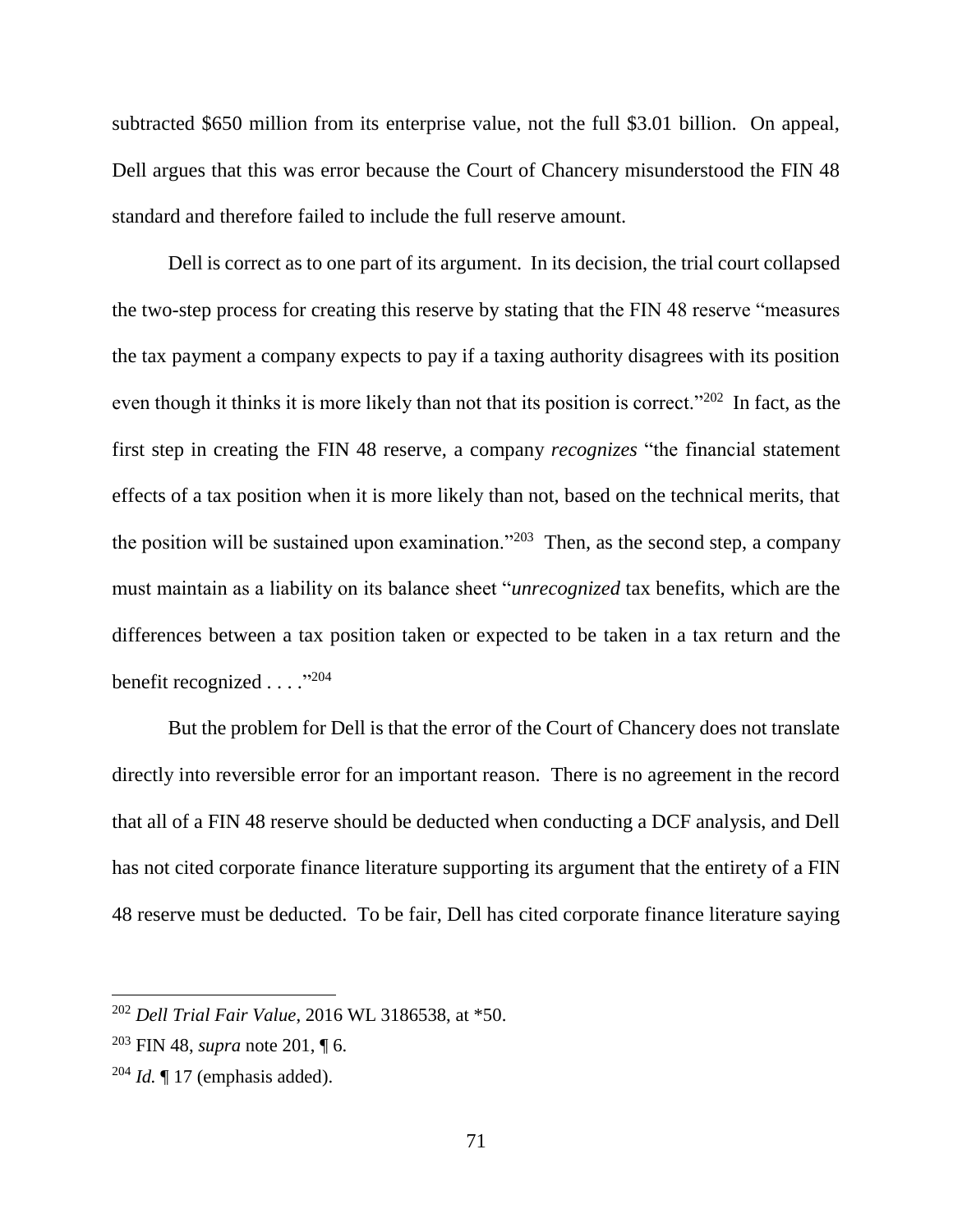that the potential for tax liability has to be considered in calculating enterprise value.<sup>205</sup> But, assuming that is right, Dell did not present a persuasive way of doing so when, as under FIN 48, the reserve is dealing with probabilities and, therefore, there is a need to decide on the amount of the reserve to be deducted. In fact, Dell's own expert testified that the question of how to treat FIN 48 reserves was not a common one and that he was unaware of any appraisal treatise that directs appraisers to deduct all of a FIN 48 reserve when calculating enterprise value.<sup>206</sup> By definition, a reserve based on a more likely than not standard has a fairly large degree of uncertainty. And, there was factual testimony here that provided a factual basis for the Court of Chancery's determination to deduct only \$650 million.

In his trial testimony, Dell's CFO spoke directly to the likelihood that Dell would face liability on the reserved amounts. That testimony indicated that, between 2013 and 2018, \$650 million was the amount of Dell's FIN 48 reserve that was most likely to come

<sup>&</sup>lt;sup>205</sup> See Appellant's Opening Br. at 44 n.21 (stating that "there 'may be other claims on the firm that do not show up in debt that you should subtract from firm value' and specifically calling out contingent liabilities" (quoting Asworth Damodaran, *Investment Valuation* 441 (3d ed. 2012))); *see also* Appellant's Reply Br. 26 (citing Shannon Pratt & Roger Grabowski, *Cost of Capital: Applications and Examples* 542 (5th ed. 2014) [hereinafter *Cost of Capital*] ("Liabilities for either current or prior period issues, such as potential judgments or settlements for ongoing litigation, *proposed or potential adjustments to prior income taxes* and environmental cleanup costs, are real liabilities that should be subtracted from the overall business valuation as of the valuation date but are not considered part of the ongoing capital structure of the entity.")) (emphasis added).

<sup>206</sup> Transcript of Glenn Hubbard Trial Testimony (Oct. 7, 2015), at A874-76; *see also Cost of Capital*, *supra* note 205, at 542 [hereinafter Hubbard Testimony] ("Valuation of contingent liabilities requires consideration of the probabilities of payment and the possible timing. The possible outcomes must be converted to an estimate of the present value of the expected amount of the ultimate payment and whether it will be deductible for income tax royalties resulting from the liability.").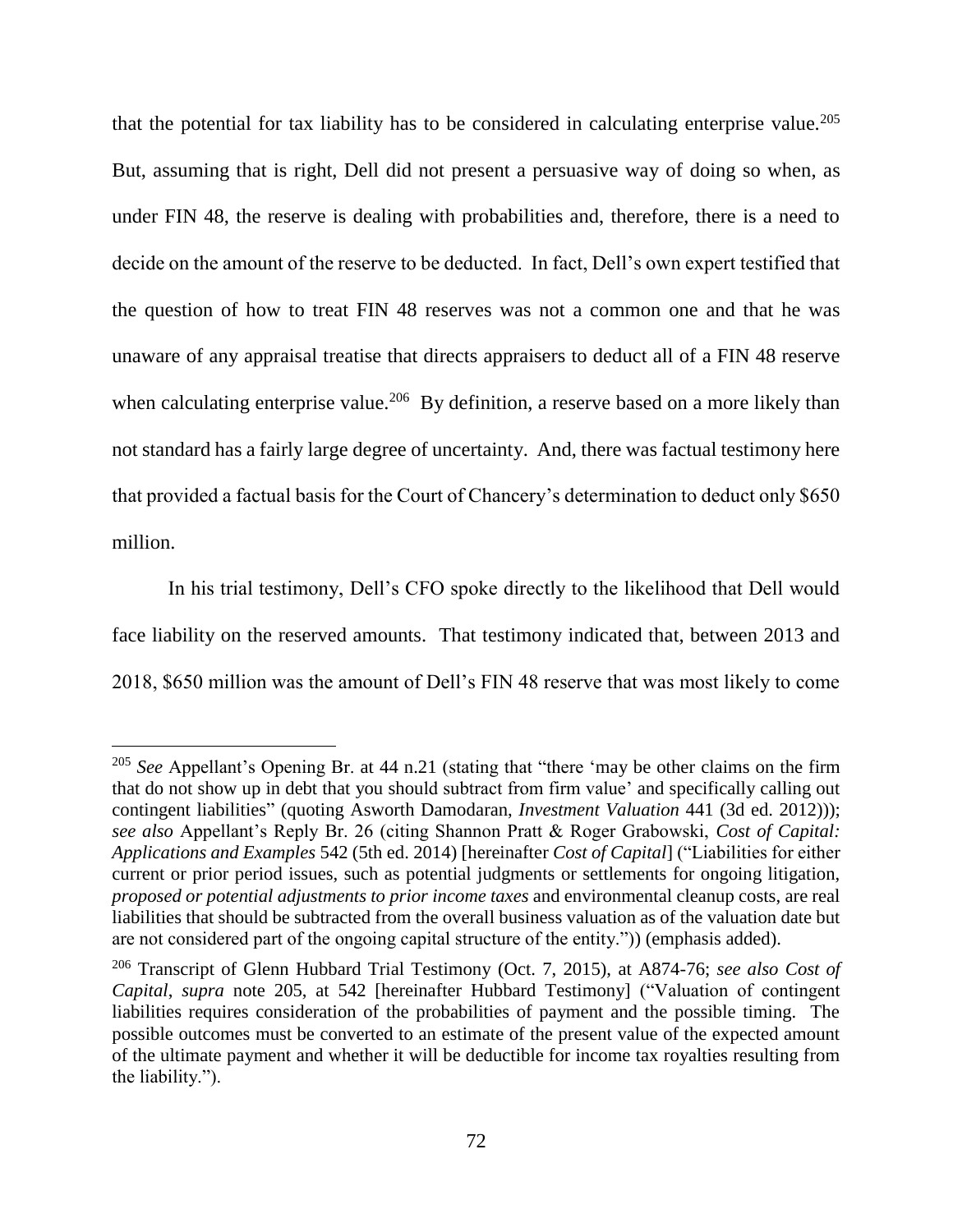due.<sup>207</sup> Given that there is uncertainty in the valuation literature and the record about the extent to which a FIN 48 reserve should be deducted from enterprise value, we cannot find that the Court of Chancery's decision to deduct only the \$650 million that was most likely to come due in the near future was an abuse of discretion.

Not only that, but there is evidence in the record that the Company's calculation of its effective tax rate took into account the FIN 48 reserve.<sup>208</sup> Thus, by deducting the portion of the FIN 48 reserve that the record evidence showed was most likely to come due, and adopting an effective tax rate based in part on consideration of the issues addressed by the reserves, the Court of Chancery's decision was grounded in the record.

We are reluctant to speak broadly about this issue because the record below and before us is devoid of reliable guidance about how FIN 48 reserves should be treated in the

 $\overline{a}$ 

SHAY: [T]he answer is yes for the years that you're describing . . . . [B] ecause I referred to the two years, 2012 and 2013, to derive the effective tax rate that I recommended or opined to Mr. Hubbard that he use for the projection and transition period, yes, the FIN 48 amount is in that effective rate that's applied to the earnings that are used in those cash flows.

Shay Testimony, *supra* note 197, at A1153-55. Petitioners' expert did not include a separate deduction for the FIN 48 reserve: he assumed Dell would have accounted for the FIN 48 reserve when calculating the effective tax rate of 21%, which he applied to all cash flows. *See* Transcript of Bradford Cornell Trial Testimony (Oct. 5, 2015), at A277, A281-82; *Dell Trial Fair Value*, 2016 WL 3186538, at \*48. The appellees do not argue on cross-appeal that it was error for the Court of Chancery to exclude the \$650 million of the FIN 48 reserve that Dell's CFO testified was most likely to be owed during the projection period.

<sup>207</sup> Sweet Testimony, *supra* note 195, at A470–71.

<sup>208</sup> *See, e.g.*, Sweet Testimony, *supra* note 195, at A480-81; Shay Testimony, *supra* note 197, at A1148-49, 1152-56, A1153-55; *see also* Form 10-K 2013, *supra* note 9, at A2064.

PETITIONERS' COUNSEL: So all of the years building up to your big 3 billion [FIN 48 Reserve] in 2013 was all in Dell's effective tax rate. Right? . . .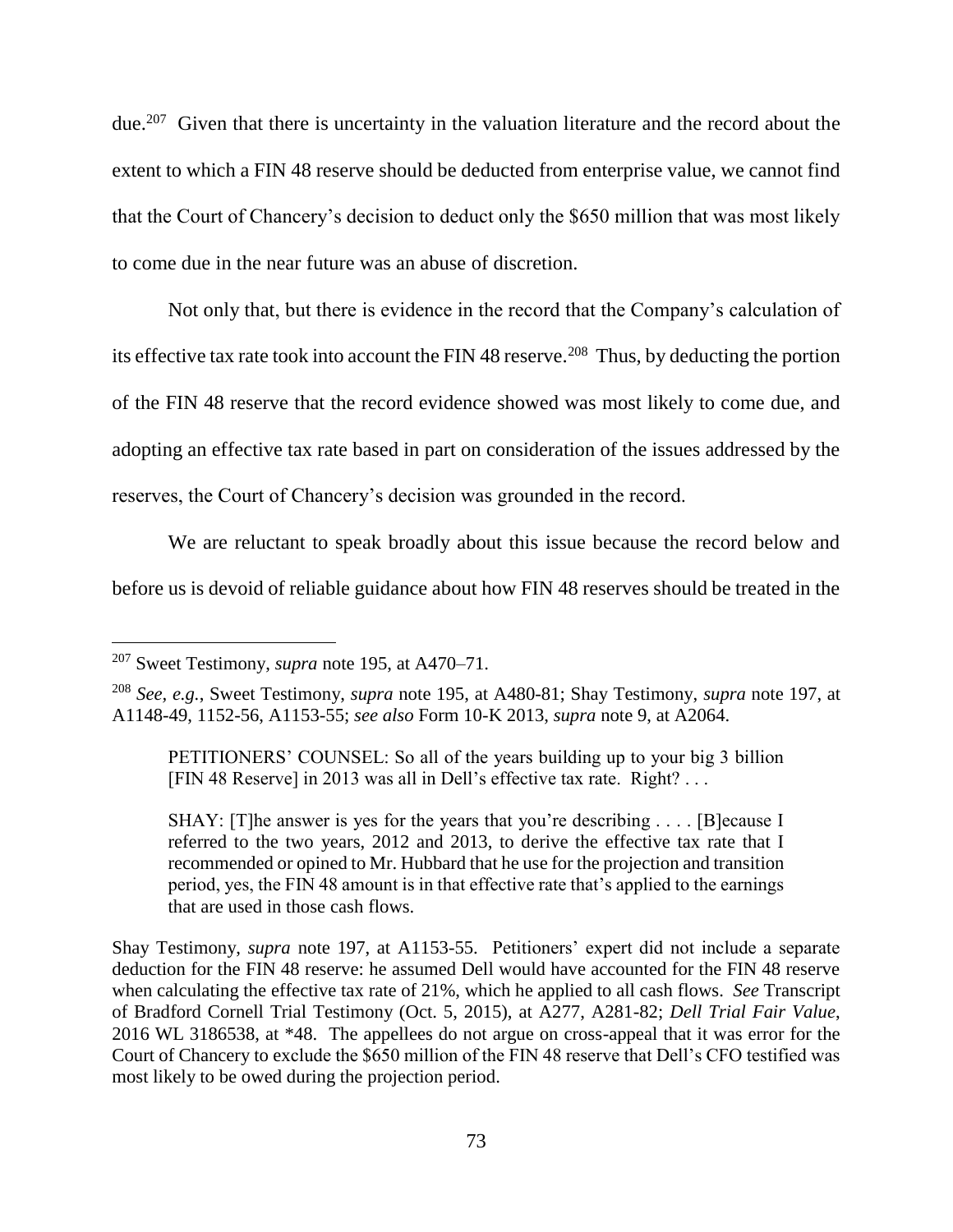calculation of a DCF. The unreliability of the record and our duty to respect the difficult task of trial judges in these cases leaves us unprepared to disturb the Court of Chancery's ultimate finding on this issue, despite its misstatement of the FIN 48 standard.

## *ii. Cross-Appeals*

Petitioners cross-appealed alleging that, to the extent the Court of Chancery erred in formulating its DCF, it did so by adopting the revisions that Dell's expert applied to the BCG 25% Case projections and including deductions for working capital and restricted cash. We find that these choices do not amount to an abuse of discretion.<sup>209</sup>

#### *a. Projection Adjustments*

The Court of Chancery did not abuse its discretion in adjusting the BCG 25% Case projections, which it factored into one of the two DCF calculations that it later averaged to arrive at its final determination of fair value. Though petitioners argue that the BCG 25% Case underestimated cost savings,  $2^{10}$  both experts agreed that it was largely reliable.  $2^{11}$ 

<sup>&</sup>lt;sup>209</sup> BCG's projections included three different cases. The "BCG Base Case" was more pessimistic than management's "September Case." The two other cases assessed the likelihood of achieving cost-saving initiatives. One assumed that Dell would realize 25% of management's intended cost savings (the "BCG 25% Case"), and the other assumed that the Company would realize 75% of the savings (the "BCG 75% Case"). *Dell Trial Fair Value*, 2016 WL 3186538, at \*10.

<sup>210</sup> *See* Appellees' Ans. Br. at 62 (arguing that the Court of Chancery erred by adopting "a set of projections that assumed Dell would take out *less in costs over a three-year period than it had already taken out by the end of FY 2014*.").

<sup>211</sup> *Dell Trial Fair Value*, 2016 WL 3186538, at \*45.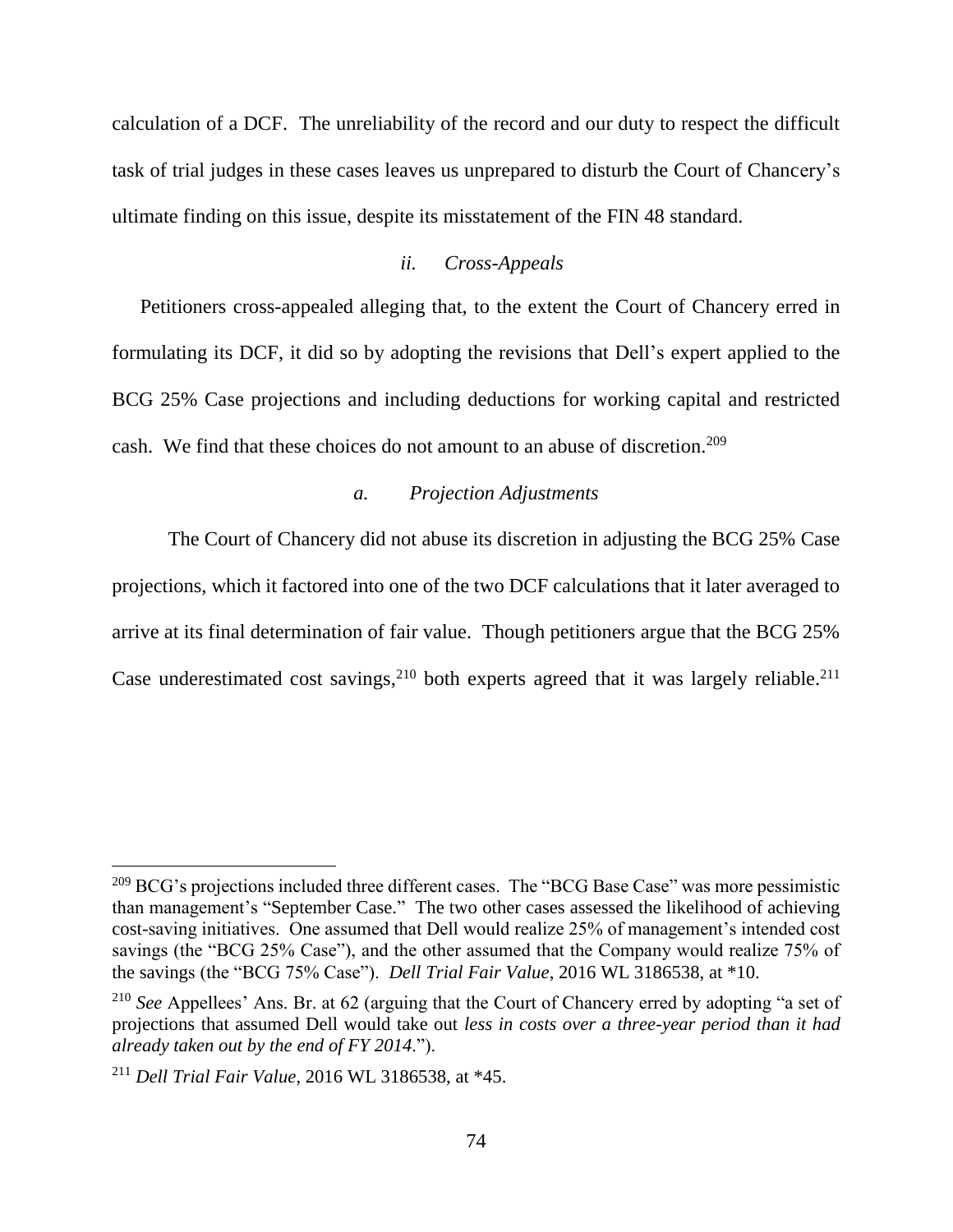Petitioners' attorney also conceded at oral argument that "[e]veryone agrees that th[e] BCG 25% Case] is the best set of projections." 212

Petitioners also question the decision of Dell's expert, Hubbard, to update the projections to reflect the latest pre-Merger IDC report (August 2013) that suggested PC sales would continue to decline even further than anticipated industry-wide. Given that BCG had previously adjusted its projections to account for new IDC forecasts, <sup>213</sup> it would seem to make sense that the projections as of the date of the Merger would need to include the most recent figures.

But petitioners argue that the projections' creator, Lutao Ning of BCG, testified at trial that one could not simply swap out old IDC data for new figures<sup>214</sup> and that, regardless, the IDC numbers only corroborated the accuracy of BCG's projections because the projections forecasted such declines.<sup>215</sup> We defer to the Court of Chancery's assessment of this testimony and its decision to adjust for the latest IDC report, especially since the trial court attempted to balance the "likely somewhat conservative" Adjusted BCG 25% Case against the "likely somewhat optimistic" adjusted Bank Case projections in the

<sup>212</sup> Oral Argument before the Delaware Supreme Court at 42:11, https://livestream.com/accounts/ 5969852/events/7748349/videos/163426742.

 $213$  After initially providing its projections to the Special Committee on January 2, 2013, BCG "updated its projections slightly to account for new information from the bankers and a new IDC data set." *Dell Trial Fair Value*, 2016 WL 3186538, at \*10. BCG did not update its projections after January 2013. *Id.* at \*45.

<sup>&</sup>lt;sup>214</sup> Transcript of Lutao Ning Trial Testimony (Oct. 6, 2015), at A676-77.

<sup>215</sup> *Id.* at A681-83.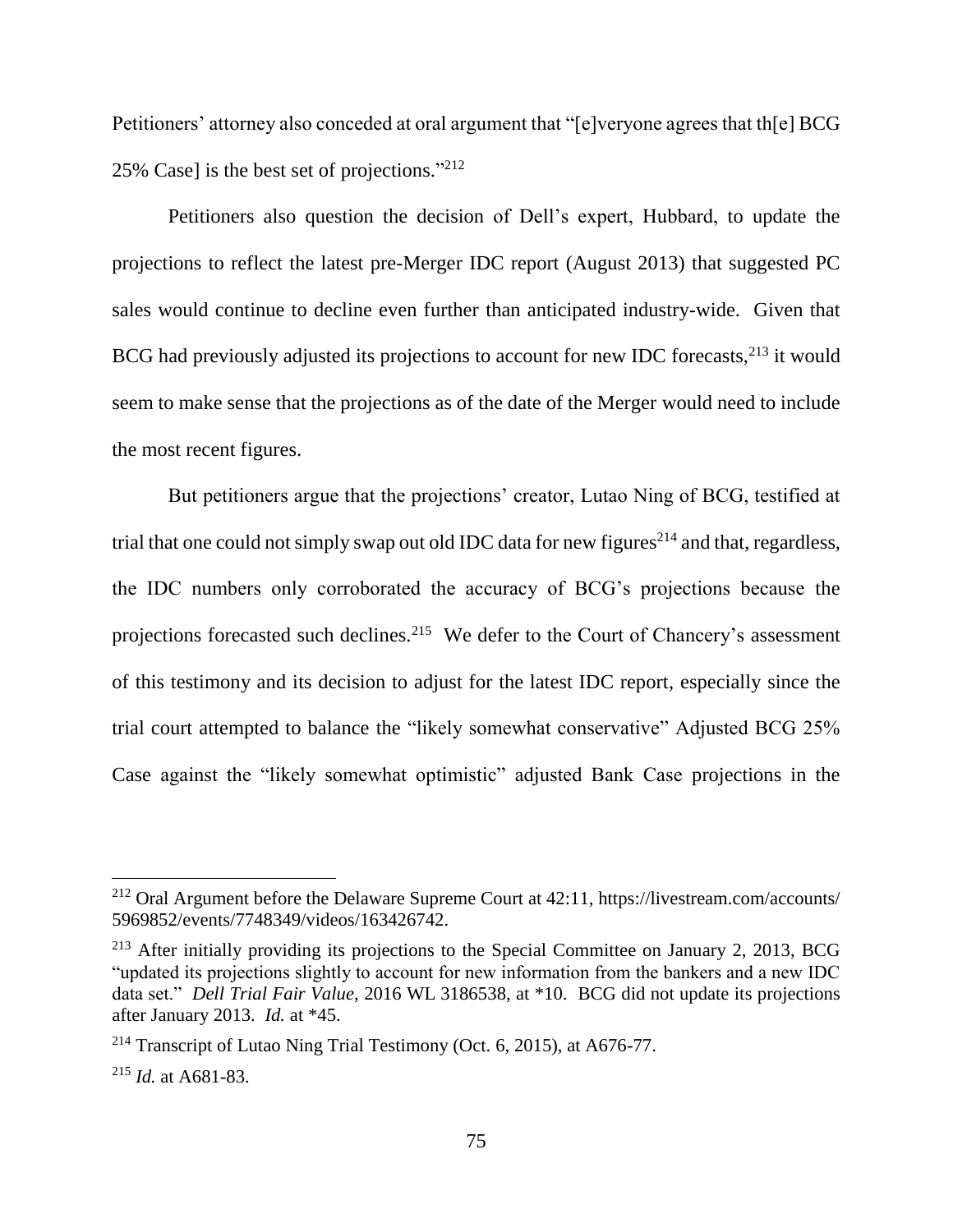court's final fair value determination.<sup>216</sup> It averaged two DCF valuations using all the same inputs other than these two sets of projections in arriving at its final fair value figure. This choice, which is unchallenged, was designed to minimize any over-pessimism in tweaking the IDC numbers. The Court of Chancery had logic for its adjustment to the projections, and this adjustment did not amount to an abuse of discretion.

#### *b. Cash*

Petitioners also challenge the Court of Chancery's deductions of \$3 billion for working capital and \$1.2 billion for restricted cash from Dell's enterprise value. Neither of these judgment calls amounts to an abuse of discretion.

Dell's CFO testified that the Company needed at least \$5 billion in working capital<sup>217</sup> to support its operations (including \$2 billion restricted cash),  $2^{18}$  and documentary evidence corroborates this view.<sup>219</sup> It was reasonable for the Court of Chancery to believe this evidence supported the working capital deduction. Dell's CFO testified that the Company needed cash on hand to accommodate "seasonality" and

<sup>216</sup> *See Dell Trial Fair Value*, 2016 WL 3186538, at \*47, \*51 (noting that the court had "no reason to prefer one realistic case over the other").

<sup>&</sup>lt;sup>217</sup> "Working capital is derived by subtracting current liabilities from current assets and represents the capital the business has at its disposal to fund operations." *Merion Capital, L.P. v. 3M Cogent, Inc.*, 2013 WL 3793896, at \*13 (Del. Ch. July 8, 2013), *judgment entered sub nom. Merion Capital, L.P v. 3M Cogent, Inc.* (Del. Ch. July 23, 2013) (quoting *Gholl v. Emachines, Inc.*, 2004 WL 2847865, at \*14 n.97 (Del. Ch. Nov. 24, 2004)).

<sup>218</sup> Sweet Testimony, *supra* note 195, at A431-33.

<sup>&</sup>lt;sup>219</sup> Working Capital Update (Jan. 2013), at AR3; Denali Acquiror Inc. Rating Agency Presentation (Aug. 2013), at AR48; LBO Project Update - Treasury Ops (Sept. 3, 2013), at AR85; Silver Lake, "Project Denali Illustrative LBO & Operating Model" Presentation (Sept. 17, 2013), at AR99.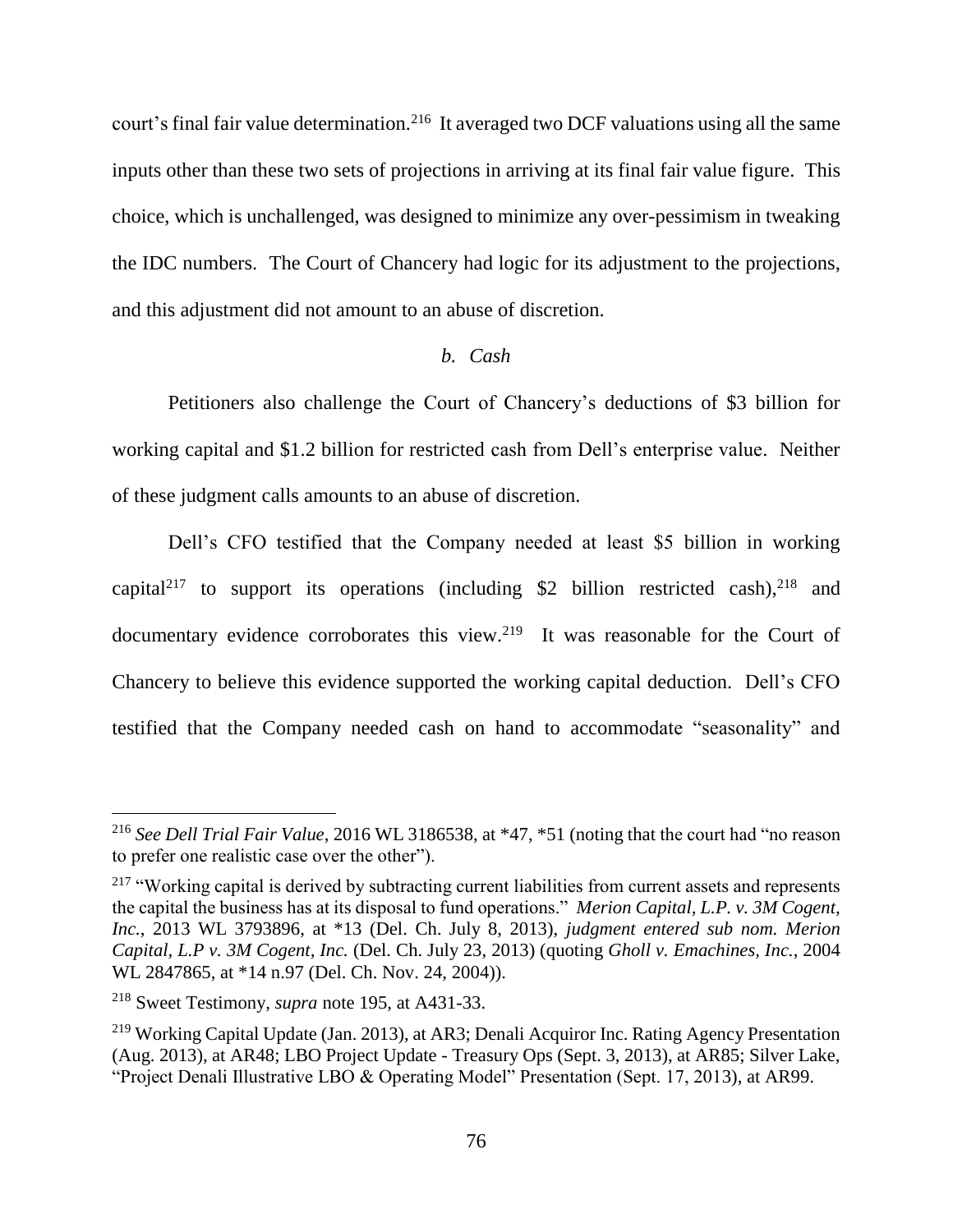"geographical friction,"<sup>220</sup> and the Court of Chancery did not abuse its discretion in crediting this testimony.

The Court of Chancery also did not abuse its discretion in deducting \$1.2 billion of the \$2 billion deduction for restricted cash advocated by the Company.<sup>221</sup> The trial court did not deduct \$0.8 billion of that total because evidence showed it had become unrestricted before the Merger and thus could no longer be counted among the restricted pool.<sup>222</sup> There was some evidence at the time of the Merger that some Chinese regulations that restricted much of the cash were changing so as to allow Dell to access it and thus also eliminate the need for a portion of the remaining \$1.2 billion deduction.<sup>223</sup> But the record does not specify how much capital was likely to become unrestricted. Thus, we defer to the Court of Chancery's judgment in declining to shrink the deduction even further in light of the sparse record on restricted cash.

## *III. Fair Value Conclusion*

Despite the sound economic and policy reasons supporting the use of the deal price as the fair value award on remand, we will not give in to the temptation to dictate that result. That said, we give the Vice Chancellor the discretion on remand to enter judgment at the deal price if he so chooses, with no further proceedings. If he decides to follow

<sup>220</sup> Sweet Testimony, *supra* note 195, at A432-33.

<sup>221</sup> *Id.* at A431, A433.

<sup>222</sup> *Dell Trial Fair Value*, 2016 WL 3186538, at \*50. Dell's expert admitted at trial that the restricted cash deduction would be unnecessary if Dell could ever access the money. *See* Hubbard Testimony, *supra* note 206, at A867-70. Dell's expert explained, "If you could bring it back costlessly today, you shouldn't be subtracting it." *Id.* at A869.

<sup>223</sup> Sweet Testimony, *supra* note 195, at A433-34.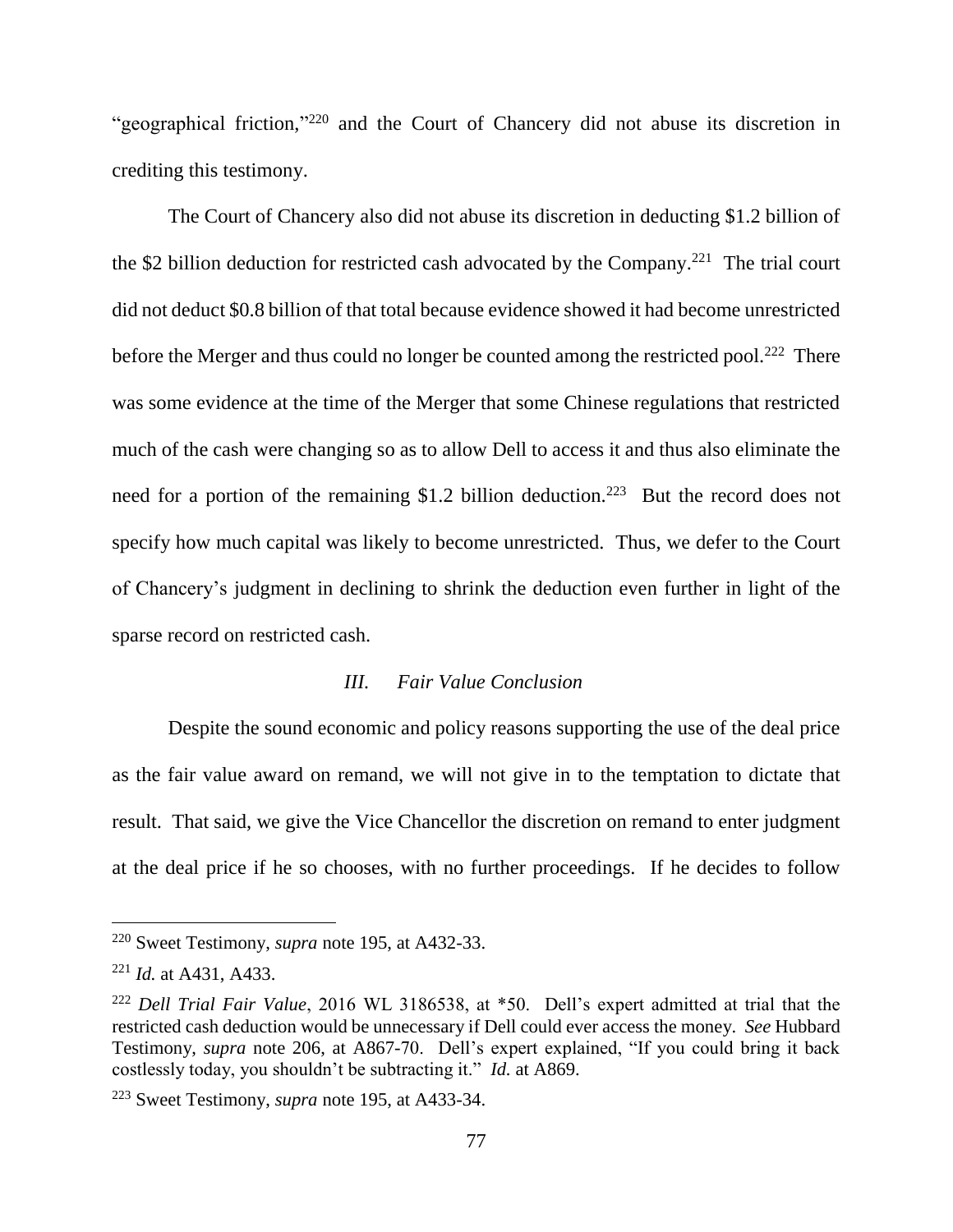another route, the outcome should adhere to our rulings in this opinion, including our findings with regard to the DCF valuation. If he chooses to weigh a variety of factors in arriving at fair value, he must explain that weighting based on reasoning that is consistent with the record and with relevant, accepted financial principles.

# *IV. Attorneys' Expenses and Fees*

One final thing—our reversal of the Court of Chancery's fair value determination does not resolve all the appeals before us. A cross-appeal from the petitioning party with the greatest number of shares actually entitled to appraisal, Magnetar Capital Master Fund Ltd, and a few other petitioners represented by the same law firms<sup>224</sup> challenges the Court of Chancery's allocation of expenses. These cross-appellants contend that the Court of Chancery abused its discretion<sup>225</sup> in allocating *all* of the expenses incurred by Lead Counsel<sup>226</sup> in litigating the fair value determination among *only* those shares actually entitled to appraisal. The cross-appellants' shares accounted for just 14% of the shares that initially demanded appraisal, and thus the cross-appellants argue that it was unfair for the court to saddle them with all the expenses while allowing T. Rowe Price & Associates ("T. Rowe"), which was initially the largest petitioner, to avoid paying anything.

The appraisal class was originally much larger than the 5,505,730 shares ultimately deemed entitled to appraisal. A total of 38,765,130 shares initially demanded appraisal,

<sup>224</sup> Heyman Enerio Gattuso & Hirzel LLP and Lowenstein Sandler LLP.

<sup>225</sup> *See Scion Breckenridge Managing Member v. ASB Allegiance Real Estate Fund*, 68 A.3d 665, 675 (Del. 2013) (reviewing fee award for abuse of discretion).

<sup>226</sup> Grant & Eisenhofer P.A.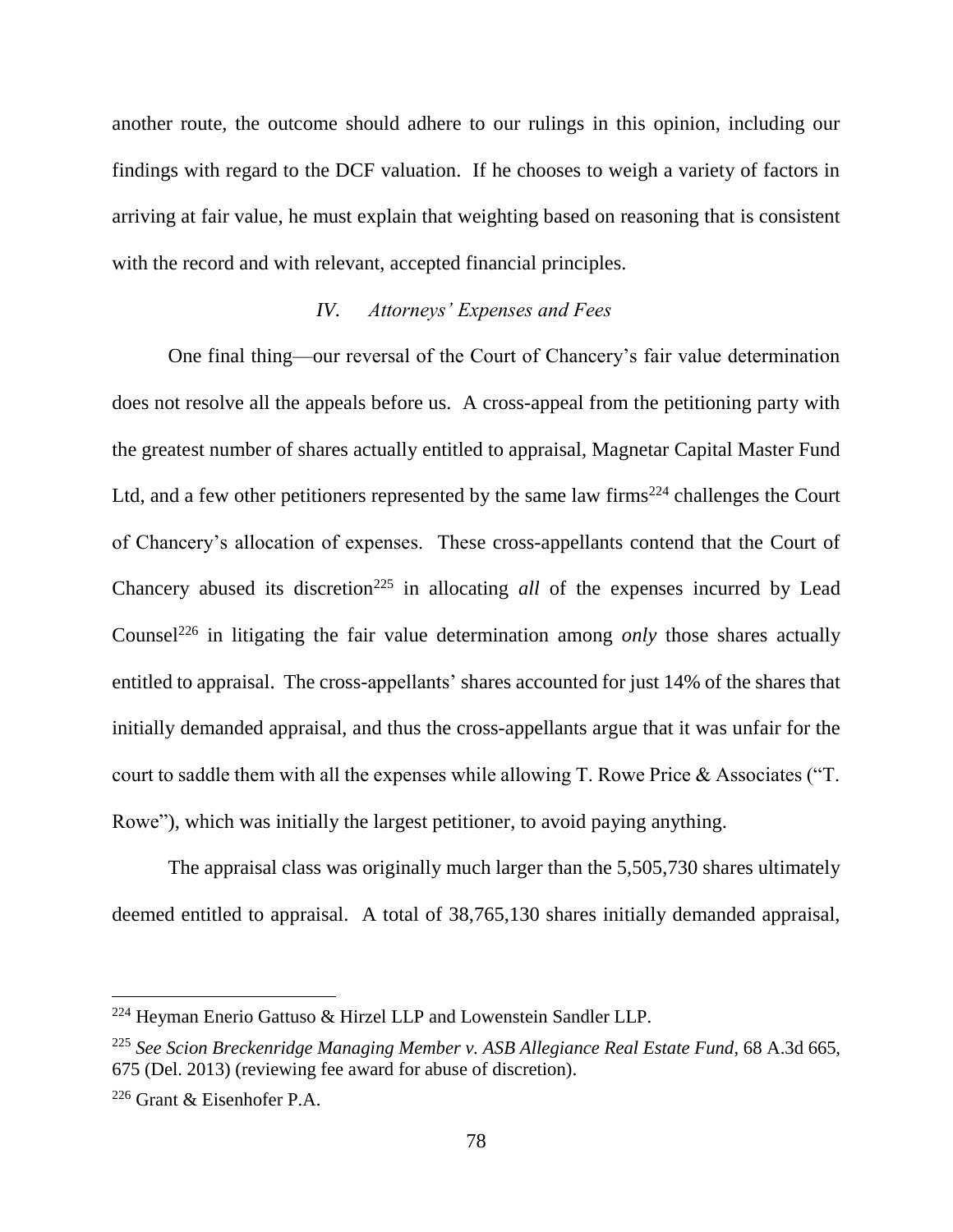and Lead Counsel obtained that status because it represented 83% of those shares. The Company challenged the entitlement to appraisal of many of those shares. A group of entities tied to T. Rowe beneficially owned a large portion of the disputed shares, 26,732,930 shares. But though the qualifications of those shares were contested, the parties agreed to delay resolution of their entitlement until after the fair value trial. Lead Counsel thus retained its status and litigated the fair value trial.

After trial, the Court of Chancery ultimately held that T. Rowe's shares had actually voted *for* the Merger and thus were *not* entitled to appraisal. T. Rowe had the option to appeal that decision.

But T. Rowe soon gained settlement leverage from the post-trial decision on fair value a few weeks later: the decision awarded \$3.87 per share more than the deal price to the shares entitled to appraisal. Given the threat that T. Rowe might appeal the decision on its entitlement to appraisal and, if it succeeded, be entitled to the higher fair value award (if that also survived an appeal), T. Rowe was able to strike a settlement with the Company for the Merger consideration plus \$28 million in interest.<sup>227</sup> (Lead Counsel received \$4.2) million of that amount as its contingency fee.) $228$ 

Although T. Rowe benefitted from the fair value award through settlement leverage, Lead Counsel chose not to allocate any of its expenses from the fair value litigation to T.

<sup>227</sup> *Dell Fees & Expenses*, 2016 WL 6069017, at \*5. <sup>228</sup> *Id.*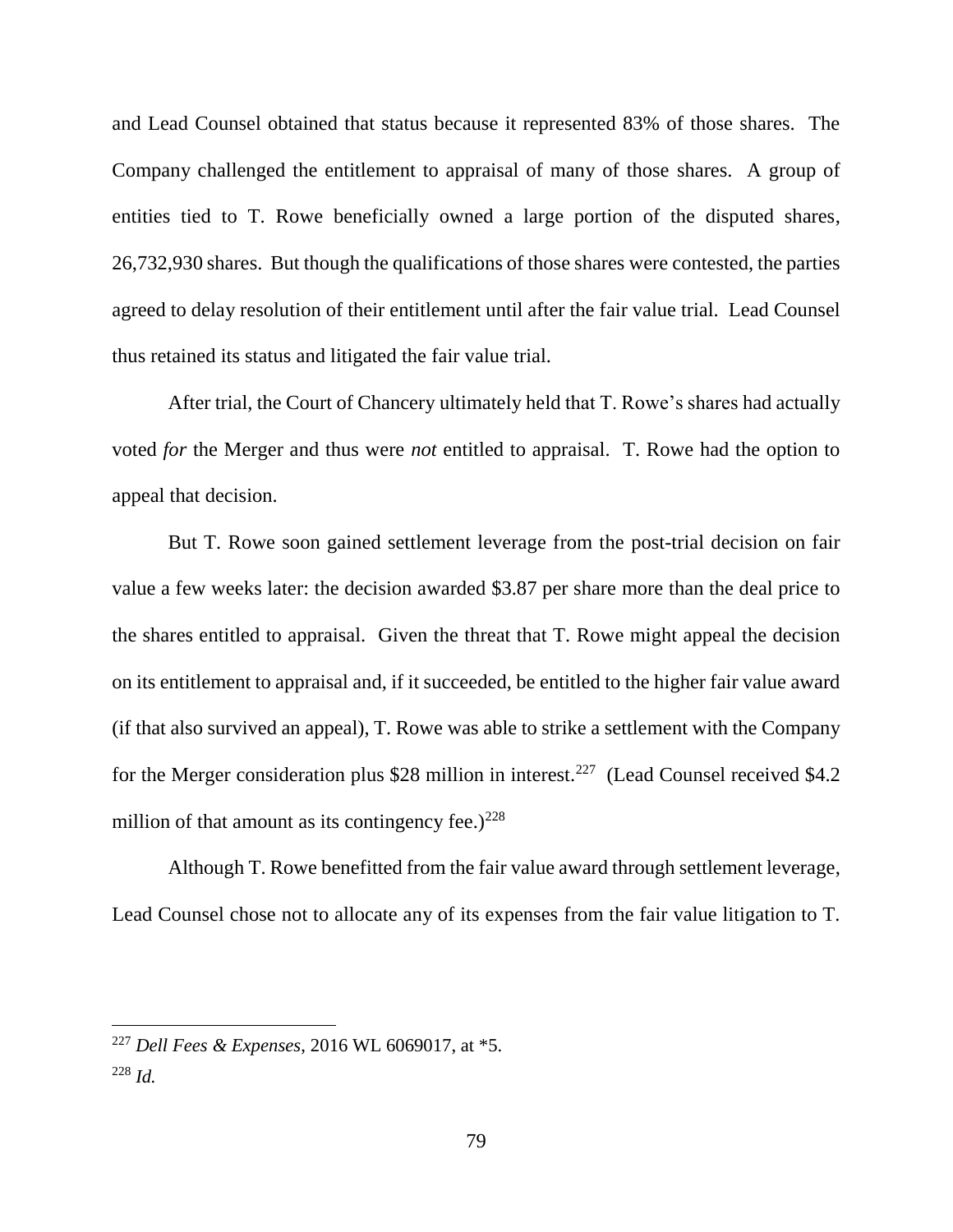Rowe. Rather, Lead Counsel sought an additional benefit for its client by requesting its expenses be paid only by those shares that the trial court actually found entitled to appraisal.

Magnetar objected. (Its 3,865,820 shares accounted for more than 70% of the final appraisal class.)<sup>229</sup> But the Court of Chancery denied its objection. First, the Court of Chancery held that it could not require T. Rowe to bear any of the expenses because Section 262(j) provides that the Court of Chancery has discretion to "order all or a portion of the expenses" incurred through the appraisal proceedings "pro rata against the value of all the shares *entitled to an appraisal*."<sup>230</sup> The Court of Chancery had held that T. Rowe's shares were actually not *entitled to appraisal*. Thus, the court relied on the statutory language in deciding not to award expenses against T. Rowe and, instead, allocated the expenses against the rightful appraisal class—those *entitled to appraisal*—even though Section 262(j) also provides that the court may allocate merely "a portion" of such expenses against those shares. The court found the expenses "proportionate to the benefit achieved," as also measured against the size of the final appraisal class, and thus deemed it reasonable to apportion them among solely the shares entitled to appraisal.<sup>231</sup>

At the same time, the trial court acknowledged that, despite the language of Section  $262(i)$ , it "could achieve the same functional result [sought by Magnetar] simply by

<sup>229</sup> *Id.* at \*2, \*4. Following various rulings, 5,505,730 shares remained in the appraisal class. *Id.* at \*4. This was a reduction of approximately 86% from the 38,765,130 shares that originally appeared on the verified list. *Id.* at \*4, \*12.

<sup>230</sup> 8 *Del. C.* 262(j) (emphasis added).

<sup>231</sup> *Dell Fees & Expenses*, 2016 WL 6069017, at \*12 ("[T]he expenses of appraisal litigation do not scale proportionately with the size of the appraisal class.").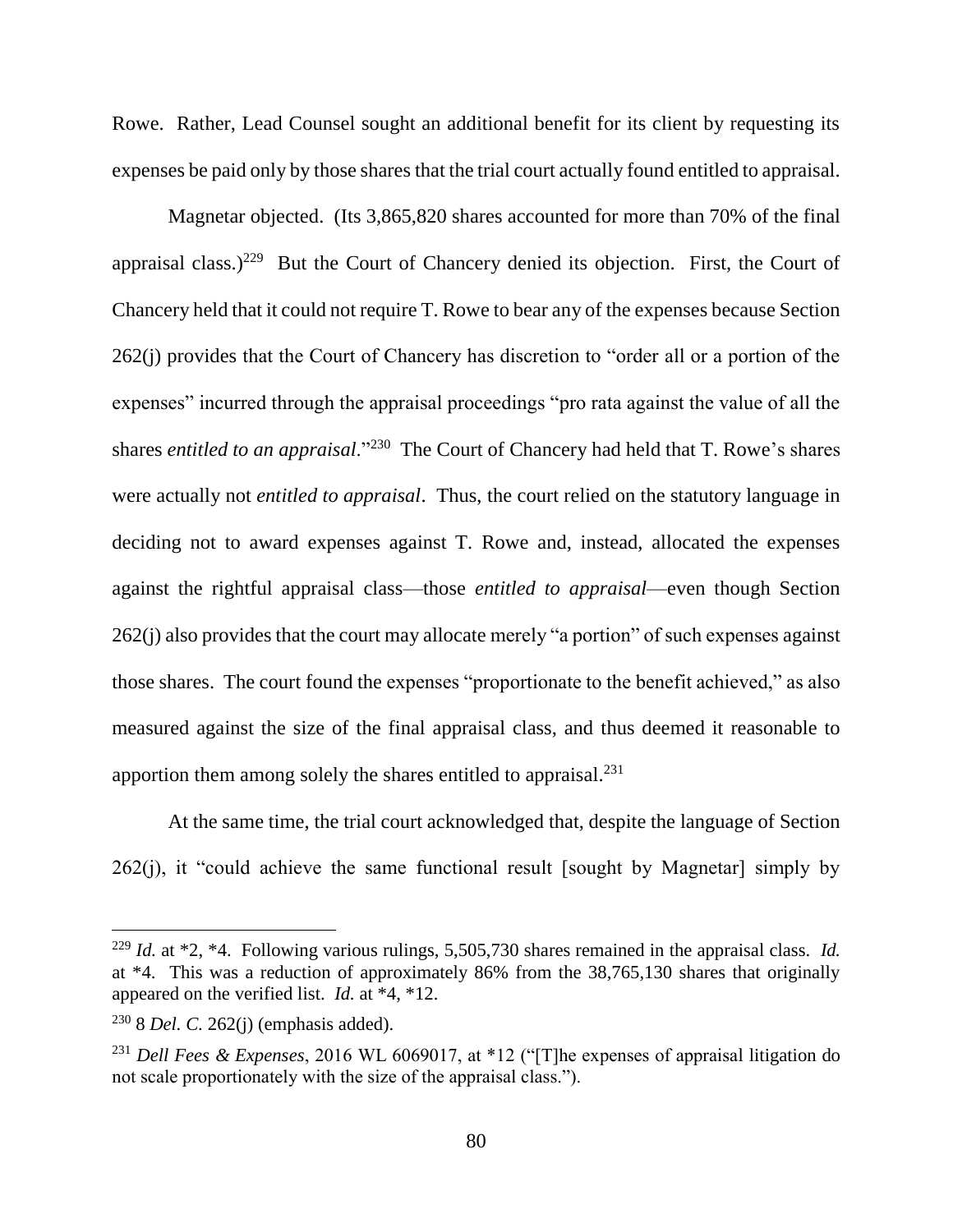reducing the total amount of expenses that it awards to [Lead Counsel], because a reduced award would force [Lead Counsel] to bear those expenses in the first instance and likely seek reimbursement from T. Rowe."<sup>232</sup> But the Court of Chancery resisted that approach because it viewed Magnetar's requested allocation as "really an effort to reduce their share of the expenses."<sup>233</sup>

We conclude that the resulting allocation was inequitable and cannot stand. Even if the Court of Chancery objected to Magnetar's requested apportionment of expenses, the trial court surely had the capacity to craft a reasonable and equitable solution—one that takes into account T. Rowe's relationship with Lead Counsel, their control of the litigation, and the reciprocal benefits they obtained as a result.

 We fail to see how the Court of Chancery could refuse to reduce the amount of expenses owed by Magnetar and other stockholders entitled to appraisal to account in some balanced and fair way for the benefits that Lead Counsel obtained through its representation of T. Rowe and that T. Rowe obtained thanks to the fair value award and the settlement leverage it gained by delaying resolution of its entitlement to appraisal until after trial. Section 262(j) plays an important role in preventing free-riding by petitioners at the expense of other petitioners. That role also includes not enabling unfair opportunism by a large petitioner who wields its clout to secure control of an appraisal and then uses the

 $\overline{a}$ <sup>232</sup> *Id.*

<sup>233</sup> *Id.*